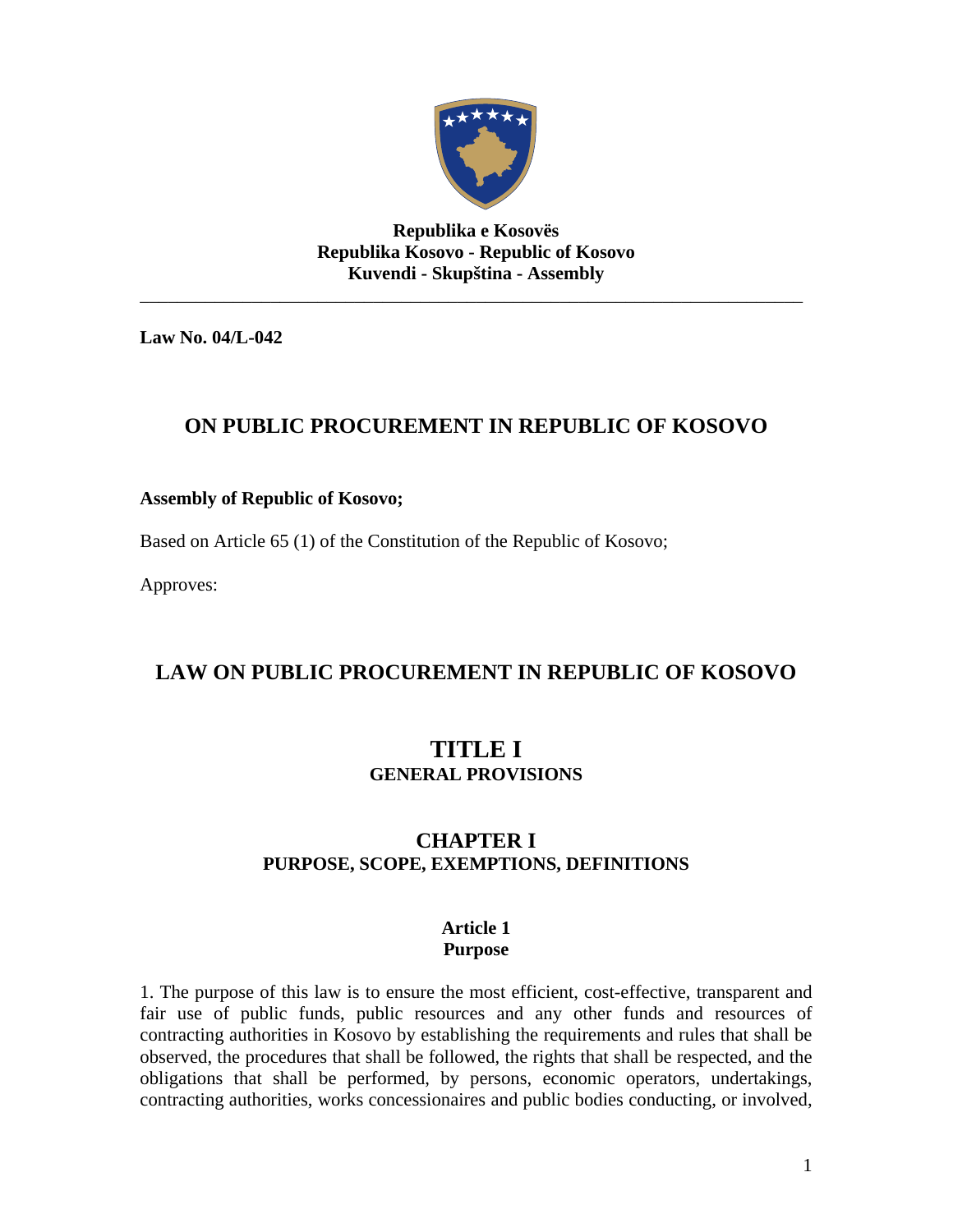participating or interested in, a procurement activity involving or relating to the use of such funds and/or resources.

2. This law also aims to ensure the integrity and accountability of public officials, civil servants and other persons conducting or involved in a procurement activity by requiring that the decisions of such individuals, and the legal and factual bases for such decisions, are free of any personal interest, are characterized by non-discrimination and a high degree of transparency, and are in compliance with the procedural and substantive requirements of the present law.

3. Finally, this law is intended to promote the establishment of an institutional culture of unbiased, ethical and materially disinterested professionalism among all public officials, civil servants and other persons conducting or involved in a procurement activity by requiring such individuals to conduct themselves in a manner that is informed solely by the objective of achieving the most efficient, cost-effective, transparent and fair use of public funds and public resources while strictly complying with the procedural and substantive requirements of the present law.

# **Article 2 Scope**

1. This law shall apply to the procurement activities of contracting authorities and works concessionaires, as those terms are defined herein. Such authorities and concessionaires are required, in the conduct of their procurement activities, to observe and comply with the applicable procedural and substantive requirements of this Law.

2. This law also applies to all persons, economic operators, undertakings, as those terms are defined herein, involved, participating or interested, directly or indirectly, in a procurement activity covered by this law; such persons, operators, undertakings are also required to observe and comply with the applicable procedural and substantive requirements of the present law.

3. All public service operators may utilize the specific procedural rules set forth in Title V under the conditions specified in that title.

4. Diplomatic missions of the Republic of Kosovo shall be subject to the special provisions established in Title X of this law.

## **Article 3 Exemptions**

1. Notwithstanding any other provision of this law, the contracting authority shall not be required to comply with any specific procurement procedure or to observe the provisions of this law to the extent of transparency when compliance and the respect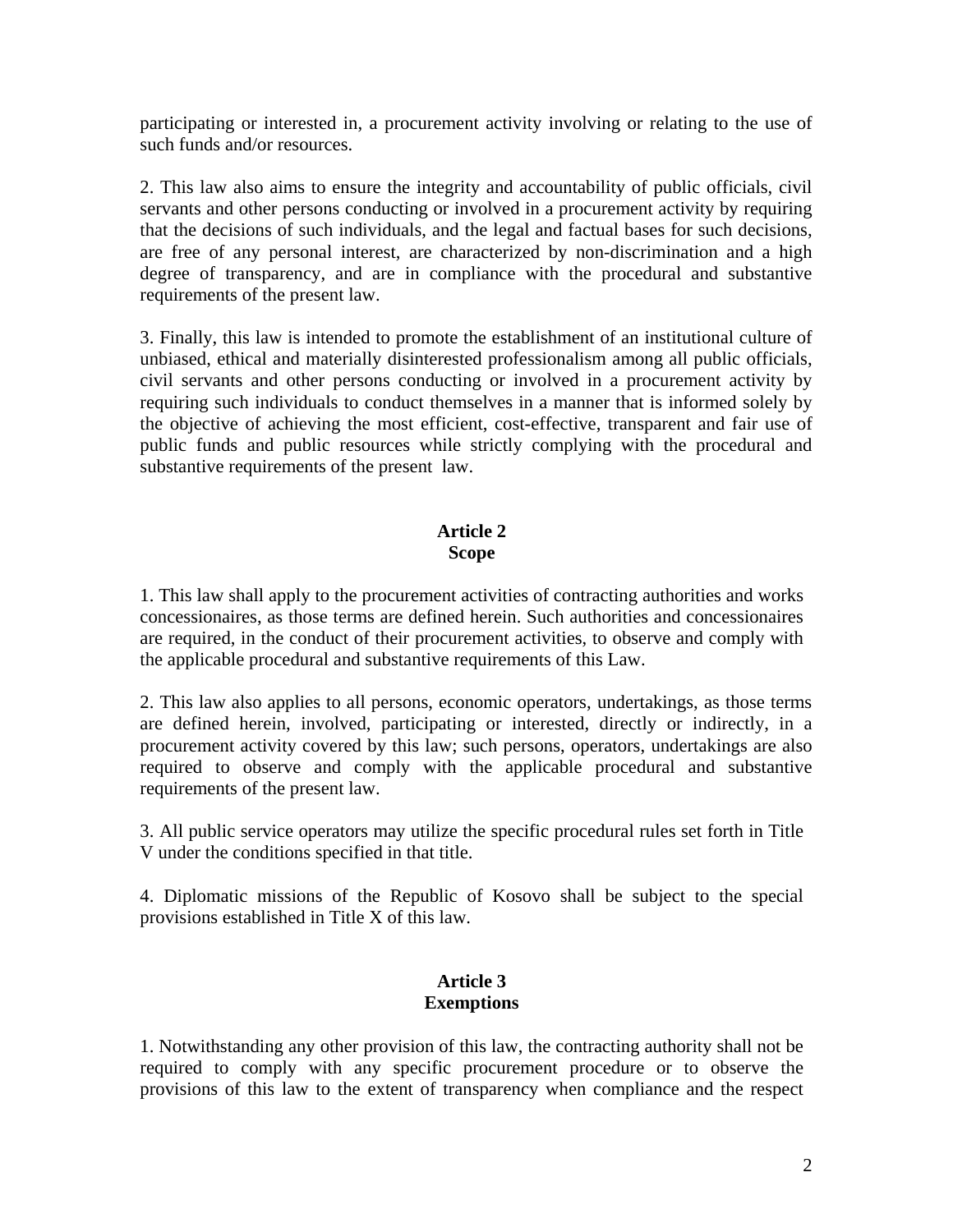would compromise the legitimate secrecy or the security interests when carrying out procurement activities relevant for awarding of a public contract for which the Government have agreed to exclude it from the scope of this law because, (i) the performance of the contract under applicable law in Kosovo, requires the use of special security measures, or (ii) Government have agreed to classify the object of the contract as a secret. Exclusions pursuant to this Article regarding the reserved matters shall be allowed in compliance with the Law on Access to Public Documents.

2. This law shall not apply to procurement activities leading to the award of a public contract falling within the scope of an agreement providing for the application of other procurement rules and/or procedures where (i) such agreement makes the availability of financing for the concerned contract conditional on the application of such other rules and/or procedures, and (ii) such agreement has been entered into between the Government and an intergovernmental, bilateral, multilateral or international financing institution.

3. This law shall not apply to an employment contract if such a procurement activity is subject to other rules that are established by a law or other regulation. Similarly, current law will not apply to contracts in relation to postgraduate training or vocational training by employers for specific skills development of individual workers. Further the law shall not apply to procurement solely aimed at representation in the form of offering food and beverage.

4. This Law shall only apply to a socially owned enterprise under the administration of the Privatization Agency of Kosovo if such enterprise is engaged, on the basis of special or exclusive rights granted by a competent public authority, in a public service activity. In such a case, the enterprise shall be deemed to be both a public undertaking and a public service operator and shall comply with the applicable provisions of this Law.

5. Procurement activities leading to the award of a service or works concession contract shall be governed by the Law on Public-Private Partnership. Such procurement activities shall only be subject to this Law to the extent specified in Law on Public-Private Partnership.

6. This law shall not apply to contracting authorities for the acquisition or rental, by whatever financial means, of land, existing buildings or other immovable property or concerning rights thereon, unless otherwise foreseen by special Laws.

## **Article 4 Definitions**

1. Term used in this law shall have the following meaning: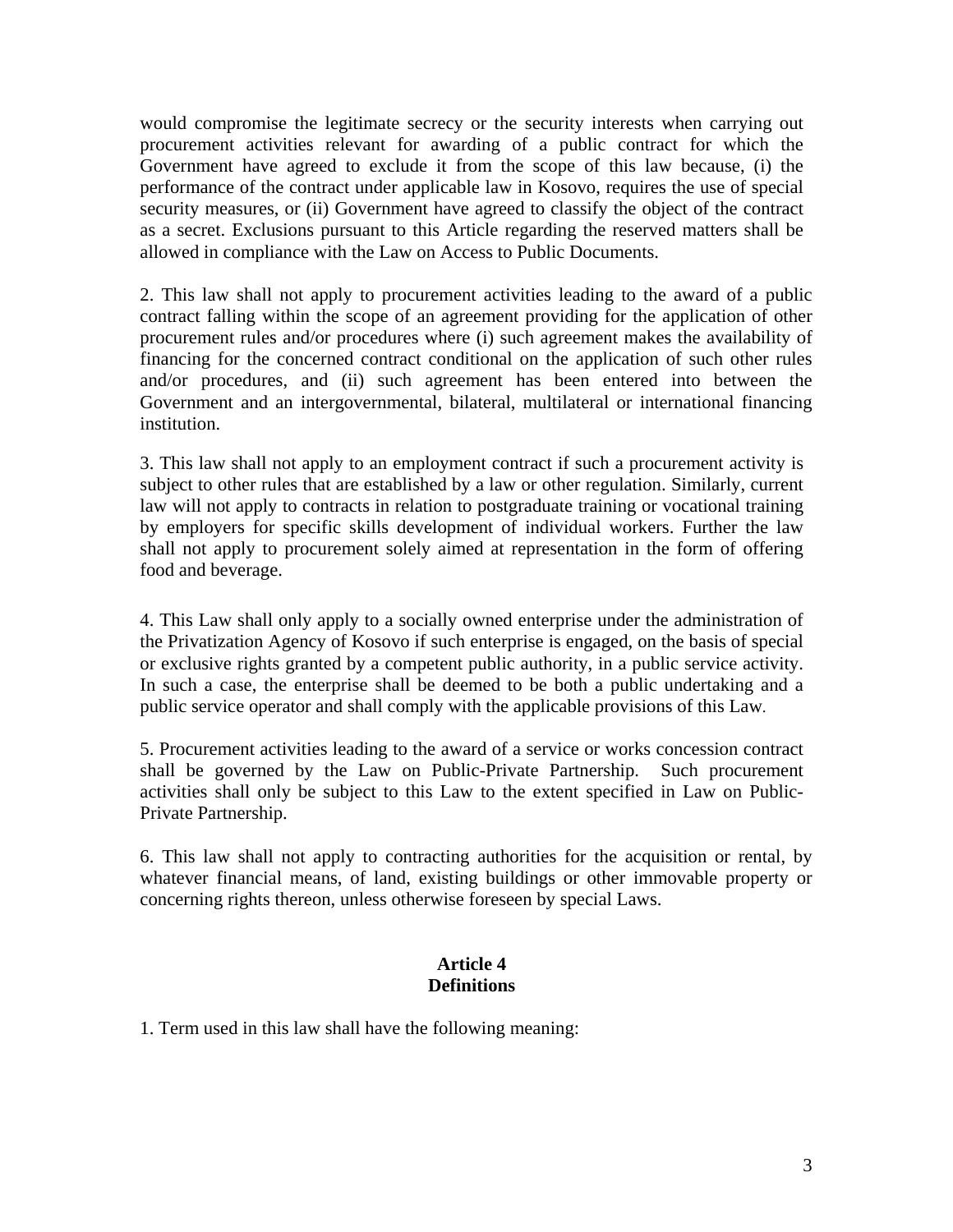1.1. **Authorizing Officer -** the person designated by the CAO pursuant to Article 22.1 of this law as having the authority to authorize the contracting authority's Procurement Officer to initiate a procurement activity.

1.2. **Autonomous executive agency -** a public authority that (i) is not itself a budget organization but is part of another budget organization, *and (*ii) is explicitly required by a primary normative act to operate with autonomy or substantial autonomy from the budget organization of which it is a part.

1.3. **Body governed by public law -** a person, undertaking or body that (i) has been established for the specific purpose of meeting needs in the general interest that do not have an industrial or commercial character, and (ii) meets any of the following three criteria: (a) it receives 50% or more of its financing from one or more public authorities and/or other bodies governed by public law, (b) it is subject to management supervision by one or more public authorities and/or bodies governed by public law, or (c) it has an administrative, managerial or supervisory board, 50% or more of the votes of which are exercisable by members appointed by one or more public authorities and/or bodies governed by public law.

1.4. **Candidate -** an economic operator that has sought an invitation or has been invited to take part in a procurement activity that is being conducted with restricted or negotiated procedures.

1.5. **CPA -** the Central Procurement Agency established pursuant to Title VII of this law.

1.6. **Chief Administrative Officer or CAO –** shall mean (i) for municipalities, the major of the Municipality, and (ii) for other budget organization, (a) its General Secretaries, (ii) if the budget organization has no General Secretaries, its Chief Executive Officer, or (iii) if it has neither a General Secretaries nor a Chief Executive Officer, the person who has principal day-to-day administrative authority over its operations and personnel. In the special case of an autonomous executive agency, these terms mean the director or head of that agency and not the CAO of the budget organization of which such agency is a part. In the case of a public undertaking, these terms mean the chief executive officer, managing director or other person having principal day-to-day administrative authority over its operations and personnel. In the case of diplomatic missions established by the Ministry of Foreign Affairs outside of Kosovo, this term means the head of the mission.

1.7. **Chief Financial Officer or CFO -** shall have the meaning specified in the Law on Public Financial Management and Accountability. For an undertaking that is not a public undertaking, this term refers to the person who has principal day-to-day responsibility for the financial operations of the undertaking.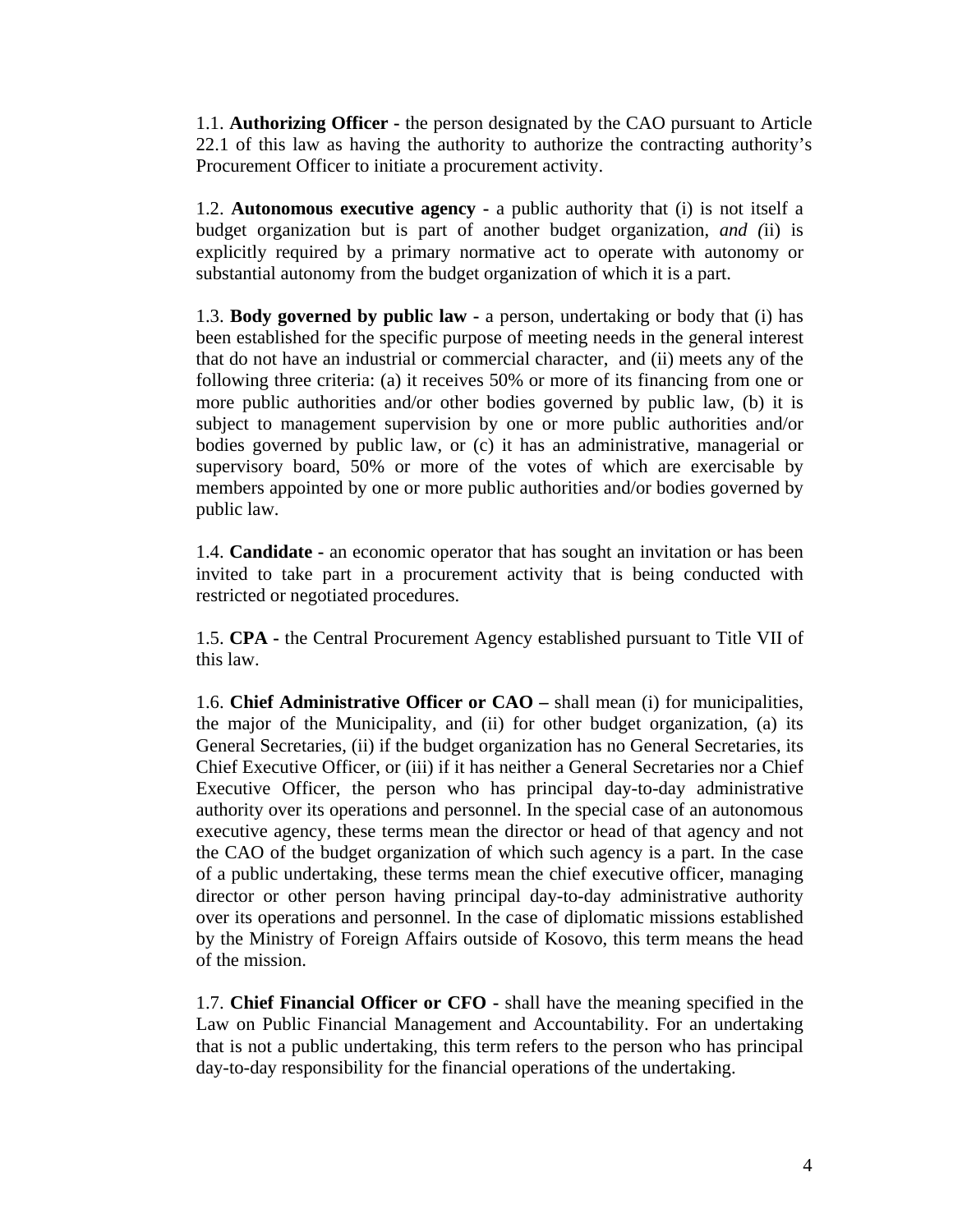1.8. **Commodities -** all products, including electricity, that are highly fungible and the prices for which are quoted in an established commodities market, commodities exchange or similar open trading platform or system.

1.9. **Common technical specification of the European Union -** a technical specification laid down in accordance with a procedure recognized by the Member States which has been published in the Official Journal of the European Union.

1.10. **Common use items -** products or services required by more than one contracting authority and for which a more cost-effective or efficient use of public funds may be achieved through the conduct of a central, common or consolidated procurement.

1.11. **Complainant -** an interested party who is filing or has filed a complaint in accordance with the provisions of Article 111 of this law.

1.12. **Confidential business information -** information classified as such pursuant to Article 11.2 of this law.

1.13. **Contracting authority -** a public authority, public service operator, public undertaking and/or any person, committee, or private company operating on basis of a special or exclusive right, or undertaking carrying out a procurement activity on behalf of or for the benefit of a public authority, public service operator or public undertaking.

1.14. **Contract management activity -** the activities required to ensure that provisions of a contract concerning timely and correct delivery and other rights of the contracting authority are effectively invoked.

1.15. **Date of publication –** shall mean (i) with respect to an indicative notice or a contract notice, the date on which such notice is first published in accordance with Article  $42(2)$ , and (ii) with respect to a contract award notice, the date on which it has been dispatched to concerned economic operators in accordance with Article 42(3).

1.16. **Design contest -** a procurement procedure having the objective of enabling a contracting authority to acquire, mainly in the fields of area planning, town planning, architecture, engineering, data processing, and the design of works of art, a plan or design selected by a jury after being put out to competition with or without the award of prizes.

1.17. **Dominant influence –** means but is not limited to, a situation where a contracting authority or an undertaking, directly or indirectly, holds a majority of an undertaking's subscribed capital, controls a majority of the votes attaching to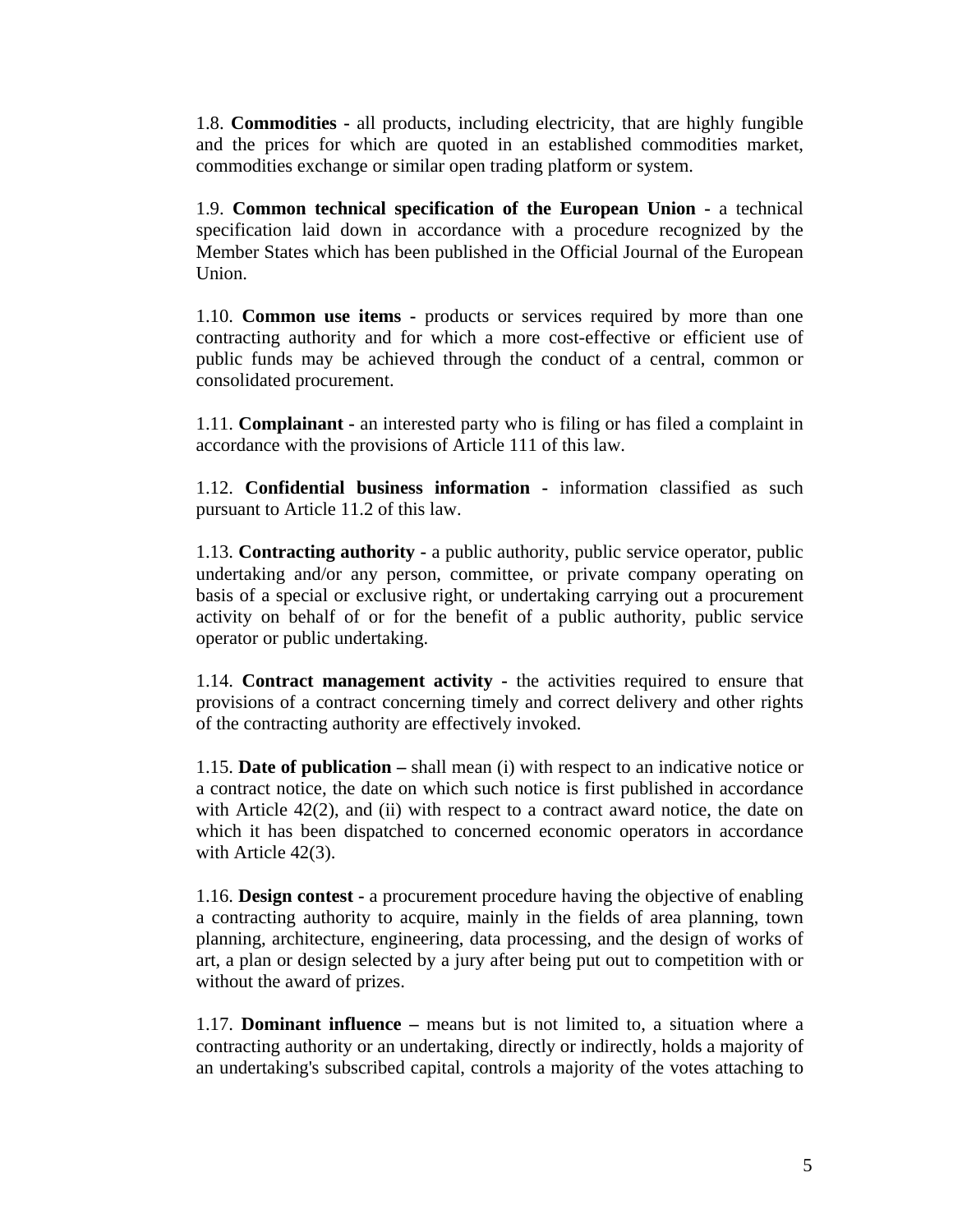shares issued by such undertaking, or can appoint more than half of such undertaking's administrative, management or supervisory body.

1.18. **Dynamic purchasing system** - a completely electronic process for making commonly used purchases, the characteristics of which, as generally available on the market, meet the requirements of the contracting authority, which is limited in duration and open throughout its validity to any economic operator which satisfies the selection criteria and has submitted an indicative tender that complies with the specification.

1.19. **Economic operator -** a general term meaning and covering a supplier, service provider and/or a works contractor.

1.20. **Electronic auction -** a repetitive process involving an electronic device for the presentation of new prices, revised downwards, and/or new values concerning certain elements of tenders, which occurs after an initial full evaluation of the tenders, enabling them to be ranked using automatic evaluation methods.

1.21. **Electronic means -** the use of electronic equipment for the processing (including digital compression) and storage of data transmitted, conveyed and received by wire, by radio, by optical means or by other electromagnetic means.

1.22. **European standard -** a standard approved (i) by the European Committee for Standardization (CEN) or by the European Committee for Electro technical Standardization (Cenelec) as a "European Standard" (EN) or "Harmonization Document" (HD), according to the common rules of those organizations, or (ii) by the European Telecommunications Standards Institute (ETSI) according to its own rules as a "European Telecommunications Standard" (ETS).

1.23. **European technical approval -** a favorable technical assessment issued by an approval body of an EU Member State on the fitness for use of a product for a particular purpose, based on fulfillment of the essential requirements for building works, by means of the inherent characteristics of the product and the defined conditions of application and use.

1.24. **Financial Rules -** the Financial Management and Control Rules promulgated by the relevant Minister of Finance pursuant to the Law on Public Financial Management and Accountability.

1.25. **Immovable Property Contract -** a contract for pecuniary interest concluded in writing between a contracting authority and any person, undertaking or contracting authority that relates principally or exclusively to the acquisition by the contracting authority of Immovable property or an interest in immovable property.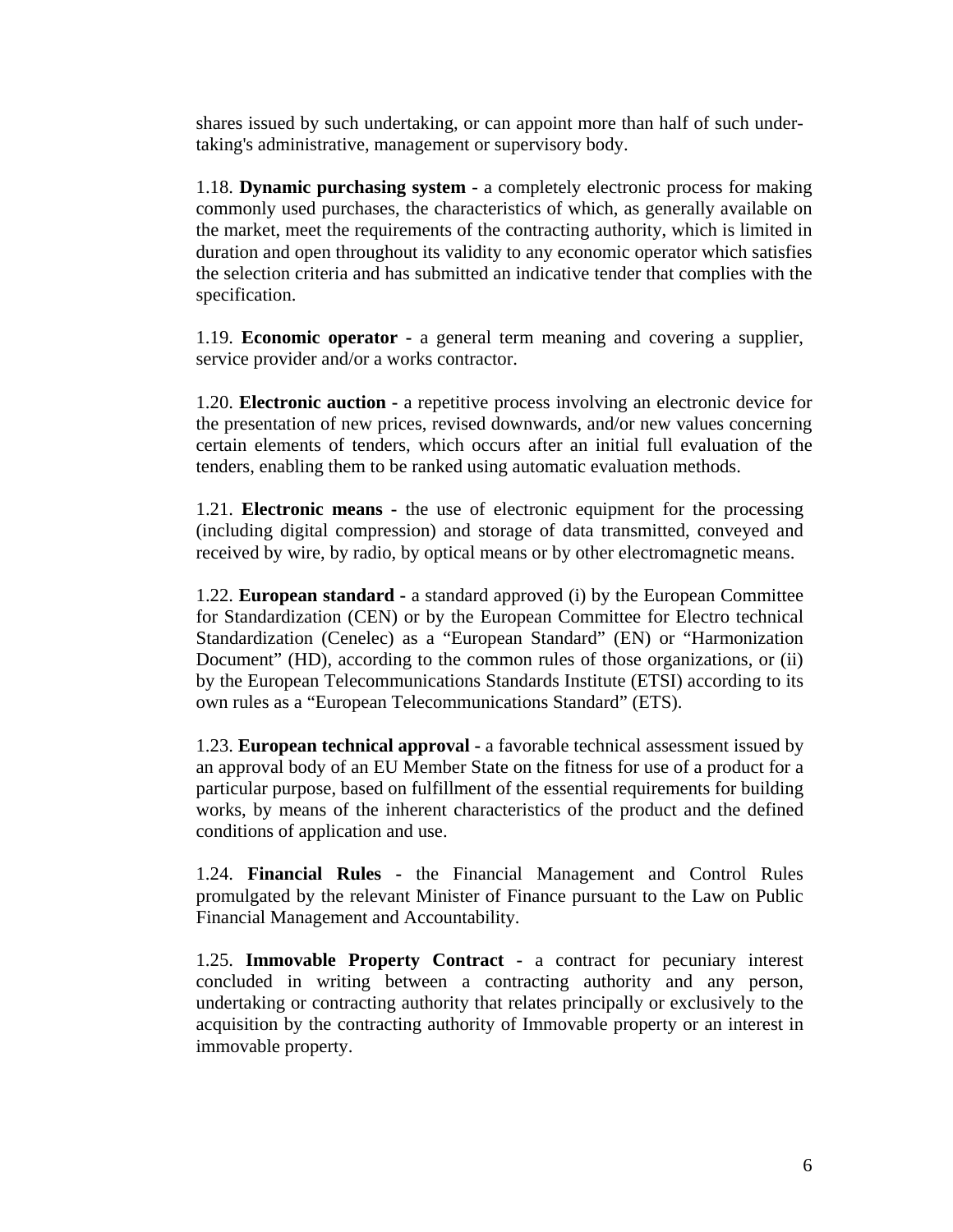1.26. **Interested party -** a person who can demonstrate a specific material interest in the outcome of a procurement activity conducted by a contracting authority and relating to a specific public contract or design contest including any person who has been or risks being harmed by an alleged infringement.

1.27. **KIPA -** Kosovo Institute for Public Administration.

1.28. **Large value contract -** a public contract falling within the Scope of Article 19(1) of this law.

1.29. **Large value design contest -** a design contest falling within the scope of Article 20(1) of this law.

1.30. **Low value contract -** a public contract falling within the scope of Article 19(3) of this law.

1.31. **Low value design contest -** a design contest falling within the scope of Article 20(3) of this law.

1.32. **Medium value contract -** a public contract falling within the Scope of Article 19(2) of this law.

1.33. **Medium value design contest -** a design contest falling within the scope of Article 20(2) of this law.

1.34. **Minimal value contract -** a public contract falling within the scope of Article 19(4) of this law.

1.35. **Negotiated procedures -** procurement procedures allowing a contracting authority to invite and consult with the economic operators of its choice and to negotiate the terms of contract with one or more of these.

1.36. **Non-responsive tenders -** tenders that are not in compliance with a) the tender dossier, including technical and contractual requirements, b) requirements of relevant legislation of Kosovo or that are c) otherwise incapable of meeting the requirements of the contracting authority as specified in the tender dossier.

1.37. **Open procedures -** procurement procedures allowing for any interested economic operator to submit a tender.

1.38. **Person -** a natural person.

1.39. **PPRC -** the Public Procurement Regulatory Commission established pursuant to Title VI of the present law.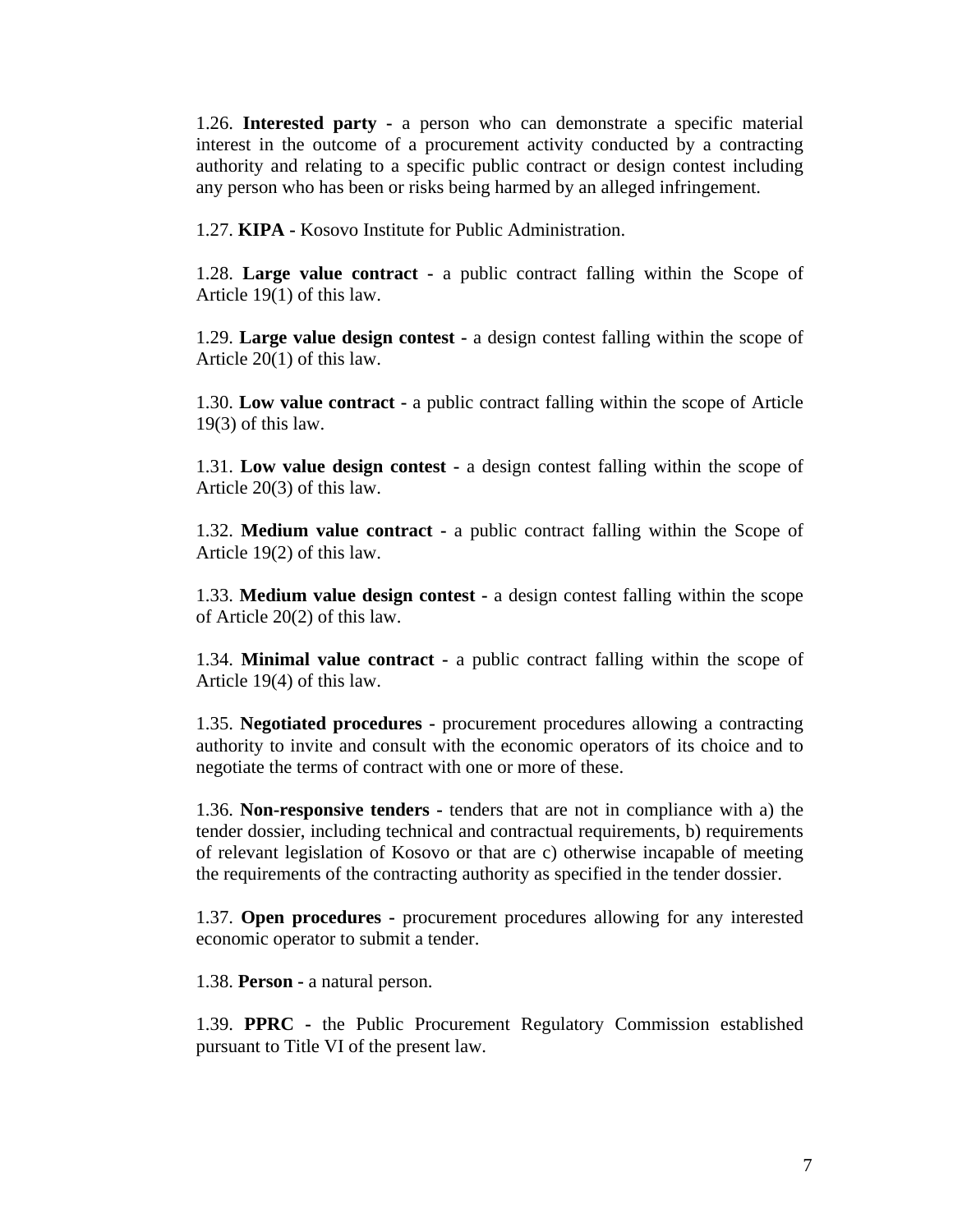1.40. **PRB -** the Procurement Review Body established pursuant to Title VIII of the present law.

1.41. **Present law or this law -** this law and the subsidiary normative acts and instruments issued in accordance with this law, including the public procurement rules and code of ethics issued pursuant to this law.

1.42. **Procurement activity -** any activity connected with the initiation or conduct of a procedure or other activity that leads to or is intended to lead to the award of a public contract.

1.43. **Procurement Officer -** the person who is designated as the director of the contracting authority's Procurement Department pursuant to paragraph 1 of Article 23.

1.44. **Public authority -** any of the following: (i) a central, regional, municipal or local executive authority, public body, ministry, department, agency, or other authority that exercises, pursuant to any normative or sub-normative act, executive, legislative, regulatory, public-administrative or judicial powers; (ii) a body governed by public law; and (iii) an association of one or more of such authorities and/or bodies.

1.45. **Public contract -** a general term covering any and all of the following specific types of contract entered into by a contracting authority: (i) a service contract, (ii) a supply contract, (iii) a works contract including a works concession contract, and/or (iv) a public framework contract".

1.46. **Public framework contract -** an agreement in writing between one or more contracting authorities and one or more economic operators, the purpose of which is to establish the terms governing contracts to be awarded during a given period, in particular with regard to price and, where appropriate, the quantity envisaged.

1.47. **Public Procurement Register -** the register established by the PPRC pursuant to Article 87 of this law.

1.48. **Public procurement rules -** the instructions**,** rules, documents, code of ethics, and standardized forms adopted and published by the PPRC in accordance with the present law.

1.49. **Public service activity –** shall mean that this law shall apply to the following activities involving (i) the provision or operation of a fixed physical network intended to provide a service to the public in connection with, inter alia, the production, transport, distribution or treatment of water, electricity, gas or heat, (ii) the supply of water, electricity, gas or heat to such a network, (iii) the exploitation of a geographical area for the purpose of exploring for or extracting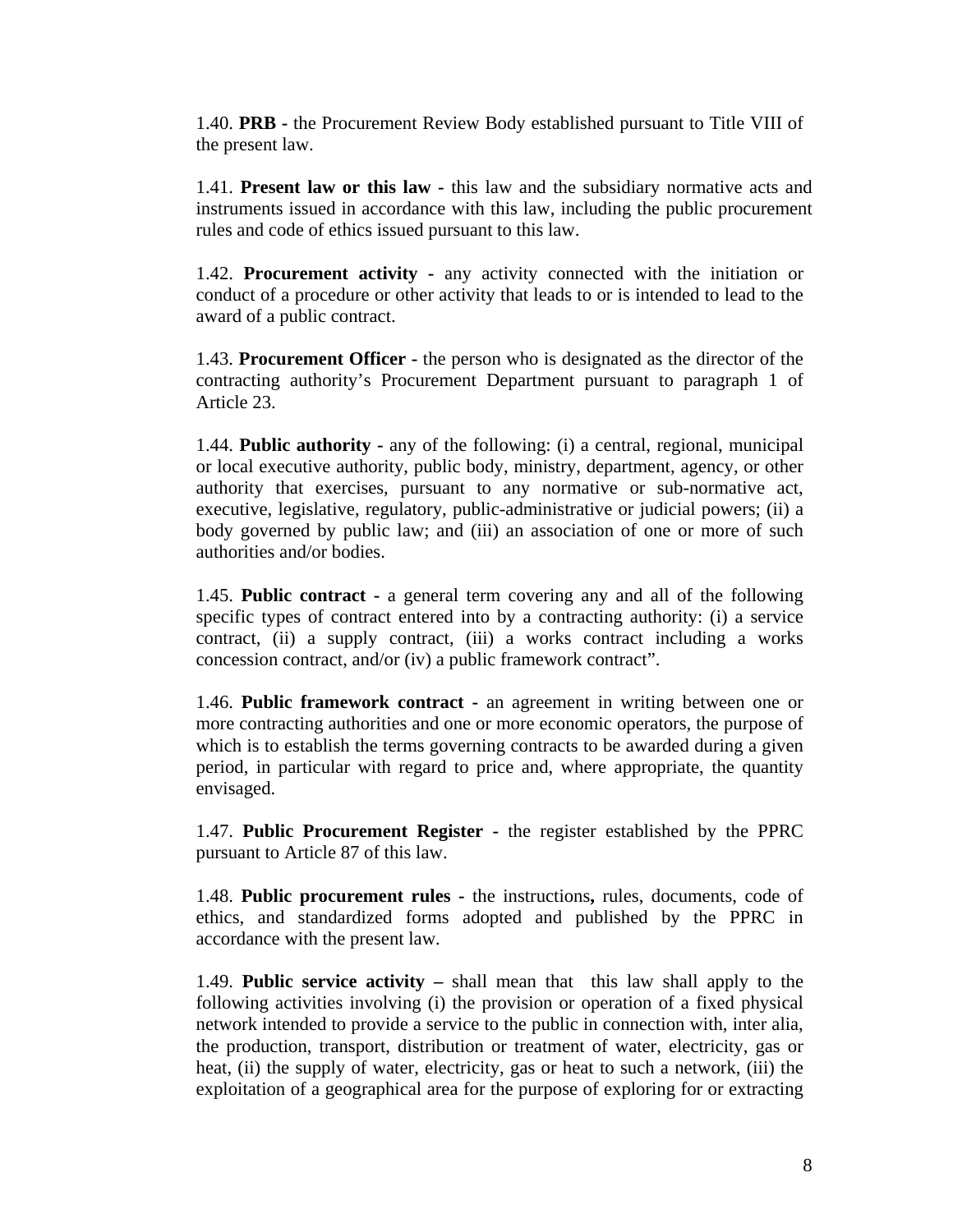oil, gas, coal or other solid fuels, (iv) the provision of airport or other terminal facilities, (v) the provision or operation of a public telecommunications network or the provision of one or more public telecommunications or postal services or (vi) the operation of a network providing a transport service to the public involving the use of rail, bus, tramway, trolley bus, cable or automated systems; such a network shall exist where such a transport service is provided under operating conditions established by a competent public authority, such as conditions on the routes to be served, the capacity to be made available or the frequency of the service.

1.50. **Public service operator –** means (i) a public authority or a public undertaking engaged in a public service activity, and (ii) a person, undertaking, body or organization that is neither a public authority nor a public undertaking and that is engaged, on the basis of special or exclusive rights granted by a competent public authority, in a public service activity.

1.51. **Public undertaking -** any undertaking over which one or more public authorities may exercise, directly or indirectly, a dominant influence by virtue of the ownership of such undertaking, financial participation in such undertaking and/or the rules governing such undertaking.

1.52. **Related undertaking -** any undertaking (i) over which a works concessionaire may exercise, directly or indirectly, a dominant influence, (ii) that may exercise a dominant influence over the concerned works concessionaire, or (iii) that, in common with the concerned works concessionaire, is subject to the dominant influence of another undertaking by virtue of ownership, financial participation, or the rules that govern it.

1.53. **Restricted procedures -** procurement procedures in which any economic operator may request to participate and where only those economic operators invited by the contracting authority may submit a tender.

1.54. **Review panel -** a review panel established by the President of the PRB pursuant to Title IX of the present law.

1.55. **Service concession contract -** a contract of the same type as a service contract except that the consideration for the provision of services consists either solely in the right to exploit the service or in this right together with payment.

1.56. **Service contract -** a contract other than a supply or works contract for pecuniary interest concluded in writing between a contracting authority and one or more service providers.

1.57. **Service provider -** any person, undertaking or public body, or group of such persons, undertakings and/or bodies that provides and/or offers to provide services.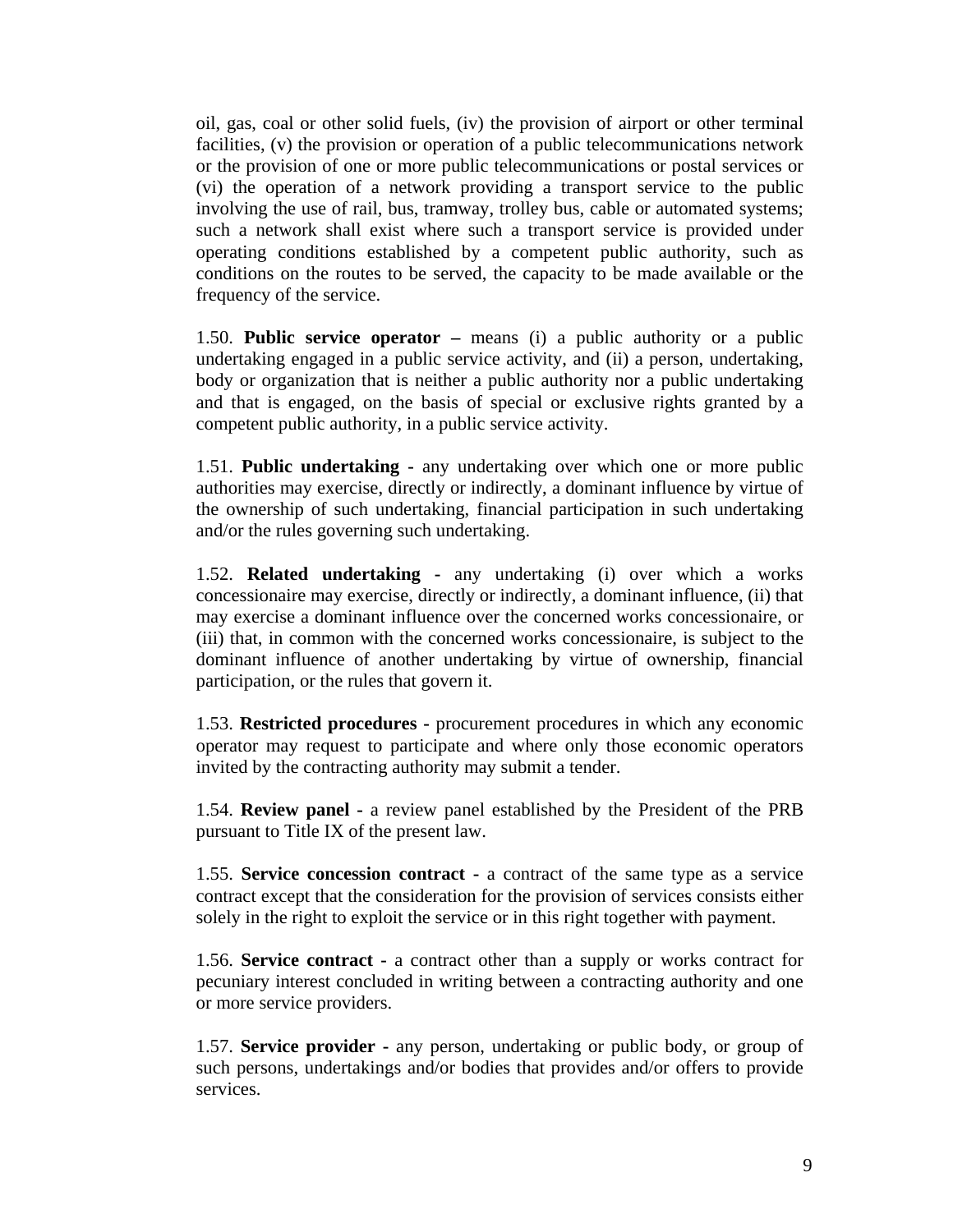1.58. **Special or exclusive rights -** rights that arise from a grant or authorization made by a competent public authority pursuant to any legislative, regulatory or administrative provision that (i) has the effect of limiting to one or more entities the right or ability to engage in certain activities, and (ii) substantially affects the right or ability of other persons, undertakings, bodies or organizations to carry out such activity on the same territory under substantially equivalent conditions.

1.59. **Supplier -** any person, undertaking or public body, or group of such persons, undertakings and/or bodies that provides and/or offers to supply products.

1.60. **Supply contract -** a contract for pecuniary interest concluded in writing between a contracting authority and one or more suppliers that relates exclusively or mainly to the purchase, lease, rental or hire-purchase, with or without option to buy, of one or more products; "products" shall be interpreted broadly to include one or more items of tangible movable property, including but not limited to - commodities, goods, manufactures, raw materials, and equipment.

1.61. **Standard -** a technical specification approved by a recognized standardizing body and made available for the general public for repeated or continuous application, compliance with which is generally not mandatory.

1.62. **Technical reference -** any product produced by European standardization bodies, other than official standards, according to procedures adopted for the development of market needs.

1.63. **Technical specification -** in the case of public works contracts, the totality of the technical prescriptions contained in particular in the tender documents, defining the characteristics required of a material, product or supply, which permits a material, a product or a supply to be described in a manner such that it fulfils the use for which it is intended by the contracting authority. These characteristics shall include levels of environmental performance, design for all requirements (including accessibility for disabled persons) and conformity assessment, performance, safety or dimensions, including the procedures concerning quality assurance, terminology, symbols, testing and test methods, packaging, marking and labelling and production processes and methods. They shall also include rules relating to design and costing, the test, inspection and acceptance conditions for works and methods or techniques of construction and all other technical conditions which the contracting authority is in a position to prescribe, under general or specific regulations, in relation to the finished works and to the materials or parts which they involve;

1.64. **Technical specification -** in the case of public supply or service contracts, means a specification in a document defining the required characteristics of a product or a service, such as quality levels, environmental performance levels,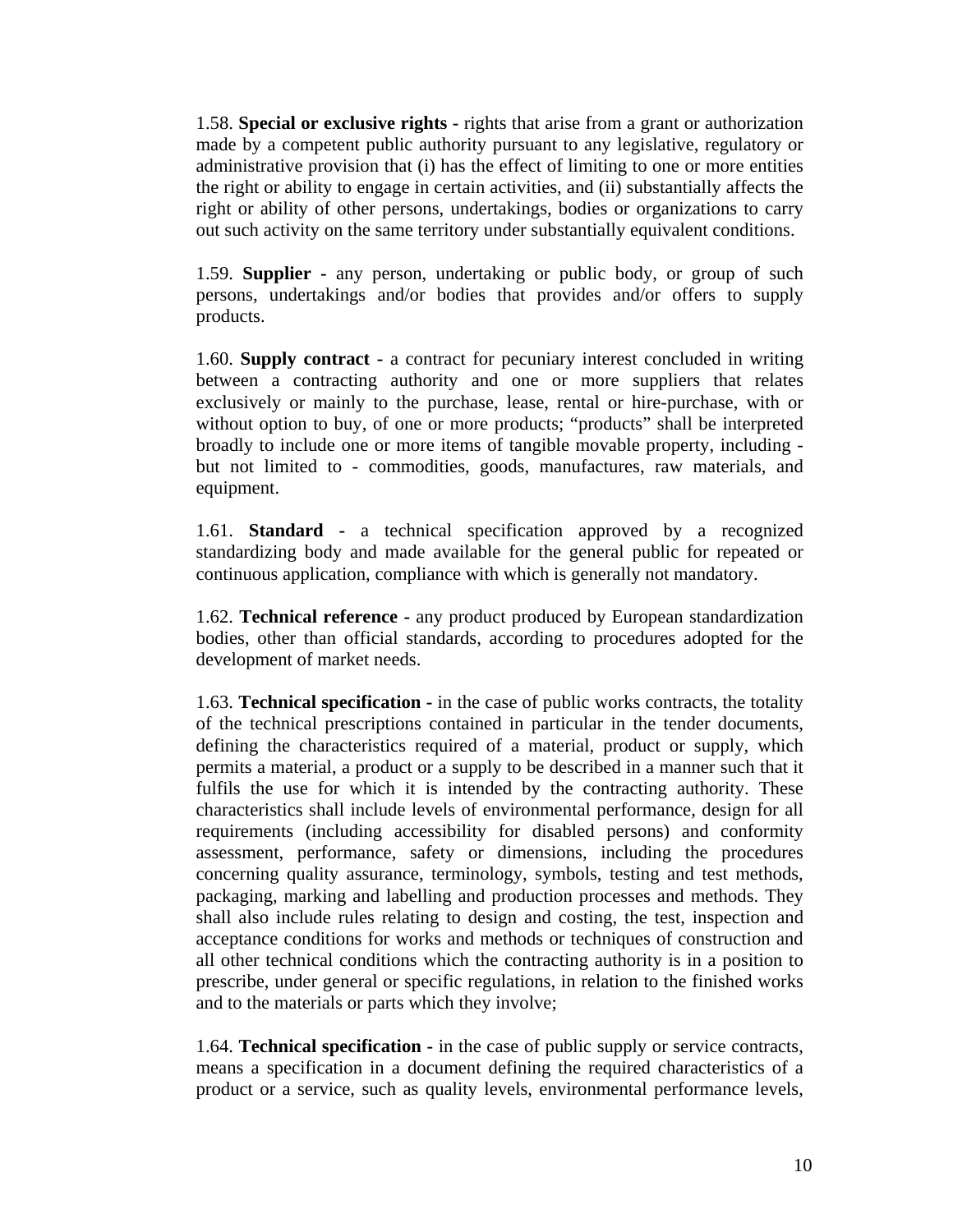design for all requirements (including accessibility for disabled persons) and conformity assessment, performance, use of the product, safety or dimensions, including requirements relevant to the product as regards the name under which the product is sold, terminology, symbols, testing and test methods, packaging, marking and labelling, user instructions, production processes and methods and conformity assessment procedures;

1.65. **Tender -** a document submitted to a contracting authority by an economic operator setting forth the terms of the economic operator's offer in response to a specific contract notice, invitation to tender or other solicitation issued or made by such contracting authority. The term *"tender"* shall include, but not be limited to, a proposal or price quotation.

1.66. **Tenderer -** an economic operator that has submitted a tender.

1.67. **Tender dossier -** has the meaning specified in Article 27 of this law.

1.68. **Undertaking -** any enterprise (including a personal business enterprise), partnership, joint venture, legal entity, association, project, branch, office, or other organization or establishment.

1.69. **A work -** the outcome of construction or civil engineering works or activities that, taken as a whole, is sufficient to fulfill an economic or technical function.

1.70. **Works concessionaire** – means (i) a person, undertaking or contracting authority that has received a works concession contract from a contracting authority, and/or (ii) any person, undertaking or contracting authority carrying out procurement activities on behalf of or for the benefit of such a person, undertaking or contracting authority.

1.71. **Works concession contract -** a works contract the performance of which is compensated, in whole or in part, by a grant of a right to exploit the object of such contract.

1.72. **Works contract -** a contract for pecuniary interest concluded between a contracting authority and one or more works contractors that has as its principal object the execution, design and execution, or realization, by whatever means, of a work or construction or civil engineering activities, i.e. activities that are directly involved in the construction, restoration, repairing or demolition of buildings, facilities, civil engineering structures, other structures, or any part(s) thereof.

1.73. **Works contractor -** any person, undertaking or contracting authority, or group of such persons, undertakings and/or authorities, offering to execute, design and execute, or realize, by whatever means, a work or construction or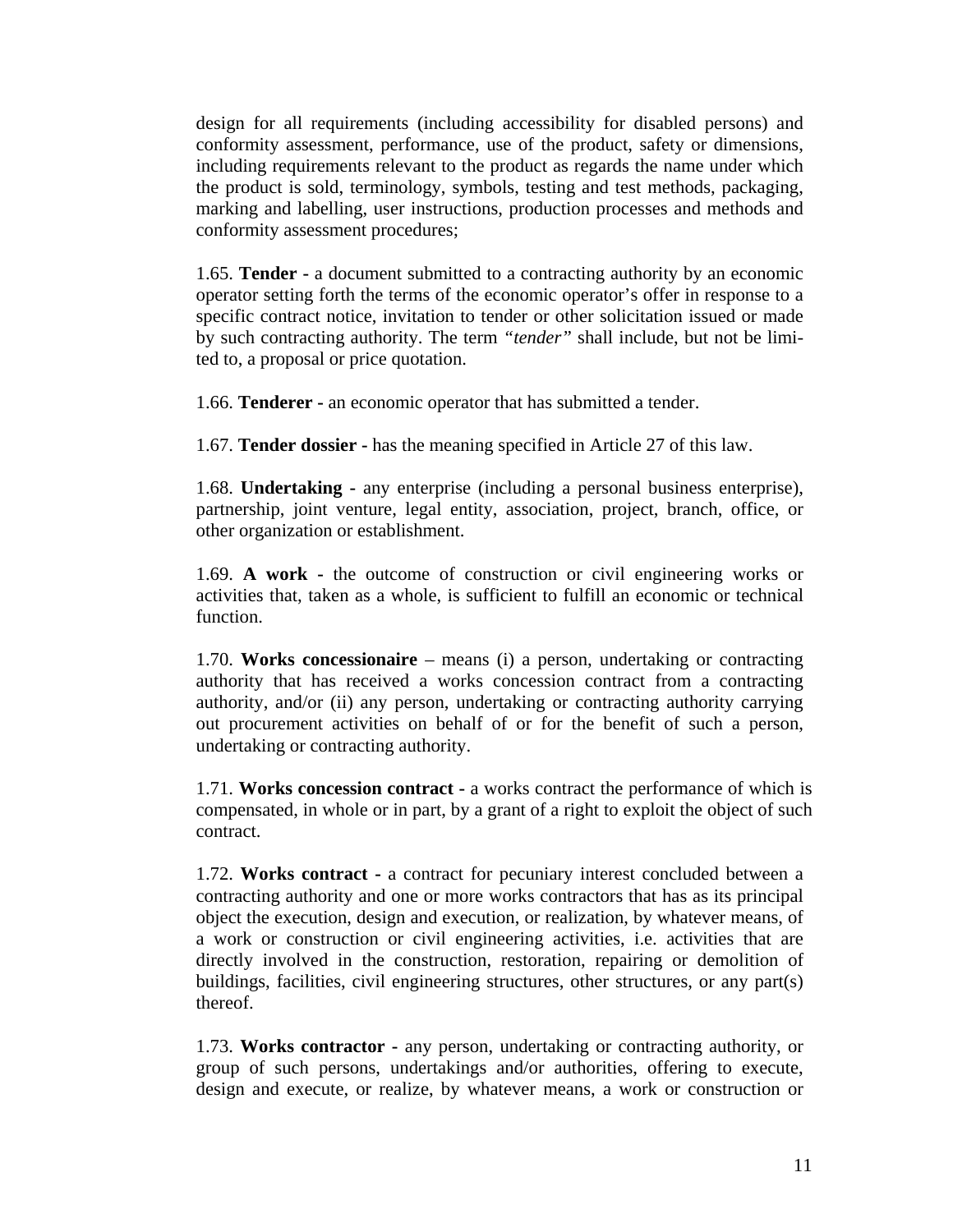civil engineering activities, i.e. activities that are directly involved in the construction, restoration, repairing or demolition of buildings, facilities, civil engineering structures, other structures, or any part(s) thereof.

1.74. **Writing -** any expression consisting of words and/or figures that can be read, reproduced and subsequently communicated. It may include information transmitted and stored by electronic means.

2. A person or undertaking that intends to award a contract to another person or undertaking shall, if 50% or more of the estimated value of such contract is either subsidized directly by a contracting authority or otherwise financed with public funds, be deemed to be a "contracting authority" within the meaning of the present law with respect to any procurement activities connected with the award of such contract. Such a person or undertaking shall therefore conduct such procurement activities in strict compliance with the applicable procedural and substantive requirements of the present law.

3. Unless the context clearly indicates another meaning, the terms and definitions specified in Article 4 of this law and used in this Law shall be interpreted and applied in a manner that is consistent with the interpretation and application given to similar or identical terms in EC directives.

4. As used in this Law, the singular includes the plural, and the plural includes the singular, and references to "Article" are references to articles of this Law unless otherwise indicated.

5. The pronoun "he" and the adjective "his" shall apply equally to either gender and shall also include a public authority or undertaking where the context reasonably permits.

6. Unless the context clearly requires another interpretation, any reference in this Law to another law, regulation or sub-legal act, or any specific provision(s) thereof, shall be interpreted as including any and all amendments thereto. If such a law, regulation or sublegal act is repealed and replaced with successor legislation governing the same subject matter, such reference shall be interpreted as meaning such successor legislation and, where applicable, the analogous provision(s) thereof.

## **Article 5 Calculation of time limits**

1. The time limits of the present law must start on a working day and expire on a working day. The time limit runs until 16:00 on the expiry day. The contracting authority may decide to set a different time provided that it is not earlier than 12 noon of the expiry day.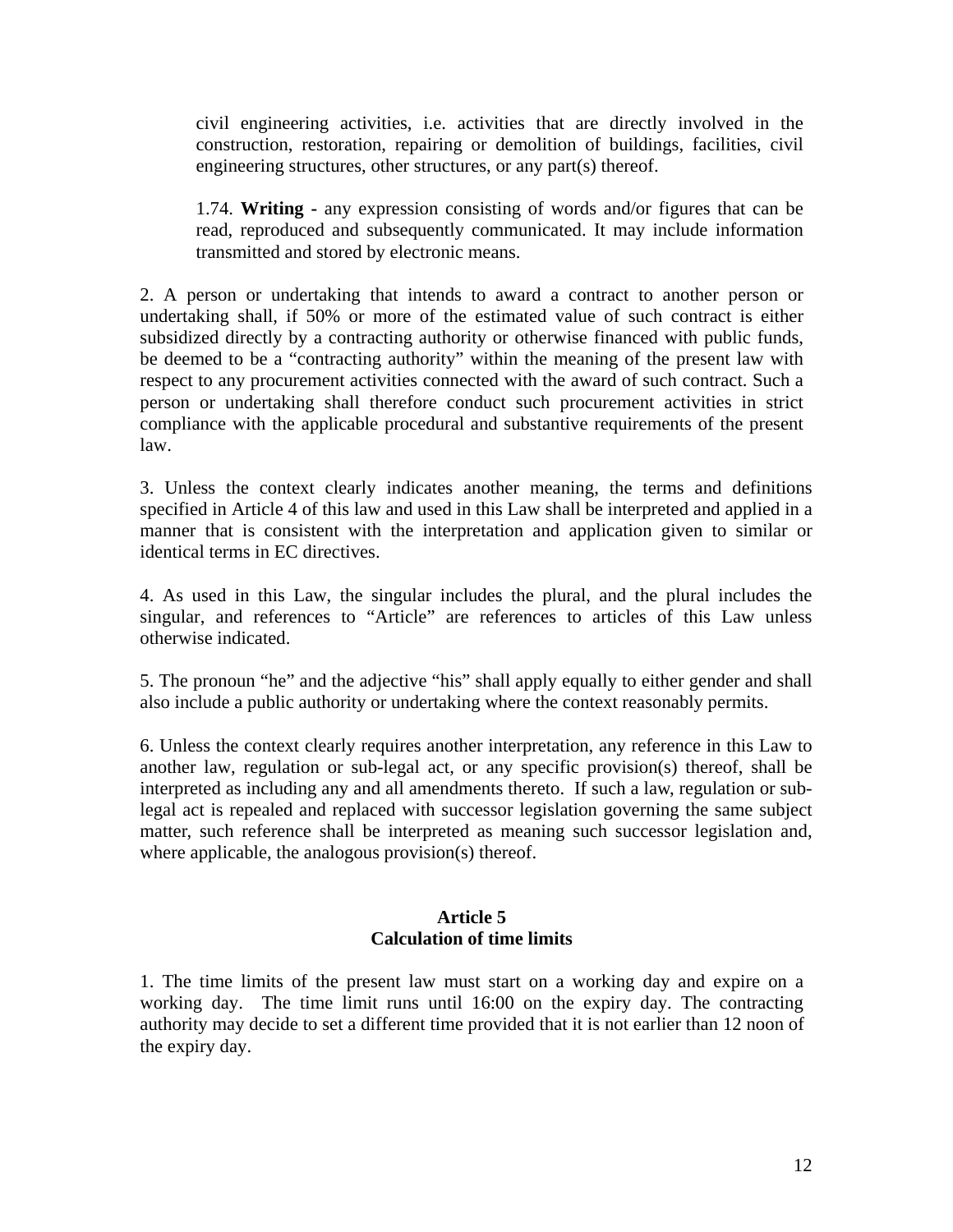2. Saturdays, Sundays and official holidays shall count when calculating time limits. However, where the last day of the time limit falls on a Saturday, a Sunday or on an official holiday the time limit shall be extended to include the first working day thereafter.

# **CHAPTER II GENERAL PRINCIPLES**

#### **Article 6 Cost-Effectiveness and Efficiency**

1. All contracting authorities are under an obligation to ensure that public funds and public resources are used in the most efficient and cost-effective manner taking into account the purpose and object of the procurement.

2. Public funds and public resources provided or made available under a public contract may be used only within the scope of such contract and only for the purposes specified in such contract.

# **Article 7 Equality of Treatment/Non-Discrimination and Transparency**

1. A contracting authority shall treat economic operators equally and non-discriminatorily and shall act in a transparent way.

2. A contracting authority shall not conduct any aspect of a procurement activity in a manner that reduces or eliminates competition among economic operators or that discriminates against or in favour of one or more economic operators.

3. Without reducing the applicability of the foregoing paragraph, a contracting authority is specifically prohibited from determining its needs to be satisfied, specifying the object to be procured, dividing or aggregating lots or other objects to be procured, selecting a procurement procedure, or establishing a selection or award requirement or criterion or technical specification in a manner that favours or discriminates against one or more economic operators.

4. A contracting authority shall not create or impose, and shall take all necessary measures to prevent the creation or imposition of, circumstances or requirements resulting in territorial, physical, material, personal or organizational discrimination among economic operators.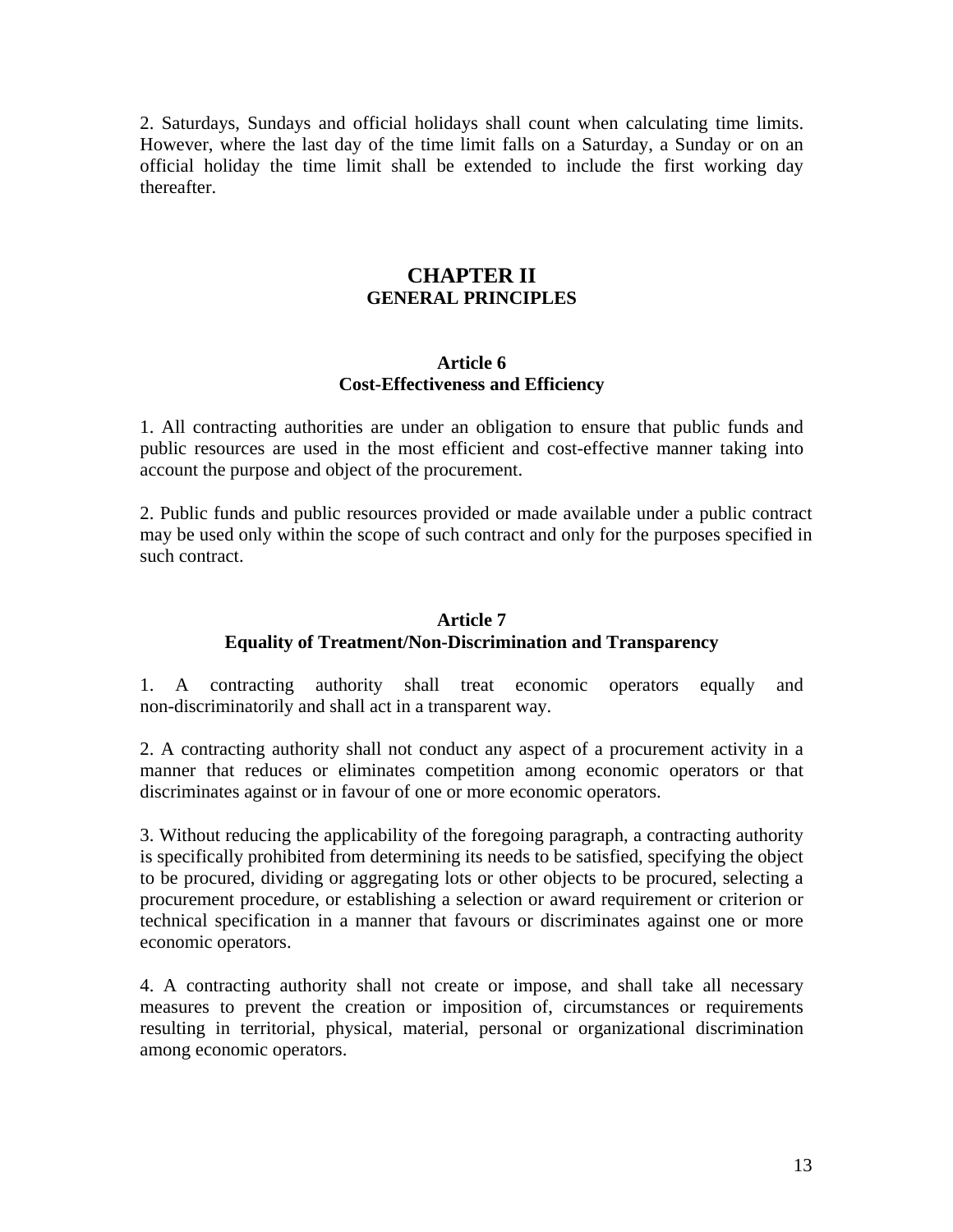5. A contracting authority shall not require an economic operator (i) to employ or utilize, or not to employ or utilize, any specific person or undertaking in the performance of any aspect of a public contract, or (ii) to supply or provide, or to not supply or provide, products or services originating from a specific person, undertaking or geographic area. In the event such a requirement is specifically authorized by the present law, another law or an international agreement, the exact parameters of such requirement shall be specified in, as applicable, the contract or design contest notice, the invitation to participate or tender, and the tender dossier.

6.When conducting any procurement activity, all contracting authorities shall ensure (i) the widest possible participation, in light of the value and object of the procurement, of potentially interested economic operators; (ii) the proper publication, dispatch and/or availability, as required by the present law, of all notices, invitations, information and documents relating to a procurement activity; (iii) the elimination of practices, criteria, requirements and technical specifications that discriminate in favor or against one or more economic operators; (iv**)** that all technical specifications and all selection and award requirements and criteria, including the relative importance of each such requirement and criterion, and the methodologies for selection and award, are specified in the concerned contract or design contest notice, the invitation to tender or participate, and/or the tender dossier; (v) that no requirement, criterion or specification that has not been so specified is used in the selection and award process; and (vi) that the selected tender conforms, in all material respects, to the requirements, criteria and specifications that have been so specified.

# **CHAPTER III GENERAL REQUIREMENTS**

## **Article 8 Procurement Forecast**

1. No less than sixty (60) days prior to the beginning of each fiscal year, each contracting authority shall prepare, in case of a public authority or a public undertaking shall provide to the CPA, in writing, a preliminary procurement forecast that identifies in reasonable detail all supplies, services and works that the contracting authority intends to procure over the course of such fiscal year. Such preliminary procurement forecast shall specify:

1.1. in the case of anticipated supply contracts, the estimated total procurement by value and by product classification of the products that the contracting authority intends to procure over the fiscal year;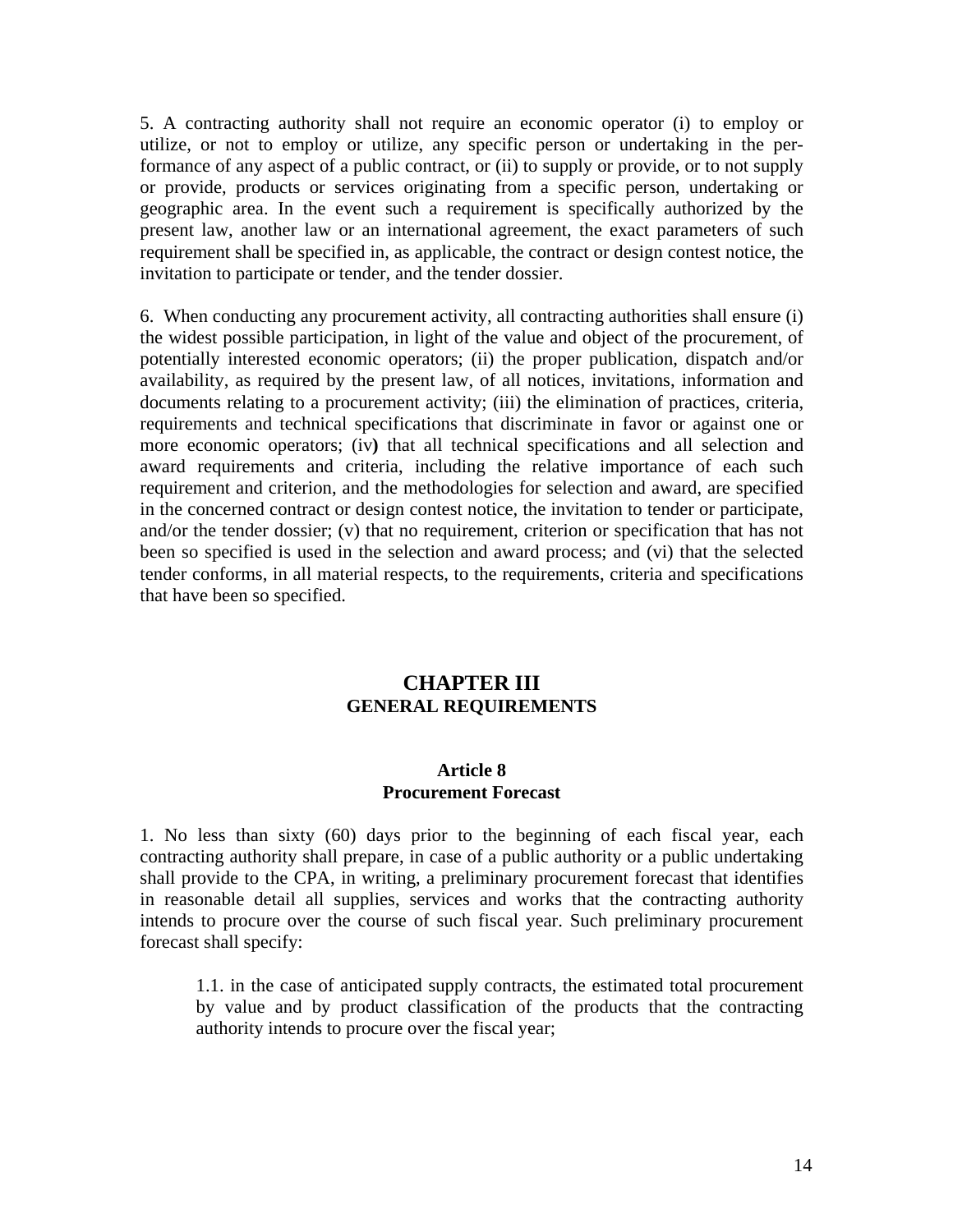1.2. in the case of anticipated service contracts, the estimated aggregate value by category of each service that the contracting authority intends to procure over the fiscal year; and

1.3. in the case of works contracts, the essential characteristics of each works contract that the contracting authority intends to award over the fiscal year.

2. Within fifteen (15) days after the promulgation of the appropriations legislation for a fiscal year, each contracting authority shall prepare, in case of a public authority or a public undertaking shall provide to the CPA, in writing, a final procurement forecast that identifies in reasonable detail all supplies, services and works that the contracting authority intends to procure over the course of such fiscal year. Such final procurement forecast shall contain the information required under sub-paragraph 1.1, 1.2 and 1.3 of paragraph 1 of this Article.

3. The CPA shall immediately review and aggregate the information contained in all such forecasts. The CPA shall identify common use items and any other objects and items that may be acquired more efficiently through the application a consolidated or common procurement procedure.

4. The Government as per the proposal of the relevant Ministry of Finance shall authorize the CPA to conduct consolidated or common (joint) procurement activities.

## **Article 9 Determination of Needs to be Satisfied and Availability of Funds**

1. Before a contracting authority may initiate any procurement activity the contracting authority's CAO shall ensure that a formal needs assessment is conducted with respect thereto and that the results of such assessment are formally recorded in writing and maintained in the contracting authority's records. This assessment shall determine (i) the precise nature and scope of the specific needs of the contracting authority that the proposed procurement is intended to satisfy; (ii) the estimated value and the proposed type and material terms of the public contract that will be the subject of the envisaged procurement; (iii) the proposed functional specifications of each object to be covered by such contract; (iv) the benefits expected from each such object; (v) in the case of equipment, durable goods and works, an estimate of the cost of ownership over the whole of the object's operational life, including acquisition, operating, and maintenance costs and residual value; (vi) an indication as to whether such procurement activity was included in the procurement forecast required by Article 8 of this law, and, if not, a statement of reasons as to why it was not so included; and (vii) a clear statement as to how the procurement will promote the contracting authority's institutional objectives.

2. If, after the conduct of the required needs assessment, the CAO determines that needs assessment justifies the conduct of the procurement activity, the CAO shall provide a copy of the needs assessment to the contracting authority's CFO. The CFO shall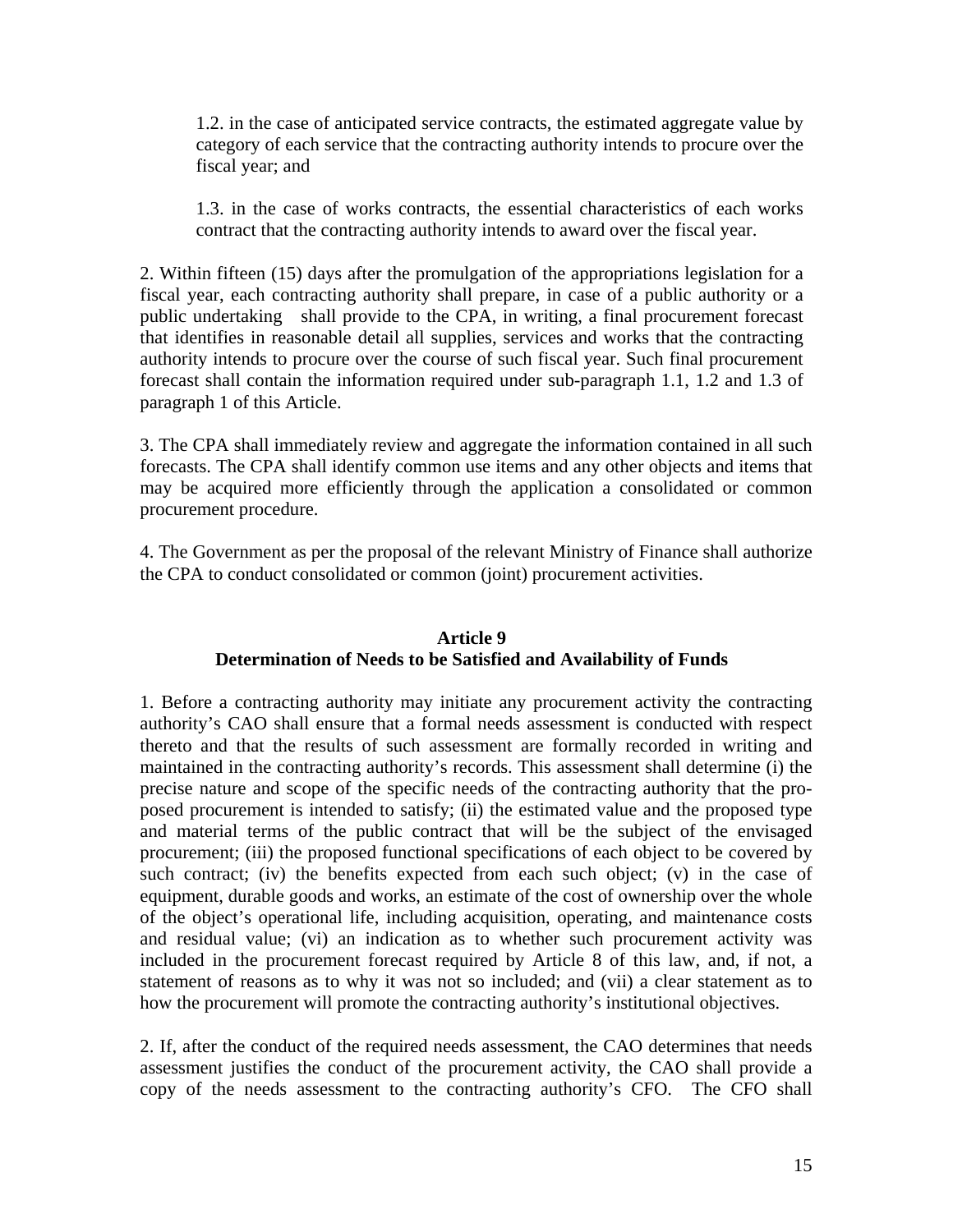formally ensure that funds are available for the concerned procurement. If the contracting authority is a public authority or a budget organization, the CFO shall formally ensure – in accordance with all applicable requirements of the Law on Public Financial Management and Accountability and the Financial Rules - that funds have been appropriated for the concerned procurement in an amount sufficient to fulfill any financial obligations that may arise during the course of the then-current fiscal year as a result of such procurement.

3. If the contracting authority is a public authority or budget organization and the concerned procurement will give rise to financial obligations that are to be satisfied from appropriations expected in future fiscal years, the CFO shall"(i) ensure that the schedules attached to the Law on Appropriation provide a reasonable basis to expect that sufficient funds will be appropriated to it in such future fiscal years for the purpose of satisfying such obligations, and (ii) include in the concerned public contract a provision that clearly conditions the enforceability of such obligations on the availability, under future appropriations legislation, of funds for the purpose of satisfying, and in an amount sufficient to satisfy, such obligations

4. If the contracting authority is a public authority, such public authority shall take reasonable measures to ensure that objects meeting such needs are not available from another public authority.

5. As evidence that the contracting authority has complied with paragraphs 1 to 4 of this Article, the CAO and the CFO shall prepare and sign a written "Statement of Needs and Determination of Availability of Funds." Such "Statement of Needs and Determination of Availability of Funds" shall contain the following information: (i) a written statement of needs that summarizes the results of the needs assessment conducted by the contracting authority pursuant to paragraph 1 of this Article, (ii) a written statement affirming the availability of funds that demonstrates that the contracting authority has fulfilled its obligations under paragraph 2 of this Article, (iii) if applicable, a written statement setting forth the basis, required by paragraph 3 of this Article, for the contracting authority's expectation regarding future appropriations; and (iv) if applicable, a written statement describing the measures that the contracting authority took to comply with paragraph 4 of this Article. The CAO shall ensure that the signed original of each and every Statement of Needs and Determination of Availability of Funds is maintained in the contracting authority's records and that a copy is provided to the CFO. If the CAO determines that the contracting authority should proceed with the procurement activity, the CAO shall provide a copy of the Statement of Needs and Determination of Availability of Funds to the Authorizing Officer and to the most senior official of the contracting authority (unless the CAO is the most senior official). The PPRC shall develop a standard form "Statement of Needs and Determination of Availability of Funds" that CAOs and CFO's shall use to comply with this Article.

6. In the case of a contracting authority that is a public authority or a public undertaking, if the objects of the procurement activity have not been included in the contracting authority's final procurement forecast provided to the CPA pursuant to paragraph 2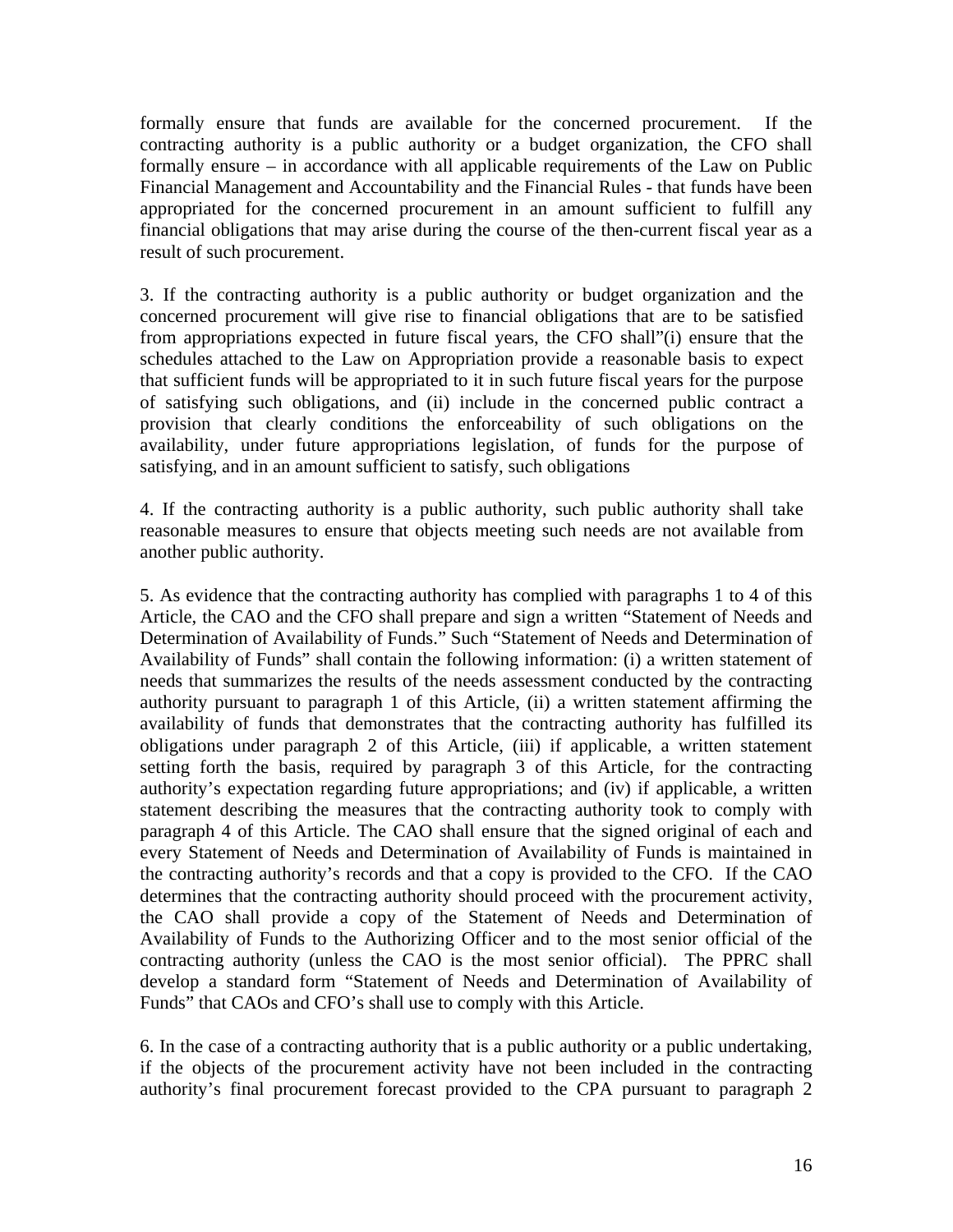Article 8 of this law, the CAO shall provide a copy of the concerned Statement of Needs and Determination of Availability of Funds to the CPA at least five (5) days before the Authorizing Officer authorizes the Procurement Officer the initiation of the concerned procurement activity. The CPA shall review each such statement to determine if there is another more efficient or cost-effective method of acquiring the concerned objects or other items meeting the needs of the contracting authority. In particular, if the concerned objects were not included in the contracting authority's final procurement forecast provided to the CPA pursuant to paragraph 2 Article 8 of this law, the CPA shall review such objects to identify any common use items and any other objects and items that may be acquired more efficiently through a consolidated or common procurement procedure.

## **Article 10 Means to promote Transparency**

1. A contracting authority shall maintain a well-ordered and comprehensive set of records for each procurement activity that it conducts, regardless of whether such activity results in a contract or design award.

2. At a minimum, the records for each procurement activity shall contain (i) all documents related to, developed or acquired in the course of, or used to initiate, conduct or conclude, a procurement activity, regardless of whether such activity results in a contract or design award, (ii) if the procurement activity has resulted in a contract or design award, all documents related to such award, and (iii) if the procurement activity has resulted in the execution of a public contract, a copy of the public contract and all documents relating to that contract and/or its performance. Documents concerning contract performance include especially the contract management plan required according to Article 81 of this Law.

3. Upon the request of any person, a contracting authority shall provide such person prompt and reasonable access to the records described in paragraphs 1 and 2 of this Article, other than confidential business information, relating to any procurement activity that has been concluded. For the purposes of paragraph 3 of this Article, a procurement activity shall be deemed to have been concluded (i) on the date of publication of the concerned contract award notice or design contest results notice, (ii) on the date of the award of the concerned contract in case of tenders according to Article 37 of this law, or (iii) if the procurement activity was formally cancelled or otherwise terminated prior to the making of an award or the selection of a winner, on the date of the cancellation notice according to paragraph 2 Article 62 of this law or the date when the activities were otherwise terminated.

4. The contracting authority shall provide the access required by paragraph 3 of this Article in a routine, uneventful, and non-obstructive manner. The contracting authority may, however, provide for the supervision of such access or take other reasonable measures to ensure that the integrity of the records is maintained.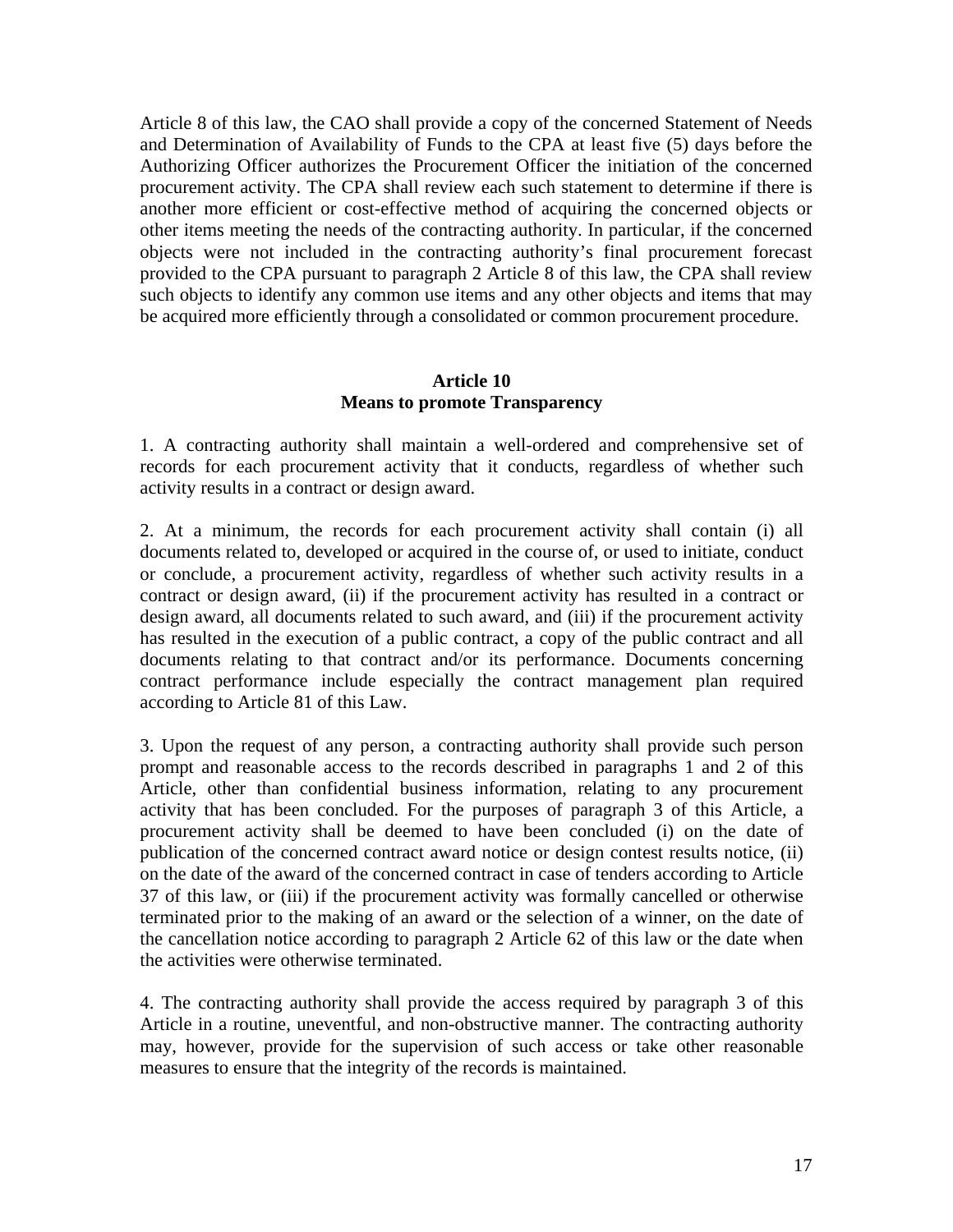5. A contracting authority shall, upon the request of a person or an interested party, make and provide to such person or interested party a copy of any material that such person or interested party may access pursuant to paragraph 3 of this Article.

6. The PPRC shall electronically publish the present law and the public procurement rules on its website.

7. The PPRC shall establish in the public procurement rules a reasonable charge that a contracting authority and the PPRC may access to cover the cost of producing the copies required by paragraph 5 of this Article; provided however, that such charge shall be no more than is deemed reasonably necessary to cover the cost associated with producing such copies.

8. A contracting authority shall provide access to and copies of any procurement activity records, including confidential business information, and any other procurement related information to a review expert, the PPRC, the PRB and/or a review panel immediately upon the request or order of any of these. A contracting authority shall also provide access to and copies of such records and information to a court of competent jurisdiction if such access and copies are required pursuant to an order issued by such court. The contracting authority shall immediately provide the access and copies required in a routine, uneventful, and non-obstructive manner.

9. In every case when PPRC, PRB, CPA plans to issue any secondary legislation for the implementation of this law, they are obligated to make this draft available to the public and interested parties, for a period of no less than fifteen (15) days for comments to the draft.

## **Article 11 Confidential Business Information**

1. Without prejudice to its obligations to provide access to interested parties and members of the public to procurement activity records, a contracting authority shall respect and safeguard items classified as confidential business information in accordance with this Article.

2. Information that paragraph 3 Article 58 of this law requires to be announced and recorded at the public opening of tenders may not be classified as confidential business information.

3. A contracting authority may classify other information as confidential business information only if such information meets the following three criteria:

3.1. it has been furnished by an economic operator pursuant to a requirement established by such contracting authority under Article 68 or 69 of this law;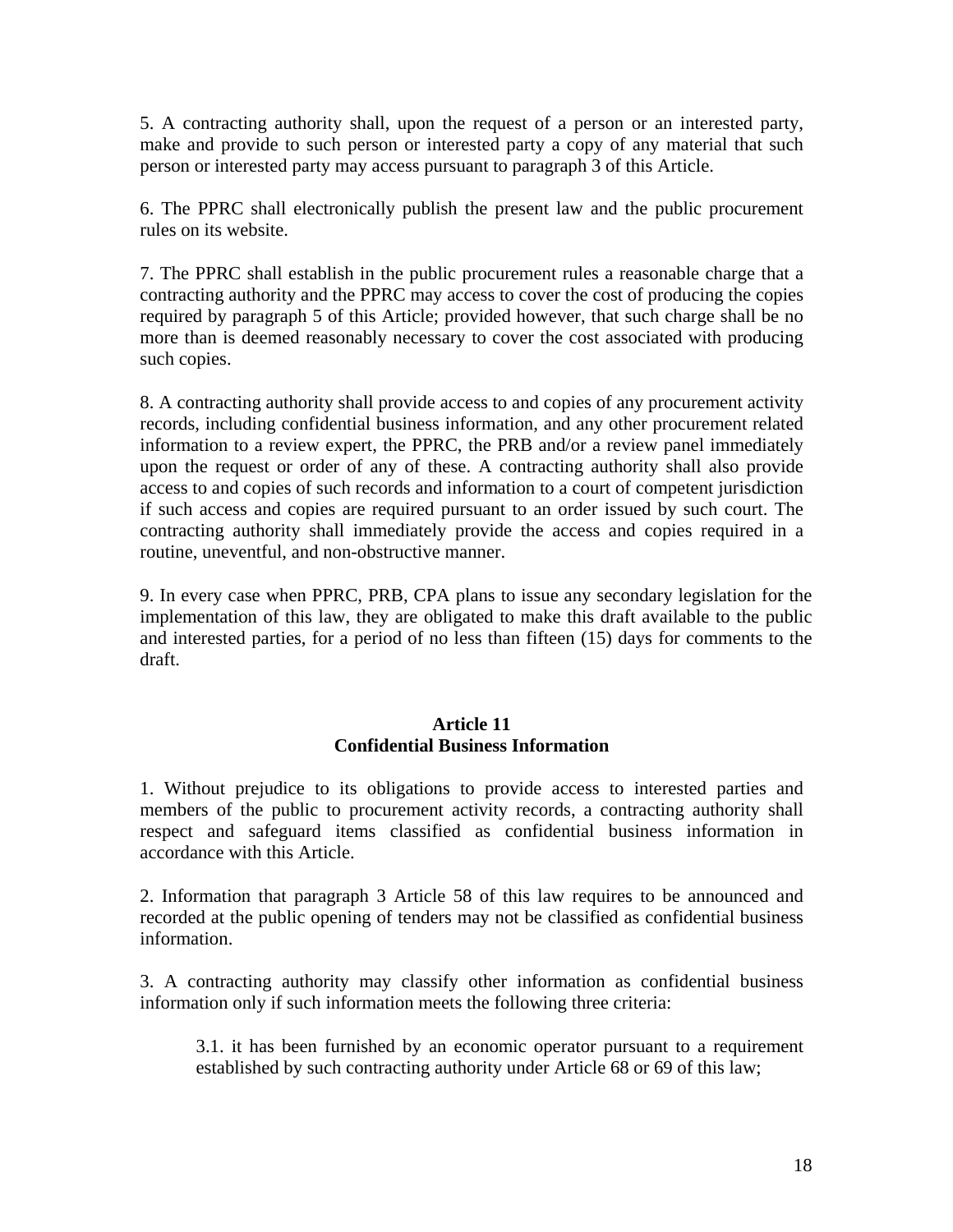3.2.the concerned economic operator has provided the contracting authority with a written request expressing its desire that the contracting authority maintain such item as confidential; and

3.3. such written request contains a statement (i) attesting that such item is not in the public domain and is protected from intentional and negligent disclosure by the economic operator, and (ii) setting forth reasons that convincingly demonstrate, in the reasonable judgment of the contracting authority, that public access to such item would result in material harm to the legitimate commercial interests of such economic operator.

4. A contracting authority that has classified an item of information as confidential business information pursuant to paragraph 3 of this Article shall, if such item is contained in a document that also contains non-confidential information, prepare a "sanitized" version of such document. Such sanitized version shall be included in the material to which interested parties and members of the public are entitled to access under paragraph 3 Article 10 of this law. The contracting authority shall attach to the front of such sanitized version a notice that (i) the contracting authority has classified certain items of information in the original document as confidential business information at the request of the concerned economic operator, and (ii) the attached sanitized version has been prepared by the contracting authority and is an accurate copy of the original after the removal or deletion of such confidential business information.

5. If a document contains only information that a contracting authority has classified as confidential business information pursuant to paragraph 3 of this Article, and such contracting authority therefore decides to withhold such document from the material to which interested parties and members of the public are entitled to access under paragraph 3 Article 10 of this law, the contracting authority shall prepare and include in the accessible material a document containing a general summary of the contents of the withheld document. The contracting authority shall attach to the front of such summary a notice that (i) the contracting authority has classified all the information contained in the original document as confidential business information at the request of the concerned economic operator and (ii) the attached document has been prepared by the contracting authority and is a general non-confidential summary of the original.

6. If, in connection with the conduct of any procurement activity, a contracting authority requires an economic operator to submit information covered by Article 68 and/or 69 of this law, such contracting authority shall include a statement in the tender dossier notifying economic operators that, if they desire any or all of such information to be classified and treated as confidential business information, they must submit a written request conforming to paragraph 3 of this Article.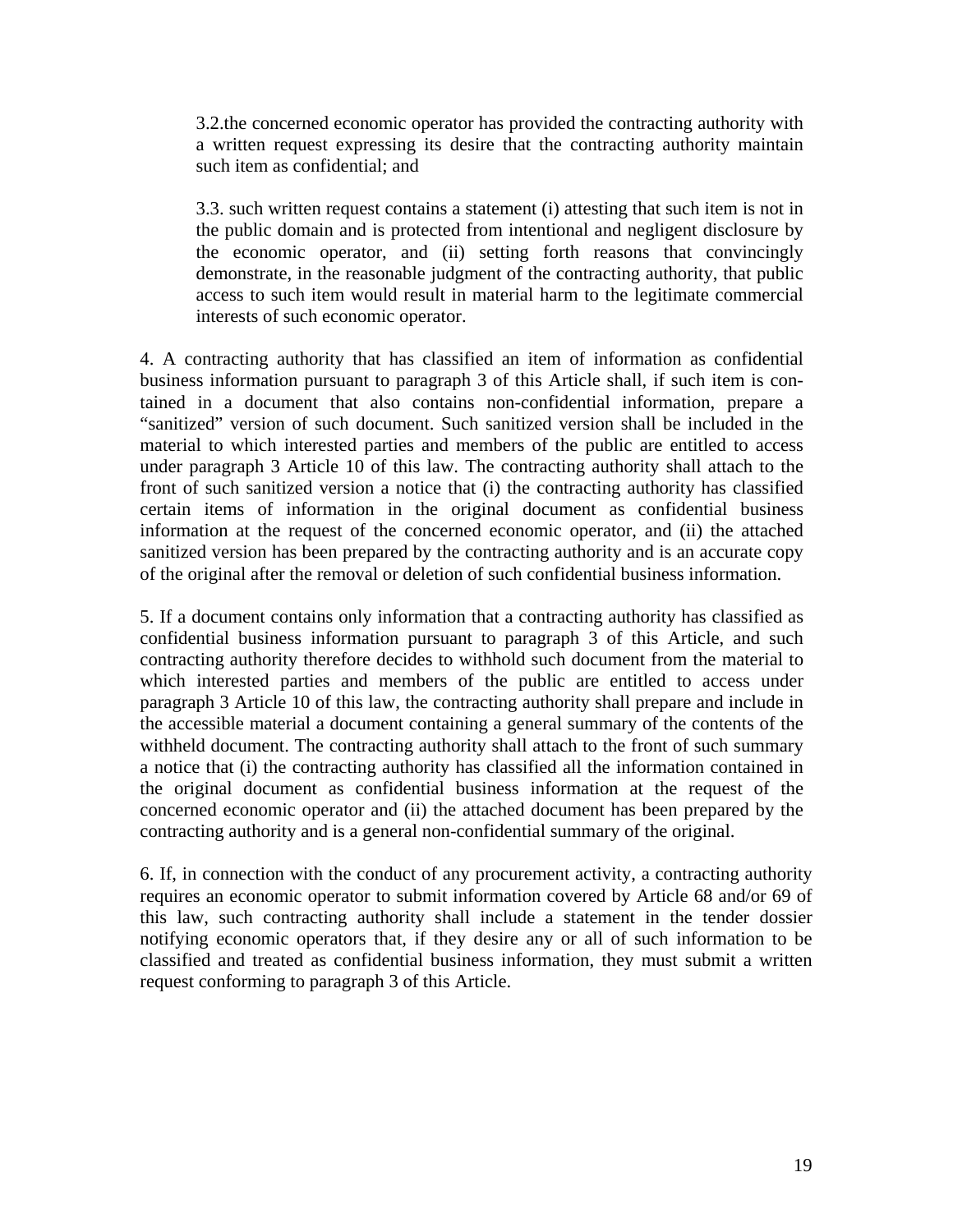## **Article 12 Currency, Payment and Customary Contract Terms**

1. All prices and values specified in any public contract, any tender dossier, notice or invitation to tender or participate shall be stated, and all payments with respect thereto shall be required to be made, in Euro.

2. The terms and conditions of public contracts shall conform to usual and customary public and commercial practices applicable to the specific type and subject matter of the concerned contract.

# **Article 13 Use of languages in the public procurement documents**

1. The contracting authority shall prepare all tender dossiers, notices, invitations and other documents published or provided to economic operators during the conduct of a procurement activity leading to the award of a minimal, low, or medium value contract or design contest in Albanian and Serbian language. The contracting authority may also prepare such documents in the English language.

2. A contracting authority shall prepare all tender dossiers, notices, invitations and other documents published or provided to economic operators during the conduct of a procurement activity leading to the award of a large value contract or design contest in the Albanian, Serbian and English languages.

3. Whenever a document is required in more than one language, it must be stated and on the front page of all documents the relevant language version that prevails.

4. An economic operator may submit a tender, a request for participation or other document required or that is permitted to be filed during the procurement activity, in Albanian, Serbian or English language.

## **Article 14**

## **Grantees of Special or Exclusive Rights to Engage in a Public Service Activity**

If a person, or undertaking other than a contracting authority – regardless of its legal status – receives or has received a grant of special or exclusive rights to engage in any public service activity, such person, or undertaking shall observe the rules and procedures of the present law when awarding medium or large value public contracts to third parties.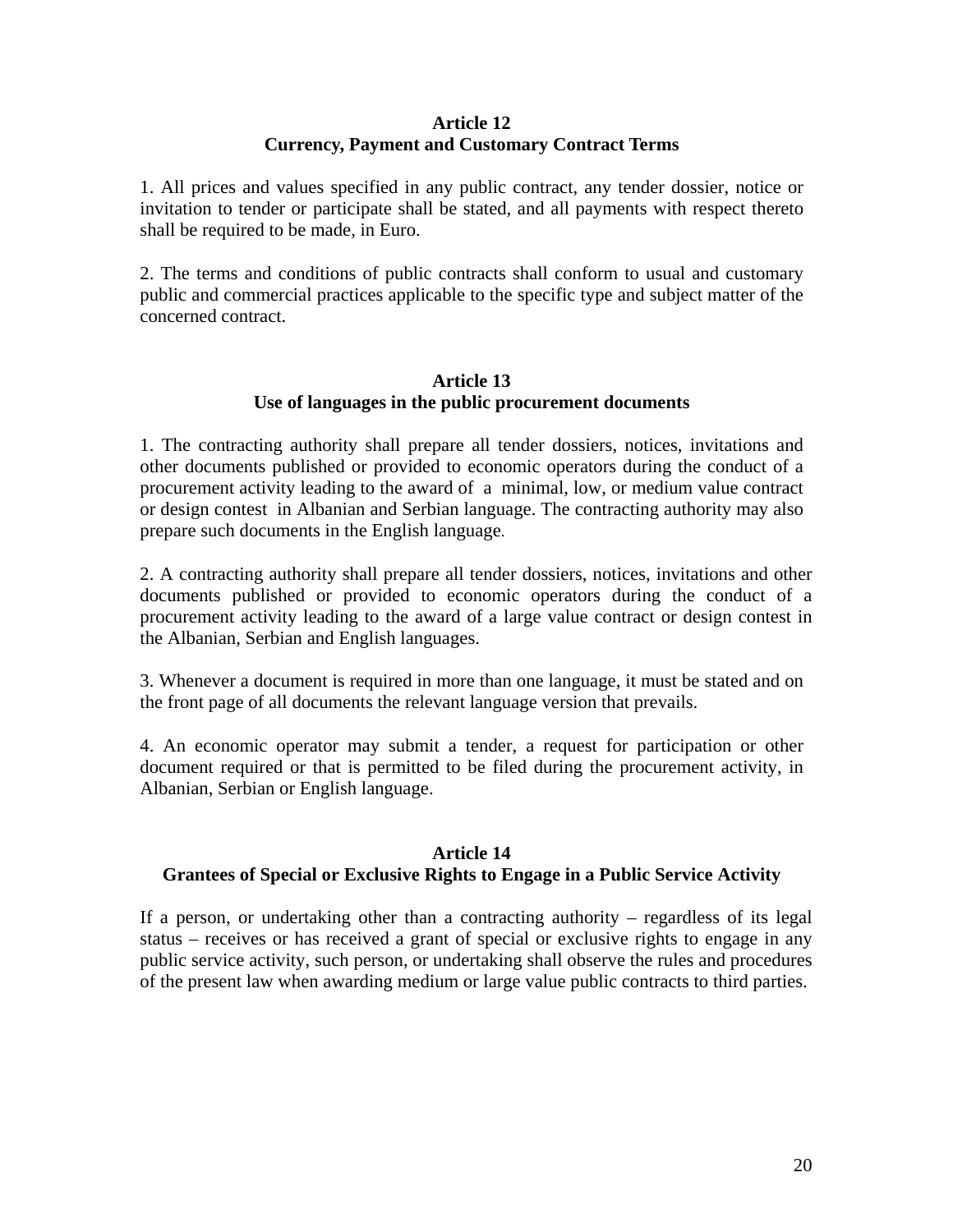# **CHAPTER IV RULES FOR VALUING AND CLASSIFYING PUBLIC CONTRACTS AND DESIGN CONTESTS**

# **Article15 Classifying Mixed Contracts**

1. If a supply contract includes provisions requiring the supplier(s) to deliver, site and/or install the concerned item(s), the existence of such provisions shall not affect the classification of such contract as a supply contract.

2. A contract covering both supplies and services shall be considered a service contract if the estimated value of the services exceeds the estimated value of the supplies. If the contract includes provisions for the delivery, sitting and/or installation of the concerned supplies, the estimated value of such activities shall be included in the valuation of the supplies components of such contract.

3. A contract having as its principal object the provision of a professional constructionrelated service (e.g., architectural and/or engineering services, geotechnical or geodetic site investigation services, structure or structure design assessment services, or construction supervision or construction management services) shall be considered a service contract even if such contract also covers, by way of addition to such principal object, the performance of one or more activities referred to in the definition of "works contract."

4. A contract having as its principal subject the conduct of activities referred to in the definition of "works contract," but that also covers the provision of professional construction-related services, shall be considered a "works contract" if such services are necessary for the performance of such contract.

5. A contract that has as its subject both the supply of products and the conduct of activities referred to in the definition "works contract" shall be classified as a "works contract" unless such activities consist only of sitting and/or installation activities.

6. Any contract, regardless of its structure, that in substance provides that an economic operator is to receive or retain a commission or other form of compensation for the performance of sales or collection services for or on behalf of a contracting authority is a "service contract" covered by the present law, provided that such service contracts are not governed by other legislation specifically enacted for such contracts.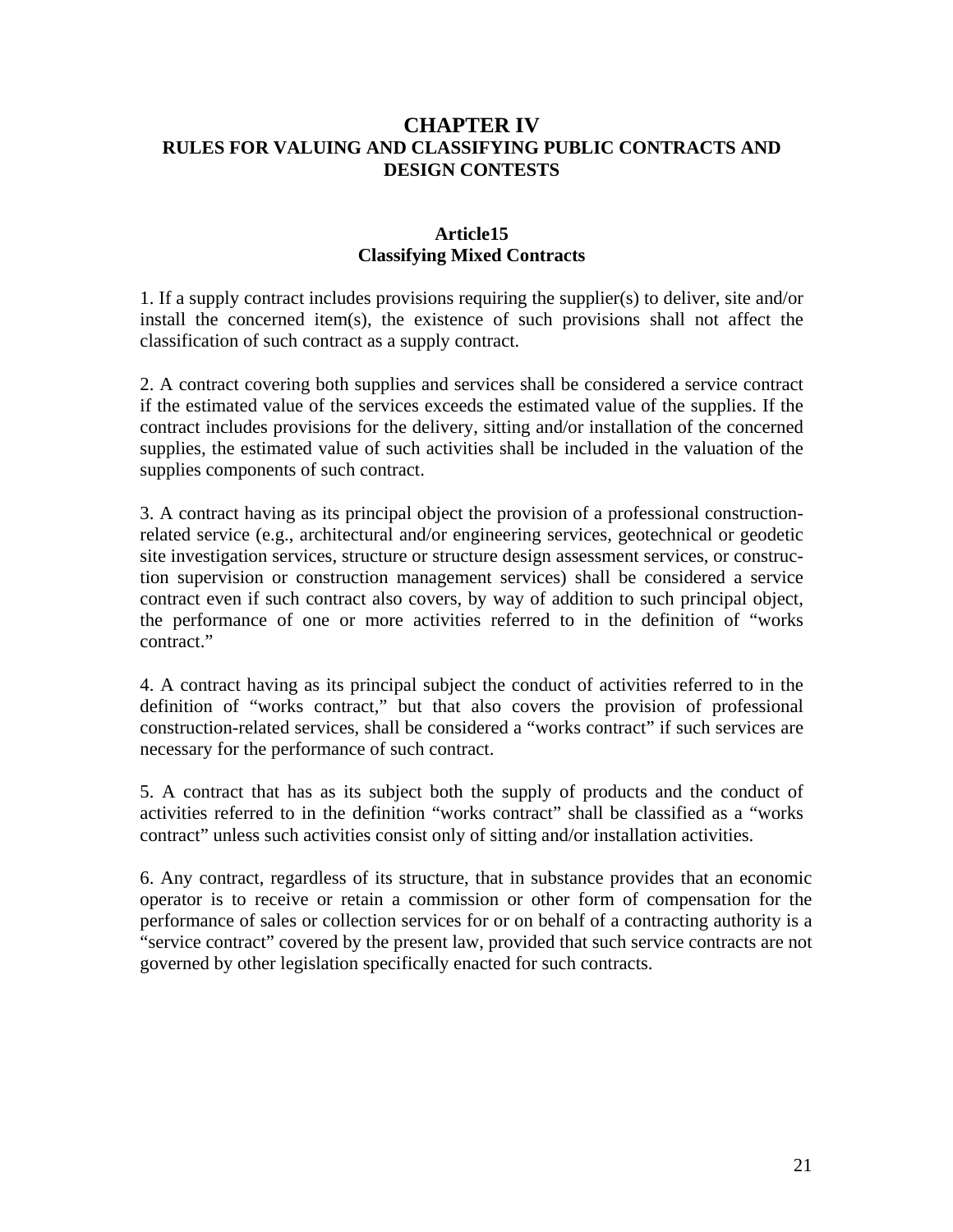## **Article 16 Calculating the Estimated Value of a Supply Contract**

1. The estimated value of a proposed supply contract shall equal the estimated price to be paid by the contracting authority for all products, services and other objects covered thereby. The estimated price of such products, services and objects shall be their estimated price on the day of dispatch of the contract notice with respect thereto. In determining the estimated value of a proposed supply contract, the contracting authority shall include all reasonably foreseeable elements of the ultimate price to be paid by the contracting authority for such products, services and objects, including any and all applicable taxes, duties and other charges.

2. In the case of contracts for the lease, rental or hire-purchase of products, the value to be taken as the basis for calculating the estimated value of the contract shall be:

2.1. in the case of fixed term public contracts, if that term is less than or equal to 12 months, the total estimated value for the term of the contract or, if the term of the contract is greater than 12 months, the total value including the estimated residual value;

2.2. in the case of a contract for an indefinite period or where there is doubt as to the duration of the contract, the monthly value multiplied by forty eight (48).

3. Where a proposed contract contains an option, the basis for calculating the estimated contract value shall be the maximum potential total amount of the purchase, lease, rental, or hire-purchase, including any amounts that may become payable as a result of the exercise of the option clause.

4. A contracting authority shall not select or use a valuation method for the purpose of lowering the value of a supply contract below a threshold specified in Article 19 of this law; nor shall any contracting authority split up a procurement requirement for a given quantity of products for the purpose of lowering the value of a supply contract below a threshold specified in Article 19 of this law.

#### **Article 17 Calculating the Estimated Value of a Service Contract**

1. The estimated value of a proposed service contract shall equal the estimated total remuneration and reimbursable amounts to be paid by the contracting authority under the contract throughout the term of the contract, taking account of the provisions set out in this Article. In determining the estimated value of a proposed service contract, the contracting authority shall include all reasonably foreseeable elements of the ultimate price to be paid by the contracting authority for the services and other objects covered by such contract, including any and all applicable taxes, duties and other charges.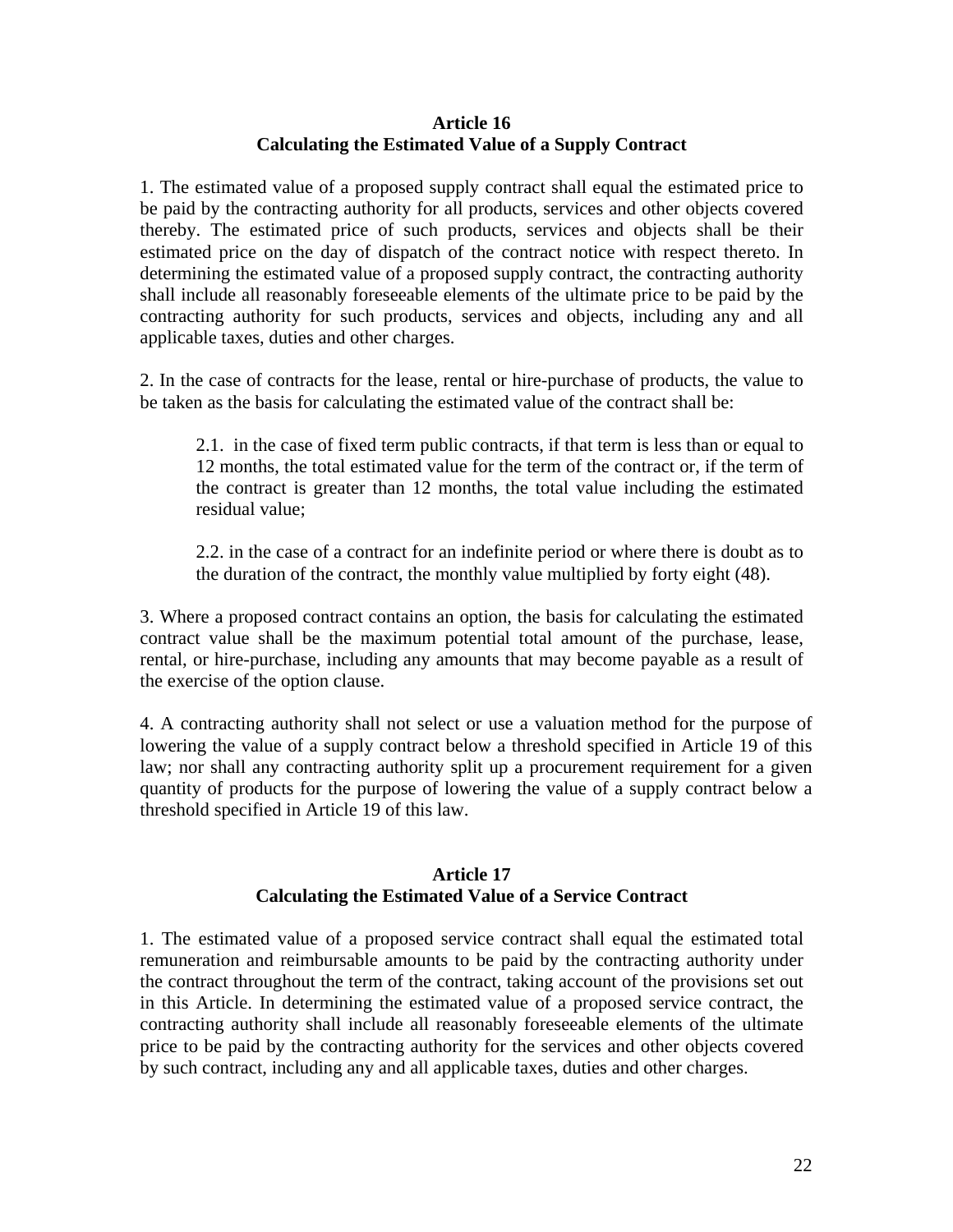2. Where a proposed service contract contains an option, the basis for calculating the estimated contract value shall be the maximum potential total amount to be paid under the proposed service contract, including any amounts that may become payable as a result of the exercise of the option clause.

3. For the purposes of calculating the estimated value of a proposed service contract covering insurance services, banking and other types of financial services, or design services, account shall be taken, where appropriate:

3.1. in the case of insurance services, of the premium payable;

3.2.in the case of banking and other financial services, of fees, commissions and interest as well as other types of remuneration; or

3.3.in the case of design services, of fees or commissions.

4. Where services are subdivided into several lots, each one the subject of a separate contract, the aggregate estimated value of all such lots shall be used to determine the classification of each such contract under Article 19 of this law.

5. In the case of proposed service contracts that do not specify a total price, the value to be taken as the basis for calculating the estimated contract value shall be:

5.1. in the case of a fixed-term contract having a term of forty eight (48) months or less, the total estimated contract value for its duration;

5.2. in the case of a contract of indefinite duration or with a term of more than forty eight (48) months, the average estimated monthly value multiplied by forty eight (48).

6. A contracting authority shall not select or use a valuation method for the purpose of lowering the value of a service contract below a threshold specified in Article 19 of this law; nor shall a contracting authority split up a procurement requirement for a given amount of services for the purpose of lowering the value of a service contract below a threshold specified in Article 19 of this law.

# **Article 18 Calculating the Estimated Value of a Works Contract**

1. The estimated value of a proposed works contract shall equal the estimated price to be paid by the contracting authority for all works, services, products and other objects covered thereby; including – in the case of a works contract - objects that are needed to execute such contract and that are to be made available to the works contractor by the contracting authority. In determining the estimated value of a proposed works contract, the contracting authority shall include all reasonably foreseeable elements of the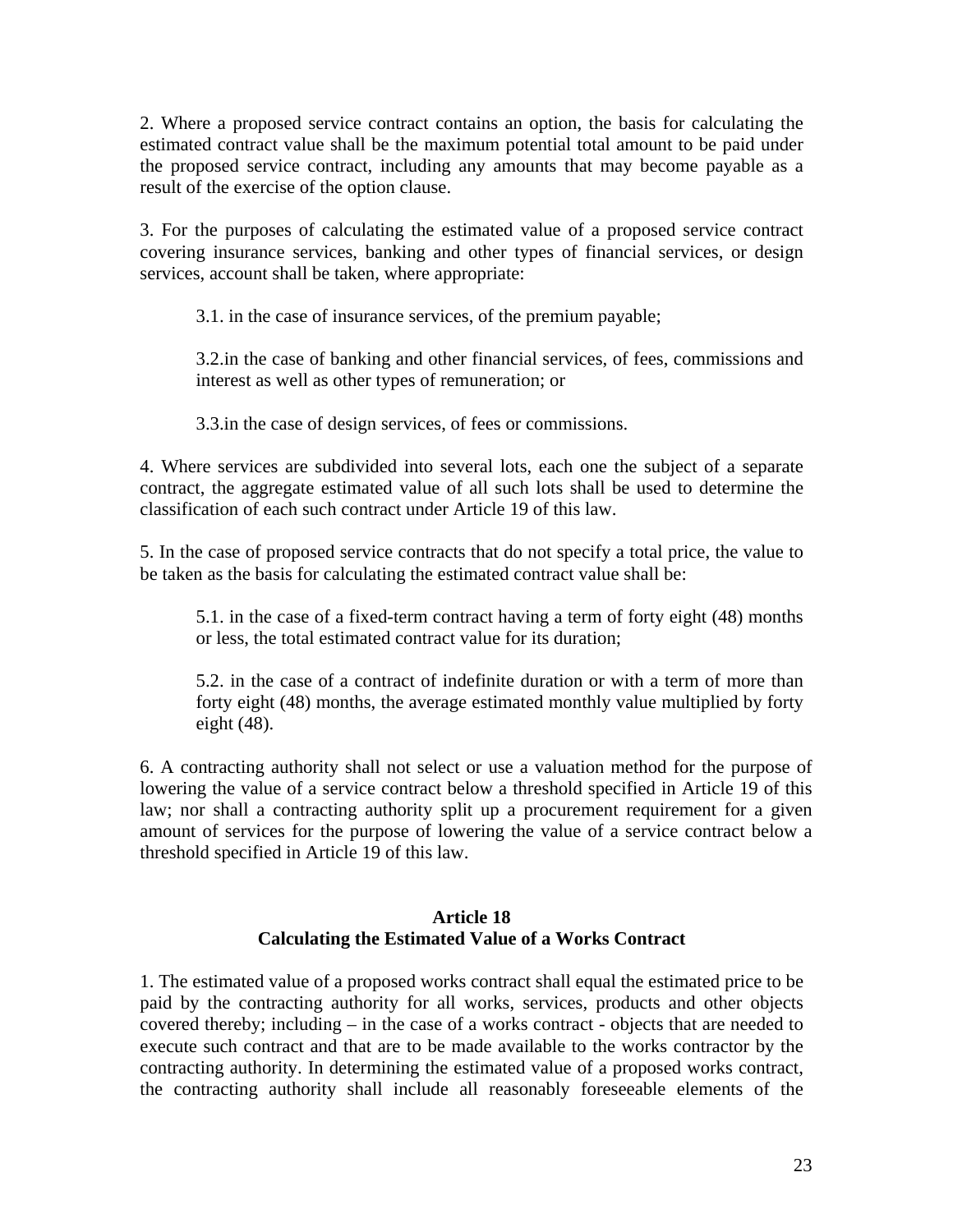ultimate price to be paid by the contracting authority for such works, services, products and objects, including any and all applicable taxes, duties and other charges.

2. Where a work is subdivided into several lots, each one the subject of a separate contract, the aggregate estimated value of all such lots shall be used to determine the classification of each such contract under Article 19 of this law.

3. Where a proposed works contract contains an option clause, the basis for calculating the estimated contract value shall be the maximum potential total amount to be paid under the proposed works contract, including any amounts that may become payable as a result of the exercise of the option clause.

4. Where it is reasonably foreseeable that a proposed works contract may be extended, renewed or followed by a successor contract for new works within the meaning of Article 35.2.4 of this law, the basis for calculating the estimated contract value of such proposed works contract shall be the maximum potential total amount to be paid under the proposed works contract, including the maximum potential total amount to be paid under any such reasonably foreseeable extension, renewal or successor contract.

5. A contracting authority shall not split up a work or a works contract for the purpose of lowering the value of a work or works contract below a threshold specified in Article 19 of this law.

# **Article19 Classifying a Public Contract by Estimated Value**

1. The following shall be considered as a large value contract:

1.1. a supply contract or a service contract the estimated value of which is equal to or greater than, or can reasonably be expected to be equal to or greater than one hundred twenty five thousand (125.000) euro; or

1.2. works contracts the estimated value of which is equal to or greater than, or can be reasonably expected to be equal to or greater than, five hundred thousand (500.000) euro.

2. The following shall be considered as a "medium value contract:"

2.1. a supply contract or a service contract the estimated value of which is equal to or greater than, or can reasonably be expected to be equal to or greater than, ten thousand (10,000) euro but less than one hundred twenty five thousand (125.000) euro; or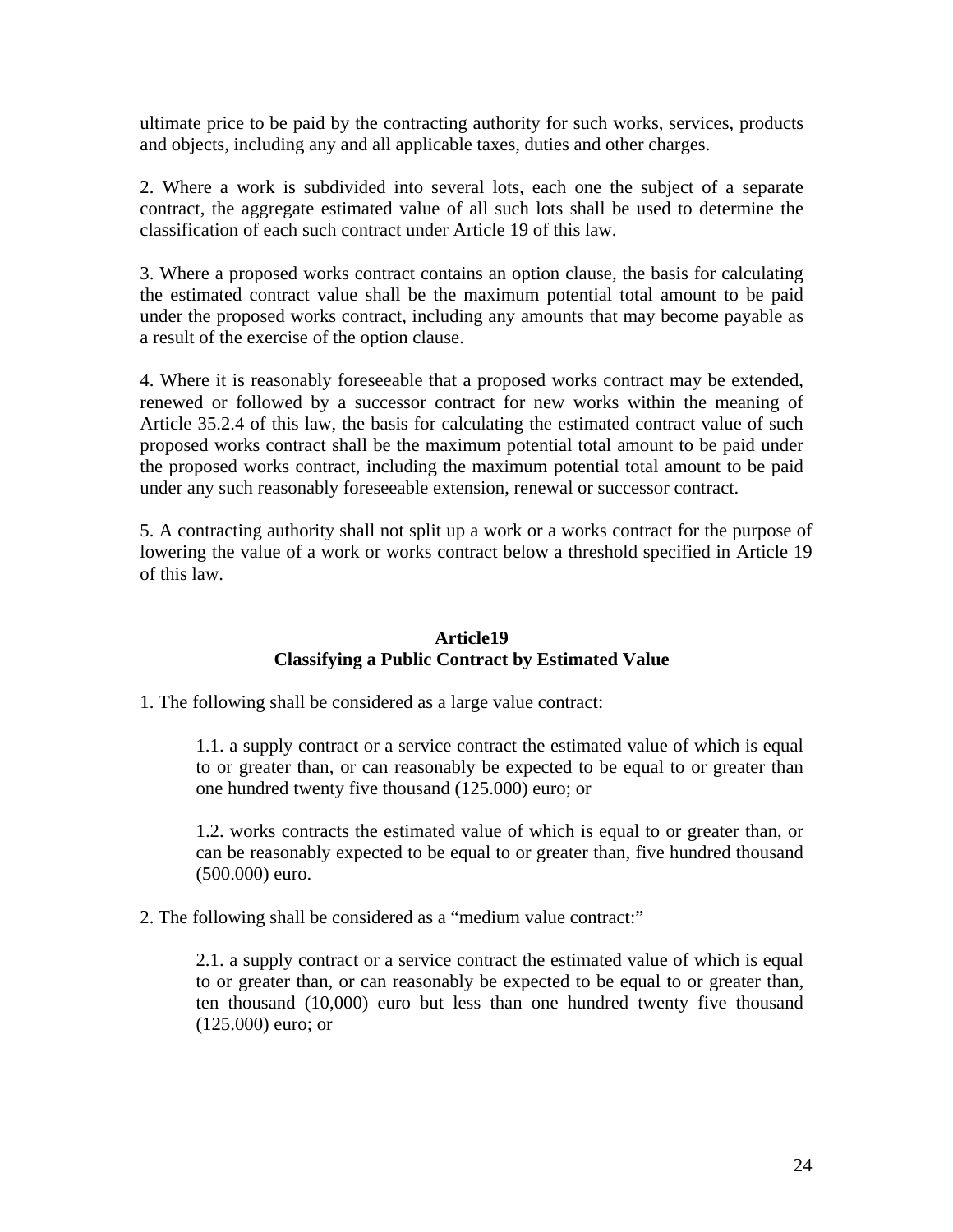2.2. works contracts the estimated value of which is equal to or greater than, or can be reasonably be expected to be equal to or greater than, ten thousand (10,000) euro, but less than five hundred thousand (500.000) euro.

3. The following shall be considered as a "low value contract:" Any public contract the estimated value of which is equal to or greater than, or can reasonably be expected to be equal to or greater than, one thousand (1000) euro, but less than ten thousand (10,000)euro.

4. The following shall be considered a minimal value contract:" Any public contract the estimated value of which is less than, or can reasonably be expected to be less than, one thousand (1000) euro.

# **Article 20 Classifying a Design Contest by Value**

1. The following shall be considered as a "large value design contest:"

1.1. design contest that is organized as part of a procedure leading to or involving the award of a service contract the estimated value of which is equal to or greater than, or can be reasonably expected to be equal to or greater than, one hundred twenty five thousand (125.000) euro; or

1.2. a design contest where the total amount of contest prizes and payments to participants is to be equal to or greater than, or can be reasonably expected to be equal to or greater than, one hundred thousand (100,000) euro.

2. The following shall be considered as a "medium value design contest:"

2.1. a design contest that is organized as part of a procedure leading to or involving the award of a service contract the estimated value of which is equal to or greater than, or can be reasonably expected to be equal to or greater than, ten thousand (10,000)euro, but less than one hundred twenty five thousand (125.000) euro; or

2.2. a design contest where the total amount of contest prizes and payments to participants is to be equal to or greater than, or can be reasonably expected to be equal to or greater than, ten thousand (10,000)euro but less than one hundred thousand (100,000) euro.

3. A design contract that does not fall within the scope of paragraph 1 or 2 of this Article shall be considered a "low value design contest."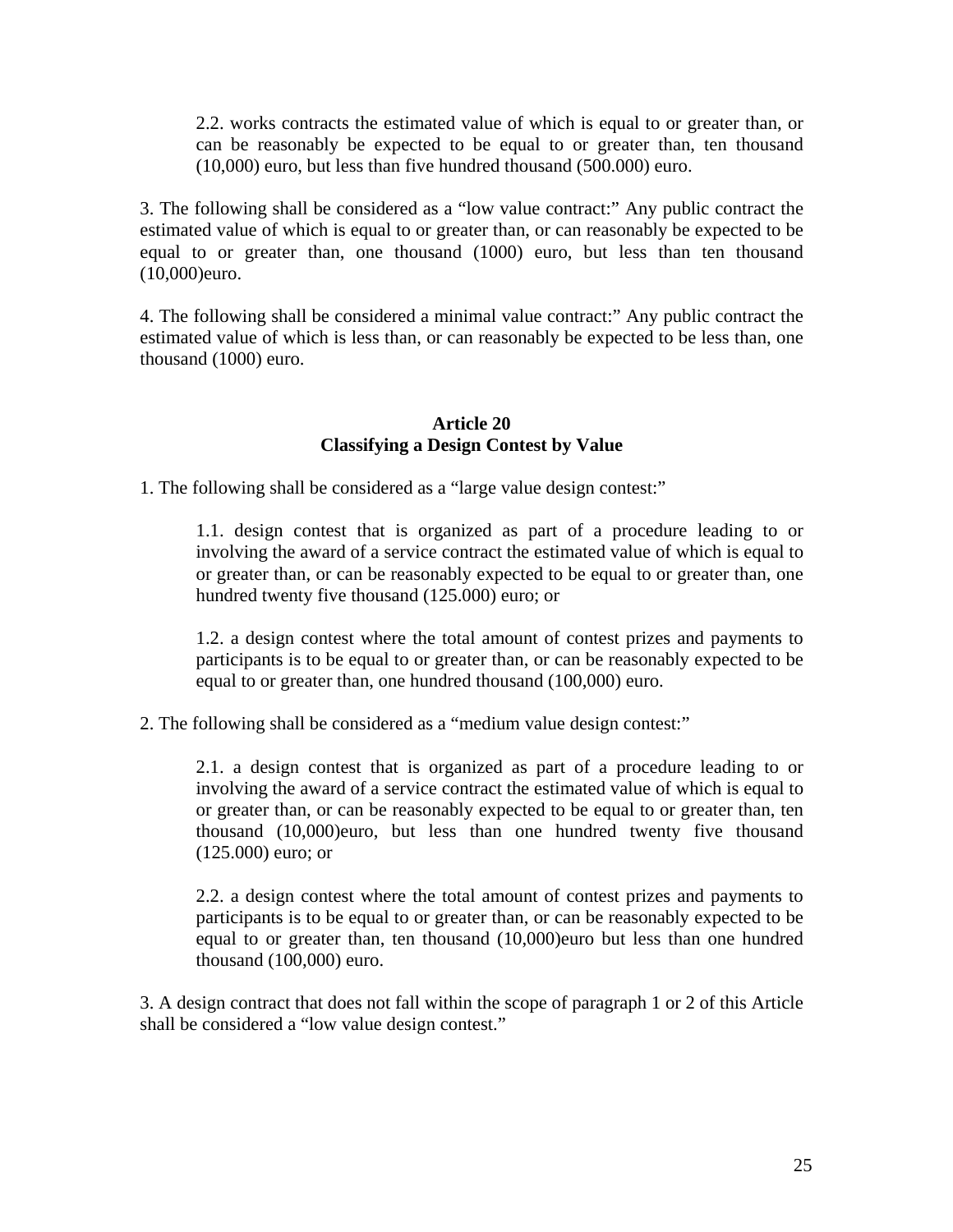#### **Article 21 Restrictions on the Use of Articles 16-20**

1. A contracting authority shall use the provisions of Articles 16-20 solely for the purpose of determining whether a proposed public contract or design contest is to be classified as having a large, medium, low or minimal value. The provisions of Articles 16-20 shall be used for no other purpose.

2. Furthermore, no information regarding the specific or general estimated value of a public contract or design contest, and no information regarding the funds available for the financing of such contract or design contest, shall be disclosed to any person until the procurement activity has been concluded. However, a contracting authority shall provide such information to the PPRC**,** CPA**,** a review expert, the PRB or a court immediately upon the request or order of any of these.

# **CHAPTER V AUTHORIZATION TO INITIATE A PROCUREMENT ACTIVITY AND TO SIGN A PUBLIC CONTRACT**

# **Article 22 Initiation of a Procurement Activity**

1. For each proposed procurement activity at a contracting authority, the CAO shall designate one person to act as the Authorising Officer for that procurement activity. In making such designation, the CAO shall comply with any requirements in the Law on Public Financial Management and accountability and the Financial Rules issued by the Treasury. Such Authorizing Officer shall not authorize the Procurement Officer to initiate a proposed procurement activity until the contracting authority's CAO has provided the Authorizing Officer with the concerned Statement of Needs and Determination of Availability of Funds, signed by both the CAO and CFO of the contracting authority, as required by paragraph 5 Article 9 of this law.

2. If the CAO provides the Authorizing Officer with a properly prepared Statement of Needs and Determination of Availability of Funds signed by both the CAO and the CFO, the Authorizing Officer shall then authorize the Procurement Officer to initiate the procurement activity. The Authorizing Officer shall authorize the initiation of the procurement activity by providing the Procurement Officer with a written instruction to initiate the concerned procurement activity together with a copy of the signed Statement of Needs and Determination of Availability of Funds. The Procurement Officer shall maintain a copy of these documents in the procurement records for the concerned procurement. The Authorizing Officer shall also provide a copy of this written instruction to the contracting authority's CFO and CAO. The Authorizing Officer shall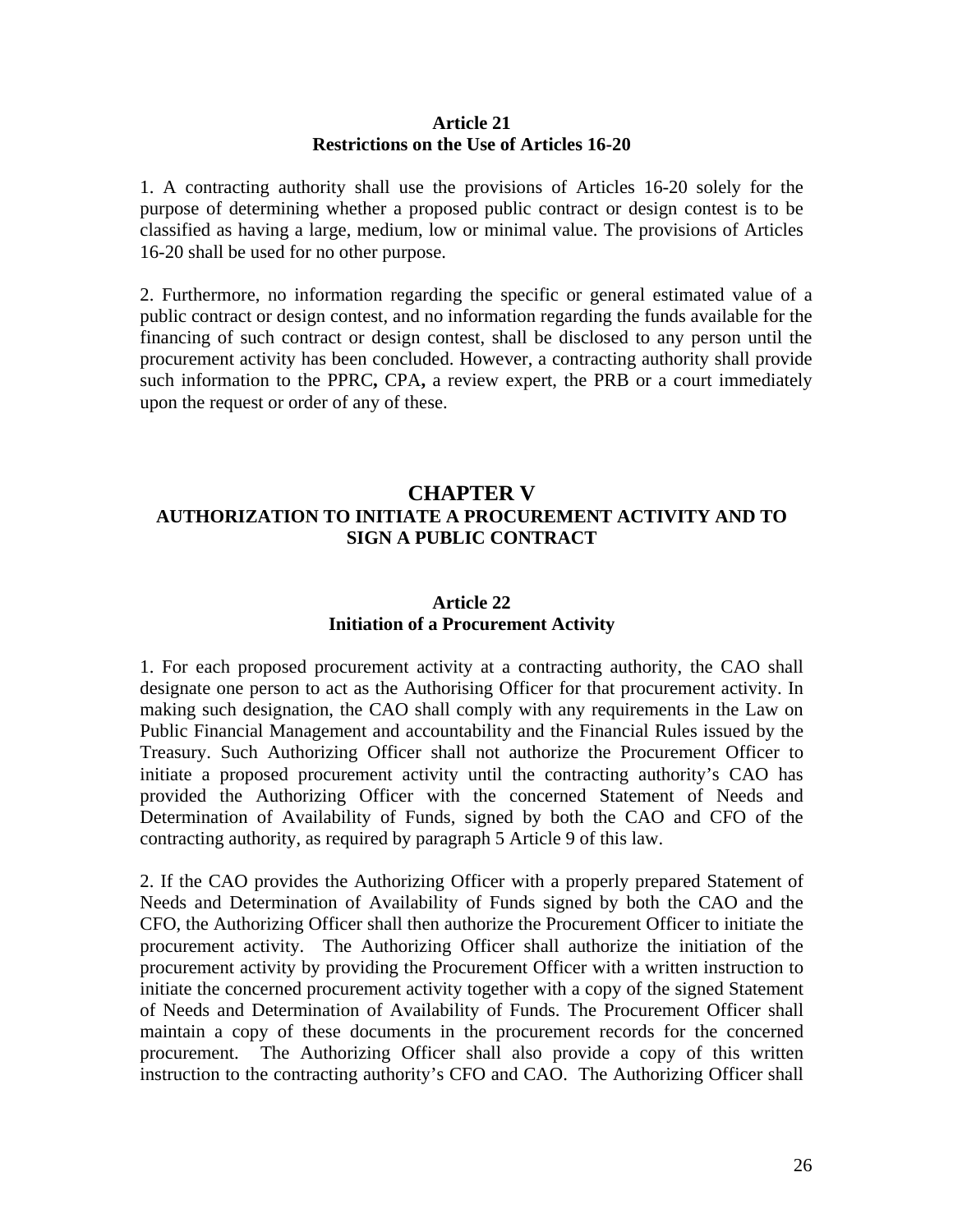also provide a copy of this written instruction to the most senior official of the contracting authority, unless the CAO is most senior official.

# **Article 23 Procurement Officers**

1. The CAO of the contracting authority shall designate one person to serve as the contracting authority's Responsible Procurement Officer. If other employees of the contracting authority are civil servants, the Procurement Officer shall also be a civil servant.

2. A person may serve as a responsible procurement Officer if the person holds a university degree, and a valid basic or advanced procurement professional certificate issued in accordance with Article 25 of this law.

3. No person may serve as a Procurement Officer or as a staff member of a Procurement Department if he/she would be ineligible to participate in a procurement activity by reason of a provision of paragraph 3 Article 65 of this law. Two or more contracting authorities that have limited procurement work may agree to designate the same person as their Procurement Officer.

4. No person may serve as a Procurement Officer or as a staff member of a Procurement Department unless and until he/she has executed a written declaration under oath declaring that he/she (i) is not ineligible to serve as Procurement Officer under this article, (ii) shall honestly and faithfully conduct the procurement activities of the contracting authority in strict conformity with this law, and (iii) shall professionally and immediately discharge all other duties specified in this law. The declaration under oath shall be submitted to the PPRC, which shall immediately register the declaration and provide the person submitting the declaration with a receipt evidencing such registration. The PPRC shall maintain all such declarations submitted in accordance with this Article in the PPRC's publicly available records

5. Each contracting authority shall ensure that the person designated as its Responsible Procurement Officer meets the requirement of paragraph 2 of this Article, is not ineligible and has executed the declaration required by paragraph 4 of this Article. Each contracting authority shall ensure that all other staff members of its Procurement Unit are not ineligible and have executed the declaration required by paragraph 4 of this article.

6. If a Procurement Officer becomes ineligible to hold that position, the CAO shall immediately remove such person from that position. If the concerned Procurement Officer is a civil servant, the CAO shall ensure that such removal is done in a manner that complies with the law on the civil service.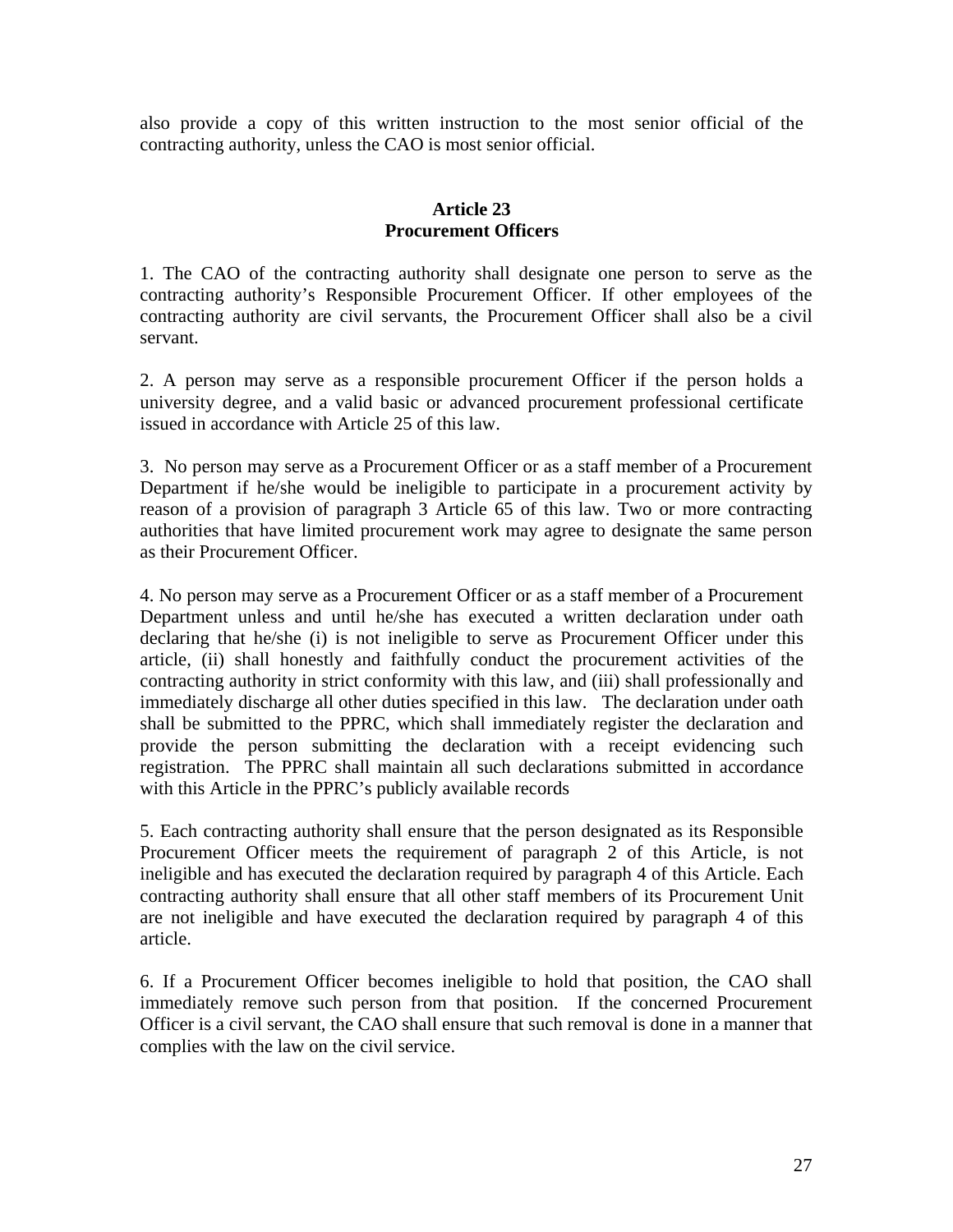# **Article 24 Procurement Officers to Conduct Procurement Activities**

1. Every procurement activity is the responsibility of the concerned contracting authority notwithstanding the distribution of tasks within the contracting authority laid down in Article 22 of this law. This does not apply in those cases when the Minister if the relevant Ministry of Finance has assigned the procurement activity to the CPA in accordance with the present law.Whenever CPA performs the procurement activities on behalf of a contracting authority, responsibilities for these activities are taken over by CPA.

2. The contracting authority is responsible for ensuring that all procurement activities of such contracting authority are conducted in strict compliance with the present law.

3. The Procurement Officer of a contracting authority shall be responsible for immediately reporting to the PPRC any procurement activities of such contracting authority that are inconsistent with the present law.

4. In case of any indication that a procurement Officer has become ineligible to hold that position for a reason specified in paragraph 3 Article 23 of this law, the contracting authority shall immediately notify the PPRC. The PPRC decides whether such ineligibility exists, instructs, as the case may be. In case of the removal of the procurement Officer the provisions of the Law on Civil Servants apply.

## **Article 25 Training of Procurement Officers**

1. KIPA in cooperation with PPRC is responsible to develop training modules and curriculum for procurement qualifications. KIPA and PPRC is required to identify, experienced in public procurement, suitable to teach the procurement courses designed by PPRC. KIPA shall arrange for the development and delivery, of a procurement training courses having duration of at least fifteen (15) days. PPRC in cooperation with KIPA ensures that such courses are developed and delivered by a trained person or training organizations having substantial expertise in best international procurement practices and the procurement system of the EU.

2. KIPA shall be responsible for organizing examinations.

3. Any interested person may attend a procurement professional training course. Contracting authority shall in relation to employed Procurement Officers treat such training time as time spent at work and shall compensate its Procurement Officer for such time in the same manner as that applicable to time spent at work. The contracting authority may also provide such person, in accordance with the applicable normative and sub-normative acts, reimbursement for expenses that such person necessarily incurs in order to attend such training.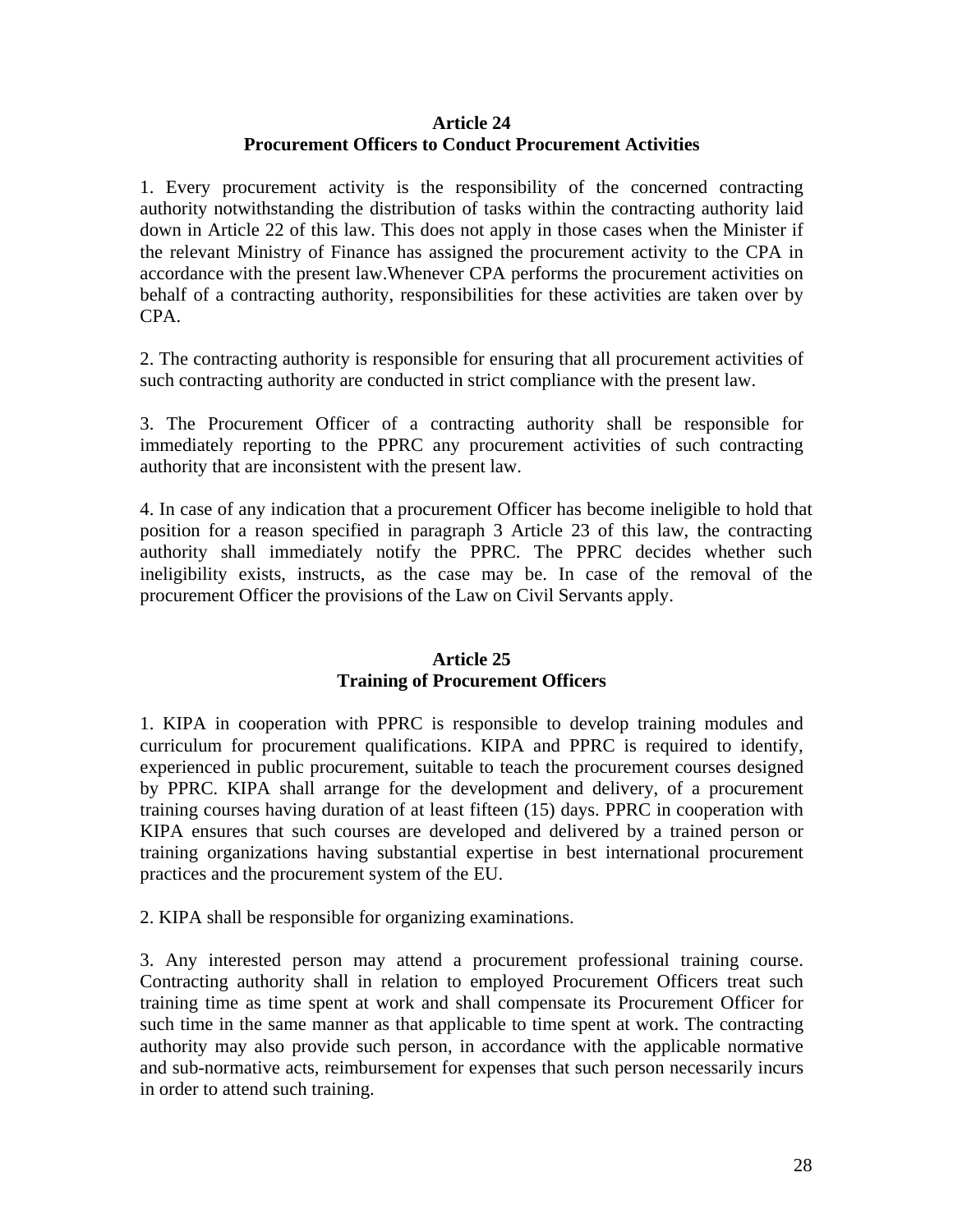4. KIPA shall issue a "basic procurement professional certificate" only to persons who have satisfactorily completed all of the basic courses and who are recommended by the trainer. KIPA shall issue an "advanced procurement professional certificate" only to persons who have satisfactorily completed all of the advanced courses.

5. A certificate shall be valid for three (3) years unless it is earlier revoked in accordance with paragraph 8 of this Article. A person holding a basic certificate who fails to obtain an advanced certificate within that three (3) year period shall not be eligible to be a Procurement Officer until he/she obtains an advanced certificate. A person holding an advanced certificate who fails to obtain a new advanced certificate within the three (3) year validity period of his/her current advanced certificate shall not be eligible to be a Procurement Officer until he/she obtains a new advanced certificate.

6. Persons holding an internationally recognized advanced or masters certificate or diploma in procurement are exempt from the KIPA certification requirements specified in paragraphs 4 and 5 of this Article. However, such persons still required to comply with the on-going training requirements of paragraph 1 of this Article.

7. Any interested person may attend a procurement professional training course at KIPA if there is sufficient space still available after accommodating Procurement Officers and the staff members of Procurement Units. KIPA may impose a reasonable fee to be charged to persons for attending the courses; however, no such fee may be charged to persons who are Procurement Officers, staff members of Procurement units or civil servants. KIPA shall make a copy of the training materials available to any interested person for a reasonable fee to cover the copying costs of the concerned material; however, persons who are Procurement Officers, staff members of Procurement Units or civil servants shall have the right to obtain one copy of such material at no charge.

8. Any procurement professional certificate issued by KIPA may be revoked by PRB if it is determined that the person holding such certificate does not meet, or no longer meets, the eligibility requirements specified in Article 23 of this law or has committed a serious violation of this Law or the procurement rules. If the holder of the certificate is a civil servant, the revocation process must comply fully with the requirements of the Law on Civil Servants. If the holder of the certificate is not a civil servant, the person shall first be entitled to receive ninety (90) days' advance written notice of PPRC's intent to revoke his/her certificate; and such notice shall give the affected person the right to challenge such action in accordance with the Law on Administrative Procedures and, if the person is dissatisfied with the result or the conduct of the process under such law, the person may submit a complaint on the revocation to the Supreme Court of Kosovo**.** 

9. On request from a contracting authority PPRC determines whether the eligibility requirements specified in Article 23 for a procurement professional certificate are met. If PPRC considers that the requirements mentioned are not met, the PPRC submits their recommendation to PRB with a request for revocation of the certificate in accordance with the procedures mentioned in paragraph 8 of this Article.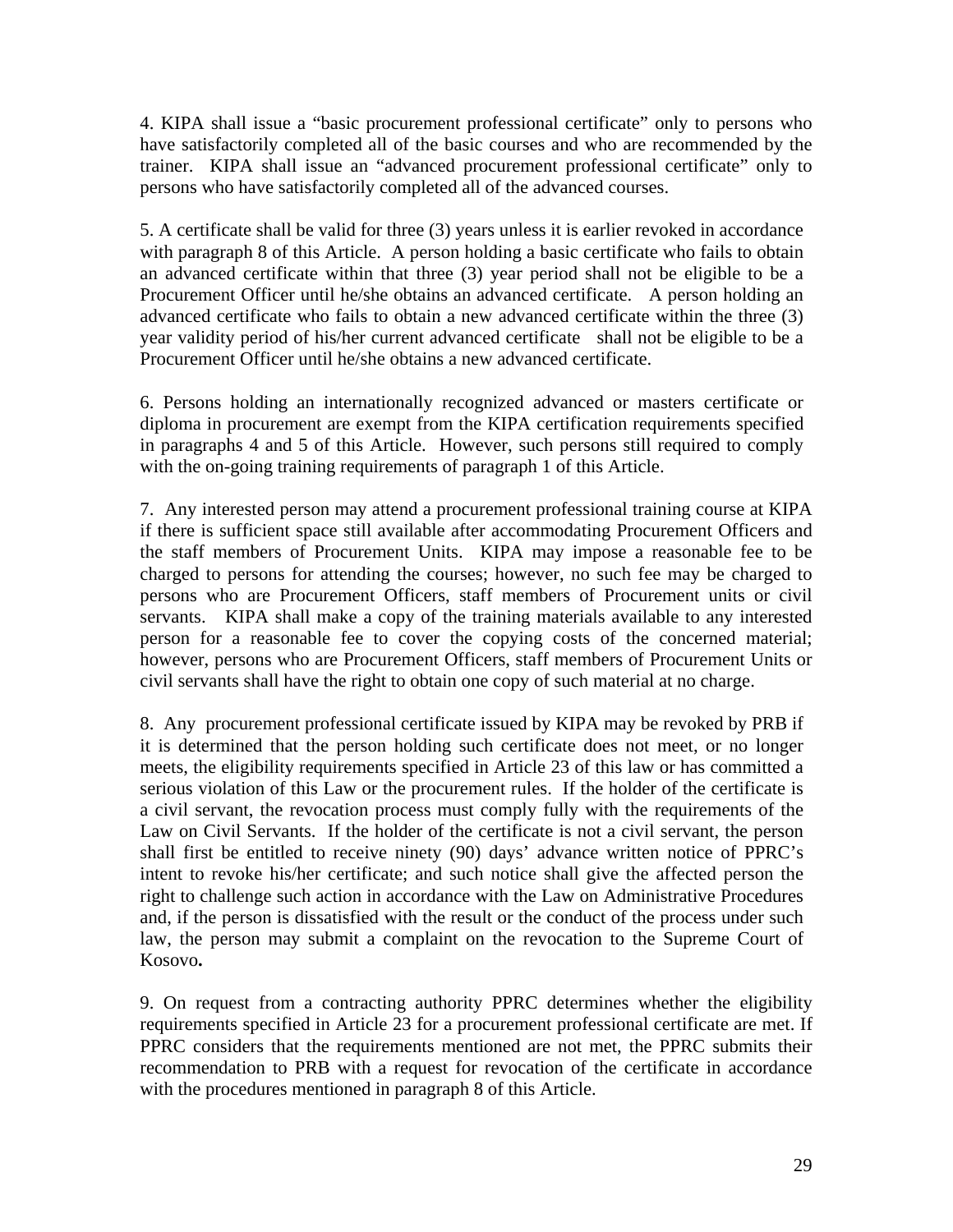## **Article 26 Signing of Public Contracts**

1. Except as provided for in paragraph 2 and 3 of this Article, the responsible Procurement Officer shall be the only person authorized to enter into or sign a public contract on behalf of such contracting authority. The signature confirms that the contract has been awarded in compliance with the present law.

2. Besides the signature of the responsible procurement officer as mentioned in paragraph 1 of this Article contracts of large value of contracting authorities shall also be signed on behalf of such contracting authority by the Chief Administrative Officer, as well as the Minister or other relevant public authority concerned. The signatories designated in this Article accept the rights and obligations established by the contract and confirm that the contract is in full compliance with this Law. Contracts not signed as mentioned in paragraph 1 and 2 of this Article shall be unenforceable.

3. If the Minister of Finance designates the CPA as the body having the authority to conduct a procurement activity, persons authorized to enter into or sign the concerned contract shall be the persons mentioned in paragraph 1 and 2 of this Article.

4. The persons having signing authority under paragraph 1 and 2 or 3 of this Article may sign such contract only if the following conditions are met:

4.1. at least ten (10) days have passed since the date of publication of the concerned contract award notice; provided, however, that this condition shall not apply to an emergency procurement conducted pursuant to Article 35.2.1(iii); or to procurement activity conducted pursuant to Article 36 or to minimal value contracts;

4.2. the persons have reconfirmed that the information contained in the concerned "Statement of Needs and Determination of the Availability of Funds" is still accurate;

4.3. the personshave received no communication from the PRB or the Court indicating that such contract should not be signed.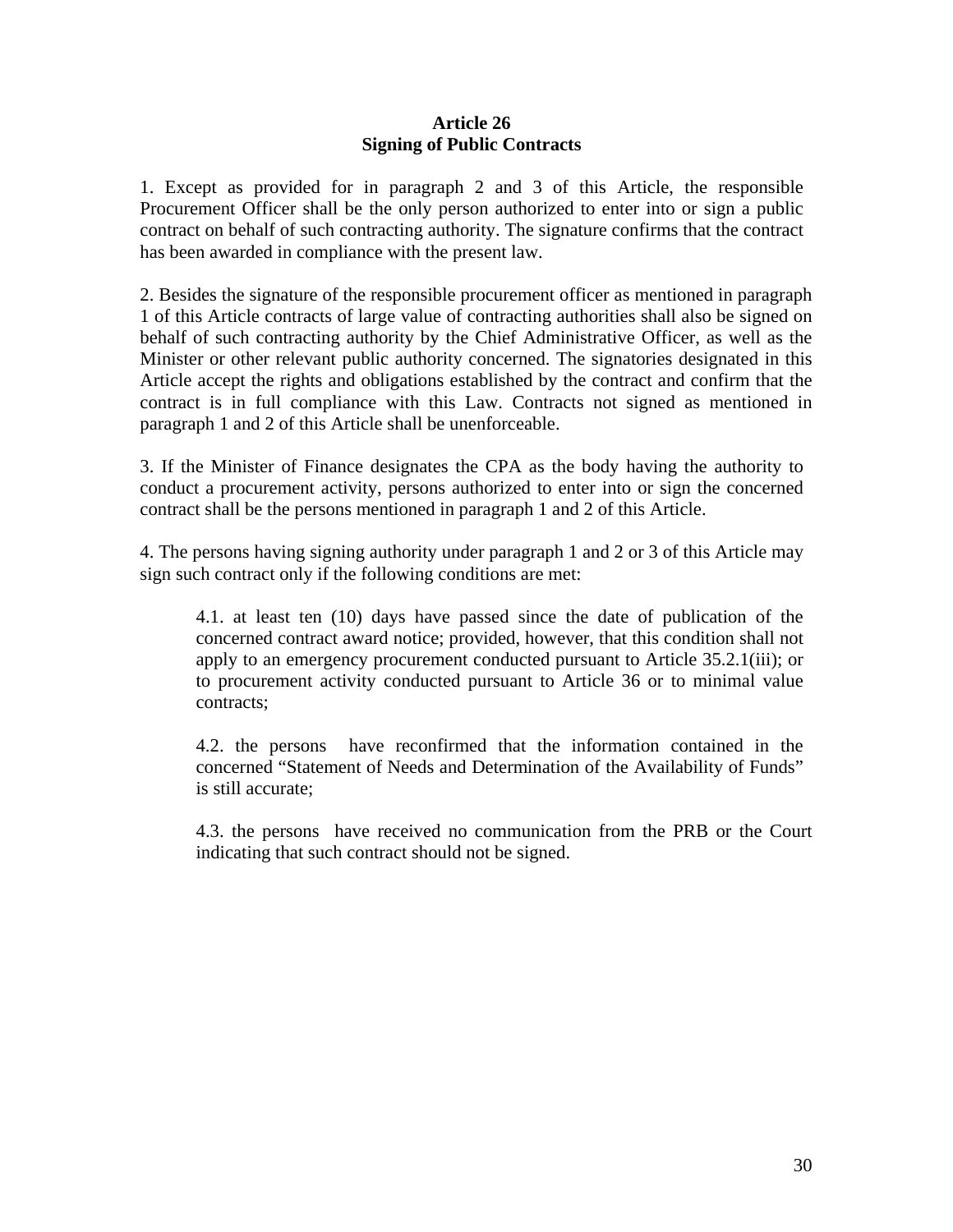# **PART II**

# **CHAPTER I RULES GOVERNING TECHNICAL SPECIFICATIONS AND TENDER DOSSIERS**

# **Article 27 Tender Dossier**

1. Except as provided in paragraph 2 of this Article, a contracting authority shall draw up a tender dossier providing all relevant information on the concerned contract, including all material terms and conditions thereof, the applicable procurement procedure, any applicable eligibility requirements or selection criteria, the procedure governing complaints and such other information as the present law may require or the contracting authority deems necessary. If the concerned procurement activity requires the publication of a contract notice, the tender dossier shall contain a copy of such notice and such other relevant information that may be necessary to clarify and supplement the information contained in such notice. A contracting authority shall designate in the tender dossier the applicable technical specifications and, where appropriate, performance requirements, the scope for variants and information concerning subcontracting in accordance with Articles 28, 29, 30 and 31of this law.

2. The tender dossier requirements of paragraph 1 of this Article shall not apply to a procurement activity for a minimal value contract.

3. Whether tender dossier is required or not, the supplies, services or works of the contract must be described by means of the appropriate common procurement vocabularies and codes. The PPRC shall have the authority to establish rules on these matters.

4. Whenever a procurement activity requires the publication of a contract notice, the tender dossier must be completed before the publication of the contract notice; PPRC may decide on monitoring of this provision with sub-acts.

#### **Article 28 Technical Specifications**

1. The contracting authority shall set forth all mandatory technical specifications in the tender dossier. If the concerned procurement activity requires the publication of a contract notice, the contracting authority shall (i) set forth such specifications in such notice or (ii) provide a clear statement in such notice indicating where such technical specifications may be obtained. Whenever possible these technical specifications should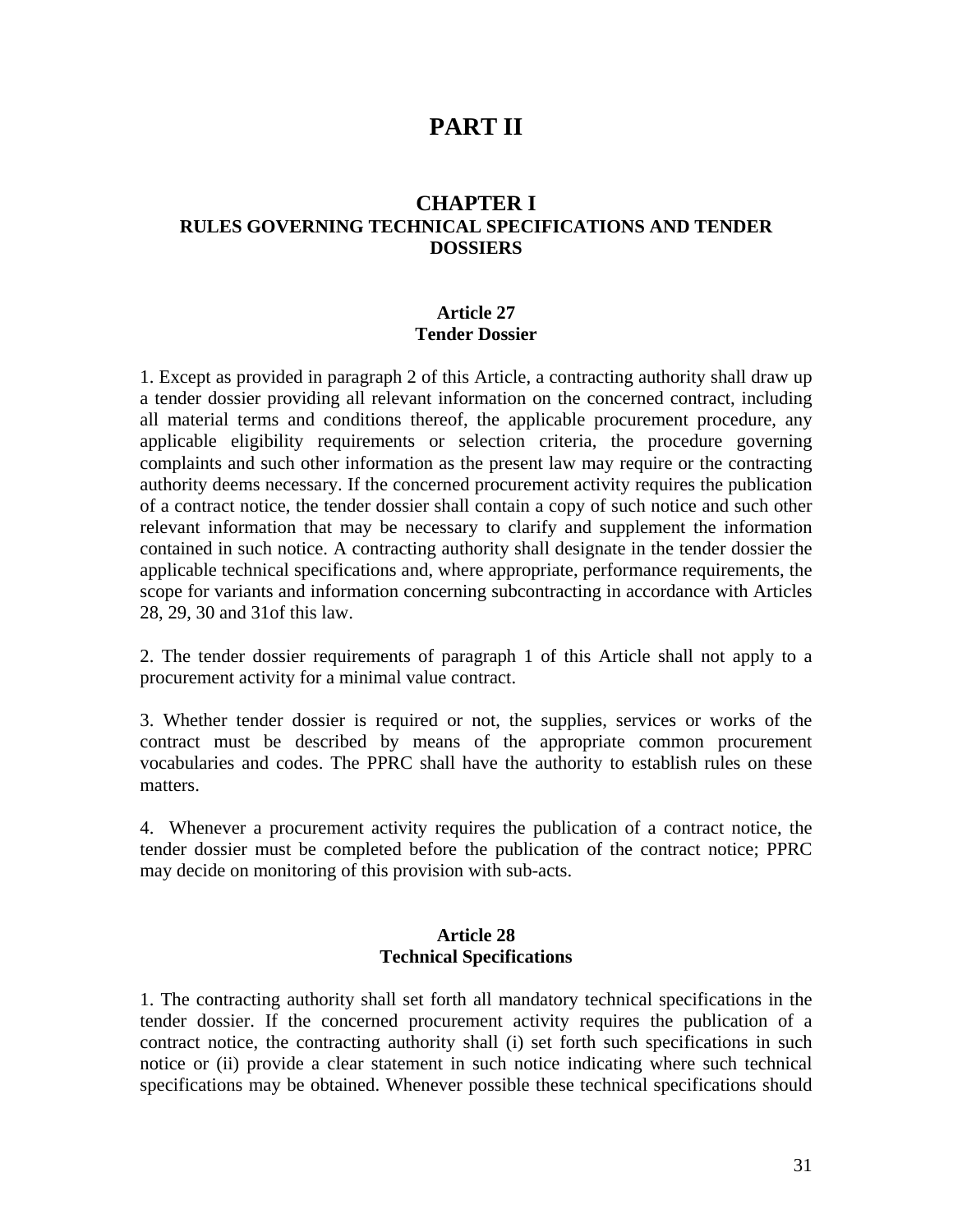be defined so as to take into account accessibility criteria for people with disabilities or design for all users.

2. A contracting authority shall establish technical specifications in a manner that is both consistent with the purpose of the procurement and directed at providing the greatest possible access to all potentially interested economic operators and tenderers. A contracting authority is specifically prohibited from establishing a technical specification that favors or disfavors one or more economic operators.

3. The technical specifications shall be formulated either by reference to applicable standard, specification, approval or technical reference required by paragraph 4 and 5 of this Article or as an alternative in terms of performance or functional requirements, including environmental characteristics, according to paragraph 9 of this Article. The contracting authority may choose to use the standards or other specifications of paragraph 4 and 5 of this Article for certain characteristics and performance or functional requirements for other characteristics.

4. A contracting authority shall formulate a technical specification by reference to (i) a Kosovo standard implementing a European standard, (ii) a European standard, (iii) a European technical approval, (iv) a common technical specification, (v) an international standard or (vi) any other technical reference system produced by European standardisation bodies.

5. If an applicable standard, specification or approval required by paragraph 4 of this Article does not exist, or if its use would either require a contracting authority to use products or materials incompatible with equipment already in use or would entail disproportionate costs or technical difficulties, such contracting authority may formulate the concerned technical specification by reference to (i) a Kosovo standard or (ii) a Kosovo technical approval.

6. If a tenderer can show in his tender, by any appropriate means (such as a technical dossier or a test report by an independent third party), that the solution proposed by the tenderer satisfies in an equivalent manner the requirements defined by a technical specification, a contracting authority may not reject a tender on the grounds that the product or service tendered does not comply with a technical specification formulated by reference to any of the specifications mentioned in paragraph 4 and 5 of this Article.

7. A contracting authority shall not establish a technical specification that refers to a specific make or source, or a particular process, or to trademarks, patents, types or a specific origin or production. Notwithstanding the foregoing, a contracting authority may, on an exceptional basis, establish a technical specification making such a reference if the contracting authority can clearly demonstrate that it is not possible to develop a sufficiently precise and intelligible description of the subject matter of the contract in accordance with paragraph 3-6 of this Article or otherwise; provided, however, that any such reference shall be accompanied by the words "or equivalent".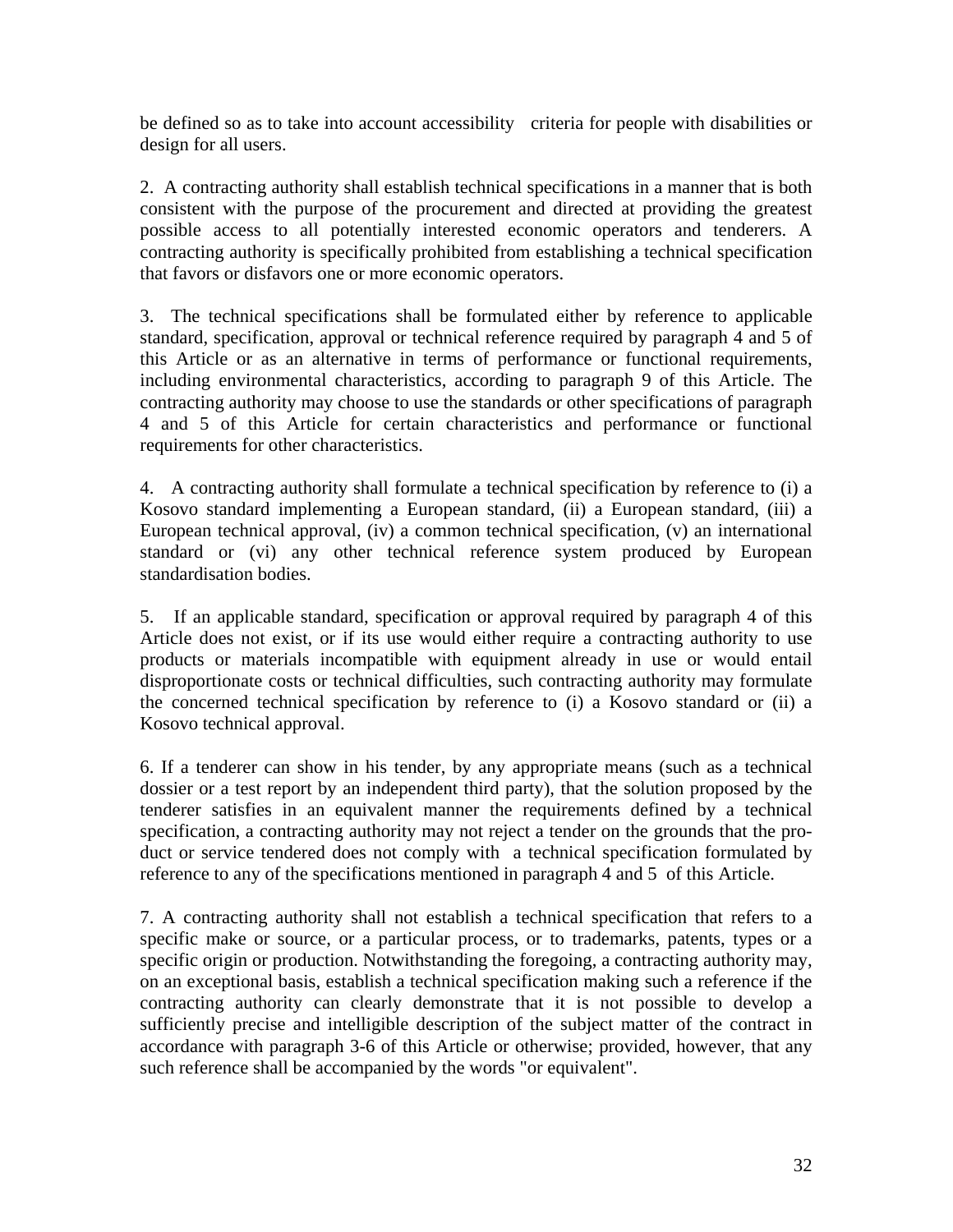8. Performance and functional requirements must be sufficiently precise to allow tenderers to determine the subject matter of the contract and to allow contracting authorities to award the contract. Standards or other specifications of paragraph 4 and 5 of this Article may be used as a means of presuming conformity with such performance or functional requirements.

9. Where a contracting authority has prescribed a technical specification in terms of a performance or functional requirement, it may not use such requirement as a basis for rejecting a tender of a product or service that complies with a specification referred to in paragraph 4 or 5 of this Article, if such specification addresses the same performance or functional requirement and is appropriate. The tenderer must demonstrate in his tender, by any appropriate means (such as a technical dossier or a test report by an independent third party), that the product or service complying with the above specifications also meets the functional or performance requirements of the contracting authority.

## **Article 29 Variants of Technical Specifications**

1. If a contract is to be awarded to the most economically advantageous tender, contracting authorities may authorize tenderers to submit variants.

2. Contracting authorities shall indicate in the tender dossier whether or not they authorize variants; variants shall not be authorized without this indication.

3. Contracting authorities authorizing variants shall state in the tender dossier the minimum requirements to be met by the variants and any specific requirements for their presentation.

4. Only variants meeting the minimum requirements laid down by these contracting authorities shall be taken into consideration. In procedures for awarding public supply or service contracts, contracting authorities which have authorized variants may not reject a variant on the sole ground that it would, if successful, lead to a service contract rather than a public supply contract or a supply contract rather than a public service contract.

# **Article 30 Subcontracting**

The tenderer must indicate in his tender any share of the contract he may intend to subcontract to third parties and any proposed subcontractors. Such indication has no effect on the contractual liability of the tenderer in relation to the contracting authority or others.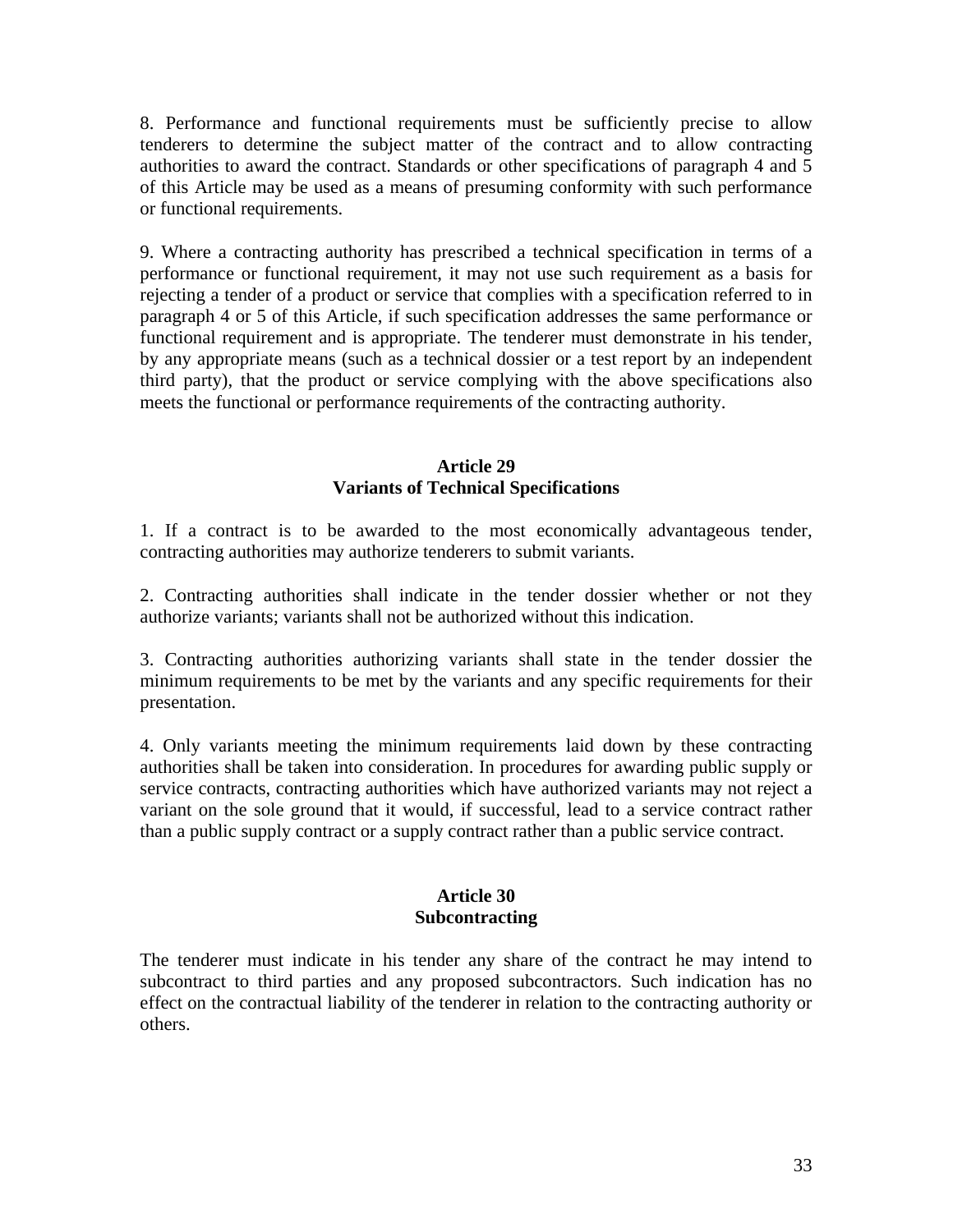## **Article 31 Performance of contract**

1. Contracting authorities can lay down special requirements concerning the manner in which the contract must be performed, provided that the requirements do not contravene the principles of Article 7 and are indicated in the tender dossier. Such requirements concerning performance of a contract have the purpose of ensuring a certain level of labour conditions or environmental protection.

2. Contracting authorities may refer to conditions of the performance of the contract in particular such which concern environmental protection, employment protection and working conditions in force in Kosovo by law or regulation, provided that these conditions are indicated in the contract notice and included in the technical specifications.

3. A contracting authority may state in the contract documents the body or bodies from which a candidate or tenderer may obtain the appropriate information on the obligations relating to taxes, to environmental protection, to the employment protection provisions and to the working conditions which are in force.

# **CHAPTER II TYPES AND APPLICABILITY OF PROCUREMENT PROCEDURES**

# **Article 32 General Rules**

1. When conducting any procurement activity, a contracting authority shall use an open or restricted procedure. If a provision of Articles 34-37 of this law specifically authorizes the use of a different procurement procedure, the contracting authority may use that procedure or an open procedure. The conduct of any procurement procedure shall comply with all applicable provisions of the present law.

2. The PPRC shall establish the rules and conditions, consistent with both the present law and best international practice, governing the implementation of each of the procurement procedures established by Articles 32-38 of this law.

3. When a contracting authority uses a procedure described in Articles 34 of the this law, the contracting authority shall set forth in the tender dossier a detailed explanation of the reasoning used and the factors considered by the contracting authority in deciding that the use of such alternative procedure is both appropriate and authorized by the this law.

4. If during the conduct of a procurement activity, less than two (2) responsive tenders or, where applicable, requests to participate are received; the contracting authority shall cancel the procurement activity.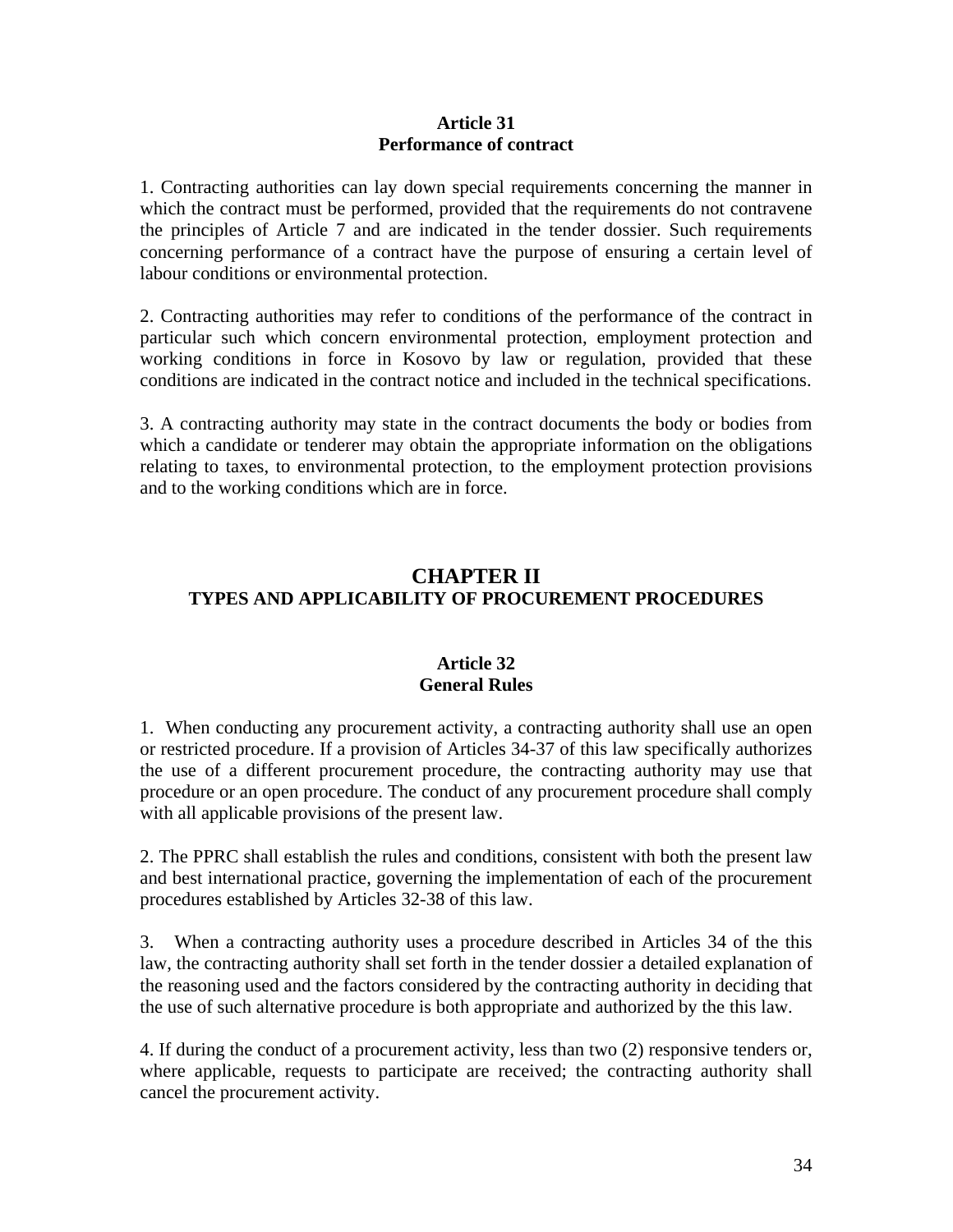5. Notwithstanding the requirements established by paragraph 4 of this Article when less than two responsive tenders or requests to participate have been submitted in response to an open procedure, a restricted procedure or negotiated procedure after publication of the contract notice, provided that a) the initial contract specifications are not changed and b) that the contracting authority has demonstrated that due to a severely limited competitive market for the contract in question a new open, restricted or negotiated procedure after publication of a contract notice will not result in an increased number of responsive tenders, where applicable, requests to participate, the contracting authority may waive the requirement. However the PPRC must be notified by the concerned contracting authority, within two days from the date of the decision, for the waiver of the requirement.

# **Article 33 Open and Restricted Procedures**

1. Unless a provision of Articles 34 – 37 specifically authorizes the use of different procurement procedures, a contracting authority shall select and use open or restricted procedure when conducting procurement activities leading to the award of a public contract.

2. A contracting authority may use restricted procedures to conduct a procurement activity leading to the award of any public contract on the basis of objectively verifiable factors and without any discriminatory intent.

3. Following the receipt of requests to participate, a contracting authority shall in writing invite to submit tenders candidates that fulfil the minimum selection criteria specified in the contract notice and the tender dossier in accordance with Article 51 of the present law. Candidates not so selected shall be eliminated from further participation.

# **Article 34 Negotiated Procedures After Publication of a Contract Notice**

1. In exceptional cases, a contracting authority may use negotiated procedures after publication of a contract notice to conduct a procurement activity. The responsible Procurement Officer, on the basis of objectively verifiable factors and without any discriminatory intent, must in advance make a formal written determination that:

1.1. it is due to the nature of certain insurance, banking and investment, management, consultancy or other intellectual services not possible to establish contract specifications for them in a manner that would permit the award of the contract by selecting the best tender according to the rules governing open or restricted procedures.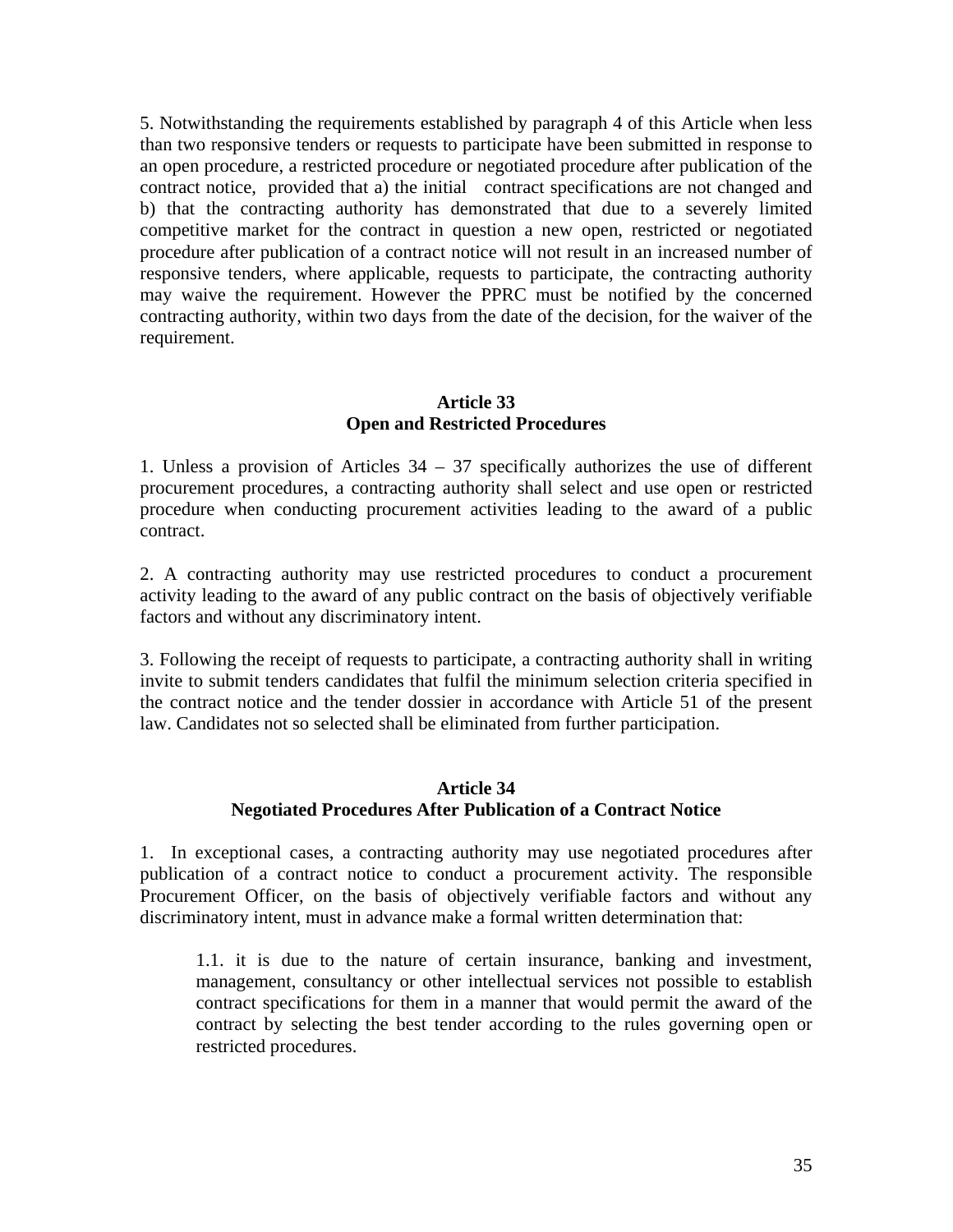1.2. the nature of the services or the risks attaching thereto do not permit prior overall pricing.

1.3. the nature of financial services, services involving the design of works or other intellectual services is such that contract specifications cannot be established with sufficient precision to permit the award of the contract by selection of the best tender according to the rules governing open or restricted procedures.

2. The written determination required by paragraph 1 of this Article shall be included in the tender dossier.

3. Following the receipt of requests to participate, a contracting authority shall invite to submit tender/proposal candidates that fulfil the minimum selection criteria specified in the contract notice and the tender dossier in accordance with Article 49-54 of this law. Candidates not so selected shall be eliminated from further participation.

4. The contracting authority shall then negotiate with each tenderer to try to adapt its tender/proposal to the requirements that the contracting authority has set out in the contract notice and the tender dossier. During this process the contracting authority shall be required to identify and award the contract to the tenderer submitting the best and most economically advantageous tender/proposal.

5. During the negotiations, a contracting authority shall ensure that all tenderers are treated in an equal and fair manner and that all tenderers have equal and timely access to the same information, with the exception of information relating to or contained in any competing tender.

6. Provided that the possibility has been indicated in the contract notice or the tender dossier, a contracting authority may provide for the negotiated procedure to take place in successive stages in order to reduce over time the number of tenders to be negotiated by applying the award criteria that have been specified in the contract notice or the tender dossier.

# **Article 35 Negotiated Procedures Without Publication of a Contract Notice**

1. A contracting authority may use negotiated procedures without publication of a contract notice to conduct a procurement activity only after it has complied with this Article. PPRC must be notified by the concerned contracting authority within two days of the date when decision about using such procedures has been taken. The contracting authority shall in the notification provide a detailed explanation of the facts considered and the justification for using the procedure.

2. A contracting authority may use negotiated procedures without prior publication of a contract notice to conduct a procurement activity having as its object the award of: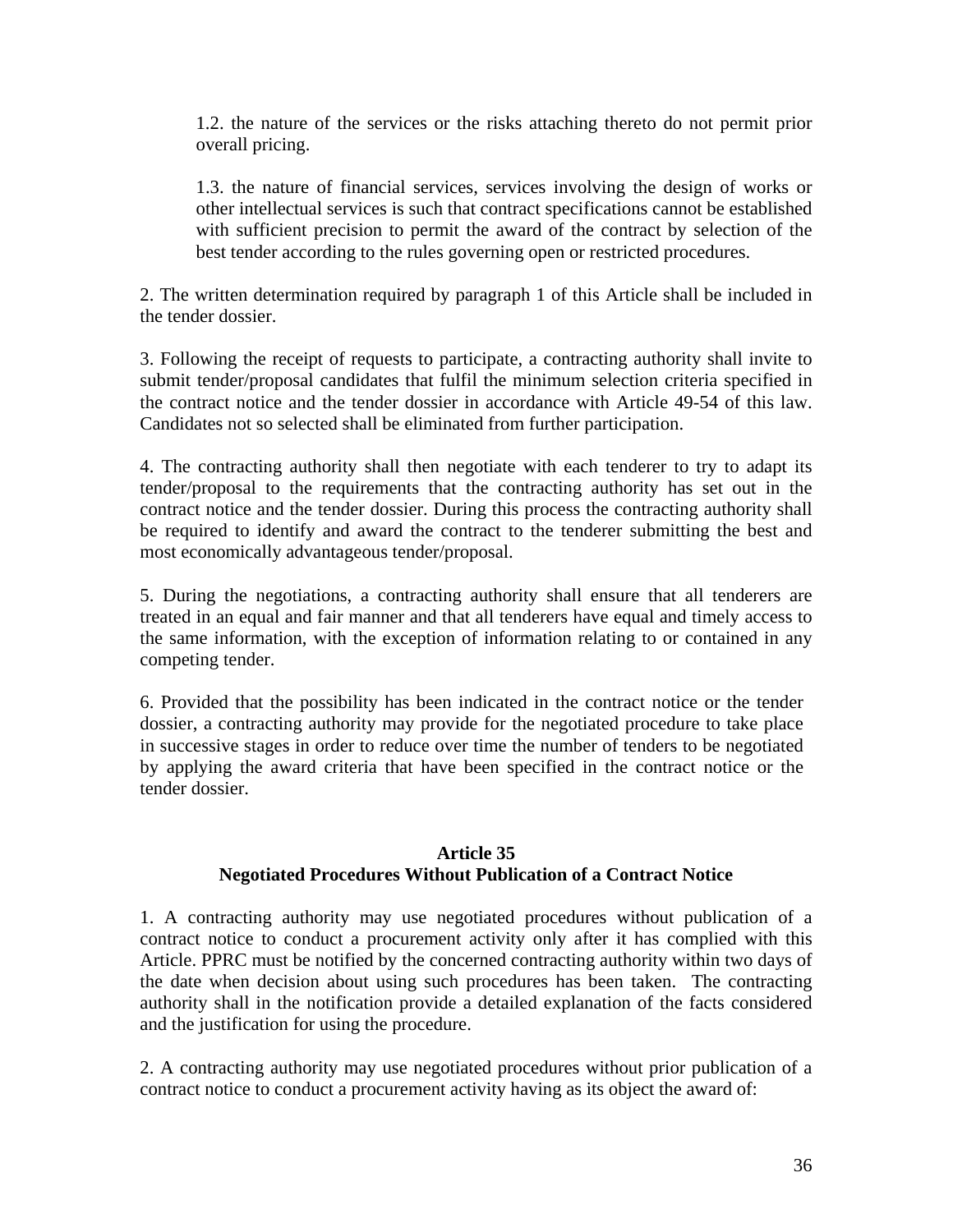#### 2.1. any public contract:

(i) if, for objective and compelling technical or artistic reasons, the contract may be awarded only to a particular economic operator;

ii) if, for reasons of protection of intellectual or industrial property right or other exclusive rights, the contract may be awarded only to a particular economic operator;

(iii) if, insofar as is strictly necessary for reasons of extreme urgency brought about by objectively verifiable events that were not reasonably foreseeable by the concerned contracting authority, such contracting authority cannot afford the time required to conduct any other procedure provided for by the present law. Provided, however, that if the circumstances creating the situation of extreme urgency can be attributed to the negligent or purposeful acts or omissions of a contracting authority, this provision may not be invoked;

2.2 a supply contract:

(i) for additional deliveries by the original supplier where such additional deliveries are replacements for previously delivered products or installations or constitute an extension of current product deliveries or installations *if* a change of supplier would necessarily require the concerned contracting authority to accept products or installations having technical or other characteristics that are materially different from the products or installations previously acquired and these differences would result in incompatibility or disproportionate technical difficulties in operation and maintenance. Provided, however, that this Article 35.2.2(i) can only be invoked to cover one or more contracts for additional deliveries that, alone or in the aggregate, have a value that is not greater than ten percent (10%) of the value of the supply contract covering the original deliveries; or

(ii) if the concerned contracting authority is a public service operator, for the purchase of commodities at a commodities market, commodities exchange, or similar open trading platform or system.

#### 2.3. a service contract:

(i) that follows from a design contest conducted pursuant to open or restricted procedures, and that is required, under the applicable rules, to be awarded to the successful candidate;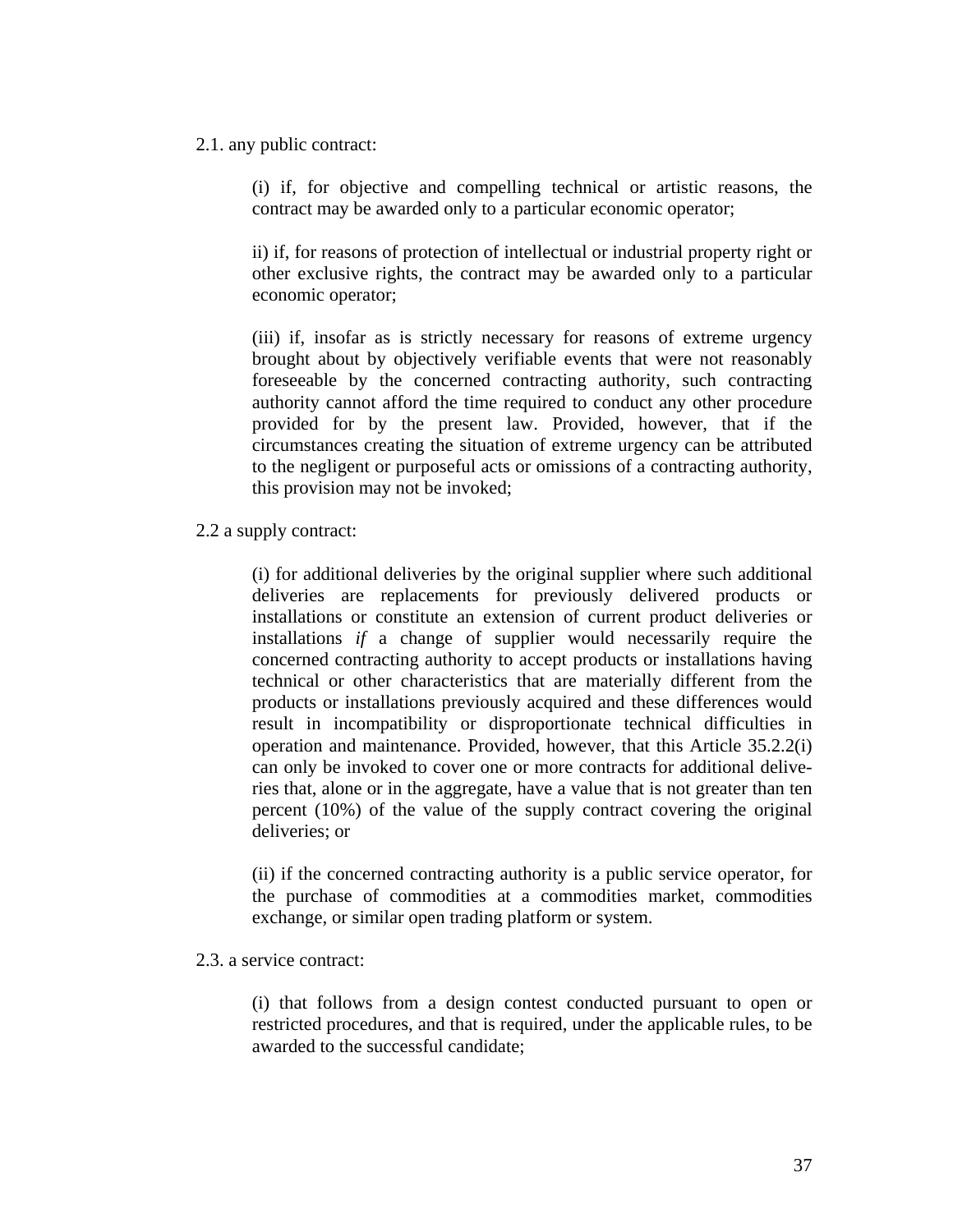(ii) to be awarded to a contracting authority that enjoys, pursuant to a legislative or regulatory normative or sub normative act, an exclusive right to provide such service.

#### 2.4. a service or works contract:

(i) for the performance or execution of additional services or works that were neither included in the original conception of a previously awarded works project nor provided for in the concerned works contract previously concluded, but which have, through unforeseen circumstances, become necessary for the performance of the services or works described in such project and contract. Provided, however, that this Article 35.2.4(i) may only be invoked if (a) the contract covering such additional services or works is to be awarded to the economic operator performing the original services or works and (b) such additional services or works cannot be technically or economically separated from the main contract without major inconvenience to the contracting authority or (c) when such works or services, although separable from the performance of the original contract, are strictly necessary for its completion. Provided, further, that this Article 35.2.4(i) may only be invoked to cover one or more contracts for additional services or works that, alone or in the aggregate, have a value that is not greater than ten percent (10%) of the value of the original contract.

(ii) for new works or services consisting in the repetition of similar works or services entrusted to the economic operator to whom the same contracting authorities awarded an original contract, provided that such works or services are in conformity with a basic project for which the original contract was awarded according to the open or restricted procedure. As soon as the first project is put up for tender, the possible use of this procedure shall be disclosed and the total estimated cost of subsequent works or services shall be taken into consideration by the contracting authorities when they apply the valuation rules of Chapter 4. Public authorities may use this procedure only during a period of two years after the conclusion of the original contract. Provided, however, that this Article 35.2.4(ii) can only be invoked to cover one or more contracts for new services that, alone or in the aggregate, have a value that is not greater than ten percent (10%) of the value of the earlier services contract.

3. The conduct of a negotiated procedure without publication of a contract notice shall not in any way relieve a contracting authority of its obligation (i) to play an active role in determining the terms of the contract, with special reference to prices, delivery deadlines, quantities, technical characteristics and guarantees, (ii) to ensure that the contracted price is not higher than the concerned market price, and (iii) to carefully assess the quality of the concerned product, service or works.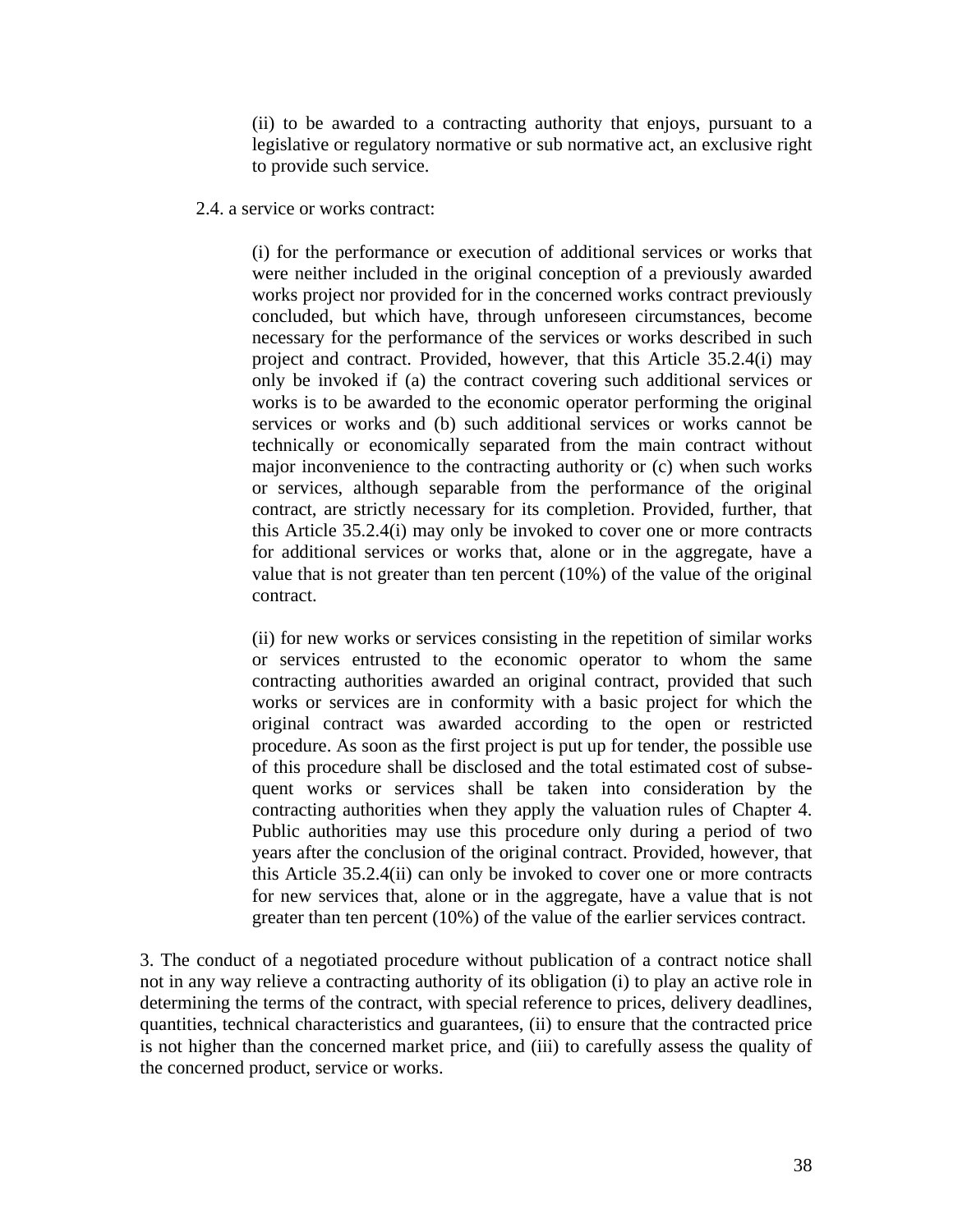## **Article 36 Price Quotation Procedures**

1. A contracting authority may use price quotation procedures to conduct a procurement activity having as its object the award of a minimal or low value works, supply or service contract if

1.1. regarding a works contract it consists only of repair or maintenance; or

1.2. regarding supply or serviles (i) the concerned supplies or services are readily available from economic operators, (ii) the concerned supplies or services do not need to be specially produced or customized in order to satisfy the requirements of the contracting authority, and (iii) there is an established market for such supplies or services.

2. The contracting authority shall simultaneously send a written request for price quotations to at least three (3) economic operators and, to the extent practicable, to as many additional economic operators as is necessary to ensure that effective competition for the concerned contract is not impaired.

3. The contracting authority shall select such economic operators and otherwise conduct the procurement activity in a manner that is not intended to discriminate against or in favour of any economic operator.

4. An economic operator that did not receive a request for price quotations that was sent to other economic operators shall have the right to obtain, immediately upon request, such request for price quotations from the concerned contracting authority. An economic operator that did not receive a request for price quotations that was sent to other economic operators shall also have the right to submit a price quotation in response to such request, even if such economic operator obtained a copy or information about such request for price quotations from someone other than the contracting authority.

5. A written request for price quotations shall (i) describe, in accordance with Article 28, the concerned works, goods or services, (ii) inform all economic operators that their quotations must contain a lump sum fixed price that the contracting authority would need to pay to obtain the concerned works, goods or services and that such lump sum fixed price shall include any and all applicable taxes and duties as well as any transportation, insurance, installation or other charges, fees or expenses of any description; and (iii) specify the date by which price quotations must be received.

6. For a procurement activity conducted pursuant to paragraph 1 of this Article, the date by which price quotations must be received shall be no less than five (5) days from the date of the dispatch of the written request for price quotations.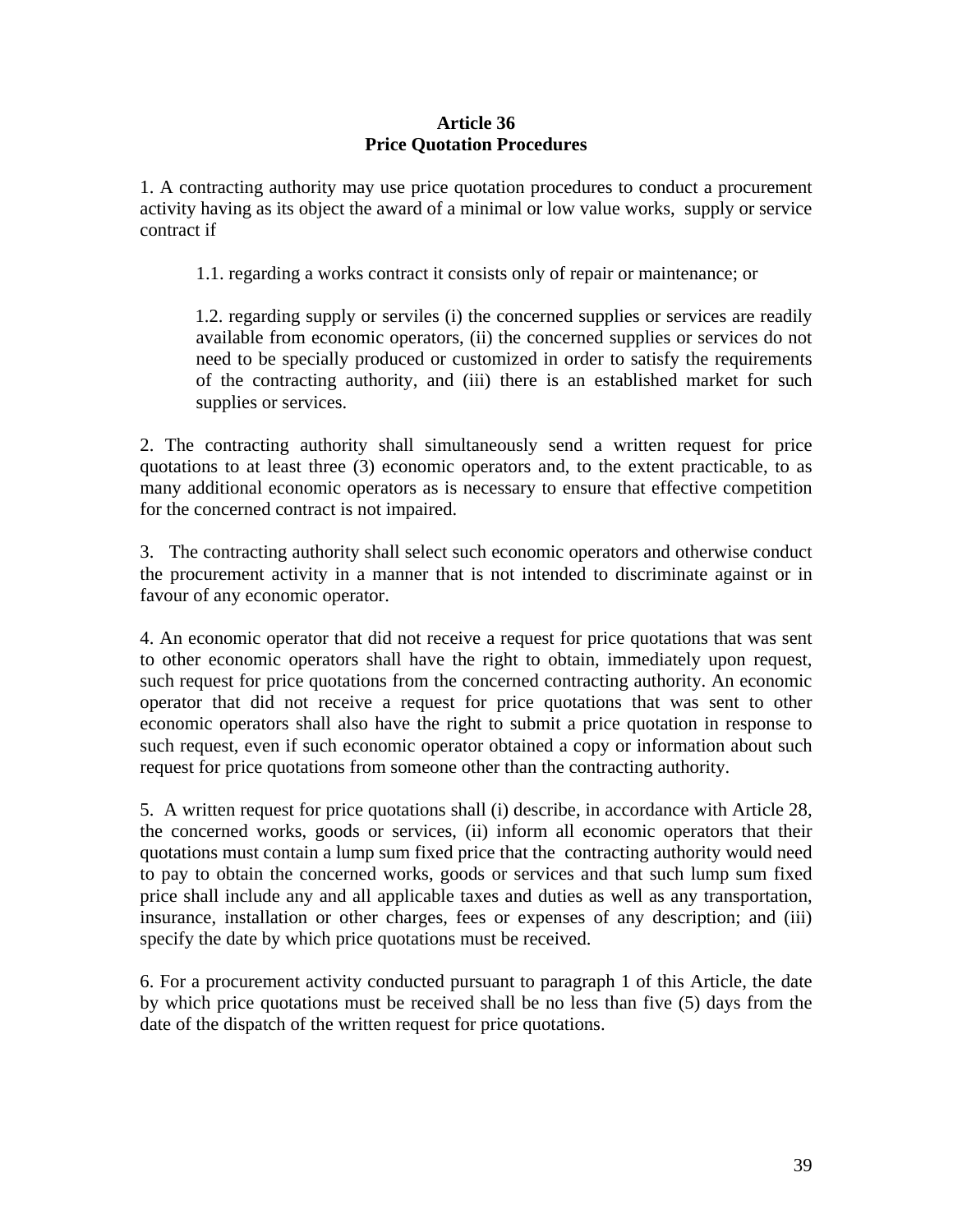7. If, in a procurement activity conducted pursuant to paragraph 1 of this Article, less than three (3) economic operators that routinely offer the concerned works, goods or services on the market submit responsive written quotations on or before the specified deadline, the contracting authority shall cancel the procurement activity. In such event, the contracting authority shall, if it still desires to procure the concerned works, goods or services, initiate a new procurement activity for such goods or services.

8. An economic operator may submit only one price quotation during the concerned procurement activity. An economic operator may not change its price quotation after such quotation has been submitted.

9. For the purposes of the applicability of the other provisions of the present law, a request for price quotations shall constitute an "invitation to tender."

#### **Article 37 Procedures for Minimal Value Contracts**

The PPRC shall have the authority to establish in the public procurement rules a special procedure to govern the award of minimal value contracts. The PPRC shall ensure that such procedure fulfils the conditions in Article 6 and 7 of this law.

#### **Article 38 Public Framework Contracts**

1. A contracting authority may use open, restricted or negotiated procedures to award a public framework contract. A public framework contract may not be awarded through the use of any other procedure.

2. No public framework contract shall have duration of more than 36 months. A public framework contract shall not be extendable or renewable and its terms may not otherwise be changed.

3. A contracting authority may award a public framework contract where it plans to award several identical contracts over the period to be covered by the public framework contract, and the conclusion of a public framework contract covering such contracts would reduce the procurement and administration costs of the contracting authorities concerned.

4. Following award according to paragraph 1 of this Article the public framework contract allows the contracting authority throughout its duration to place orders or to conclude subsidiary contracts on the basis of mini-tenders.

5. Public framework contracts can be awarded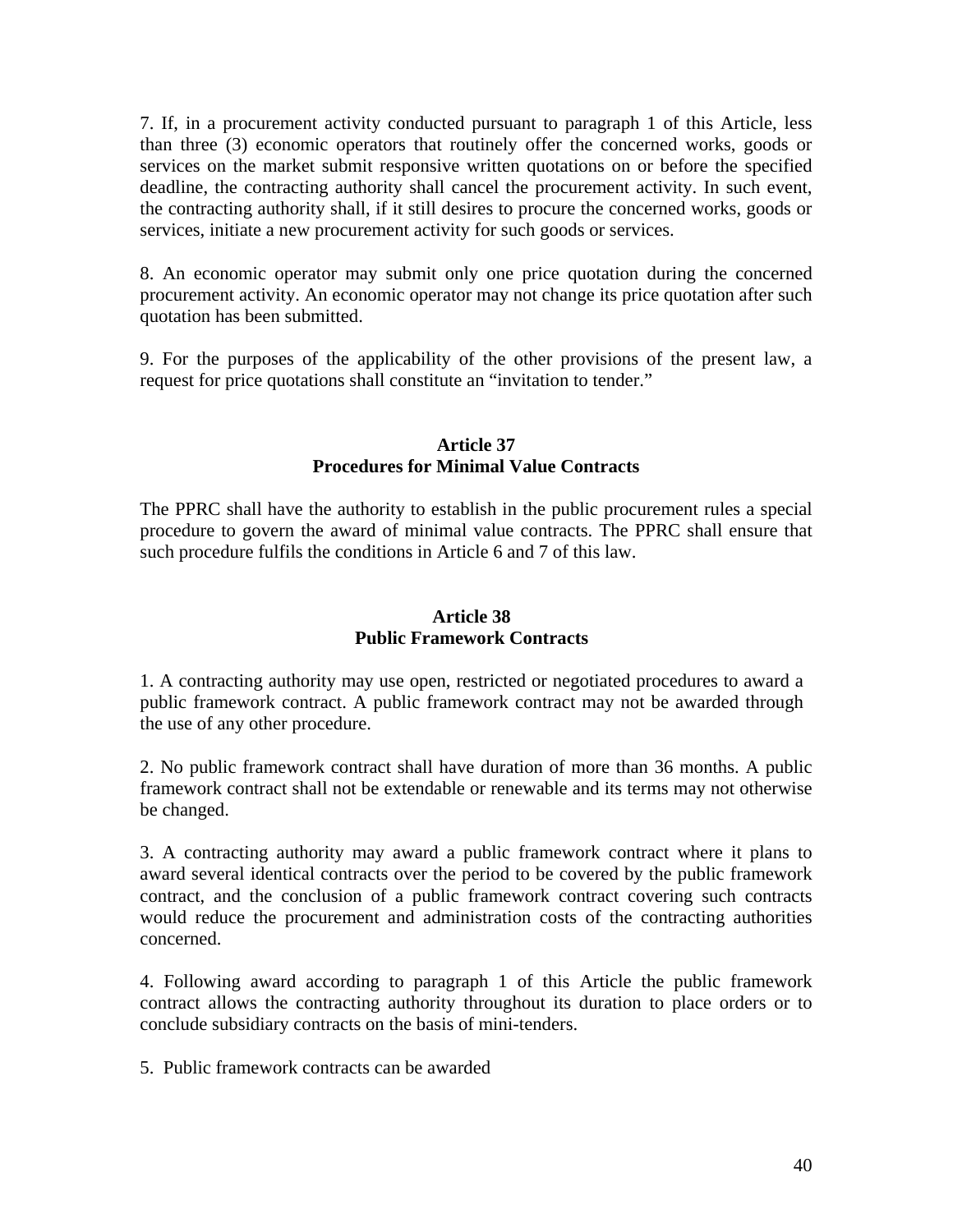5.1. either to one economic operator and must in that case include all terms required to allow orders to be placed on the basis of the contract alone, or

5.2. to more than one economic operator, however at least three, and must in that case include the award criteria to be used for mini-tenders. Such framework contracts may explicitly leave certain specific terms to be established in the subsidiary contracts.

6. Only the economic operators that are party to the framework contract can participate in the mini-tenders, as mentioned under sub-paragraph 5.2, paragraph 5 of this Article. The contracting authority invites in case of a use of a mini-tender all economic operators that are party to the framework contract to submit their bids in writing. The time limit for submission of bids must be at least 5 days. Contracting authorities shall award the contract to the economic operator who has submitted the best bid on the basis of the award criteria set out in the invitation to bid. Each award of contract according to subparagraph 5.2, paragraph 5 of this Article shall be subject to the notice requirements of Article 41 of this law, the signing requirements of Article 26 of this law, and the award of each such subsidiary contract shall be subject to the rules governing the filing of complaints and the other review provisions of Title IX.

7. The PPRC shall have the authority and responsibility to develop and promulgate rules and procedures governing the award and use of public framework contracts. Such rules and procedures shall (i) promote competition for such contracts, (ii) ensure the transparency and reasonableness of the process, (iii) observe the applicable provisions of the present law, especially the principles of cost-effectiveness and non-discrimination specified in Articles 6 and 7 of this law; and (iv) be consistent with the best practices of EU member countries.

## **CHAPTER III RULES ON ADCERTISING AND TRANSPARENCY**

#### **Article 39 Indicative Notice**

1. When a contracting authority has the intention of awarding, over a future 12- month period, one or more supply, services or works contracts having an estimated value, alone or in the aggregate, of five hundred thousand (500,000) Euros regarding each of the mentioned categories of contracts, the contracting authority shall prepare an indicative notice that specifies:

1.1. in the case of anticipated supply contracts, the total procurement by product area that the contracting authority intends to procure over such 12-month period;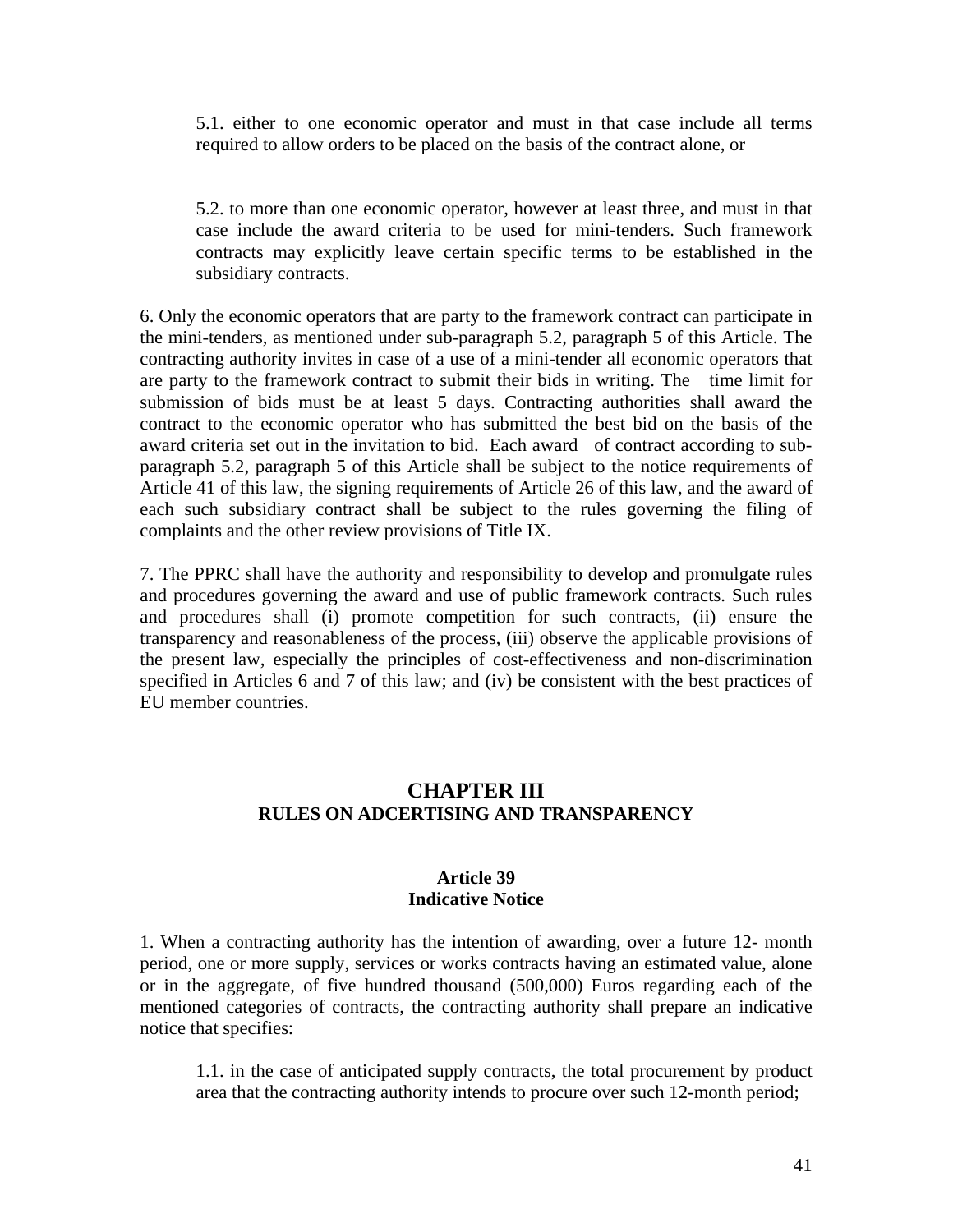1.2. in the case of anticipated service contracts, the estimated aggregate value of each category of service that the contracting authority intends to procure over such 12- month period; and

1.3. in the case of anticipated works contracts, the essential characteristics of the works contracts that the contracting authority intends to award over such 12 month period.

2. An indicative notice shall be prepared in the Albanian, Serbian and English languages. The contracting authority shall ensure that all language versions of an indicative notice comply with the present law and contain materially identical information.

3. In the case of an indicative notice referred to in sub-paragraphs 1.1 and 1.2 of paragraph 1 of this Article the contracting authority shall prepare such indicative notice as soon as possible after the beginning of the concerned fiscal year.

4. In the case of an indicative notice referred to in sub-paragraph 1.3 of paragraph 1 of this Article, the contracting authority shall prepare such indicative notice immediately after the decision approving the planning of the concerned works contracts.

## **Article 40 Contract Notice**

When a contracting authority intends to conduct a procurement using open or restricted procedures or negotiated procedures after the publication of a contract notice, the contracting authority shall prepare a contract notice in the languages required by Article 13. The contracting authority shall ensure that all language versions of a contract notice comply with the present law and contain materially identical information.

#### **Article 41 Contract Award Notice**

If a contracting authority has awarded any public contract using open, restricted, or negotiated procedures, or price quotation procedures, such contracting authority shall, within two (2) days after the award of such contract, prepare a contract award notice in the languages required by Article 13 of this Article. The contracting authority shall ensure that all language versions of a contract award notice comply with the present law and contain materially identical information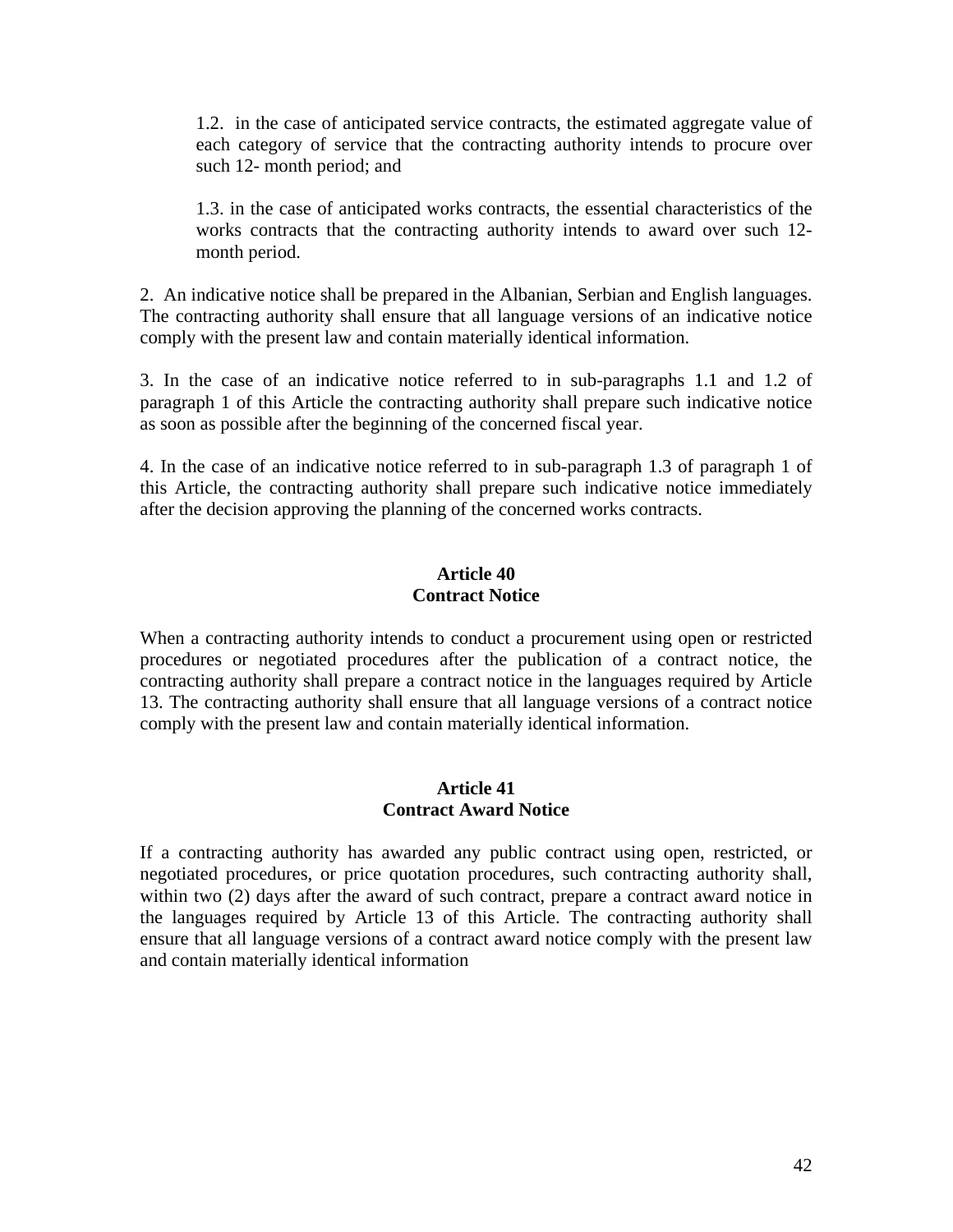## **Article 42 Publication of Notices**

1. A contracting authority shall immediately submit to the PPRC all language versions of any notice that it has prepared pursuant to Article 39, 40 or 41 of this law. The PPRC shall establish rules governing the submission of such notices.

2. Within two (2) days after the PPRC receives such a notice from a contracting authority pursuant to paragraph 1 of this Article, the PPRC shall publish all language versions of such notice on the PPRC's website and in the Public Procurement Register. The PPRC can within the same time limit demand that the contracting authority rectifies mistakes and omissions in the notice. The contracting authority will in the cases covered by paragraph 4 of this Article publish and circulate corrections.

3. A contracting authority shall dispatch a contract award notice, immediately after it has been prepared, to all economic operators that tendered. A contracting authority shall dispatch such a notice to the concerned economic operators by the most rapid means available.

4. No notice, nor any information in a notice, may be made public or disclosed to any person or undertaking prior to its publication pursuant to paragraph 2 of this Article.

## **Article 43 Form and Content of Notices**

Every notice shall be drawn up in accordance with the applicable standard form adopted by the PPRC.

#### **Article 44**

## **General Rules for Setting a Time Limit for the Receipt of Tenders or Requests to Participate**

1. Any time limit set by a contracting authority for the receipt of tenders or requests to participate shall be of a duration that is sufficient to give potentially interested economic operators a reasonable amount of time to prepare and submit such documents. In setting such a time limit, a contracting authority shall take into consideration the object and complexity of the concerned procurement and the contract to be awarded as well as the level of difficulty and/or complexity involved in the preparation of a responsive tender or request to participate.

2. In a procurement using open procedures, the contracting authority shall set a time limit for the receipt of tenders that is: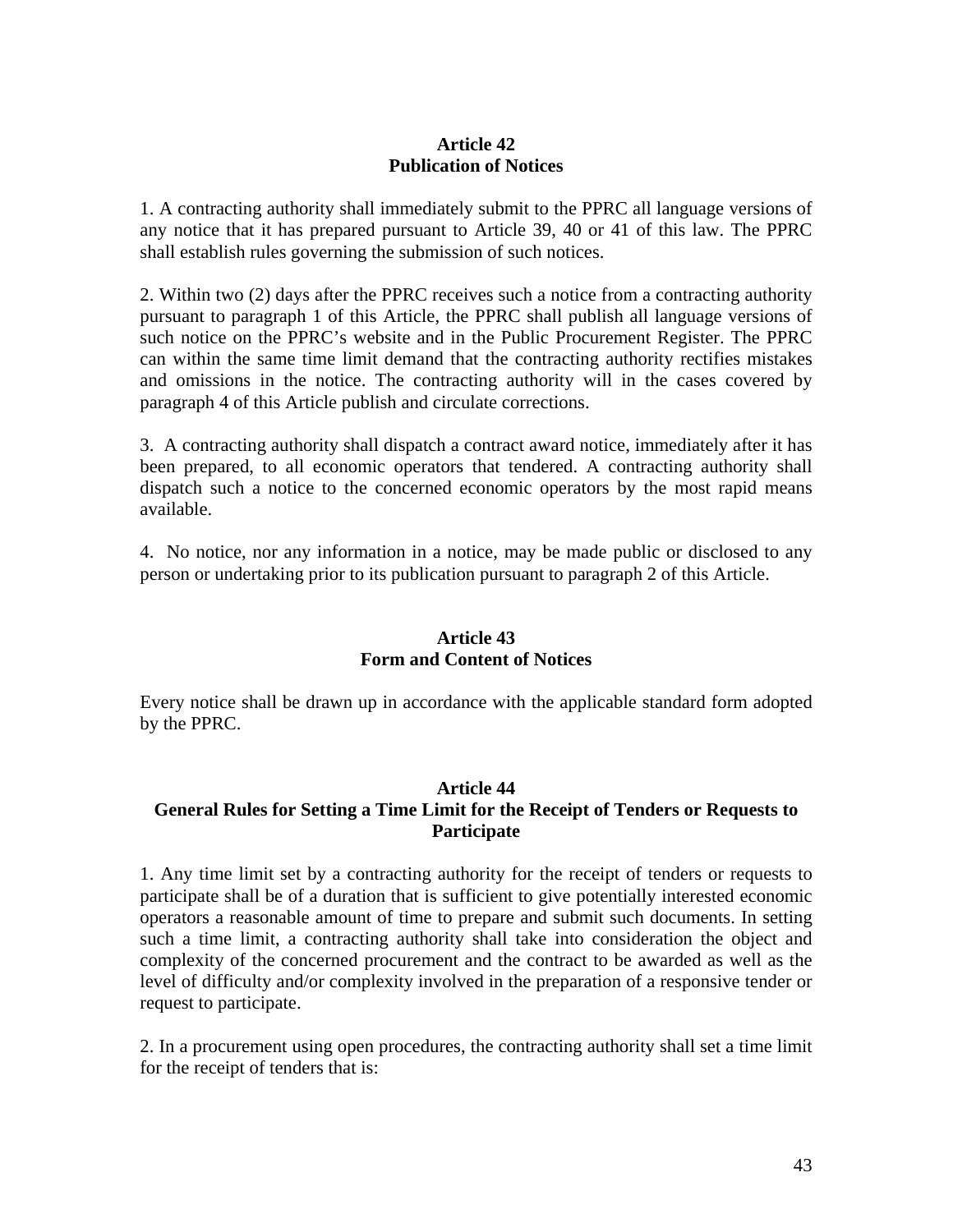2.1. if the concerned contract is a large value public contract, not less than forty (40) days; and

2.2 if the concerned contract is not a large value public contract, not less than twenty (20) days.

3. In a procurement using restricted procedures, the contracting authority shall set time limits for the receipt of requests to participate and tenders that are:

3.1. if the concerned contract is a large value public contract, not less than twenty (20)days for the receipt of requests to participate and not less than forty (40)days for the receipt of tenders; and

3.2. if the concerned contract is not a large value public contract, not less than fifteen (15) days for the receipt of requests to participate and not less than twenty (20) days for the receipt of tenders.

4. In a procurement using negotiated procedures after the publication of a contract notice, the contracting authority shall set time limits for the receipt of requests to participate and tenders that are:

4.1. if the concerned contract is a large value public contract, not less than twenty (20) days for the receipt of requests to participate and not less than forty (40) days for the receipt of tenders; and

4.2.. if the concerned contract is not a large value public contract, not less than fifteen (15) days for the receipt of requests to participate and not less than twenty (20) days for the receipt of tenders.

5. In a procurement using price quotation procedures, the contracting authority shall set a time for the receipt of tenders as specified in paragraph 6 Article 36 of this law.

## **Article 45**

# **Special Rules for Setting a Time Limit for the Receipt of Tenders for a Public Contract Covered by an Indicative Notice**

1. Notwithstanding the provisions of Article 44, in a procurement activity using open or restricted procedures and having as its object a large value contract that has previously been the subject of an indicative notice, the contracting authority may set a time limit for the receipt of tenders that is no less than twenty four (24) days from (i) in the case of open procedures, the date of publication of the concerned contract notice, or (ii) in the case of restricted procedures the date on or by which all invitations to tender are sent.

2. The time limit referenced in paragraph 1 of this Article may only be used if (i) the concerned indicative notice included all the information specified in the applicable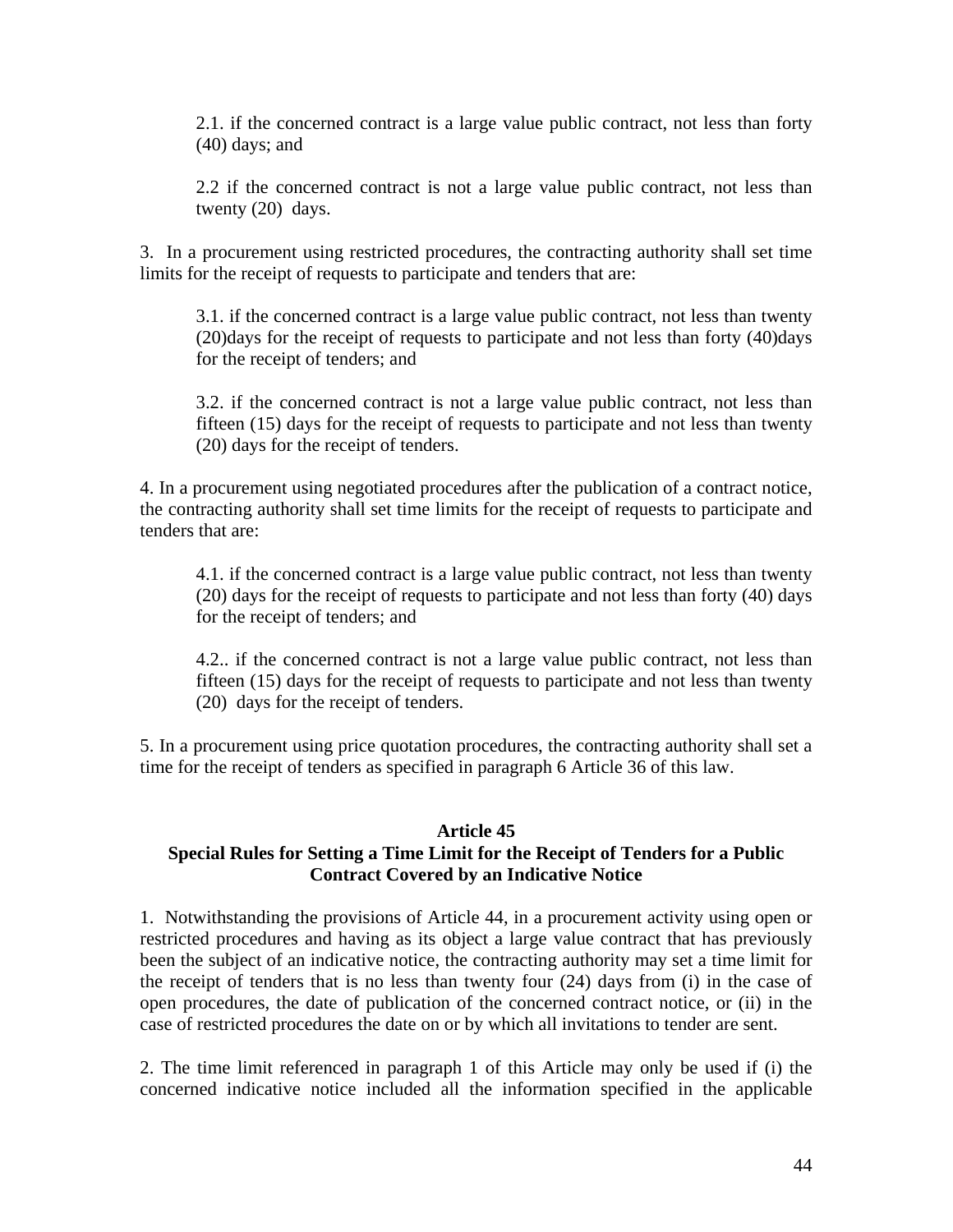standard form adopted by the PPRC and (ii) the date of publication of such indicative notice occurred no less than forty (40) days and no more than twelve (12) months prior to the date of publication of the concerned contract notice.

## **Article 46 Special Rules Permitting the Reduction of Time Limits**

1. If circumstances exist that (i) necessitate the conduct of a procurement activity on an urgent basis, (ii) make it impracticable to observe the time limits specified in Article 44 of this law or, if applicable, Article 45 of this law, (iii) do not give rise to the kind of extreme urgency anticipated by Article 35.2.1(iii) are not attributable to the acts and omissions of a contracting authority, a contracting authority may conduct the procurement using the accelerated time limits established in this Article.

2. In a procurement activity using open procedures, the contracting authority may set a time limit for the receipt of tenders that is:

2.1. if the concerned contract is a large value public contract, not less than fifteen  $(15)$  days; or

2.2. if the concerned contract is not a large value public contract, not less than ten (10) days.

3. In a procurement activity using restricted or negotiated procedures, the contracting authority may set a time limit that is (i) not less than fifteen (15) days for the receipt of requests to participate and/or (ii) not less than ten (10) days for the receipt of tenders.

#### **Article 47**

# **Commencement of Time Limits for Receipt of Requests to Participate and Tenders**

1.The time limits specified in Articles 44 - 46 of this law shall be calculated according to Article 5 and commence to run as follows:

1.1. for the receipt of tenders in a procurement activity using open procedures, on the date of publication of the contract notice;

1.2. for the receipt of requests to participate in a procurement activity using restricted procedures or negotiated procedures after the publication of a contract notice, on the date of publication of the contract notice;

1.3. for the receipt of tenders in a procurement activity using restricted procedures or negotiated procedures after the publication of a contract notice, on the date on which all invitations to submit a tender are sent; and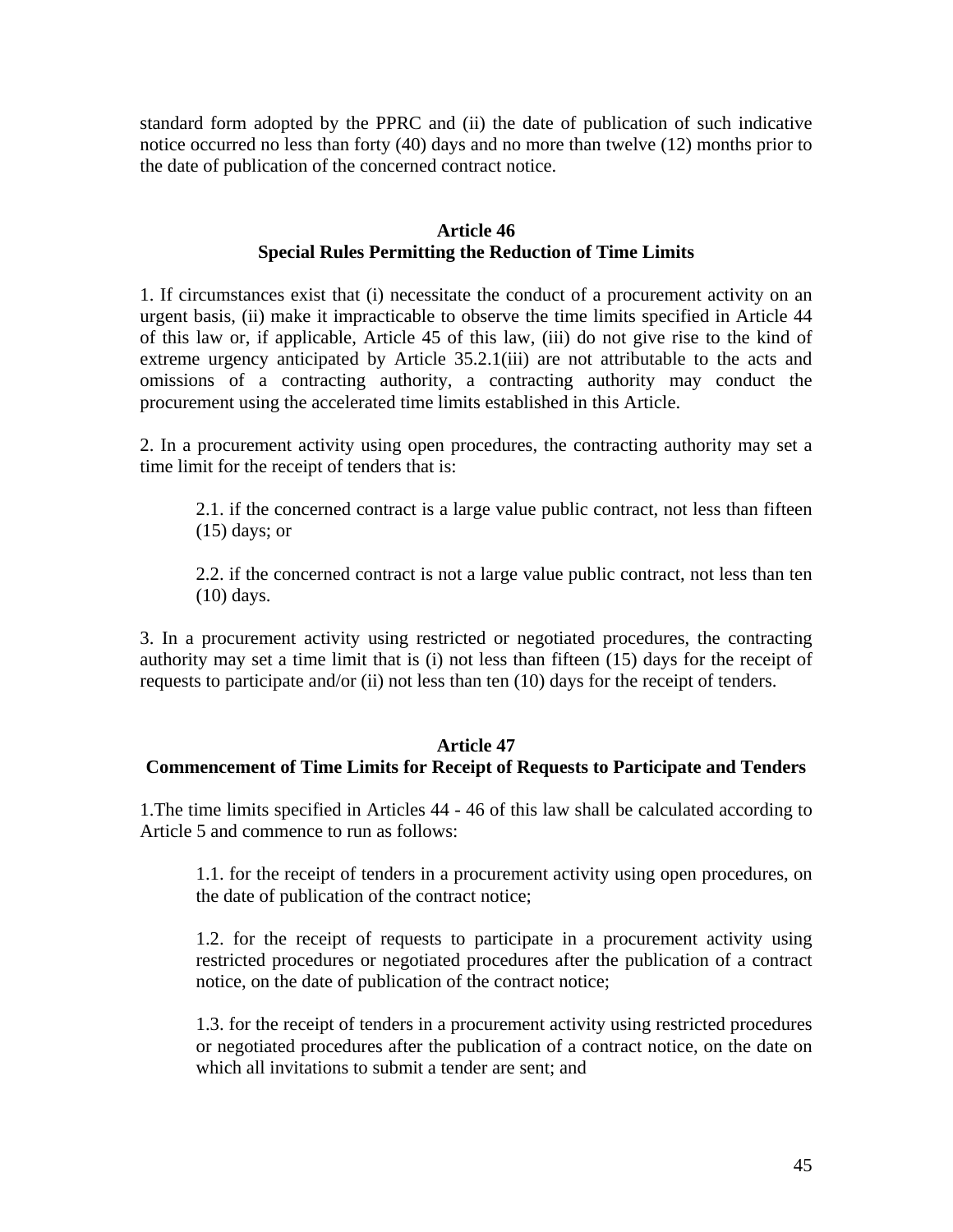1.4. for the receipt of tenders in a procurement activity using price quotation procedures, on the date on which all invitations to submit a price quotation are sent.

## **Article 48 Delivery of Tender Dossiers**

1. If an economic operator has timely filed a request to obtain a tender dossier that meets the requirements set forth in the concerned contract notice, the concerned contracting authority is strictly required to send the requested tender dossier free of charge to such economic operator as follows:

1.1. if the time limit set for the receipt of tenders is more than thirty (30) days, no later than six (6) days after receiving such request;

1.2. if the time limit set for the receipt of tenders is more than twenty (20) but less than thirty (30) days, no later than four days after receiving such request; and

1.3. if the time limit set for the receipt of tenders is less than twenty (20) days, no later than three days after receiving such a request.

2. Notwithstanding submission of tender dossier free of charge as mentioned in paragraph 1 of this Article, the contracting authority may demand a payment in cases, where the price of production of tender material is regarded as exceptional expensive for instance, when containing models or large number of technical prints. The amounts of money charged in such cases may not exceed the production costs of the material.

## **Article 49 Means of Transmission of Requests to Participate**

A request to participate in a procurement activity leading to the award of any public contract may be submitted by electronic means, letter or fax.

## **Article 50 Dispatch and Contents of Invitations to Tender**

1. In restricted procedures, negotiated procedures after the publication of a contract notice, and price quotation procedures, the contracting authority shall simultaneously in writing dispatch to all selected candidates the concerned invitation to tender.

2. In restricted procedures and negotiated procedures after the publication of a contract notice, all invitations to tender shall be sent together with the tender dossier, except to the extent that the contracting authority has made tender dossier material available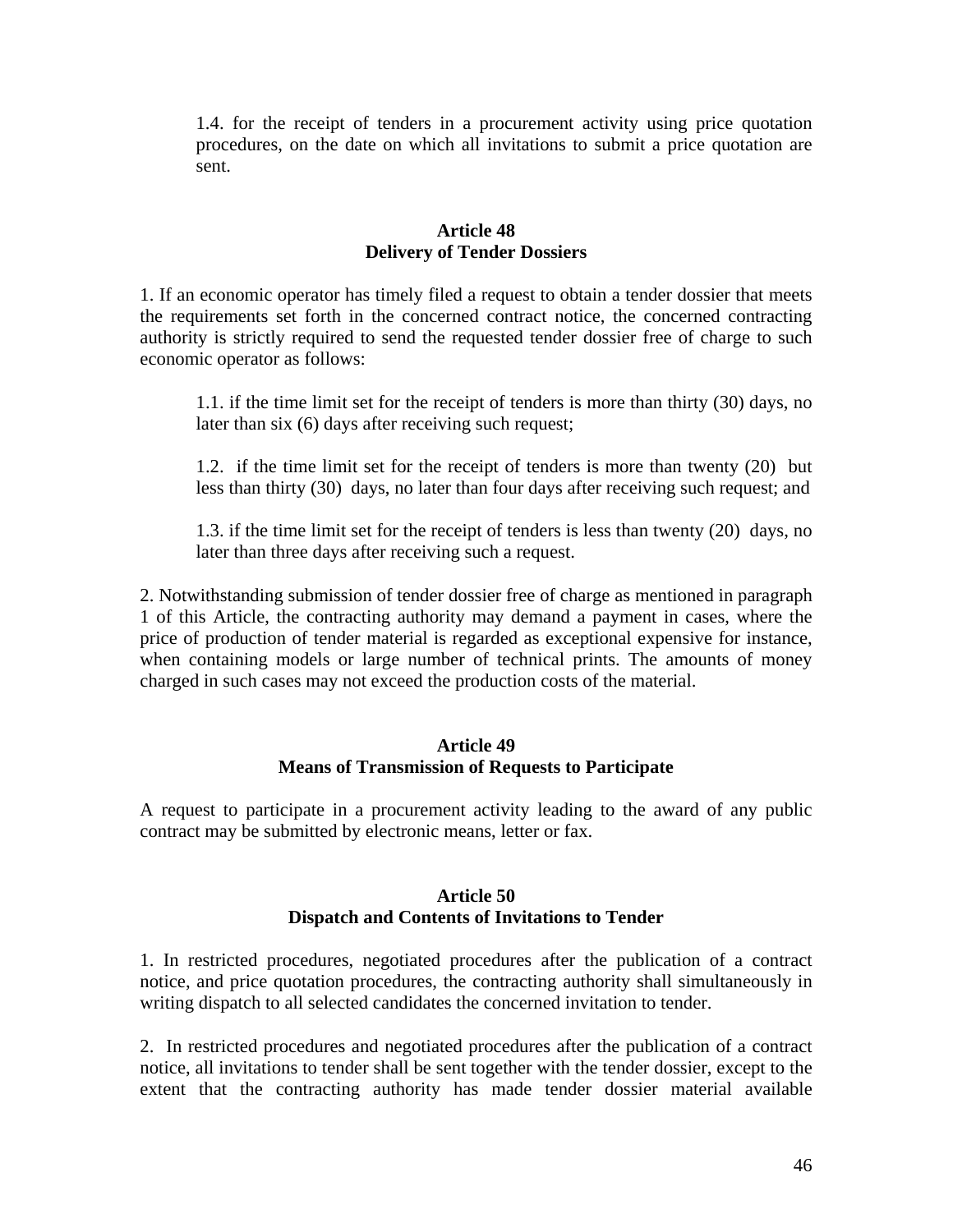electronically. If the contracting authority has made such material available electronically, the invitation letter shall provide sufficient information to enable the candidate to access such material.

3. In price quotation procedures, the invitation to tender shall contain all material information needed by the candidates to submit responsive price quotations.

4. The form and content of any invitation, material or other information sent to a candidate shall be identical to that sent to any other candidate. No candidate shall be given greater or lesser access to any material or information than any other candidate.

5. If a procurement activity using restricted procedures is being conducted under accelerated time limits authorized by paragraph 3 Article 46 of this law, the contracting authority shall dispatch the invitations to submit a tender by the most rapid means of communication possible.

## **Article 51 Notification of Selection Criteria**

1. A contracting authority shall state in the contract notice, and specify in full in the tender dossier, any and all selection criteria that an interested economic operator is required to meet in order to be considered qualified (i) in the case of open procedures, to be awarded a contract, or (ii) in the case of restricted procedures or negotiated procedures after the publication of a contract notice, to receive an invitation to tender. All such selection criteria shall be limited to requirements necessary to ensure that only economic operators possessing the professional, financial and technical ability necessary to fulfil the terms of the concerned contract shall be considered qualified to receive a contract award or an invitation to tender. In no case shall a contracting authority establish, specify or use selection criteria that are based on considerations other than those permitted under the provisions of Articles  $65 - 70$  of this law.

2. A contracting authority shall (i) specify in the contract notice, to the extent practicable, any and all documents or other information that an interested economic operator is required to submit with its tender or request to participate, and (ii) specify in full in the tender dossier any and all such documents and information All such documentary and information requirements shall be limited to such documents and information as may be reasonably necessary to allow the contracting authority to verify that the concerned economic operator (i) is not ineligible under Article 65 of this law, and (ii) if applicable, satisfies the minimum selection criteria specified in the contract notice and the tender dossier. In no case shall a contract notice or a tender dossier require an interested economic operator to comply with documentary or information submission requirements that are not in conformity with the provisions of Articles 65-70 of this law.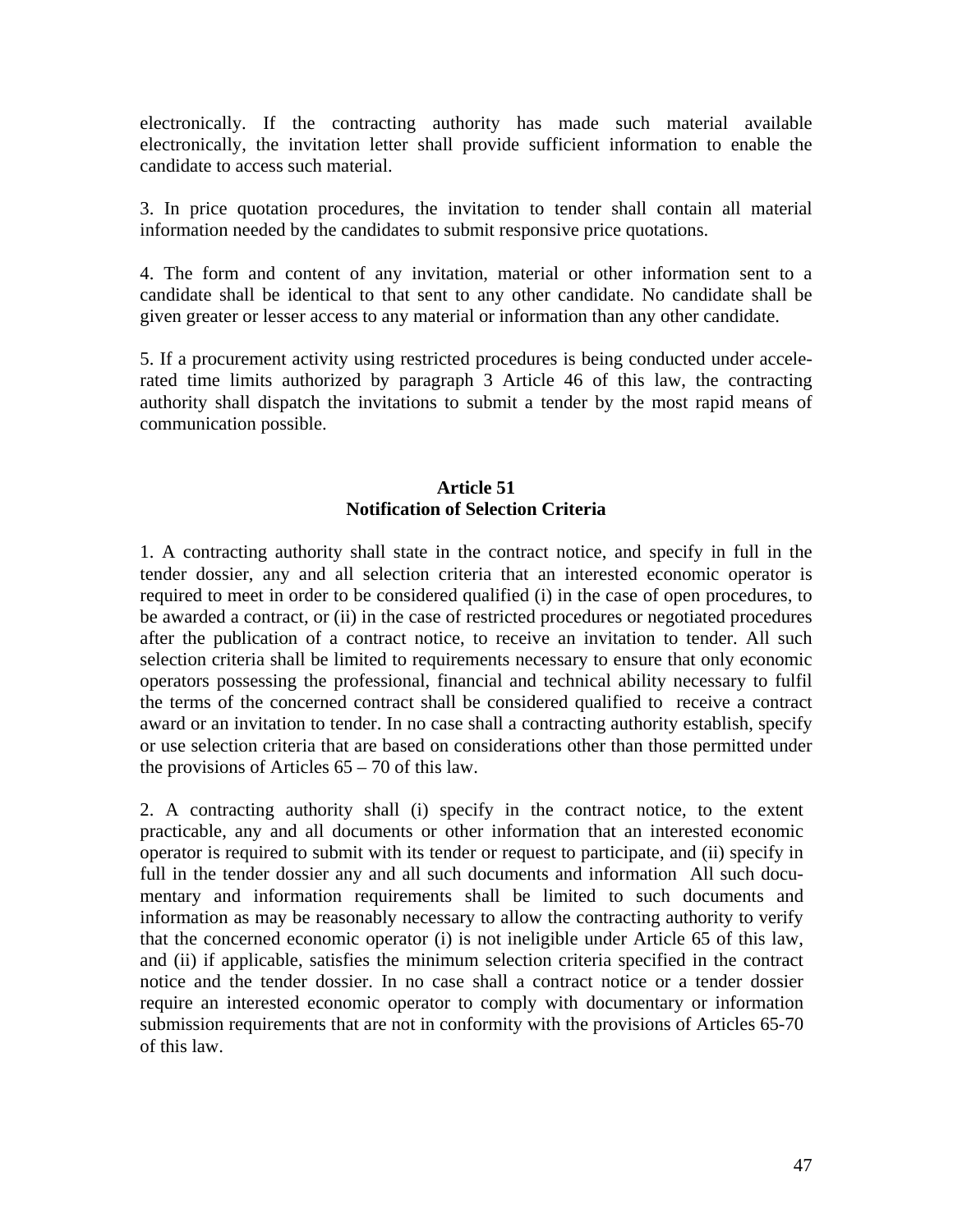3. All selection criteria and documentary and information requirements established and noticed under this Article shall be both directly relevant and proportionate to the subject matter of the concerned contract

## **Article 52 Notification of Contract Award Criteria**

1. A contracting authority shall in the contract notice and the tender dossier specify the criteria to be used for awarding the contract. The criteria can be either lowest price only or the economically most advantageous tender.

2. If the contracting authority has specified that the award of a public contract shall be made to the economic operator submitting the economically most advantageous tender, such contracting authority shall specify in the contract notice and the tender dossier the criteria for determining the winning tender and the weighting assigned to each criterion. To the greatest extent practicable, the contracting authority shall specify each criterion in an objective and quantifiable manner and express the weighting assigned thereto.

3. Only criteria that are objectively assessable and have been disclosed in advance in the tender dossier may be used for the evaluation. A contracting authority may use only criteria that are directly relevant to the subject matter of the contract. Such criteria may concern for example, quality, price, technical merit, aesthetic and functional characteristics, environmental characteristics, running costs, cost effectiveness, after sales service and technical assistance.

4. The contracting authority must ensure that a clear distinction is drawn between the criteria in paragraph 3 of this Article and the selection criteria concerning general professional, financial and technical ability established according to Article 51 of this law and that there is no overlap between these two categories of criteria.

## **Article 53 Providing Additional Information to Candidates and Tenderers**

1. When preparing a tender, any economic operator may make a written request to the concerned contracting authority for additional or clarifying information that the economic operator believes is needed to prepare or submit a responsive tender; provided, however that any such written request shall be received by the contracting authority:

1.1. no less than twenty (20) days prior to the date set for the receipt of tenders, if the time limit set for the receipt of tenders is forty (40)days or more;

1.2. no less than fifteen (15) days prior to the date set for the receipt of tenders if the time limit set for the receipt of tenders is thirty (30) days or more but less than forty (40) days;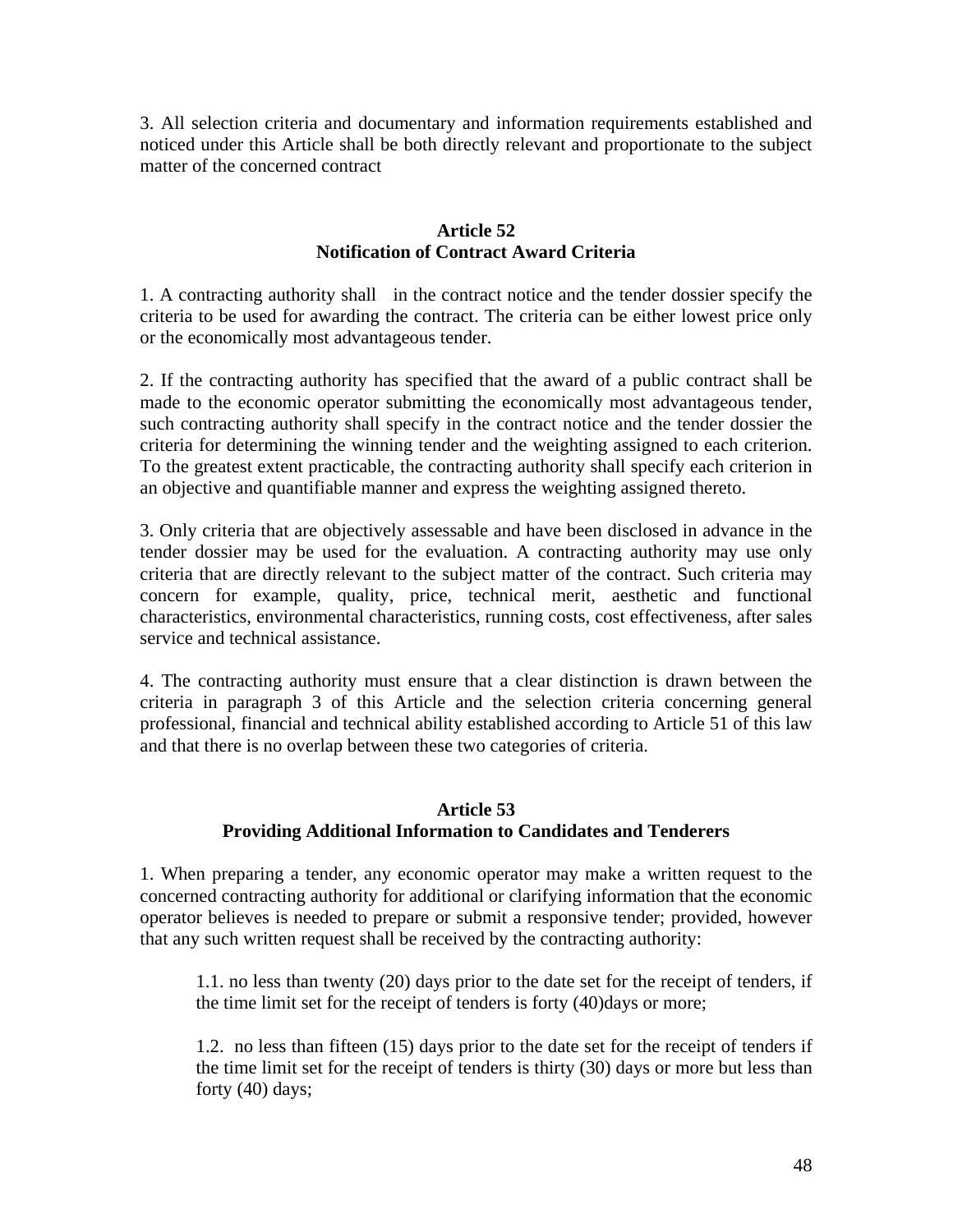1.3. no less than ten (10) days prior to the date set for the receipt of tenders if the time limit set for the receipt of tenders is twenty (20) days or more but less than thirty (30) days; or

1.4. no less than three (3) days prior to the date set for the receipt of tenders if the time limit set for the receipt of tenders is five (5) days or more but less than twenty (20) days.

2. Such a request may be submitted to the contracting authority by electronic means, letter or fax.

3. The contracting authority shall specify the date by which such a request must be received in the tender dossier and, if applicable, the invitation to tender.

4. A contracting authority shall immediately review any such request received to determine whether or not economic operators need the requested additional or clarifying information in order to prepare responsive tenders.

5. If the contracting authority determines that economic operators do not need the requested information, the contracting authority shall immediately communicate a denial of the request in writing to the concerned economic operator.

6. If the contracting authority determines that any of the requested additional or clarifying information is needed by economic operators, the contracting authority shall immediately and simultaneously provide such information in writing, by the most rapid means possible, to all economic operators who have obtained or received from the contracting authority the concerned tender dossier or invitation to tender. The contracting authority shall not reveal the identity of the economic operator that requested the clarifying information.

7. If, in a procurement activity involving the use of open, restricted or negotiated procedures, the contracting authority provides any additional or clarifying information to economic operators, and the date on which such information is provided is less than 10 days from the deadline set for the receipt of tenders, the contracting authority shall extend such deadline to give economic operators at least ten (10) days from the date on which such information is provided to submit their tenders. If an economic operator has already submitted a tender, such economic operator shall be permitted to submit an amendment to such tender, but such amendment shall be limited to changes that are reasonably related to such additional or clarifying information.

8. If, in a procurement activity involving the use of price quotation procedures, the contracting authority provides any additional or clarifying information to economic operators, and the date on which such information is provided is less than three (3) days from the deadline set for the receipt of tenders, the contracting authority shall extend such deadline to give economic operators at least three (3) days from the date on which such information is provided to submit their tenders. If an economic operator has already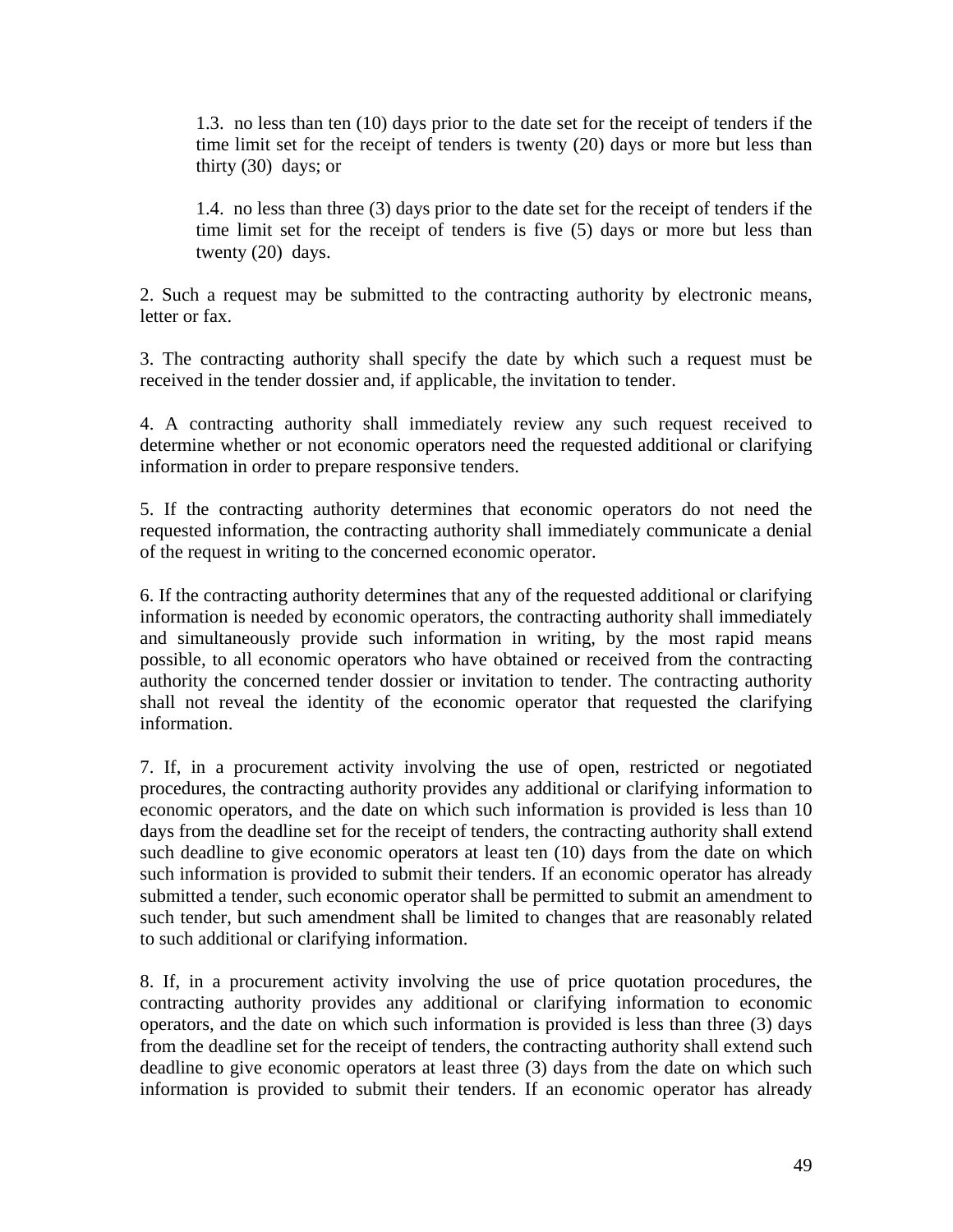submitted a tender, such economic operator shall be permitted to submit an amendment to such tender, but such amendment shall be limited to changes that are reasonably related to such additional or clarifying information.

9. If, at any time prior to the deadline set for the receipt of tenders, a contracting authority determines or becomes aware – by any means - that any additional or clarifying information is needed by economic operators, the contracting authority shall immediately and simultaneously provide such information in writing, by the most rapid means possible, to all economic operators that have received a tender dossier or invitation to tender from the contracting authority. In such event, the contracting authority shall extend the deadline for the receipt of tenders in accordance with paragraph 7 or 8 of this Article, whichever is applicable.

## **Article 54 Notification to Eliminated Candidates and Tenderers**

1.Whenever a contacting authority eliminates a candidate or tenderer from further participation in a procurement activity, such contracting authority shall immediately notify such candidate or tenderer in writing.

Such notification must at least contain information specifying such reasons in accordance with the following:

1.1. in the case of an eliminated candidate, the statement shall specify the reasons for the rejection of that candidate's request to participate.

1.2. in the case of an eliminated tenderer who was eliminated for submitting an irregular or otherwise non-responsive tender, the statement shall specify the deficiencies in such tender.

1.3. in the case of an unsuccessful tenderer who submitted a responsive tender, the statement shall specify the characteristics and relative advantages of the winning tender and the name of the winning tenderer.

#### **Article 55 Means of Communication**

1. Except during the conduct of a site visit or a pre-tender meeting, all communication and information exchange between economic operators and a contracting authority shall be performed (i) in writing - whether by letter, fax and/or electronic means - and (ii) in conformity with all other applicable provisions of the present law.

2. If the contracting authority formally arranges a site visit or a pre-tender meeting for interested economic operators, a contracting authority may communicate orally with economic operators attending such site visit or pre-tender meeting if (i) all interested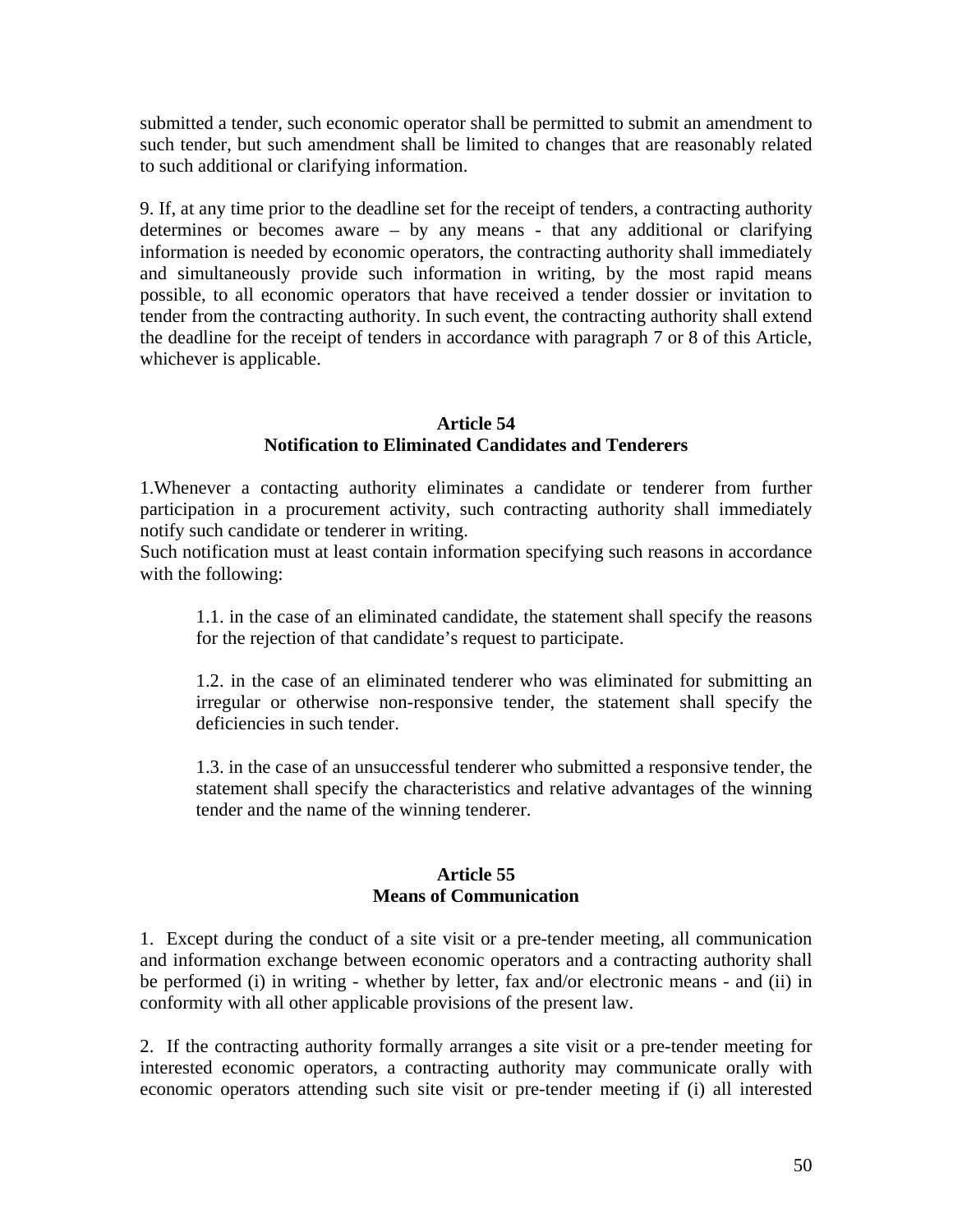economic operators have been afforded reasonable notice of, and a reasonable opportunity to attend, such site visit or pre-tender meeting, (ii) the oral communications are made in a public and transparent manner, and (iii) a written summary of all material aspects of such oral communications is immediately prepared by the contracting authority and provided or made available to all interested economic operators.

3. Such communication and information exchange shall be carried out in such a way as to ensure that the integrity of data and the confidentiality of tenders and all information supplied by economic operators are preserved, and that a contracting authority examines the content of a tender or request to participate only after the time limit set for the receipt thereof has expired.

## **CHAPTER IV CONDUCT OF PROCUREMENT PROCEDURES**

#### **Article 56**

#### **General Provisions on the Selection of Participants and the Award of Contracts**

1. All public contracts shall be awarded, in accordance with the procedure established to such selection, and by:

1.1. firstly, assessing tenderers and candidates in accordance with the eligibility requirements specified in the contract notice and the tender dossier in accordance with paragraph 2 of Article 51, and tenders in accordance with the technical specifications required pursuant to Article 28 of this law;

1.2. secondly, evaluating the tenders on the basis of criteria set out in Article 60 of this law.

2. In the case of restricted procedures and negotiated procedures after the publication of a contract notice, a contracting authority shall select the candidates that will be invited to submit a tender or proposal only on the basis of:

2.1. the selection criteria specified in the contract notice and the tender dossier in accordance with paragraph 2 of Article 51; and

2.2 the documents, information and/or evidence of qualifications submitted by candidates in direct response to the requirements stated in the contract notice and the prequalification documents. Candidates not so selected shall be eliminated from further participation. All candidates who are determined to meet the specified selection criteria and who have not been disqualified under this paragraph shall be invited to submit a tender unless the number of such candidates exceeds six (6). In such a case the contracting authority shall only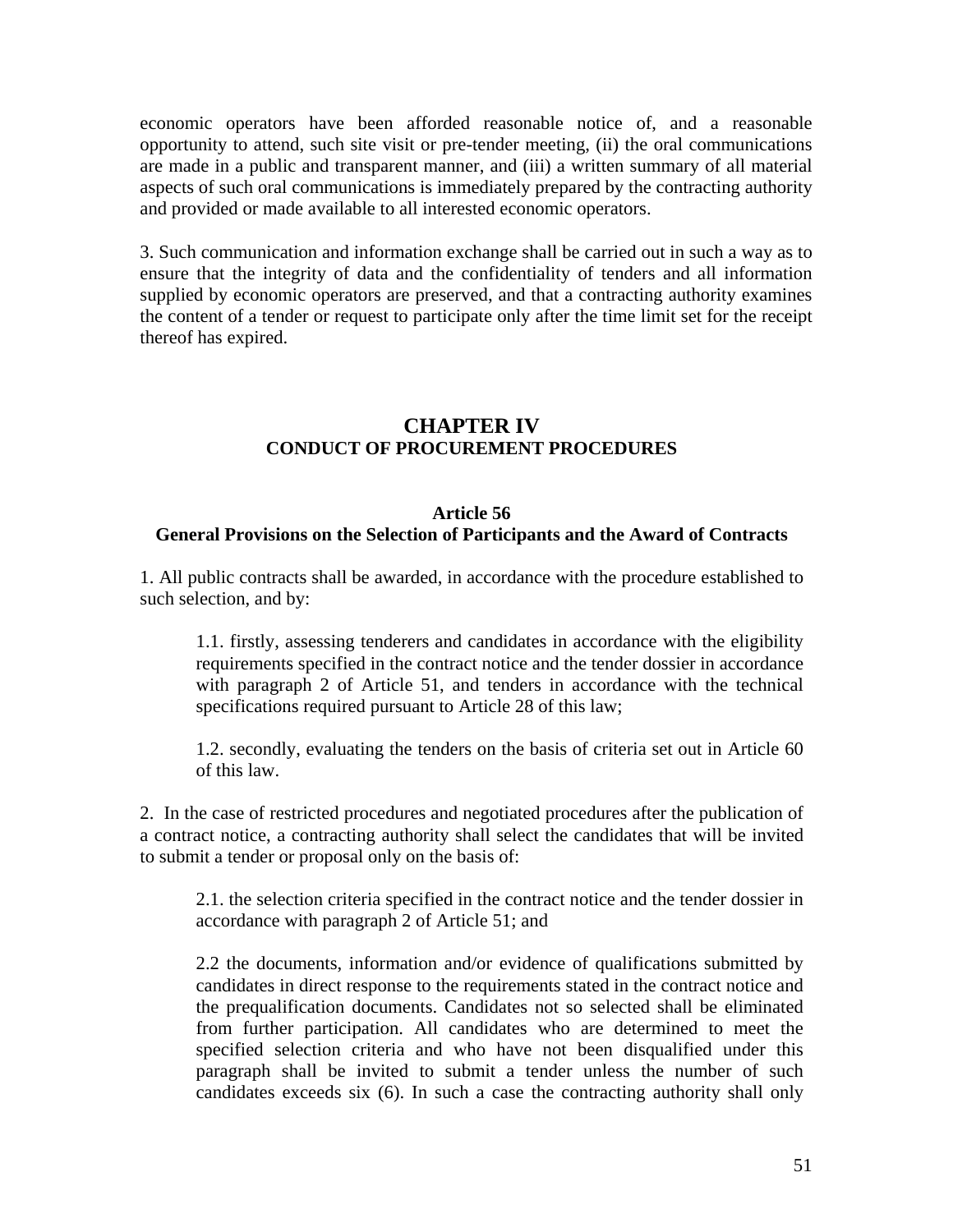invite the six (6) most qualified candidates to submit a tender. The PPRC shall establish in the public procurement rules a detailed procedure that contracting authorities shall be required to follow when making such a selection. The PPRC shall ensure that such procedure is (i) in accordance with best international practice, (ii) provides for adequate competition and transparency, (iii) implements the principle of non-discrimination, and (iv) otherwise complies with all applicable provisions of this law.

3. A tenderer, in the case of open procedures, or a candidate, in the case of restricted procedures and negotiated procedures after the publication of a contract notice, shall not be disqualified, excluded or eliminated from such procedures on the basis of any requirement or criterion not specified in the contract notice and the tender dossier.

## **Article 57 Tender Security**

1. In a procurement activity leading to the award of large or medium value contract, a contracting authority may require a tenderer to post tender security. Tender security posted by a tenderer shall be forfeited in the event:

1.1. the contracting authority determines, on the basis of objectively verifiable evidence, that such tenderer has provided materially false or misleading information to the contracting authority;

1.2. such tenderer withdraws its tender after the deadline for the submission of tenders but prior to the expiration of the tender validity period specified in the tender dossier; or

1.3. such tenderer is awarded the concerned contract on the basis of its tender and the tenderer then refuses or fails (i) to post any required performance security that was specified in the tender dossier, (ii) to comply with any other condition precedent to the signing of the concerned contract that was specified in the tender dossier, or (iii) to execute a contract that conforms to the terms and conditions specified in the tender dossier.

2. If the contracting authority imposes a tender security requirement, such requirement shall apply to all tenderers. The contracting authority shall reject and not evaluate a tender received from a tenderer that has failed to comply with an applicable tender security requirement.

3. If the contracting authority imposes a tender security requirement, the amount of the tender security required shall be no less than three percent (3%) and no greater than five percent (5%) of the estimated value of the public contract or design contest, but shall in no case be less than one thousand (1.000) Euros.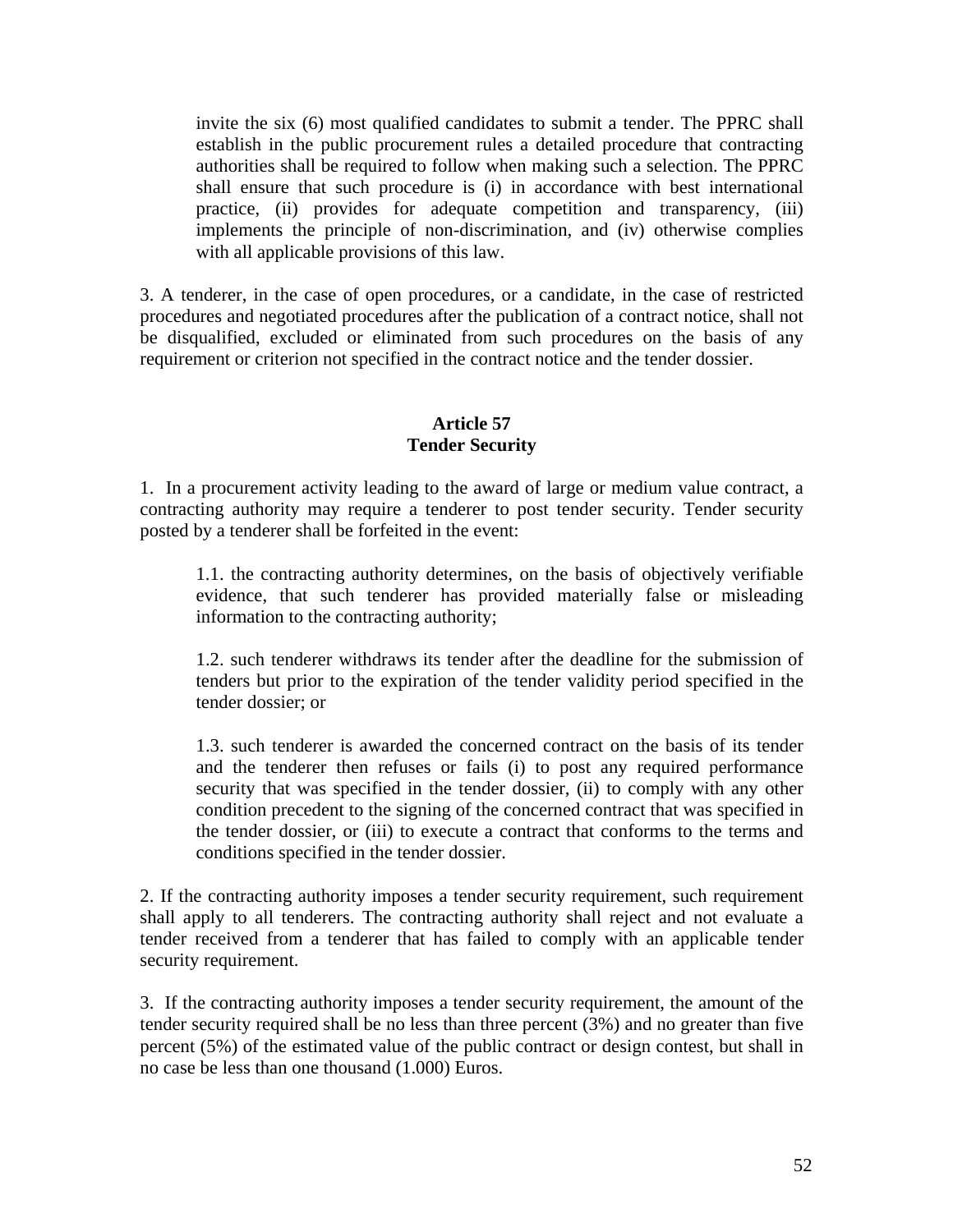4. If the contracting authority imposes a tender security requirement, the contracting authority shall specify in the tender dossier:

4.1. any requirements regarding the nature, form, amount and other terms and conditions applicable to the required tender security; provided, however, that such requirements must be consistent with the present law and the public procurement rules;

4.2. the precise amount of the tender security and the required validity period of the tender security;

4.3. the deadline for the receipt of the tender security, which shall be the same as that for the receipt of tenders; and

4.4. a statement of the events, in accordance with paragraph 1 of this Article, that will cause such security to be forfeited.

5. Tender security may always be posted in cash or a cash equivalent, such as a bank wire or bank transfer. Tender security may also be posted in the form of a certified check, letter of credit or bank guarantee; however, the contracting authority shall specify in the tender dossier any requirements – as specified in the public procurement rules that the issuer of such a check, letter of credit or guarantee must meet.

6. Each contracting authority shall establish, in accordance with the Financial Rules, a separate interest-bearing account at a licensed commercial bank in Kosovo for the purpose of receiving and holding funds received as tender security or received under a letter of credit or bank guarantee that had been posted as tender security. A contracting authority shall immediately deposit and hold all such funds in such account. A contracting authority shall not return, transfer, use or make any other disposition or use of such funds except as specifically authorized by paragraph 7, 8 and 9 of this Article.

7. If no event has occurred requiring the forfeiture of tender security, as specified in paragraph 1 of this Article, a contracting authority shall return the funds or document constituting such tender security within five (5) days after the occurrence of any of the following events:

7.1. the expiration of the tender validity period;

7.2. the award and entry into force of the concerned public contract;

7.3. the formal cancellation or termination of the procurement activity prior to the award or entry into force of the concerned public contract; or

7.4. the withdrawal of the tender prior to the deadline set for the submission of tenders, unless the tender dossier specifically states that no such withdrawal is permitted.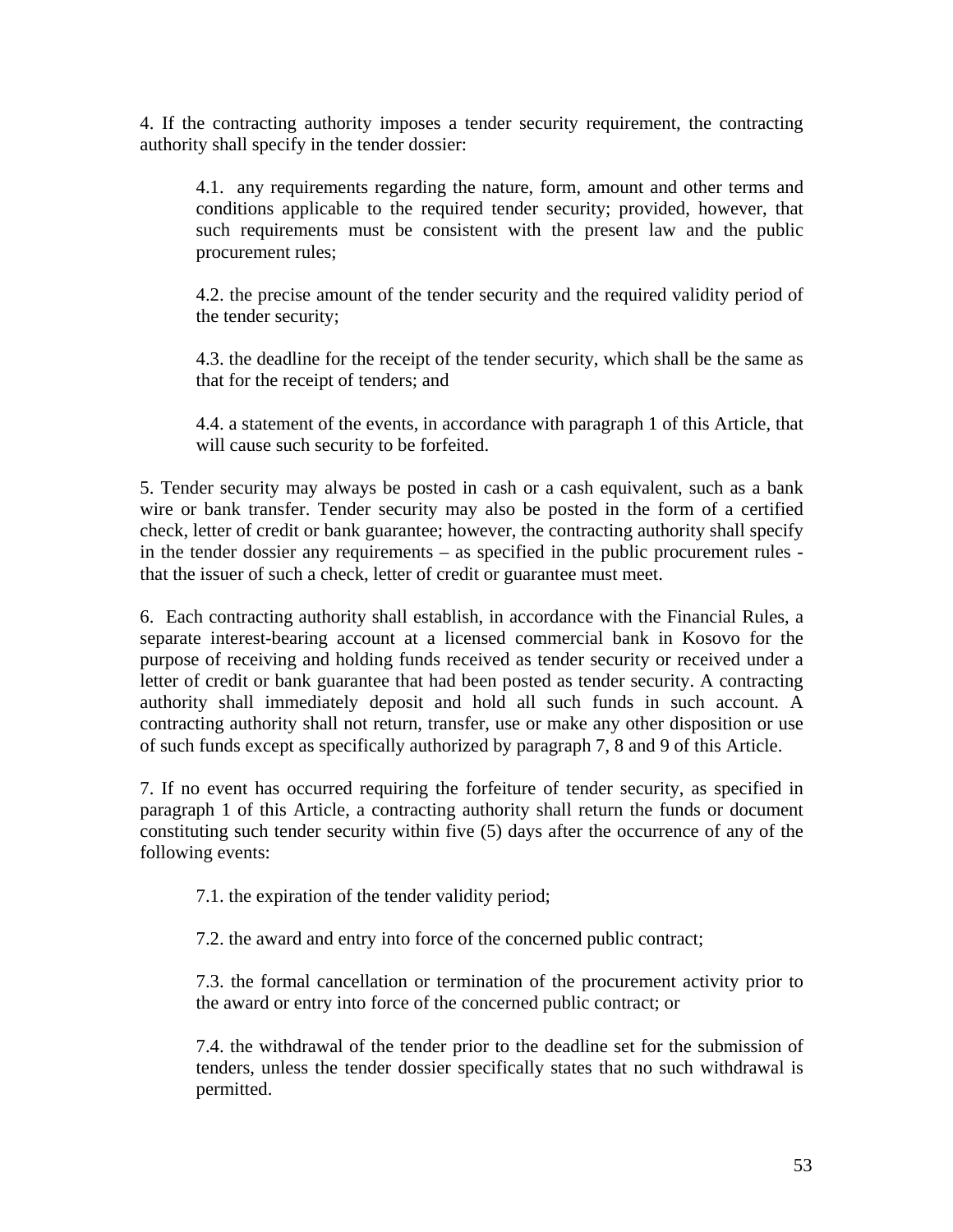8. If a contracting authority determines that an event requiring the forfeiture of tender security, as specified in paragraph 1 of this Article, has occurred, such contracting authority shall notify the concerned tenderer in writing of such determination. However, if the concerned tender security has been posted in the form of a letter of credit or bank guarantee, the contracting authority shall first take whatever measures may be necessary to obtain the concerned funds from the issuer before providing the tenderer with the notification required by the preceding sentence. A contracting authority shall leave such funds on deposit in the account specified in paragraph 6 of this Article until the concerned tenderer has exhausted all of its rights to appeal the contracting authority's determination. Once the tenderer has exhausted its rights to appeal such decision, and no order has been received from the PRB, or a court of competent jurisdiction requiring the concerned contracting authority to make another disposition of the concerned funds, the contracting authority shall:

8.1. if the contracting authority is subject to the normative acts on public budgetary and appropriations matters, treat such forfeited tender security as a fine and/or penalty and transfer the concerned funds to the Kosovo Consolidated Fund in accordance with the relevant provisions of such acts; or

8.2. if the contracting authority is not subject to such acts, transfer the concerned funds to its general operating account and treat such funds, for accounting and tax purposes, in the same manner as other general revenue of such contracting authority.

#### **Article 58 Opening of Tenders**

1. Tenders received in a procurement activity conducted using open or restricted procedures shall only be opened publicly. A contracting authority shall specify both the location and the time for the public opening of tenders in the contract notice and in the tender dossier. If a contacting authority issues, in conformity with the present law, a document extending the deadline for the submission of tenders, the contracting authority shall specify in such document a new time for the public opening of tenders. The time set for the public opening of tenders shall be a time occurring immediately after the expiration of the deadline for the submission of tenders. A contracting authority shall not open a tender at any other place or at any other time.

2. All tenders that have been submitted prior to the deadline for the submission of tenders shall be opened at the time and location specified in accordance with paragraph 1 of this Article. Tenders that have been submitted after such deadline shall not be opened or considered and shall be immediately returned, unopened, to the concerned economic operator. Every tenderer shall have the right to have a representative present to observe the opening of tenders.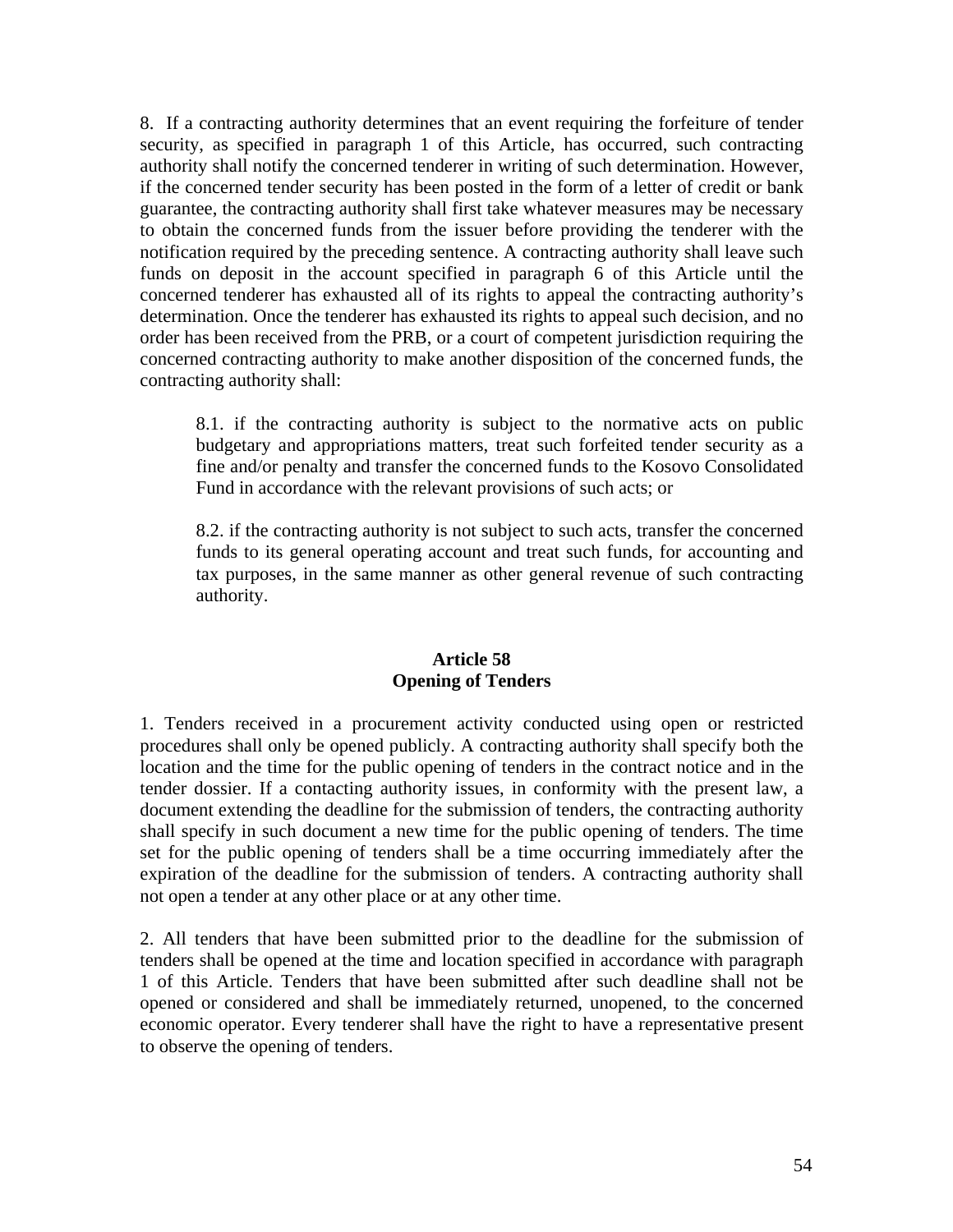3. The concerned Procurement Officer shall open the tenders. As each tender is opened, the concerned Procurement Officer shall announce to those present (i) the name and place of the concerned tenderer, (ii) the total tender price specified in such tender, except where the concerned document is only the technical proposal component of a two-part tender and any remarks. All information so announced shall be immediately recorded in the minutes of the public tender opening, which shall, at the conclusion of such meeting, be signed by the concerned Procurement Officer, the Bid Opening Commission and each representative of a tenderer who is present at such meeting. Such minutes shall immediately be included in the records for such procurement activity required by paragraph 1 of Article 10 of the present law and copies of such minutes shall immediately be sent to all tenderers.

4. In the case of a two-part tender, consisting of a technical proposal and a financial proposal, both proposals shall be submitted at the same time, but in separate envelopes. The contracting authority shall specify in the tender dossier that the technical proposals will be publicly opened on one date and the financial proposals publicly opened on a later date. On the date set for the opening of the financial proposals, the Procurement Officer shall first publicly announce the scores of all technical proposals and shall then open the financial proposals. The requirements of paragraph 3 of this Article shall apply to both opening ceremonies.

## **Article 59 Examination, Evaluation and Comparison of Tenders**

1. Contracting authority shall establish an Evaluation Commission for examination, evaluation and comparison of offers.

2. A contracting authority may, in writing, request a tenderer to provide a written clarification of any aspect of its tender in order to assist in the examination, evaluation and comparison of tenders. No change in any material term or aspect of a tender shall be solicited or accepted by a contracting authority or offered by a tenderer.

3. A contracting authority shall correct an error in a tender that is of a purely arithmetical nature if such an error is discovered during the examination of tenders. A contracting authority shall promptly provide all tenderers a written notice of any such correction.

4. A contracting authority shall regard a tender as responsive only if it conforms to all requirements set forth in the contract notice and the tender dossier. Notwithstanding the foregoing, a contracting authority may regard a tender as responsive if (i) it contains only errors or oversights that are capable of being corrected without altering any material term or aspect of such tender, or (ii) it contains only minor deviations that do not materially alter or depart from the characteristics, terms, conditions and other requirements set forth in the contract notice and the tender dossier; provided, however,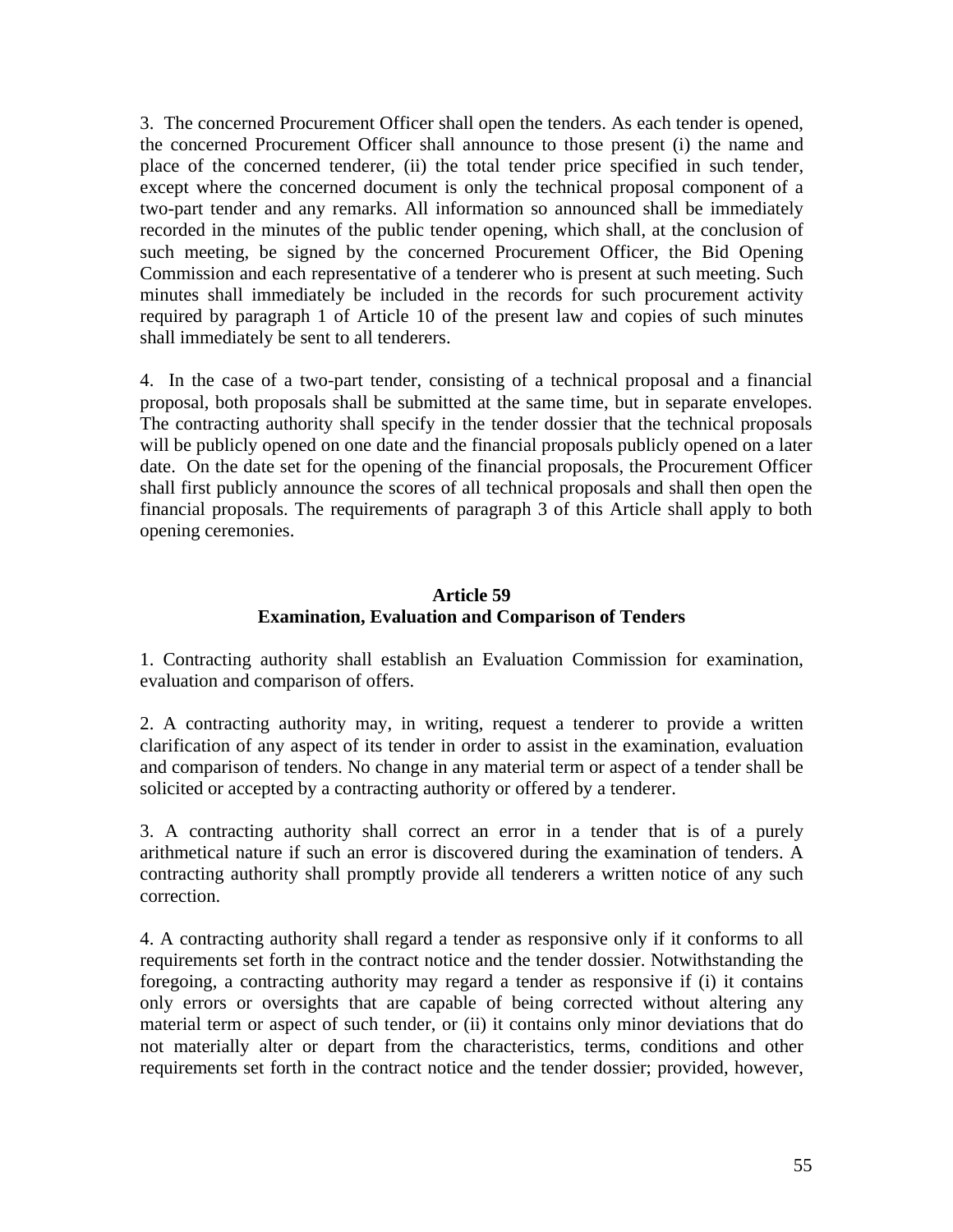that any such deviations shall be quantified, to the extent possible, and appropriately taken account of in the evaluation and comparison of tenders.

5. Except for the communications that are specifically authorized by Articles 34, 35 of this Law and paragraph 2 and 3 of this Article, no communications, discussions or negotiations of any description shall take place between the contracting authority and an economic operator with respect to a tender that has been submitted.

## **Article 60 Contract Award Criteria**

1. A contracting authority shall make an award of a public contract to the economic operator submitting either:

1.1. the lowest-priced responsive tender;

1.2. the most economically advantageous tender on the basis of the criteria and weighting that have been specified in the tender dossier in accordance with paragraph 3 of Article 52 of this law.

2. If the contracting authority specifies in the tender dossier that the award of the contract shall be made to the economic operator submitting the most economically advantageous responsive tender, such award shall be made only on the basis of the criteria and weighting that have been specified in the tender dossier in accordance with paragraphs 2 and 3 of Article 52 of this law.

#### **Article 61 Abnormally Low Tenders**

1. If an economic operator submits a tender that, considered objectively, is or appears to be abnormally low, the contracting authority shall send a written request to the tenderer asking for the tenderer to supply a written submission providing: (i) a detailed breakdown of the relevant constituent elements of the tender; and (ii) explanations, in accordance with paragraph 2 of this Article regarding the bases for its tender.

2. In determining if a tender is or appears to be abnormally low, the contracting authority shall take into consideration explanations provided by the tenderer relating to:

2.1. the economics of the manufacturing process, of the services provided and/or of the construction method;

2.2. any technical solutions offered or chosen;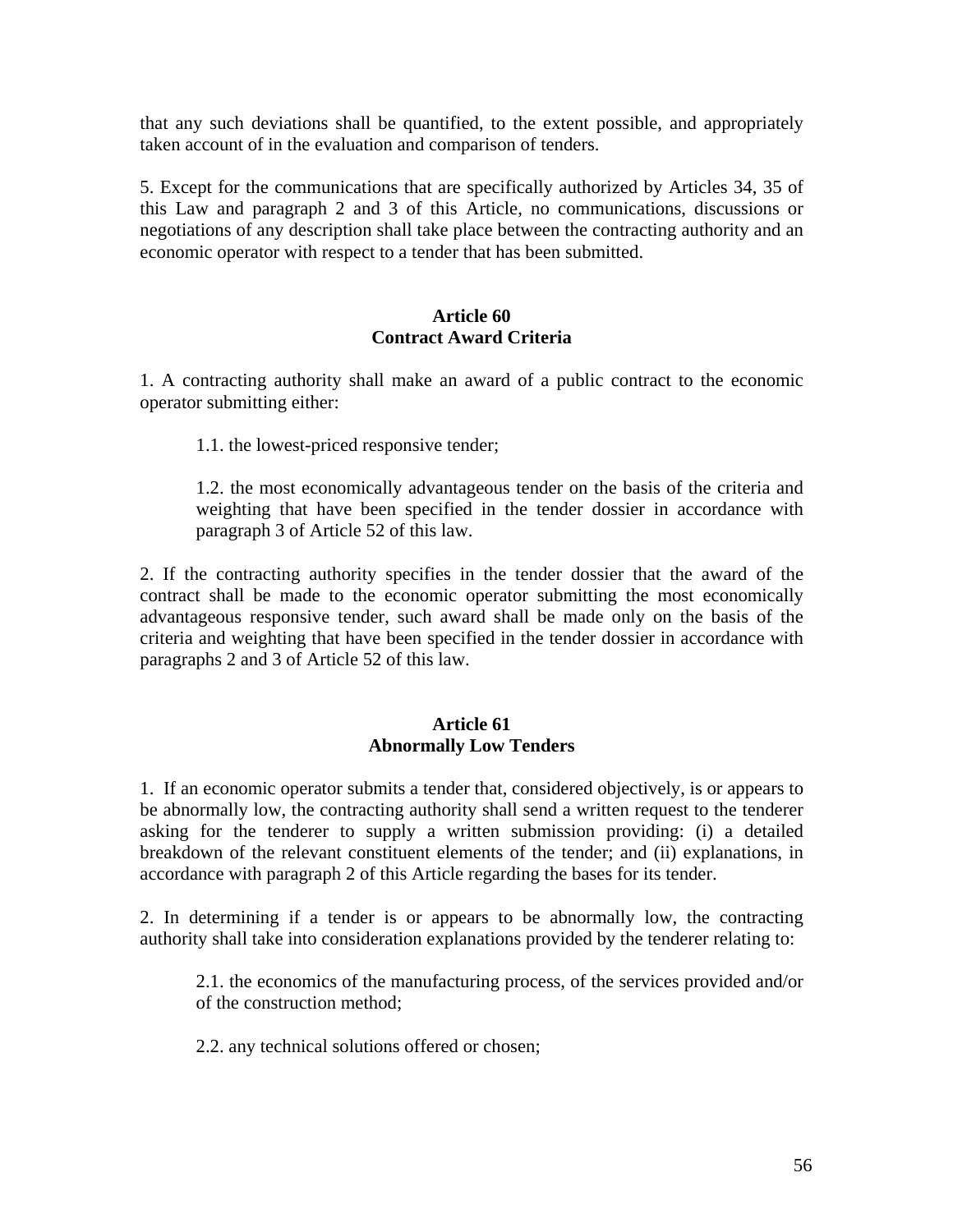2.3. any exceptionally favourable conditions available to the tenderer for supplying the products, providing the services, executing the works project and/or performing the construction activities being procured; and/or

2.4. the originality of the supplies, services, work or works proposed.

3. After taking into consideration the information and explanations provided by the tenderer pursuant to paragraph 1 of this Article, if the contracting authority concludes that the tenderer has provided a satisfactory explanation of the bases of its tender, the contracting authority shall treat such tender in the same manner as any other tender.

4. After taking into consideration the information and explanations provided by the tenderer pursuant to paragraph 1 of this Article, if the contracting authority concludes that the tender is abnormally low, the contracting authority shall reject the tender.

5. The contracting authority is obliged to notify the PPRC within two days from the date any rejection under paragraph 4 of this Article. The notification must provide the information, explanations and reasons mentioned in that Article.

#### **Article 62 Termination of a Procurement Activity**

1. A contracting authority may terminate that procurement activity that does not result in the award of a contract only for one of the following reasons:

1.1. a violation of the present law has occurred or will occur in the procurement procedure, which cannot be remedied or prevented through a lawful amendment of the procurement conditions, including cases where a provision of the present law requires the cancellation of the procurement activity

1.2. all responsive tenders contain prices that substantially exceed the contracting authority's budget for the procurement activity; or

1.3. prior to the opening of tenders, the termination of the procurement activity has been made necessary due to objective and demonstrable events and/or reasons that are beyond the contracting authority's control and that were not predictable at the time of the initiation of the procurement activity.

2. Where a contract notice has been published and the concerned procurement procedure has been cancelled without the award of a public contract, the contracting authority shall (i) publish a cancellation notice in the form, and containing the information, required by the PPRC, and (ii) include in the procurement records required by paragraph 1 of Article 10 of this law a written statement setting forth in detail the factual reasons and legal basis for such cancellation.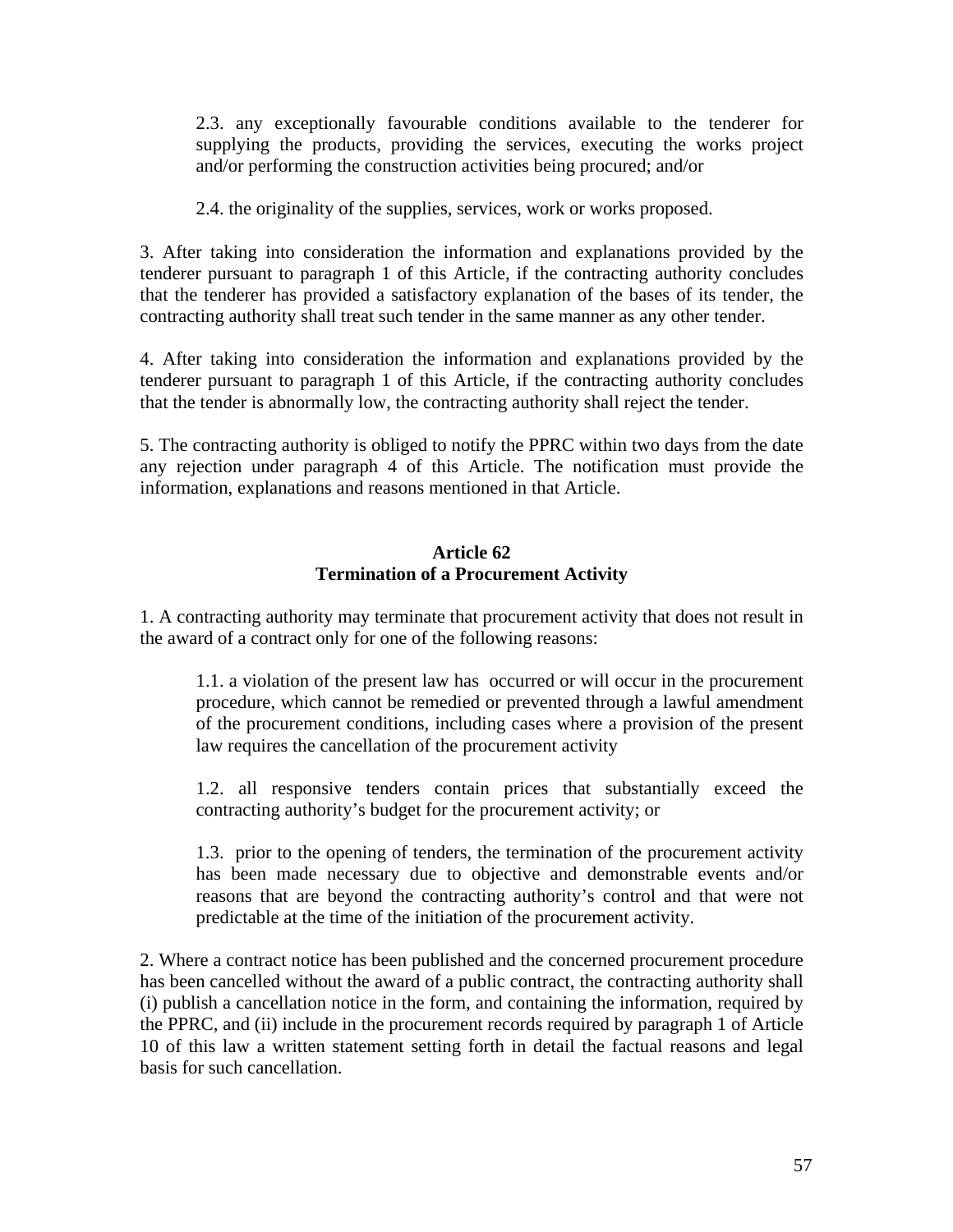#### **Article 63 Performance Security**

1. A contracting authority shall require an economic operator that has been awarded a contract to post performance security as a pre-condition to the signing and entry into force of such contract if (i) such contract is a works contract, (ii) such contract is a service contract for software development services, or (iii) there is a risk that a breach of such contract would cause substantial damage to the contracting authority and/or require the contracting authority to incur substantial expense in obtaining the completion of such contract.

2. A contracting authority shall ensure that the amount of any performance security that is required by paragraph 1 of this Article: (i) is equal to at least ten percent (10%) of the value of the contract and (ii) is otherwise set at a level that is consistent with usual and customary public and commercial practices applicable to the specific type and subject matter of the concerned contract.

3. In the case of a medium or large contract, a contracting authority shall require an economic operator to post performance security for the benefit of and enforcement at the instance of the contracting authority as a precondition to the signing and entry into force of such contract and the value of such security shall be equal to damages and expenses that the contracting authority reasonably expects it will incur in the event of a breach of such contract by the economic operator.

4. A contracting authority shall ensure that the tender dossier and the concerned public contract contain detailed provisions on the nature, form, amount, status, term, forfeiture, and return of any required performance security. Such provisions shall conform to usual and customary public and commercial practices applicable to the specific type and subject matter of the concerned contract. In particular, the concerned contract shall include provisions (i) requiring the contracting authority to provide the economic operator with written notice of any alleged failure of the economic operator to perform the contract, and (ii) giving the economic operator a usual and customary amount of time to correct such failure.

5. Performance security may always be posted (i) in cash or a cash equivalent, such as a bank wire or bank transfer, (ii) certified check, letter of credit, performance bond, or bank guarantee issued by a reputable bank that undertakes to pay to the contracting authority, without further proof or conditions and without deduction or set-off, any amount or amounts up to the amount specified, on receipt of the contracting authority's demand in writing in the event that the economic operator is in breach of its obligations to the contracting authority. The contracting authority shall specify in the tender dossier any additional requirements the issuer of such a performance security must meet.

6. Each contracting authority shall establish, in accordance with the Financial Rules, a separate interest-bearing account at a licensed commercial bank in Kosovo for the purpose of receiving and holding funds received as performance security. A contracting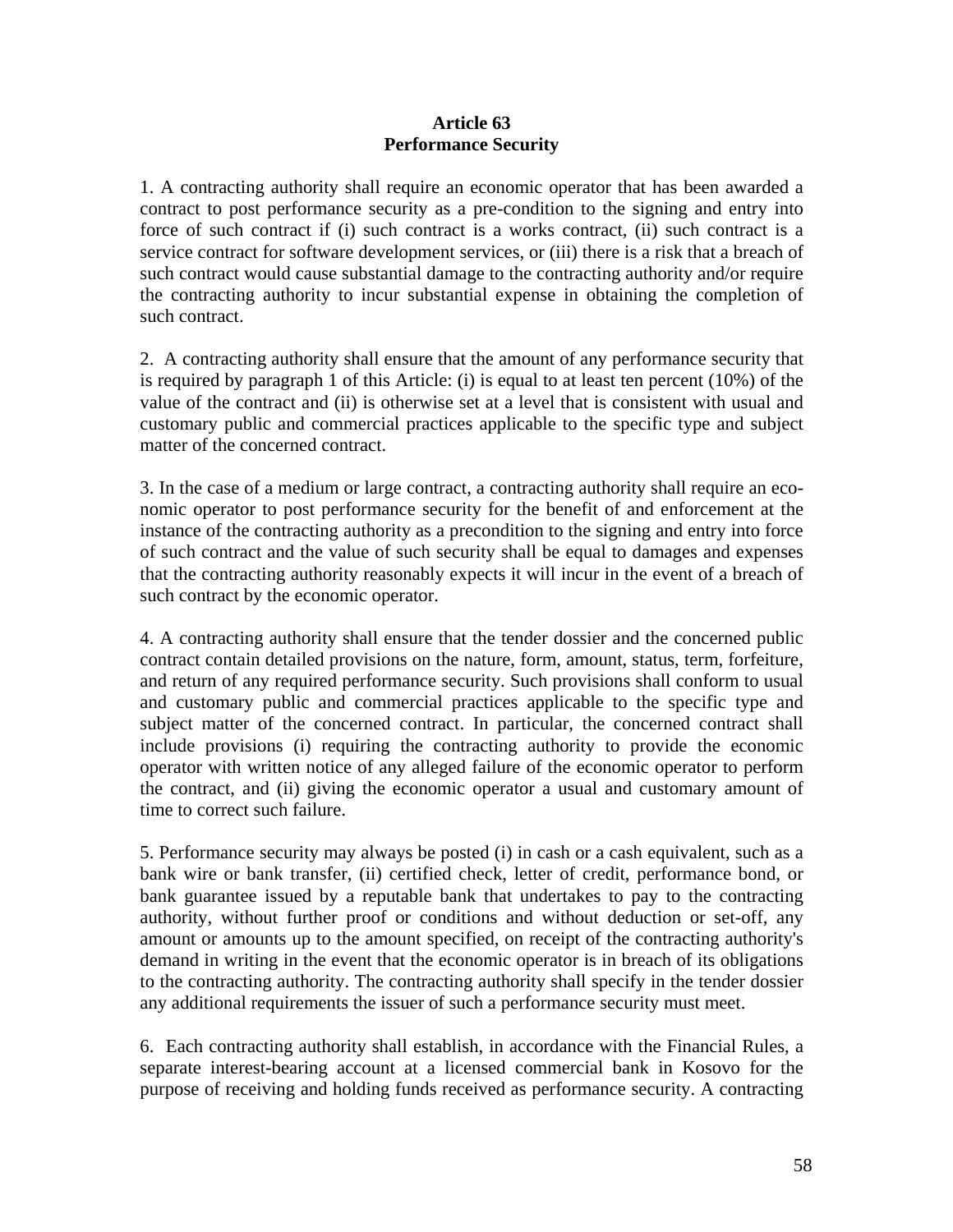authority shall immediately deposit and hold all such funds in such account. A contracting authority shall not return, transfer, use or make any other disposition or use of such funds except as specifically authorized by paragraph 8 and 9 of this Article.

7. If no event has occurred requiring the forfeiture of performance security, a contracting authority shall return the funds or document constituting such performance security in accordance with the terms of the concerned contract.

8. If a contracting authority determines that an event requiring the forfeiture of performance security, as specified in the concerned contract, has occurred, such contracting authority may exercise such rights conferred on it by the contract, the letter of credit, performance bond or bank guarantee, or by Law. On receipt of any funds obtained pursuant to forfeiture of the performance security the contracting authority shall:

8.1. if the contracting authority is subject to the normative acts on public budgetary and appropriations matters, treat such forfeited performance security as a fine and/or penalty and transfer the concerned funds to the Kosovo Consolidated Fund in accordance with the relevant provisions of such acts; or

8.2. if the contracting authority is not subject to such acts, transfer the concerned funds to its general operating account and treat such funds, for accounting and tax purposes, in the same manner as other general revenue of such contracting authority.

# **CHAPTER V REQUIREMENT OF SUITABILITY AND QUALIFICATION**

#### **Article 64 Proof of Requirements**

A candidate or tenderer shall prove by certificate, attestation or other sufficient evidence reasonably required by the Contracting Authority that: (i) the grounds for ineligibility under Article 65 of this law do not apply; (ii) verify his professional suitability as required by the Contracting Authority under Article 66 of this law; (iii) meet the criteria required by the Contracting Authority under Articles 68 to 71 of this law.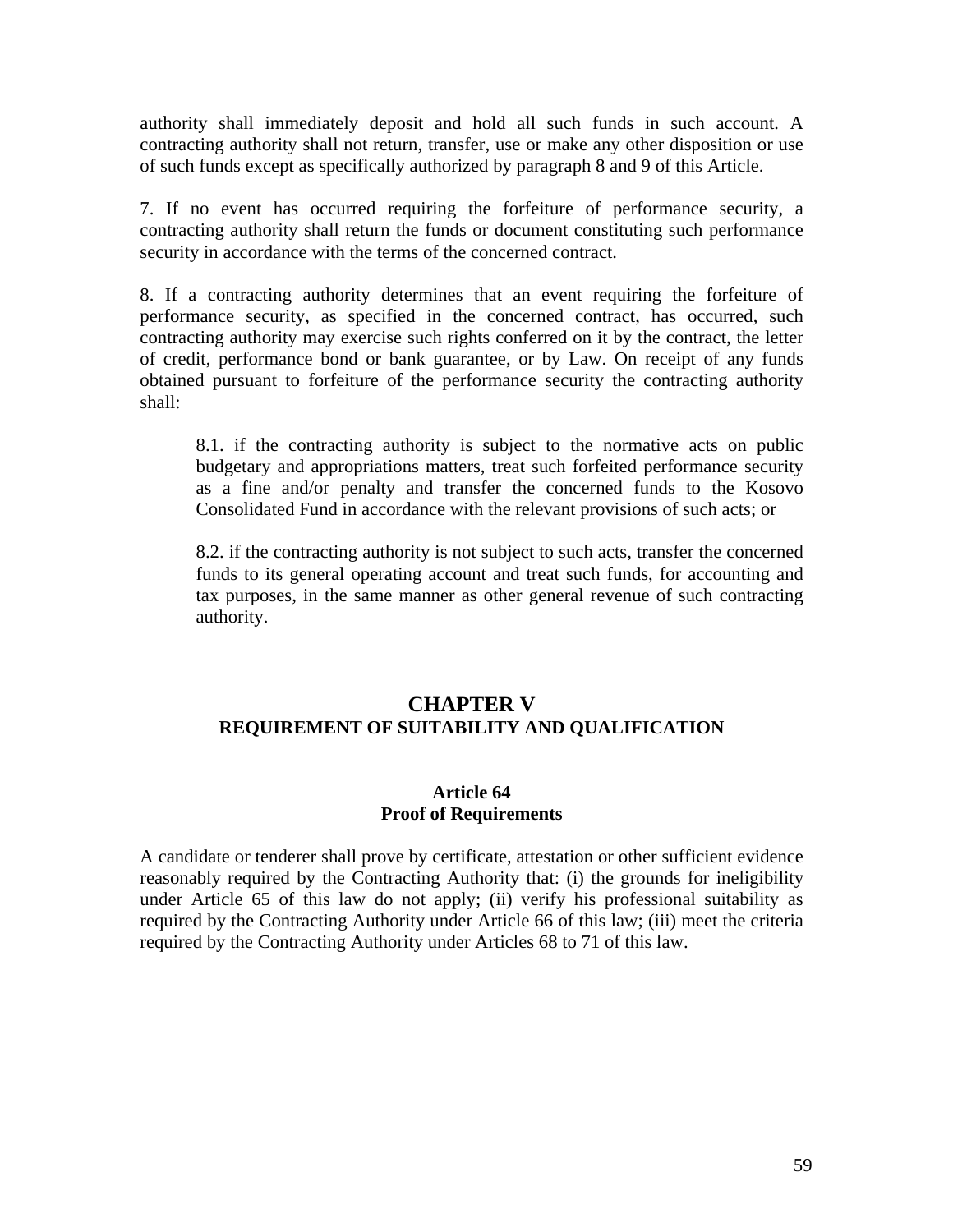#### **Article 65 Eligibility of the Candidate or Tenderer**

1. An economic operator shall not be eligible to participate in a procurement activity or in the performance of any public contract if such economic operator, or any employee, executive, manager or director thereof:

1.1. participated in the preparation of the concerned contract notice or tender dossier, or any part thereof, being used by the concerned contracting authority; or

1.2. received assistance in preparation of its tender or requests to participate from a person or undertaking who or that participated in the preparation of the concerned contract notice or tender dossier, or any part thereof.

2. Notwithstanding the foregoing, a contracting authority shall afford an economic operator who is ineligible under paragraph 1 of this Article an opportunity to demonstrate to the contracting authority that such economic operator has not gained a competitive advantage from such participation or assistance. If the economic operator can convincingly demonstrate this to the contracting authority, such economic operator shall not be ineligible under paragraph 1 of this Article. Any decision of the contracting authority on such a matter shall be appealable to the PRB by the economic operator or any other interested party.

3. An economic operator shall not be eligible to participate in a procurement activity or in the performance of any public contract if such economic operator, or any executive, manager or director thereof, has, in the past ten years:

3.1. been determined by a court of competent jurisdiction to have committed a criminal or civil offence involving corrupt practices, money laundering, bribery, kickbacks or activities described, or similar to those described, in paragraph 1 of Article 130 of this law under the laws or regulations applicable in Kosovo or any country, or under international treaties or conventions;

3.2. been declared ineligible , where the contracting authority finds this to constitute grave professional misconduct;

3.3. been determined by a court of competent jurisdiction to have committed a serious offence by participating in the activities of a criminal organization, defined as a structured association established over a period of time and operating in a concerted manner to achieve financial gain through activities that are criminal or otherwise illegal where they take place; or

3.4. been determined by a court of competent jurisdiction to have committed an act of fraud or an act equivalent to fraud;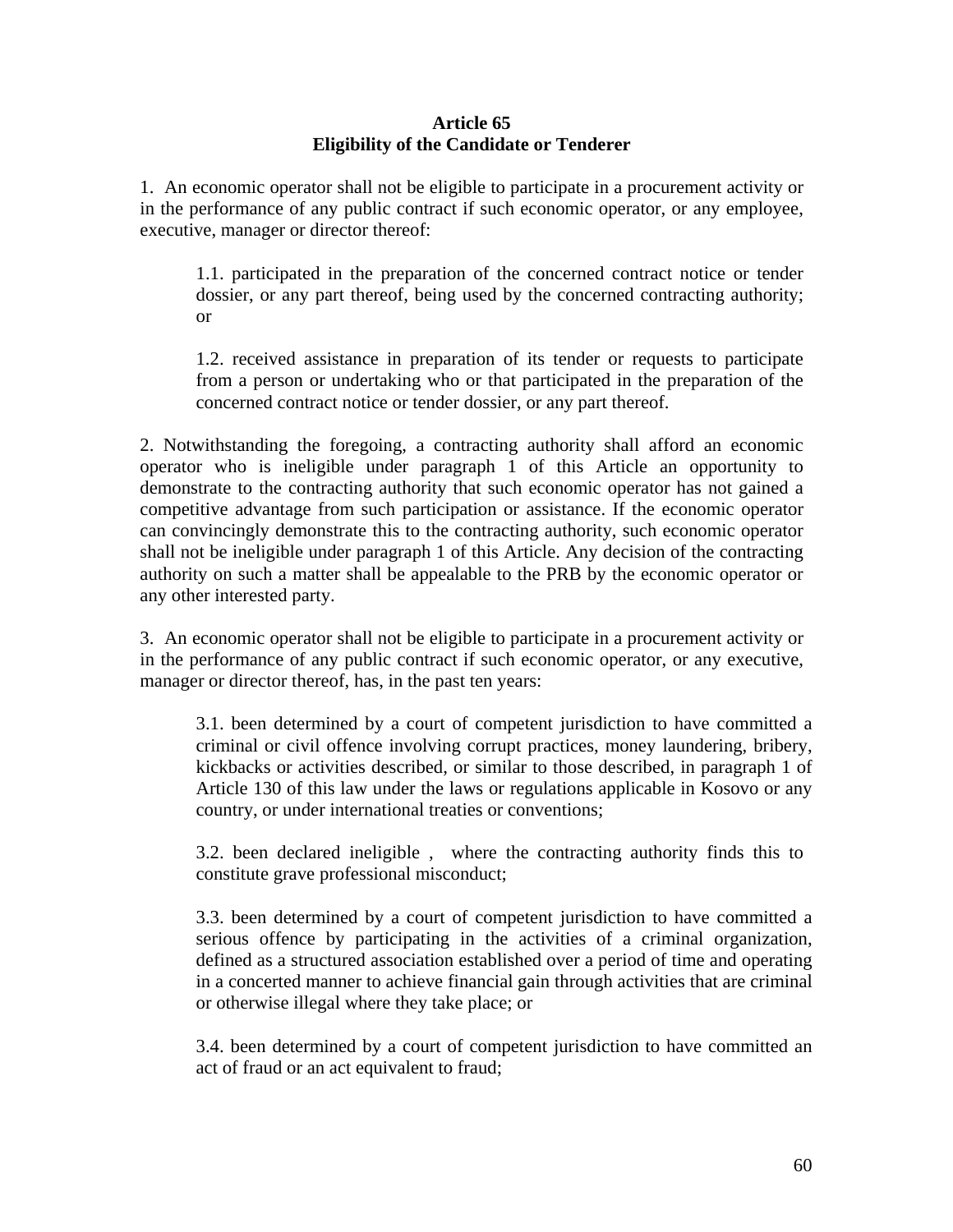3.5. been determined to have engaged in unprofessional conduct by a court of competent jurisdiction, administrative agency or organization responsible for enforcing standards of professional conduct; or

3.6. been determined by a court of competent jurisdiction to have made serious misrepresentations to any public authority in Kosovo or elsewhere.

4. An economic operator shall not be eligible to participate in a procurement activity or in the performance of any public contract if such economic operator:

4.1. has, in the past two years, been adjudged to be bankrupt or insolvent by a court of competent jurisdiction, or is currently the subject of proceedings: (i) for a declaration of bankruptcy, (ii) for an order for compulsory winding up or administration by the court; or (iiii) of any other similar proceedings under the law of Kosovo or any other jurisdiction;

4.2. is being wound up or administered, or its affairs are being wound up or administered, by a court of competent jurisdiction;

4.3. currently has in place an agreement or arrangement with its creditors providing for extended or reduced terms of payment if such terms were agreed to by such creditors because the economic operator had previously been unable to satisfy its obligations as they came due;

4.4. is in any situation analogous to sub-paragraphs 4.1, 4.2 or 4.3 of this paragraph arising from a similar procedure under the laws of its place of establishment or of a place where it conducts business;

4.5. is currently the subject of a judicial or administrative order suspending or reducing payments by or to such economic operator and resulting in the total or partial loss of the economic operator's right to administer and/or dispose of its property;

4.6. is currently the subject of legal or administrative proceedings that may result in a judicial or administrative order suspending or reducing payments by or to such economic operator if such proceedings may also result in the economic operator being adjudged bankrupt or insolvent;

4.7. has, in the past three years, been adjudged by a court of competent jurisdiction to have seriously breached a contract with any public entity, public authority or public undertaking in Kosovo or elsewhere;

4.8. is currently delinquent in the payment of any social security or tax contributions in Kosovo or the economic operator's country of establishment, except where such debt is deemed to be insignificant in Kosovo;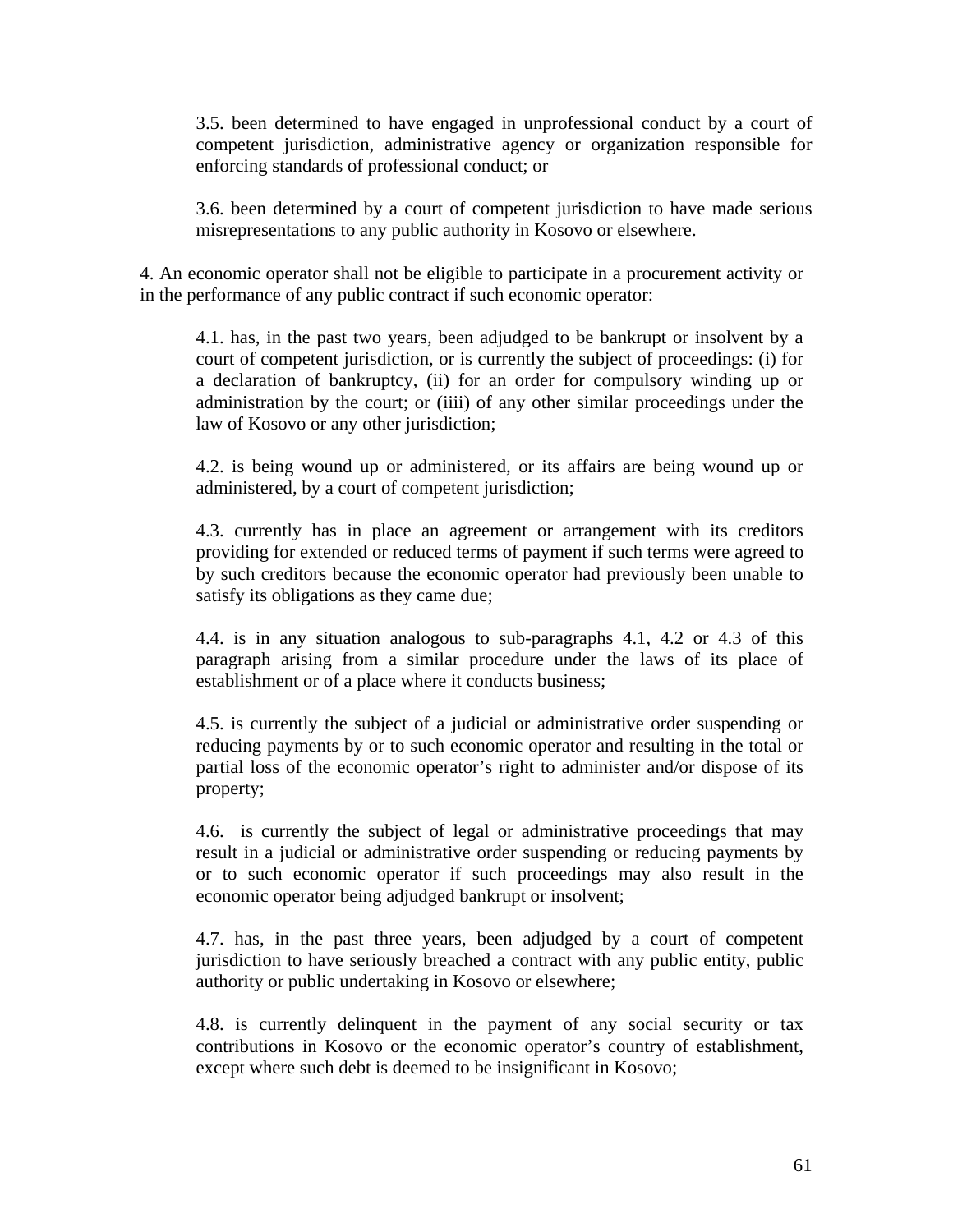4.9. is more than ninety (90) days' delinquent in the payment of any wages owed to employees or in the payment of any amount owed to a public service operator in Kosovo;

4.10. has not yet complied with an order issued by a court of Kosovo, the PRB or a review panel; or

4.11. has a place of business in Kosovo but does not have a current and valid certificate of registration issued by the public authority responsible for registering business organizations in Kosovo

5. The historical time periods specified in this Article shall relate to the period immediately preceding the date of publication of the contract notice or, in the case of negotiated procedures without a contract notice, the communication of the invitation to participate or tender.

## **Article 66 Professional Suitability**

1. Where an economic operator desiring to participate in a procurement activity or the performance of a public contract is required to register in  $-$  as appropriate  $-$  a professional, commercial and/or corporate register in order to carry on the activities for which such registration is required, the contracting authority may require the economic operator to submit a document issued by the appropriate public authority in the economic operator's country of establishment evidencing the economic operator's registration in that country.

2. If the object of any procurement activity is a public contract involving the provision of professional services, and if such services are of a type that may normally only be provided by an economic operator holding an authorization or license from a public authority or having membership in a particular organization, the contracting authority may require economic operators to provide reasonable evidence that they hold such an authorization or license or have such a membership in their country of establishment or a declaration under oath that no such requirement exists in their country of establishment.

#### **Article 67 Documentary Evidence**

1. The PPRC shall develop and adopt the rules regarding the types of documents, evidence and/or declarations that an economic operator must provide in order to demonstrate that such economic operator is not excluded by any provision of Article 65 of this law. The PPRC shall also develop and adopt rules regarding the types of documents that a contracting authority may require an economic operator to provide to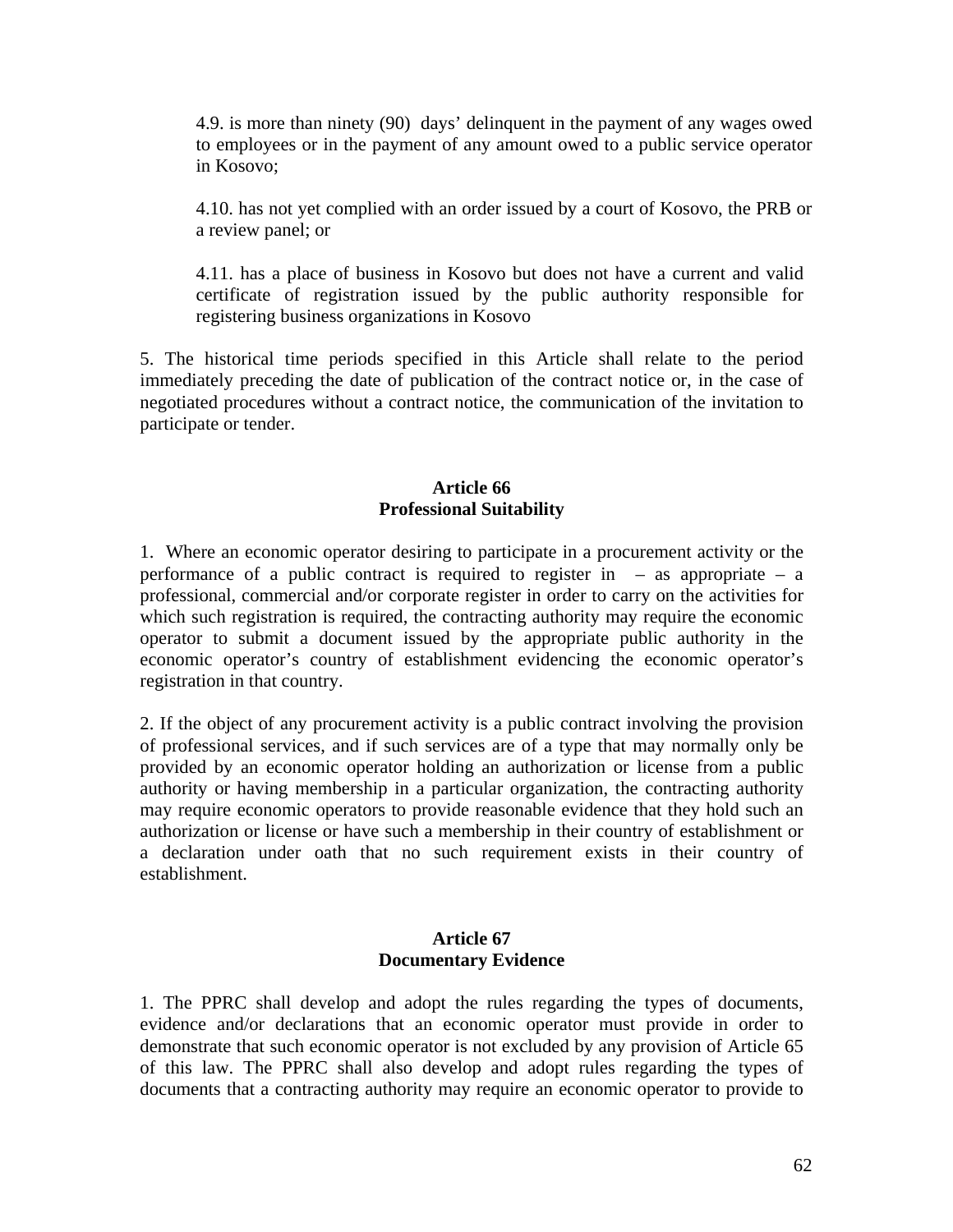demonstrate its professional suitability under Article 66 of this law. The PPRC shall ensure that such rules do not strictly require documents or declarations that are not available in certain countries or regions. The PPRC shall ensure that such rules reasonably accommodate the abilities of economic operators in this respect by allowing the submission of declarations under oath, notarized statements and the like. In all cases, the submitting economic operator shall be required to acknowledge the possibility of criminal and civil sanctions, penalties and damages if such economic operator intentionally or negligently submits any document, declaration or statement containing materially false or misleading information.

2. The contracting authority shall disqualify any candidate or tenderer that has failed to submit:(i) required certifications or attestations demonstrating or affirming that such candidate or tenderer is not disqualified under Article 65 of this law, (ii) a certificate, document or other sufficient evidence that has been reasonably required by a contracting authority under Article 66 of this law for the purpose of verifying the professional suitability of the candidate or tenderer, or (iii) sufficient evidence, as described under Articles 68 and 69 of this law, reasonably demonstrating that such candidate or tenderer meets the minimum financial, technical and professional capacity requirements specified in the tender dossier or contract notice.

#### **Article 68 Economic and Financial Standing**

1. A contracting authority may require economic operators to submit evidence demonstrating that they meet the minimum economic and financial requirements specified in the tender dossier and the contract notice. Economic operators shall, as a general rule, be permitted to satisfy such a requirement by submitting, as may be relevant and appropriate, one or more of the following references:

1.1. an appropriate statement or statements from one or more banks;

1.2. evidence of a relevant policy of insurance issued by a reputable licensed insurance company;

1.3. certified copies of one or more balance sheets or extracts from balance sheets if publication of such balance sheets is required under the law of the economic operator's country of establishment; or

1.4. copies of income statements and management reports certified by a reputable licensed auditing firm.

2. A contracting authority shall specify, in the contract notice or in the invitation to tender or participate, which of the references mentioned in paragraph 1 of this Article and/or other references it requires.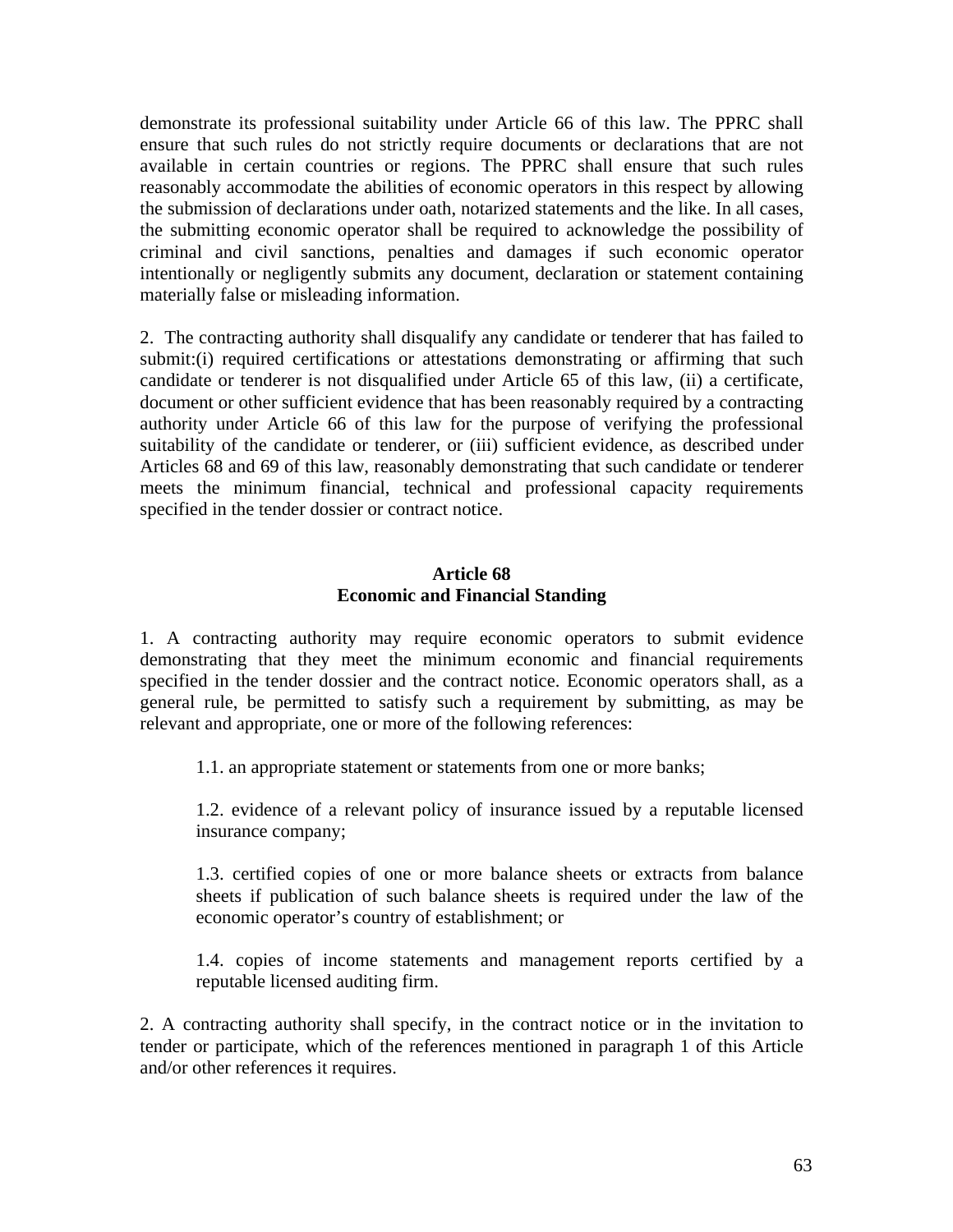3. If, for any valid reason, the economic operator is unable to provide the references requested by the contracting authority, such economic operator may be permitted to demonstrate its economic and financial standing by any other document that the contracting authority, in the exercise of reasonable discretion, considers appropriate.

4. An economic operator may, where appropriate and for a particular contract, rely on the capacities of other entities, regardless of the legal nature of the links which it has with them. It must in that case prove to the contracting authority that it will have at its disposal the resources necessary, for example, by producing an undertaking by those entities to that effect. Under the same conditions, a group of economic operators may rely on the capacities of participants in the group or of other entities.

## **Article 69 Technical and/or Professional Capability**

1. A contracting authority may require economic operators to provide reasonable evidence demonstrating they possess the minimum technical and professional qualifications specified in the tender dossier and the contract notice. In establishing such a requirement, a contracting authority may require economic operators to provide, as is relevant and appropriate, any or all of the items specified in this Article.

2. In procedures leading to the award of a pub-lic contract covering the delivery of products, economic operators may be required to prove their technical capability through one or more of the following means, according to the nature, quantity and purpose of the products to be supplied:

2.1. a list specifying each of the economic operator's relevant principal deliveries effected in the past three years, specifying the products involved, contract amount, date and recipient; (i) where the delivery was made to a public authority in Kosovo or elsewhere, evidence of such delivery shall be a copy of the relevant certificate(s) issued or countersigned by such public authority; (ii) where the delivery was to a private purchaser, evidence of such delivery shall be a copy of any document executed by the purchaser and evidencing such delivery;

2.2. a description of the economic operator's technical facilities, quality assurance measures and research and development facilities;

2.3. an indication of the technicians or technical bodies involved, especially those responsible for quality control;

2.4. product samples, descriptions, graphic representations and/or photographs of the products to be supplied, the authenticity and representative quality of which must be certified if the contracting authority so requests; and/or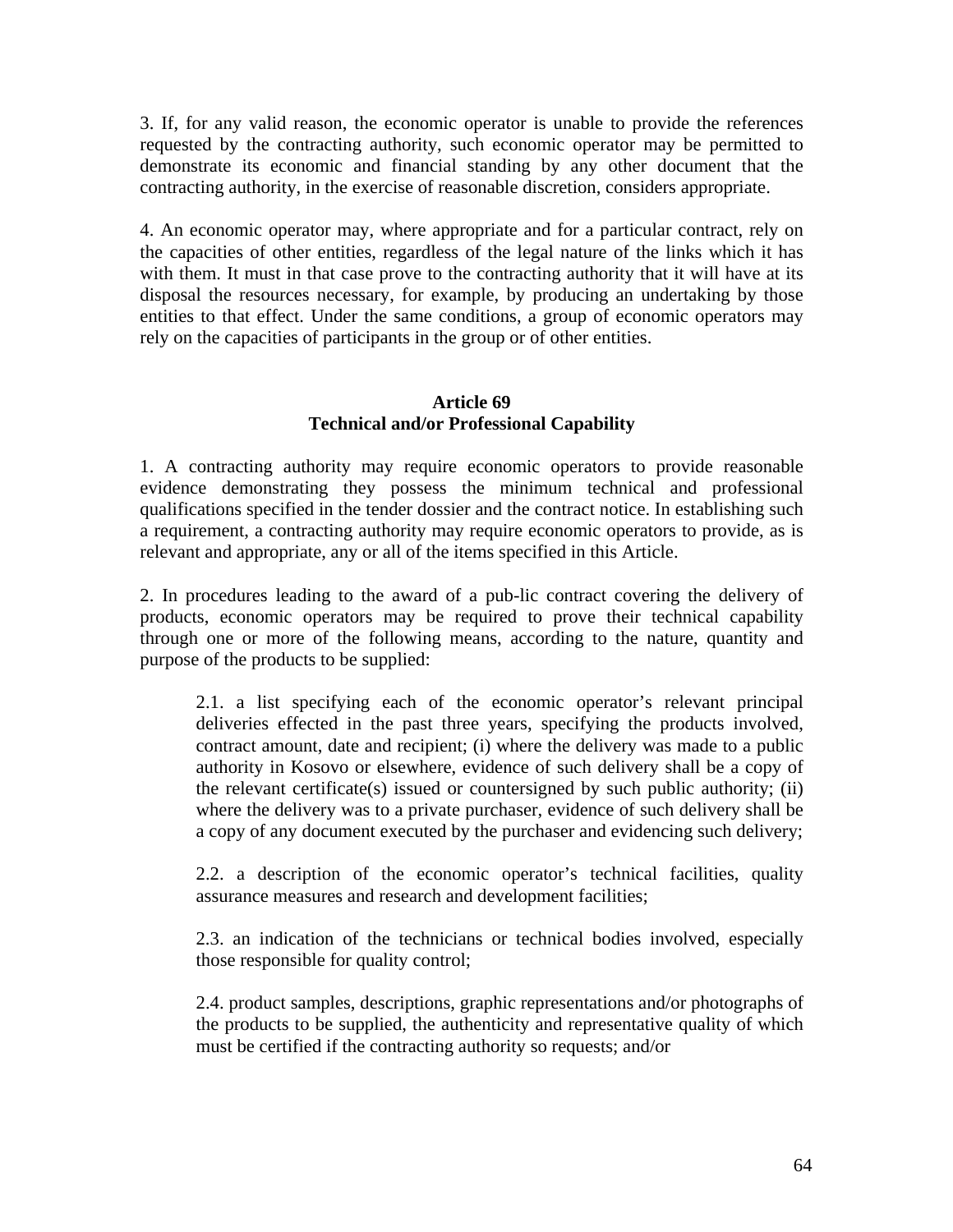2.5. certificates drawn up by official quality control institutes or agencies of recognized competence attesting the conformity of products clearly identified by references to specifications or standards.

3. If, in connection with procedures leading to the award of a public contract covering the delivery of products, any of the products to be supplied are complex or, exceptionally, are required for a special purpose, the contracting authority may require participating economic operators to submit to an inspection for the purpose of verifying their production capacities and, if relevant, research and development facilities and quality assurance measures. Such an inspection may, at the contracting authority's expense, be carried out by the contracting authority or a competent independent body in the country in which the concerned economic operator is established.

4. In procedures leading to the award of a public contract covering the provision of services, a contracting authority may require economic operators to provide evidence demonstrating their ability to provide such services; in particular, evidence may be required with respect to their skills, capacity, efficiency, experience and reliability. Evidence of the economic operators' technical capabilities may be required to be furnished by one or more of the following means according to the nature, quantity and purpose of the services to be provided:

4.1. the educational and professional qualifications of the economic operator's managerial staff and, in particular, those of the person or persons directly responsible for providing the concerned services;

4.2. a list specifying each of the economic operator's relevant principal service contracts performed during the past three years, specifying the type of services involved, contract amount, date and recipient; (i) where the services were provided to a public authority in Kosovo or elsewhere, evidence of such provision shall be a copy of the relevant certificate(s) issued or countersigned by such public authority; (ii) where the services were provided to a private purchaser, evidence of such provision shall be a copy of any document executed by the purchaser and evidencing such provision;

4.3. an indication of the technicians or technical bodies involved, whether or not belonging directly to the economic operator, especially those responsible for quality control;

4.4. a statement of the economic operator's average manpower and average number of managerial staff for each of the last three years;

4.5. a statement of the tools, plant or technical equipment available to the economic operator for carrying out the services;

4.6. a description of the economic operator's measures for ensuring quality and research and development facilities;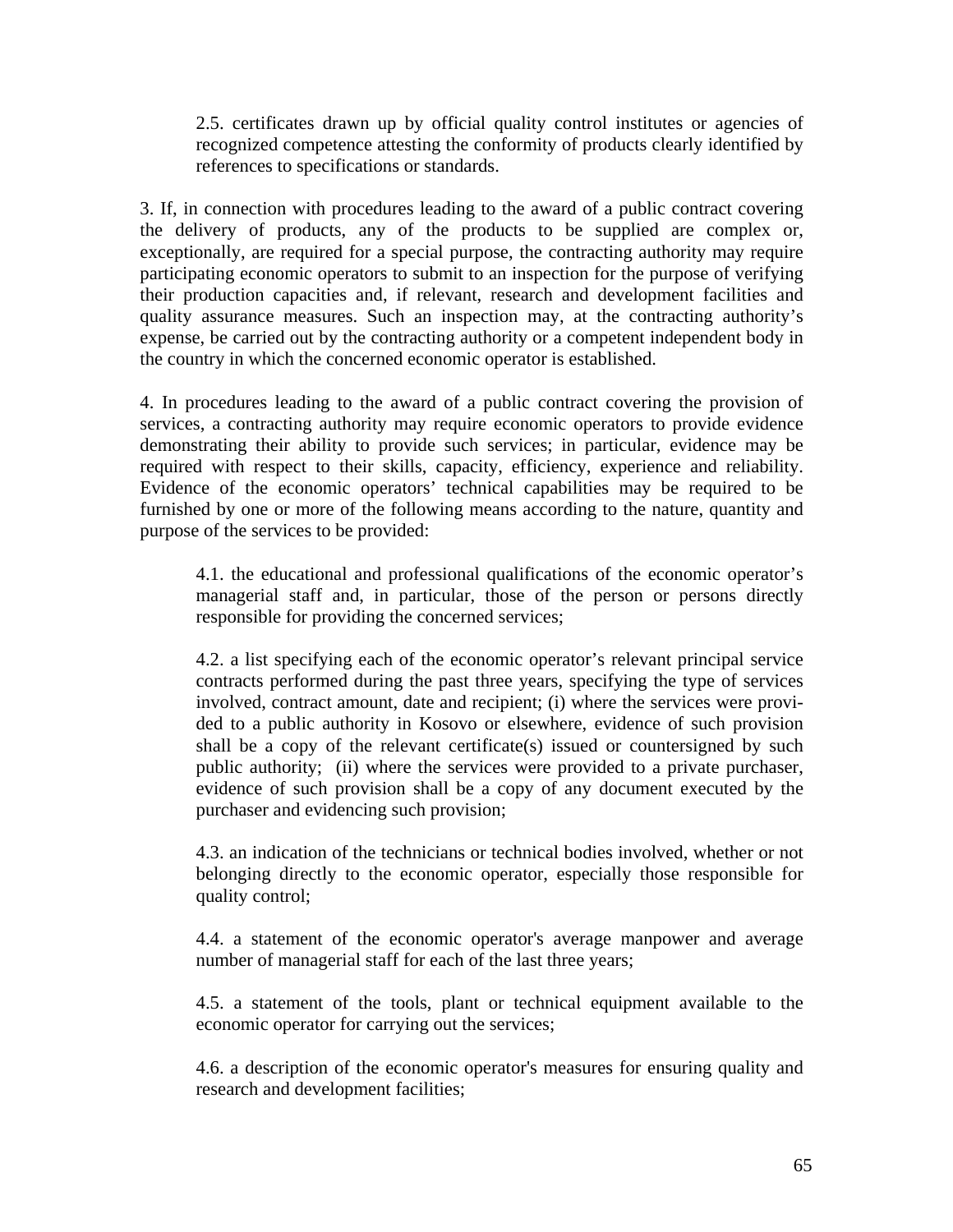4.7. an indication of the elements of the concerned contract that the economic operator intends to sub-contract; and/or

4.8. other appropriate and relevant information.

5. If, in connection with procedures leading to the award of a public contract covering the provision of services, any of the services to be provided are complex or, exceptionally, are required for a special purpose, the contracting authority may require participating economic operators to submit to an inspection for the purpose of verifying their technical and professional capacities and, if relevant, research and development facilities and quality assurance measures. Such an inspection may, at the contracting authority's expense, be carried out by the contracting authority or a competent independent body in the country in which the concerned economic operator is established.

6. In procedures leading to the award of a public contract covering the execution of works projects or the performance of construction activities, a contracting authority may require economic operators to provide evidence demonstrating their technical and professional ability to execute such projects or to perform such activities; in particular, a contracting authority may require evidence of:

6.1. the educational and professional qualifications of the economic operator's managerial staff, and, in particular, those of the person or persons directly responsible for executing the works project or performing the construction activities;

6.2. a list specifying each of the economic operator's works projects and construction activities carried out over the past three years, accompanied by certificates of satisfactory execution and/or completion for the most important works projects and/or construction activities; the certificates shall indicate the value, date, nature and site of the works projects and/or construction activities and shall specify whether they were executed and/or performed according to the rules of the trade and properly completed; whenever possible, the economic operator may be required to arrange for the competent public authority in Kosovo or elsewhere to submit the concerned certificates directly to the contracting authority;

6.3. a statement of the tools, plant and technical equipment available to the economic operator for executing the works project or performing the construction activities;

6.4. a statement of the economic operator's average manpower and average number of managerial staff for each of the last three years;

6.5. a statement of the technicians or technical divisions that the economic operator can call upon for executing the works project or performing the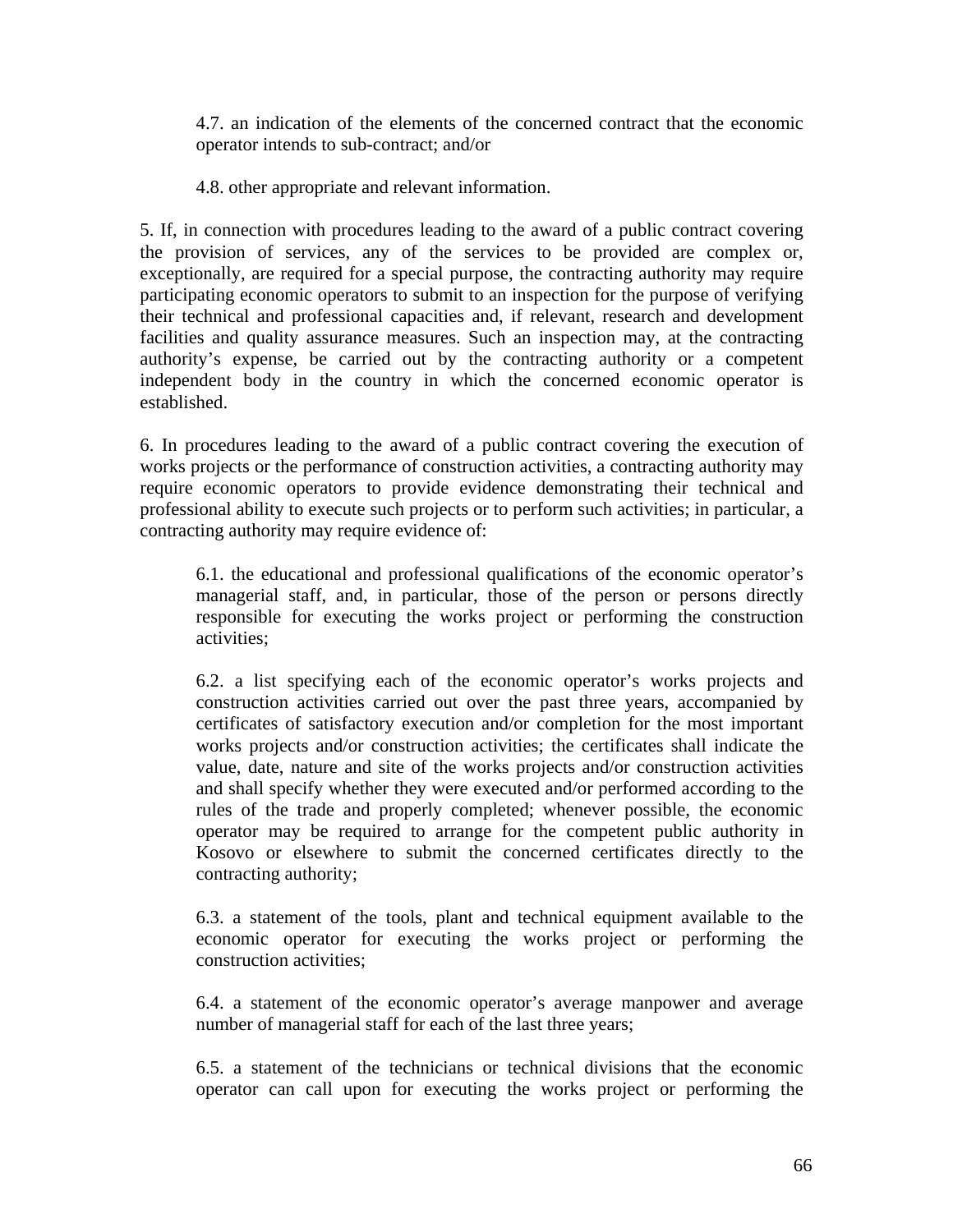construction activities, whether or not they belong to the economic operator; and/or

6.6. other appropriate and relevant information.

7. A contracting authority shall specify in the tender dossier which of the items specified in this Article it requires.

8. An economic operator may, where appropriate and for a particular contract, rely on the capacities of other entities, regardless of the legal nature of the links which it has with them. It must in that case prove to the contracting authority that it will have at its disposal the resources necessary for the execution of the contract, for example, by producing an undertaking by those entities to place the necessary resources at the disposal of the economic operator. Under the same conditions a group of economic operators may rely on the abilities of participants in the group or in other entities.

## **Article 70 Quality Assurance Standards**

Should a contracting authority require the production of certificates drawn up by independent bodies attesting the compliance of the economic operator with certain quality assurance standards, the contracting authority shall refer to quality assurance systems that are (i) based on the relevant Kosovo, European or international standards and (ii) certified by bodies that conduct their activities in conformity with those standards on certification activity. A contracting authority shall recognize equivalent certificates issued by any certification body, regardless of location, if such body is recognized by a member state of the EU. A contracting authority shall also accept other reasonably reliable evidence of equivalent quality assurance measures from economic operators who have no access to such certificates or no possibility of obtaining them within the relevant time limits.

#### **Article 71 Groups of Economic Operators and Foreign Economic Operators**

1. A request to participate or a tender may be submitted by a group of economic operators. No such group may be required to assume a specific legal form in order to submit the tender; however, the group selected may be required to do so after it has been awarded the concerned contract, to the extent that such a requirement is necessary for the satisfactory performance of the contract.

2. If a tender is submitted by such a group, the group must be required to submit with its tender a signed statement from each of the members, confirming their participation in the group and that they do not participate in any other group taking part in the same procurement procedure. All contracting authorities shall set forth this requirement in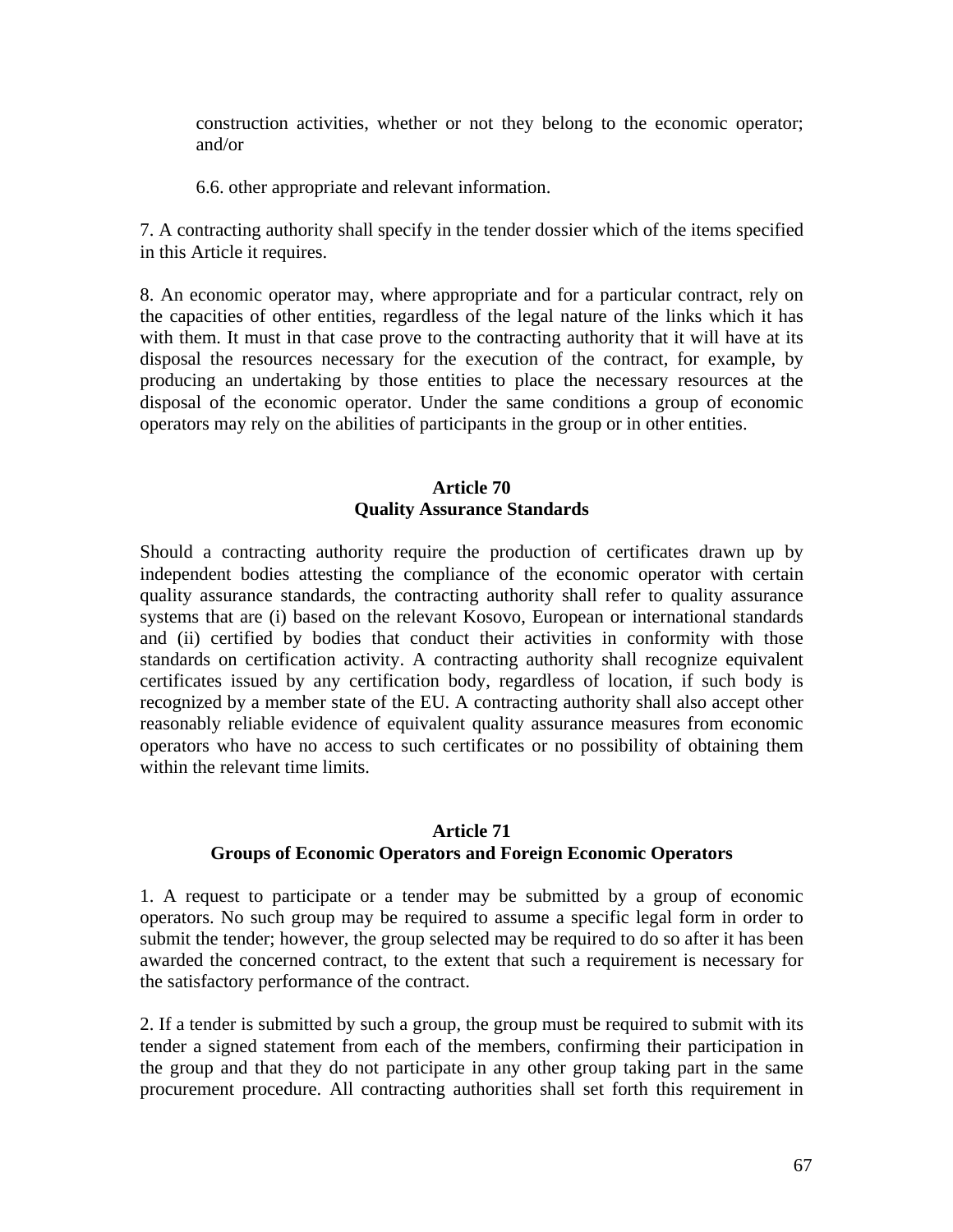their tender dossiers. In case of a member participating in several groups, each of the groups concerned shall be deemed ineligible.

3. All members of such a group shall be jointly and severally liable to the contracting authority for the contents of the group's tender and, if the concerned contract is awarded to such group, the performance of such contract. All contracting authorities shall include in their tender dossiers a notice to this effect.

4. If a tender is submitted by a group of economic operators, each member of the group shall be required to demonstrate or confirm, in a manner that complies with Article 67 of this law, that it is not ineligible under any provision of Article 65 of this law. Any requirements imposed by a contracting authority pursuant to Articles 66, 68 or 69 of this law and shall only be applicable to the group as a whole and not to its individual members.

#### **Article 72 Additional documentation and information**

The contracting authority may invite economic operators to supplement or clarify the certificates and documents submitted pursuant to Article 65 to 71 of this law.

# **TITLE III RULES GOVERNING DESIGN CONTESTS**

## **Article 73 General Provisions**

1. The rules for the organization and conduct of a design contest shall be in conformity with the provisions set forth in this Title III and shall be communicated to all persons and undertakings responding to the concerned design contest notice.

2. A design contest shall be conducted in the same general manner, and using the same time limits and deadlines, as those applicable to a procurement activity for a large value contract conducted with open or restricted procedures.

3. If, without any intent to discriminate against or in favour of any person or undertaking, a contracting authority determines that (i) the solicited design can only be supplied, provided or performed by a person or undertaking having adequate technical or professional qualifications and (ii) such contracting authority will therefore only accept submissions from persons or undertakings possessing certain minimum qualifications, the contracting authority shall establish such qualification requirements in a manner that is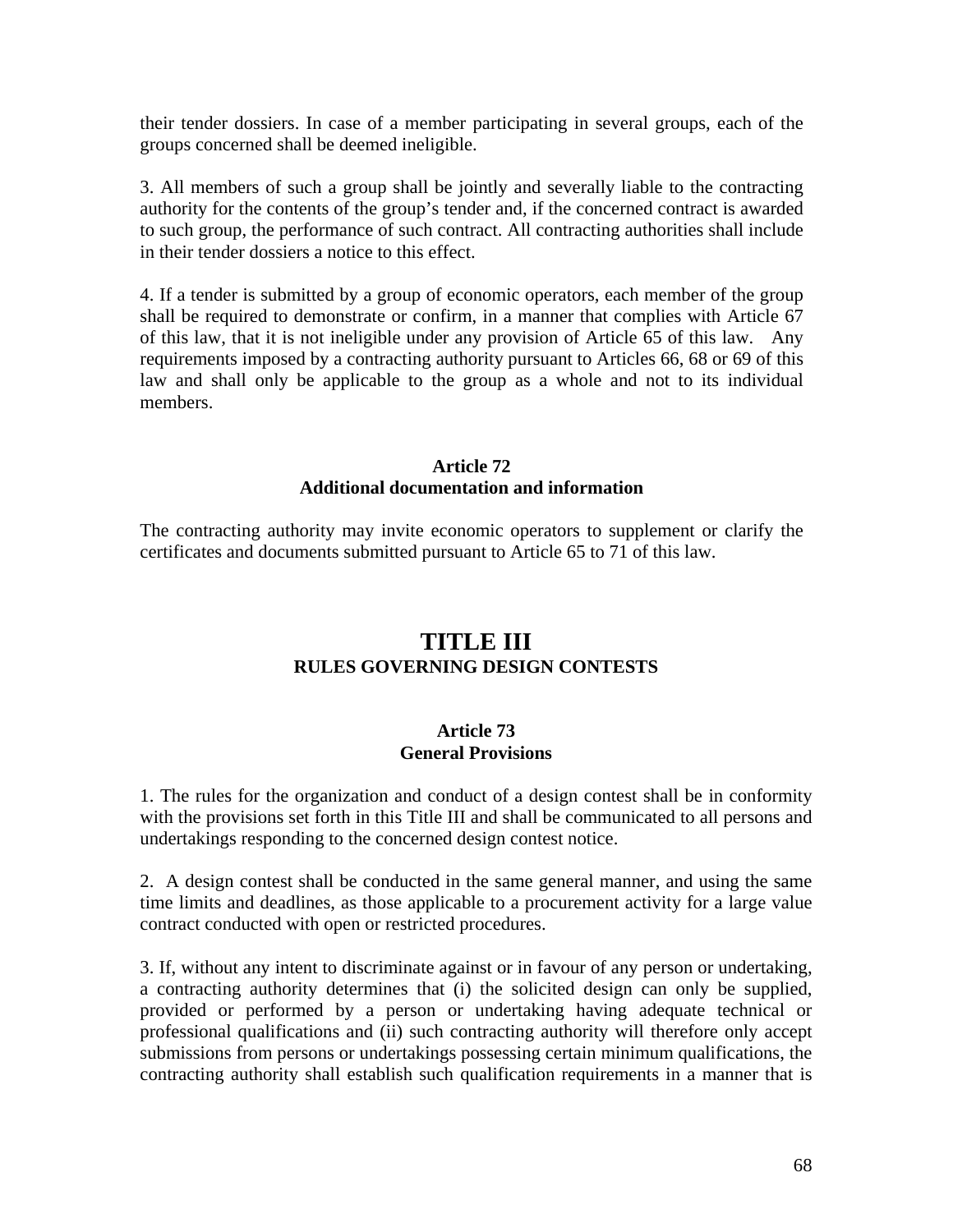clear, objective and non-discriminatory and publish all such requirements in the design contest notice.

## **Article 74 Scope**

The provisions of this Title shall apply to any design contest.

## **Article 75 Design Contest Notices**

When a contracting authority intends to conduct a design contest, the contracting authority shall prepare a design contest notice in the languages required by Article 13 of this law. The contracting authority shall immediately submit to the PPRC all language versions of such notice.

## **Article 76 Form and Content of Design Contest Notices**

All notices regarding design contests shall be drawn up and published in accordance with the applicable standard form adopted by the PPRC.

## **Article 77 Publication of Design Contest Notices**

1. The rules governing the publication of a design contest notice shall be the same as those set forth in Article 42 of this law governing the publication of a contract notice for a contract having the same value as the concerned design contest.

2. The rules governing the dispatch and publication of a design contest results notice shall be the same as those set forth in Article 42 of this law governing the dispatch and publication of a contract award notice for a contract having the same value as the concerned design contest.

3. With the exception of a design contest results notice that has been dispatched by a contracting authority to a participant, no notice, nor any information in a notice, may be made public or disclosed to any person or undertaking prior to its publication in accordance with this Article.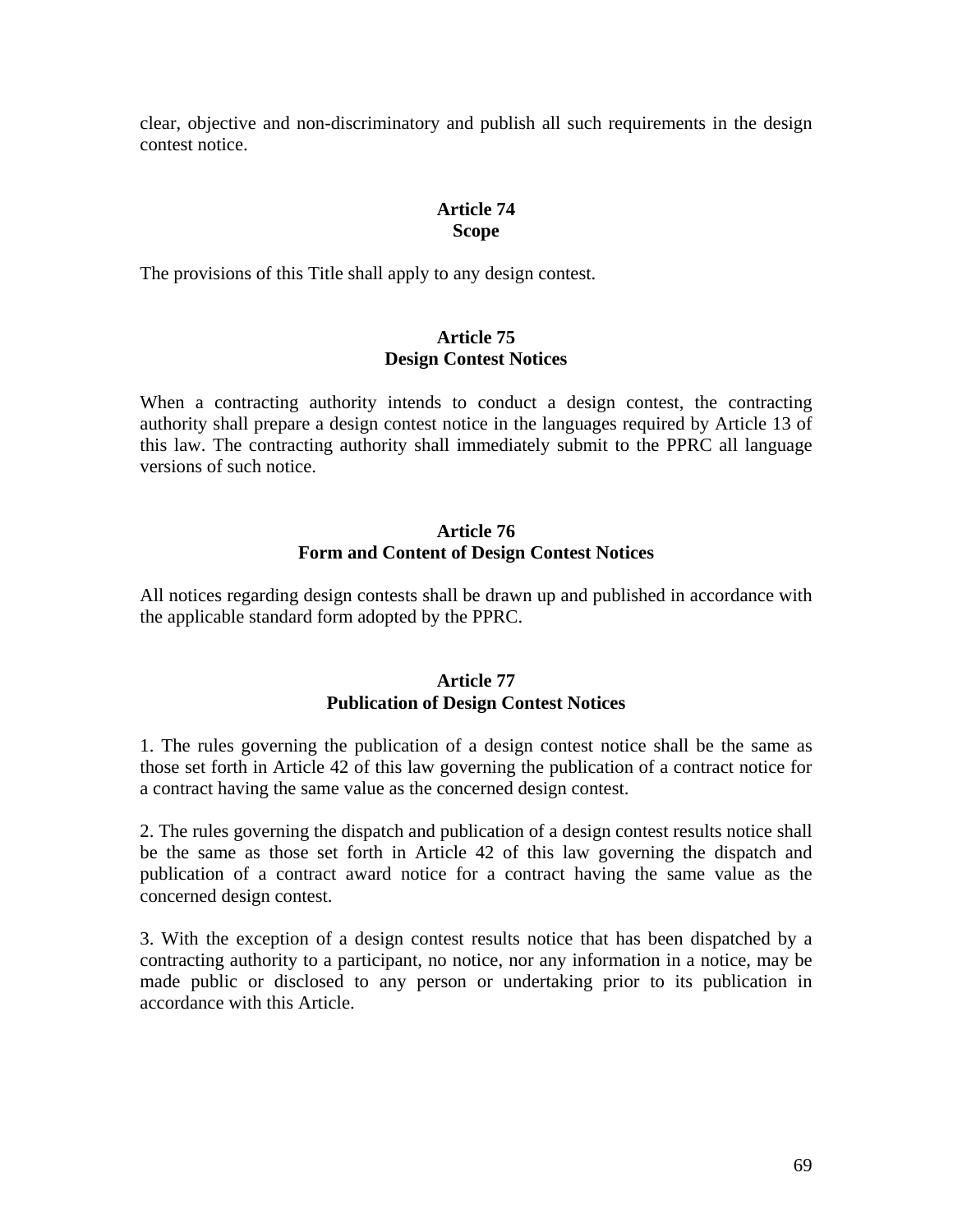#### **Article 78 Design Contest Results Notice**

A contracting authority that has held a design contest shall, within two (2) days of the conclusion of such contest, prepare a notice on the results of the design contest in the languages required by Article 13 of this law. The contracting authority shall immediately submit to the PPRC all language versions of such notice.

## **Article 79 Means of Communication**

1. All communication and information exchanges mentioned in this Title may be made or performed by letter, fax or electronic means, according to the choice of the contracting authority.

2. The communication and information exchanges covered by this Title shall be carried out in such a way as to ensure that the integrity and confidentiality of all information supplied by participants are preserved, and that a contracting authority may only examine the content of any submitted plans, designs or projects after the time limits set for receiving these has expired.

3. The contracting authority shall ensure that the design contest notice and the rules specified in paragraph 1 of Article 73. indicate that, if plans, designs or projects are submitted by electronic means, the submitting participant shall be required to submit to the contracting authority the physical original – or, where appropriate, copies thereof - of any documents, certificates, attestations and declarations required by the contracting authority not later than the deadline set for the receipt of such plans, designs or projects.

## **Article 80 Composition and Decisions of the Jury**

1. The jury shall be composed of an uneven number of natural persons, but in no case less than three (3). These persons shall be selected by the contracting authority and shall not in any way be related to or affiliated with a participant in the contest. If the participants are required to possess a specific professional qualification, at least two thirds of the members of the jury shall also have that qualification or its equivalent.

2. The jury shall decide the contest only on the basis of the criteria indicated in the design contest notice. The identity of the participants shall not be disclosed to the members of the jury.

3. The award criteria used for design contests are only obliged to weigh criteria and to express the weighting in monetary terms wherever possible and are not confined to those criteria mentioned in paragraph 3 of Article 52, as also criteria related to artistic value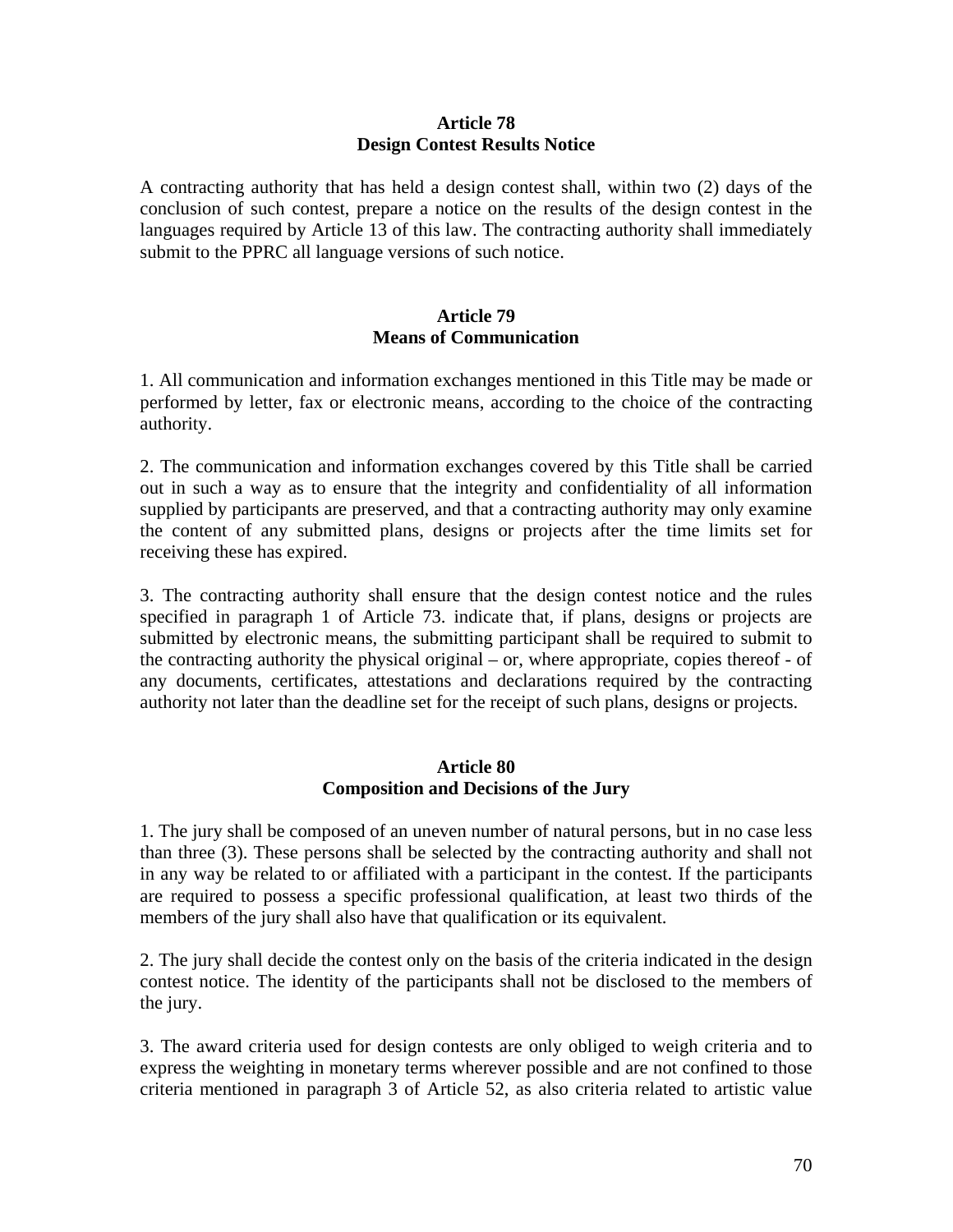may be considered. Only criteria that are objectively assessable and have been disclosed in the tender dossier may be used.

4. No person outside the jury shall influence or attempt to influence the decision of the jury or the opinion of any jury member.

5. Only the decision of the jury shall be disclosed to a person who is not a jury member. The substance of the deliberations of the jury and the opinions of the individual jury members shall be maintained as confidential by all jury members. Except where required by a written order of the PPRC, the PRB or a court of competent jurisdiction, no jury member shall disclose or discuss the substance of such deliberations or the opinion of any individual jury member with any person who is not also a member of the jury.

# **TITLE IV**

## **Article 81 Contract Management Activities**

1. Contracting authorities must as part of the preparation of the procurement activity:

1.1. produce a contract management plan in particular matters of organisational, economical, technical and legal aspects of contract management including as appropriate: (i) project management teams; (ii) frequent review of the contract; (iii) protocols for handover of commissioned equipment; (iv) regular dialogue with the contractor; (v) use of correct quality standards; (vi) management of payments/claims; (vii) complaints procedures; (viii) control remedies specified in the contract, and (ix) performance security is held for defects/corrections; and

1.2. establishes procedures for the following whenever appropriate: (i) inspection of worksites, materials and production facilities; (ii) insurance of effective delivery, storage and security of the items covered by the contract; (iii) scheduling handovers; (iv) variation/changes.

2. The management plan must be agreed between the parties to the contract and signed by them before implementation of the contract is initiated. The PPRC is authorised to issue a standard format for contract management plan and further rules detailing and supplementing the above mentioned topics in relation to management of contracts.

3. The contract management plan must at least include (i) the name of the officer(s) of the contracting authority responsible for the management of the contract, and where applicable, the supervising qualified resident or project engineer(s); (ii) number and categories of assisting personnel available to the officer for contract management purposes, including externally recruited technical experts; (iii) a time schedule or a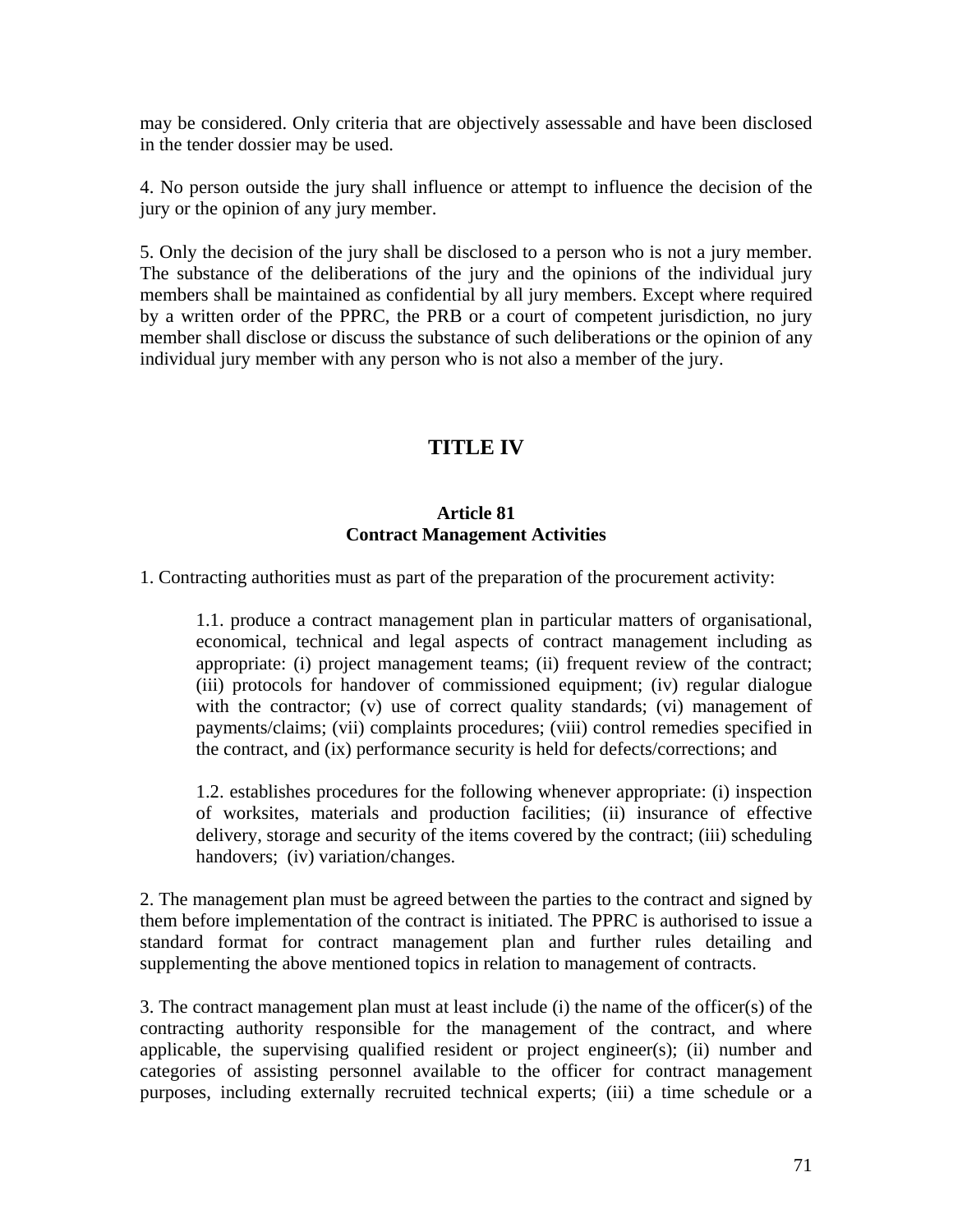project plan Gantt charts, diagrams on contract management activities covering the duration of the contract. The PPRC monitors contract managing.

# **TITLE V**

## **PROCUREMENT ACTIVITIES OF PUBLIC SERVICE OPERATORS**

#### **Article 82 Scope**

1.Articles 83 – 85 of this law may only be utilized by Public Service Operators, and not by any other contracting authority. Public Service Operators may use such provisions when awarding any contracts that support public service activities.

2. A public Service Operator engaged in a public service activity as mentioned in Article 4.1.49(i) of this law may procure electricity for their net without following the provisions in Part II of this law.

## **Article 83 Invitation to tender by means of Indicative Notice**

1. Contract Notices inviting requests to participate in restricted procedures or in negotiated procedures after the publication of the contract notice may be replaced by an Indicative Notice. The Indicative Notice must in each case (a) refer specifically to the supplies, works or services which will be subject of the contract to be awarded, (b) indicate that the contract will be awarded in a tender involving only invited economic operators without further publication of a notice, and (c) invite interested economic operators to express their interest in writing.

2. Public Service Operators shall subsequently and at least within twelve (12) months following the date of the publication of the Indicative Notice according to paragraph 1 of this Article invite all interested economic operators to confirm their interest on the basis of detailed information on the contract concerned before beginning the selection of tenderers or participants in negotiations.

3. PPRC issues rules concerning the form and content of the Indicative Notice when it is to be used as allowed in paragraph 1 of this Article above as well as the information required in the invitation according to paragraph 2 of this Article.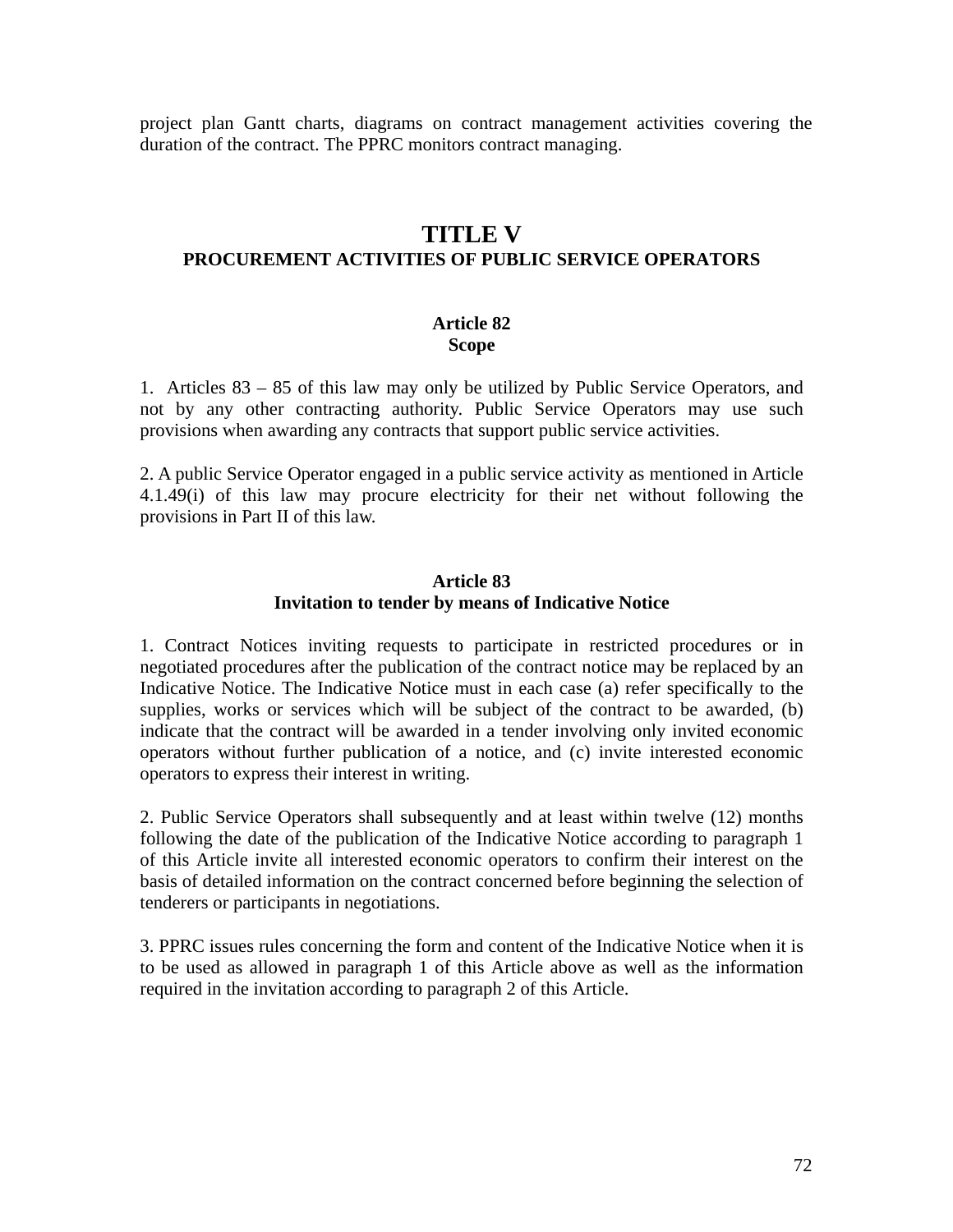## **Article 84 Qualification System**

1. Contract Notices and selection of participants according to Article 56 may in the case of the procedures mentioned in paragraph 1 of Article 83 of this law be replaced by a notice according to paragraph 2 of this Article concerning a qualification system. Invitations to tenders must in that case be restricted to economic operators included as qualified in a qualification system.

2. Public Service Operators that wish to set up a qualification system must publicise a notice which alerts economic operators to the existence of the system and invites them to apply for inclusion. A qualification system must be set up for a maximum of three years and notices must be published annually.

3. PPRC issues rules concerning the form and content of the Qualification System when it is to be used as allowed in paragraph 1 of this Article.

4. Public Service Operators which establish or operate a qualification system shall ensure that economic operators can apply anytime to be included in the system and that an amount of at least three qualified economic operators are included at all times to ensure sufficient competition.

5. The Public Service Operators must keep a written record of qualified economic operators, eventually divided into categories according to the type of contract for which their qualification is valid.

## **Article 85 Evaluation of Applicants to Qualification System**

1. Economic operators that apply for inclusion in the qualification system must be evaluated according to the eligibility requirements established for the system in accordance with the normal rules in Articles  $56$ ,  $65 - 70$  of this law. A qualification system may include different levels of eligibility requirements valid for different types of contracts.

2. A group of economic operators as referred to in Article 71 may rely on the combined capacity of participants in the group to fulfil the requirements established according to paragraph 1 of this Article. The agreement according to paragraph 2 of Article 71 of this law must in that case contain an undertaking to the effect that the necessary capacities will be available to the group throughout the period of the validity of the qualification system.

3. Documentation concerning eligibility requirements shall be made available immediately to any economic operator on request and within fifteen (15) days of the date of such a request. Any updating of these requirements shall be publicised in a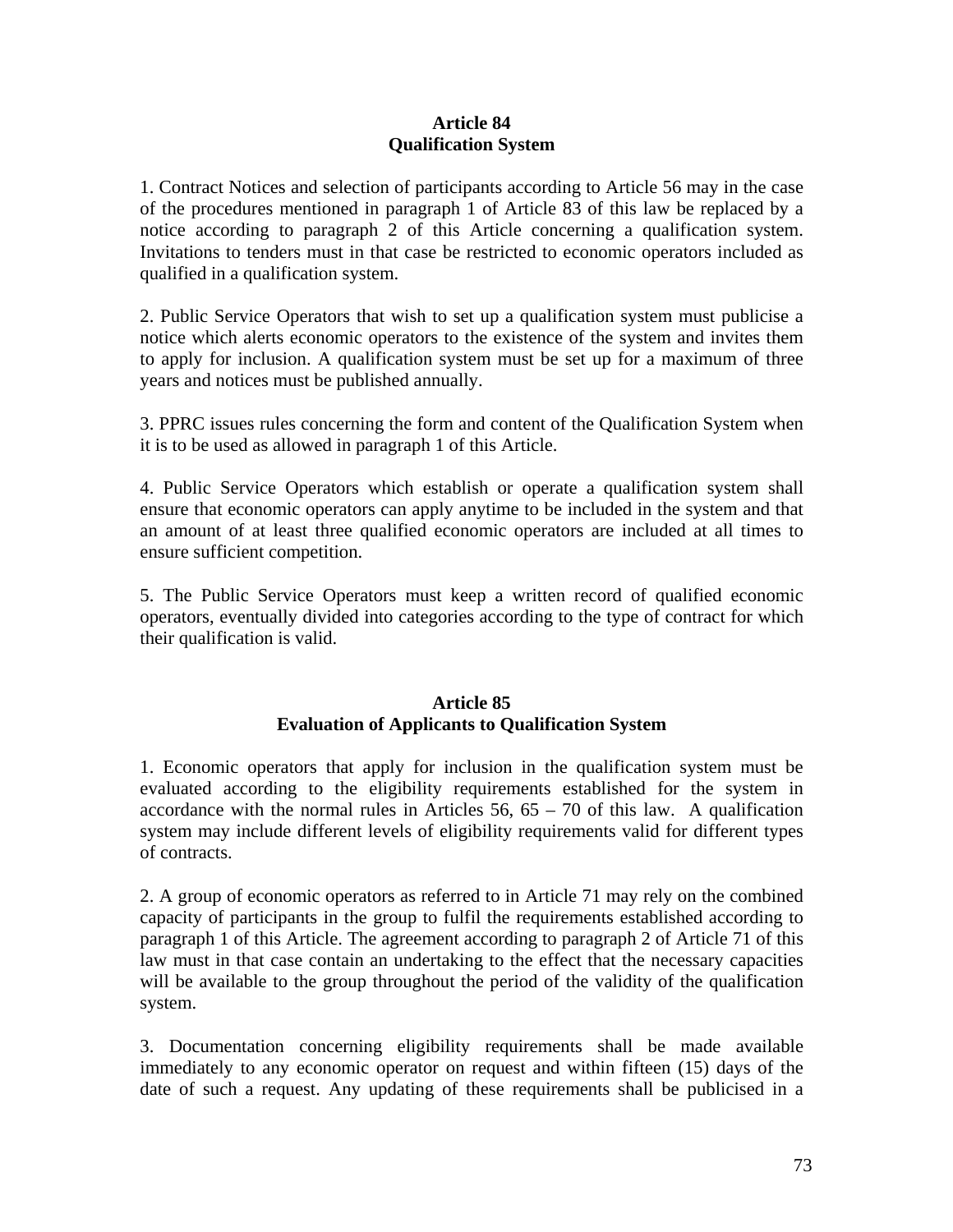notice according to paragraph 2 of Article 84 and within the above time limit the necessary documentation must be communicated to economic operators upon request.

4. Economic operators that have applied for inclusion must be informed about the decision on their application as soon as possible. If the decision is estimated to take longer than one month, the Public Service Operators shall inform the applicant, within fifteen (15) days of the date of the application, of the reasons justifying the longer period and of the date by which his application will be accepted or rejected. The total period must in any case not exceed four months from the date of the application.

5. Economic operators whose application is rejected shall be informed in writing about the reasons for the rejection as soon as possible and within fifteen (15) days of the date of the rejection. The reasons shall be based on the requirements in paragraph 1 of this Article.

6. Public Service Operators can remove economic operators from the qualification system only if they no longer fulfill the requirements in paragraph 1 of this Article. Any planned removal shall be notified in writing to the economic operator in advance and at least fifteen (15) days before the date on which the removing is due to take effect, together with the reasons justifying the proposed decision.

# **TITLE VI PUBLIC PROCUREMENT REGULATORY COMMISSION**

#### **Article 86 Public Procurement Regulatory Commission**

1. The PPRC is an independent regulatory agency, meaning that no public official may exert or attempt to exert any influence over the PPRC with respect to any specific operational or regulatory decision or action of the PPRC.

2. The PPRC is a public authority and a budget organization. The PPRC is therefore subject to all applicable provisions of all other laws and regulations of Kosovo to the same extent as any other public authority or budget organization.

#### **Article 87 Principal Functions of the PPRC**

1. The PPRC shall be responsible for the overall development, operation and supervision of the public procurement system in Kosovo and shall carry out the functions assigned to it by the present law.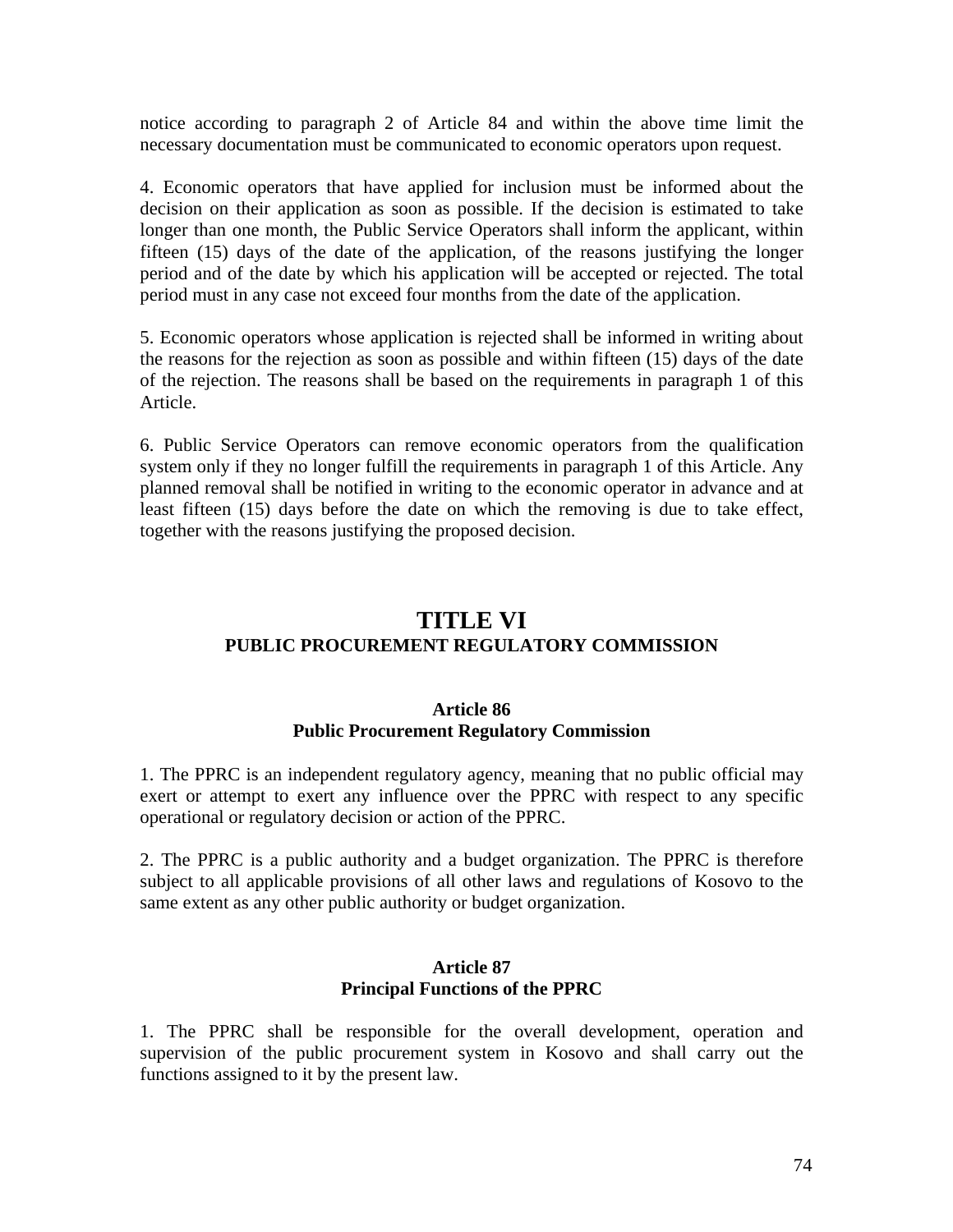2. In addition to the matters specified above, the PPRC shall have the responsibility and authority to:

2.1. conduct investigations of procurement and contract management activities for the purpose of monitoring the application of this law;

2.2. issue an order requiring law enforcement officials to assist the PPRC in obtaining compliance with another order of the PPRC;

2.3. issue opinions to contracting authorities regarding their decisions, actions or omissions during procurement and contract management activities;

2.4. examine reports from contracting authorities concerning the application of paragraph 4 of Article 32 and Article 35 of this law;

2.5. establish and publish detailed public procurement rules to ensure the proper implementation of the present law by contracting authorities, including rules governing the use and conduct of each of the procedures provided for in Articles 33-37 of this law; provided, however, that such rules shall be consistent with the requirements and principles established by the present law and any applicable mandatory requirements of the EU relating to procurement;

2.6. prepare and disseminate procurement manuals, guidelines, standard form tender and contract documents, standard forms and models pursuant to the present law for the benefit of contracting authorities and economic operators;

2.7. reinforce awareness among contracting authorities and economic operators of public procurement legislation as well as its objectives, procedures and methods;

2.8. provide technical assistance and advice to both contracting authorities and economic operators on the application and interpretation of the provisions of the present law and any documents issued by the PPRC;

2.9. provide and publish written administrative interpretive rulings to both contracting authorities and economic operators on the application and interpretation of the provisions of the present law and any documents issued by the PPRC;

2.10. establish and maintain an electronic Public Procurement Register that shall serve as the repository for electronic copies of all notices, invitations, declarations, tender dossiers, reports, complaints and decisions filed or issued in connection with each and every procurement activity conducted or initiated by a contracting authority;

2.11. establish manual and electronic systems for monitoring the compliance of the contracting authorities with the present law, including the preparation of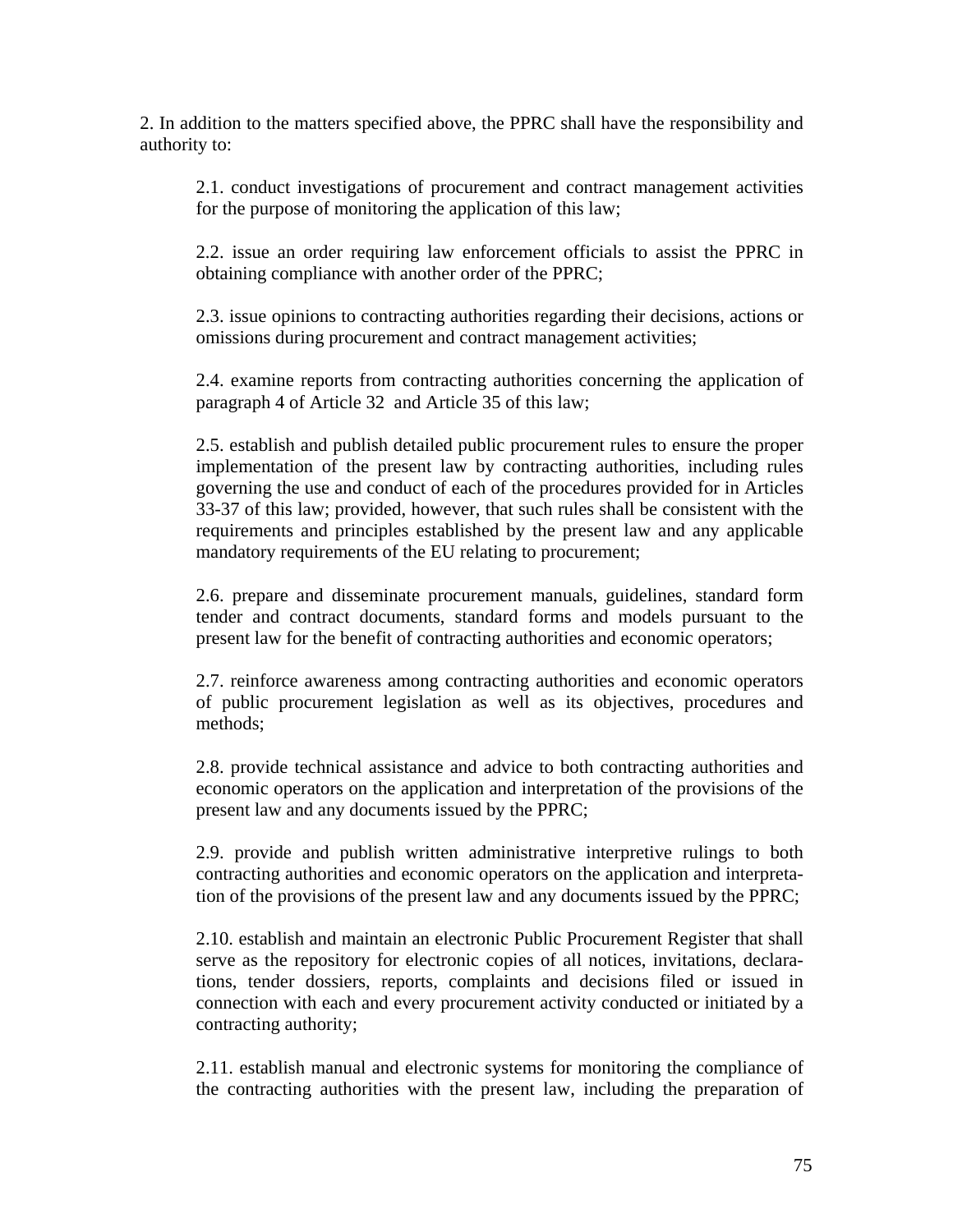reporting forms to be completed by all contracting authorities subject to the present law;

2.12. collect, analyse and publish information about public procurement procedures and awarded public contracts;

2.13. for each calendar year, prepare and submit to the Government and the Assembly an annual report analyzing public procurement activities in Kosovo occurring in that calendar year and setting forth any recommendations for the improvement of the public procurement system and/or the present law, such report to be submitted no later than the end of February of the following calendar year;

2.14. establish and maintain an information website that provides the public with unrestricted access to (i) the present law and all secondary legislation issued under the authority of the present law, (ii) any interpretive rulings and documents referred to in this Article, and (iii) all information contained in the Public Procurement Register;

2.15. develop a web-site and a Kosovo-wide electronic information system to improve the publication of the notices required by the present law;

2.16. support KIPA and other public training and educational authorities to ensure the attainment and maintenance by procurement officers and other procurement professionals of a high level of competence with respect to the implementation of sound procurement practices and the observance of the present law;

2.17. support the development of electronic procurement, e-auction and communication within the field of public procurement;

2.18. develop and maintain a list of contracting authorities that identifies all entities subject to the present law provided, however, that if the PPRC fails to include an entity in such a list, such failure shall not be determinative of the question as to whether or not such entity is a contracting authority for the purposes of the present law;

2.19. liaise and cooperate with other organisations at home and abroad on matters associated with public procurement; and

2.20. develop and implement detailed rules regarding Contracting Authorities' disposal of assets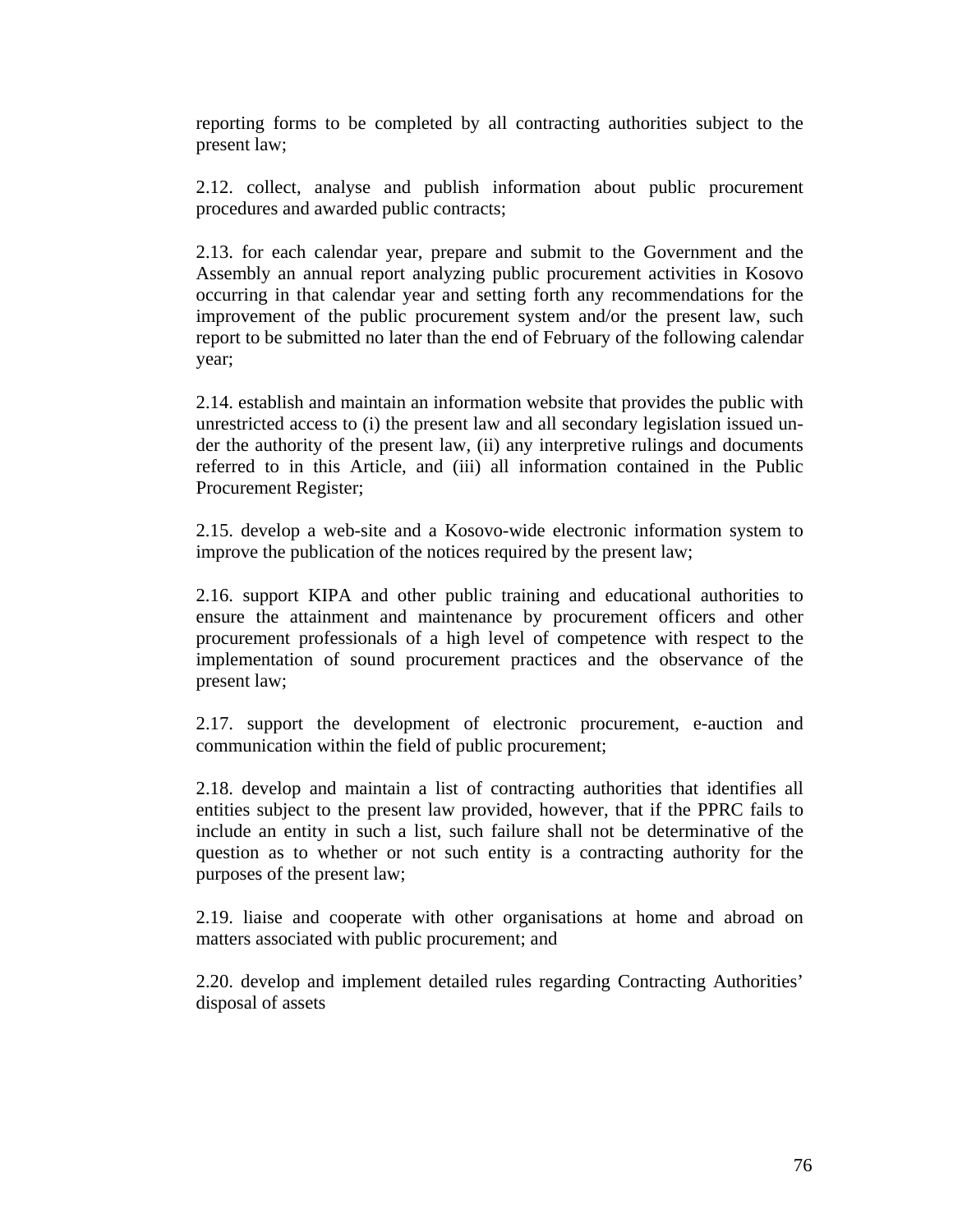### **Article 88 Monitoring and Supervisory Functions of the PPRC**

1. The PPRC shall also have the authority and responsibility to monitor and supervise the implementation of the provisions of the present law and the rules issued by the PPRC under the authority of the present law.

2. To this end, the PPRC shall develop and operate an appropriate reporting methodology and mechanism supported by an electronic management information system that will enable it to (i) monitor the implementation of the present law; (ii) produce output and performance reports identifying strengths and weaknesses in the implementation of the present law and the procurement system; (iii) identify those areas that are in need of improvement and development, (iv) produce the annual reports required by the present law in a manner that provides a general but accurate assessment of the state of the national procurement system and specific assessments of the degree of compliance/non-compliance by individual contracting authorities; and (v) make appropriate recommendations for changes to the primary and secondary procurement legislation.

## **Article 89 Appointment of Members**

1. The PPRC shall be comprised of three (3) individuals. PPRC's members shall be appointed for a term of five (5) years, and may be reappointed only once.

2. The President and the other members of PPRC shall be nominated by the Government and appointed by the Assembly. In making such nominations, the Government shall give regard to the requirements for membership specified in paragraph 3 and 4 of this Article.

3. No person shall be nominated, appointed or serve as a member of the PPRC if he/she would be ineligible to participate in a procurement activity by reason of a provision listed in paragraph 3 Article 65 of this law. The Government and the Assembly shall ensure that no such person is nominated or appointed as a member of the PPRC.

4. The Government and Assembly shall also ensure that each person nominated or appointed as a member of the PPRC meets one of the following criteria: (i) he/she is a lawyer, economist or other professional holding a university degree and possessing substantial procurement or other relevant experience, or (ii) he/she holds a university degree in engineering or architecture and has substantial experience in executing works projects.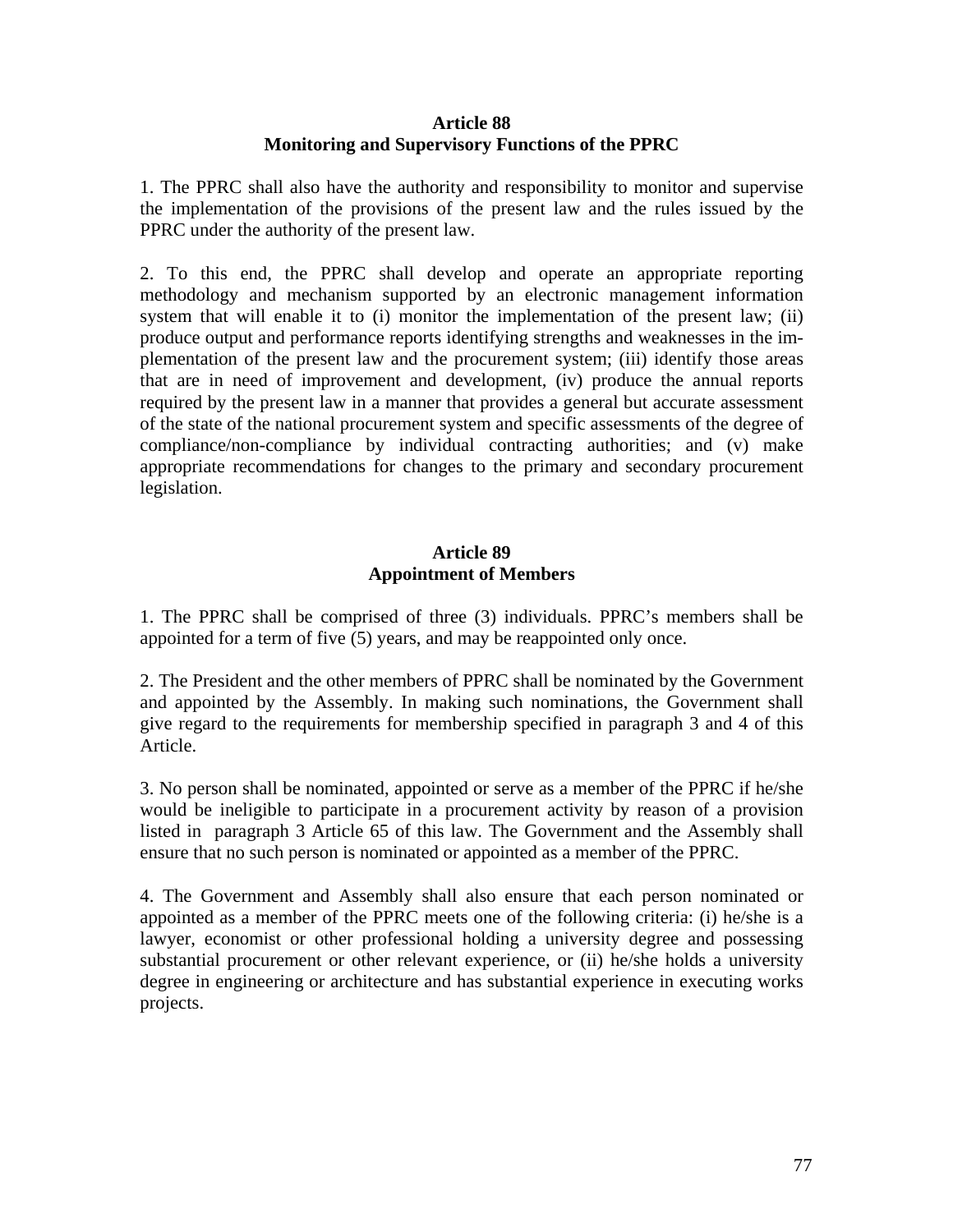## **Article 90 Organization and Voting of the PPRC**

1. The President shall represent, manage and organize the work of the PPRC.

2. The President shall have the authority to designate a member to organize and manage the work of the PPRC in a particular subject area.

3. The President shall convene meetings of the PPRC when and as he considers necessary or when requested by two other members of the PPRC.

4. The PPRC shall make every effort to reach decisions at its meeting by consensus. In the event that the chairperson of the meeting determines that consensus cannot be reached, the matter shall be put to a vote. Decisions shall require the support of a majority of the members.

5. The President shall chair the PPRC meetings. In exceptional cases where it is necessary for the PPRC to meet in the absence of the President, the President shall authorize one of the other members of the PPRC to chair the meeting.

6. The PPRC may establish, as it deems necessary, additional procedural rules to govern its operations. The PPRC shall provide to any person who so requests a copy of such rules.

## **Article 91 Implementing Measures**

1. In exercising its functions under paragraph 2 of Article 87 of this law, the PPRC shall be responsible for developing and promulgating the detailed implementing measures prescribed by the present law. Such implementing measures shall consist of rules, instructions, guidelines, standard form tender and contract documents and other documents and forms that contracting authorities, procurement officers, undertakings and persons shall follow, use and/or take into consideration when executing or participating to the procurement activities governed by the present law.

2. The PPRC shall also develop a procurement code of ethics to be observed by public officials, civil servants and other persons employed by contracting authorities. Such code of ethics shall, at a minimum, contain a clear set of mandatory rules on the avoidance of conflicts to interest.

3. To assist the work of PPRC in formulating implementing measures, it shall canvass as widely as possible the opinions of those involved in procurement activities in Kosovo. To this end, it shall regularly solicit the written comments and views of the Director of the CPA, the Director of the Treasury; the procurement officers of contracting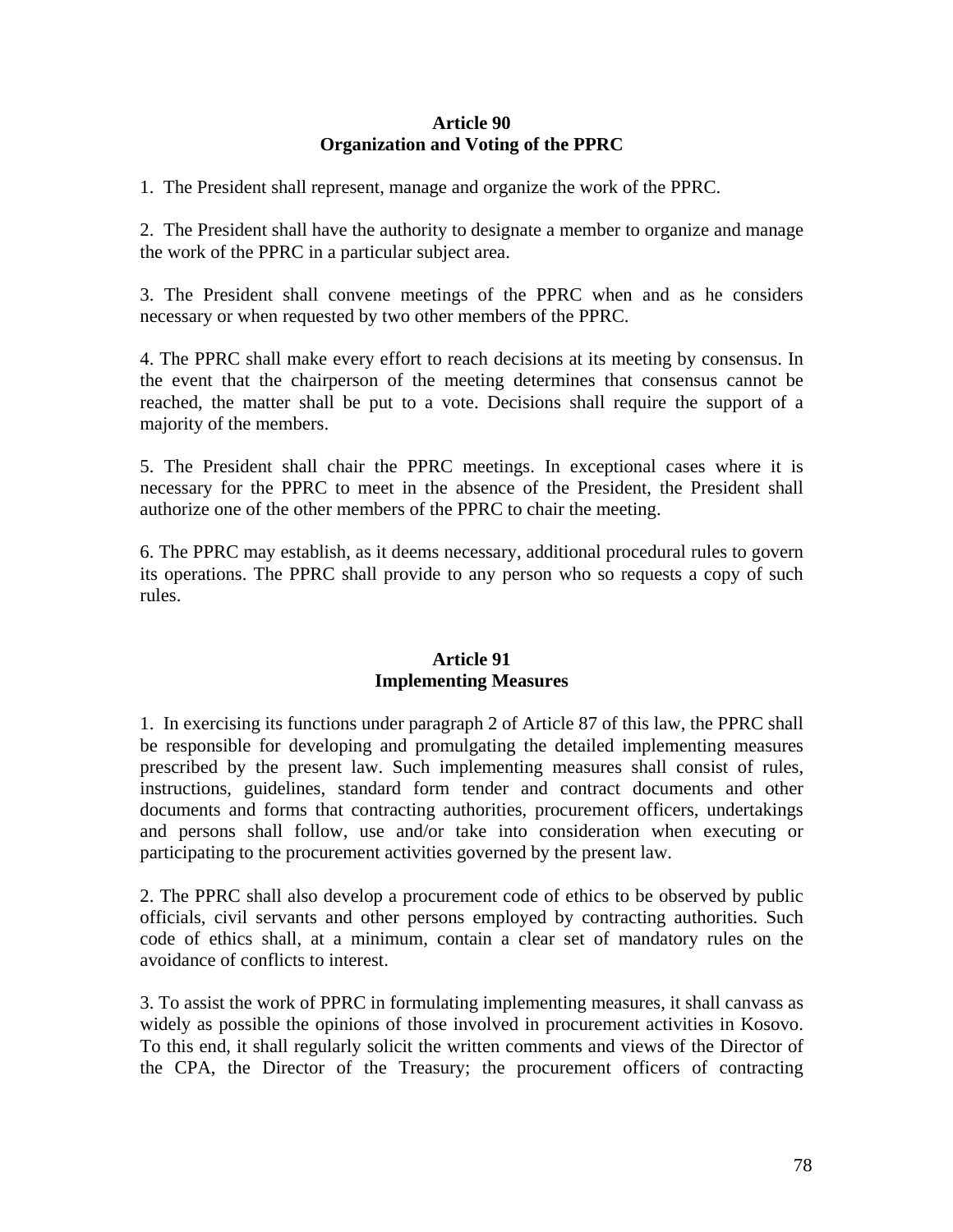authorities (including public service operators), and organizations representing economic operators.

4. With respect to the provisions of paragraph 2 of Article 57 of this law on tender security and paragraph 5 of Article 63 of this law on performance security, the PPRC, after consultation with the Central Bank of Kosovo and the Treasury, shall include in the public procurement rules detailed provisions on the requirements that financial institutions that issue certified checks, letters of credit and bank guarantees must meet in order for such instruments to be acceptable as security; provided, however, that such minimum qualification requirements shall be non-discriminatory and limited to solely to requirements that are directly related to ensuring the financial stability and reliability of such issuers.

5. If any person or contracting authority believes that the PPRC has taken a decision or action, or issued a procurement rule or issued or used an implementing measure or interpretive ruling that is not authorized by or inconsistent with one or more provisions of this law, such person or contracting authority may challenge such decision, act, rule, measure or ruling by submitting a complaint to the competent court in accordance with the normal rules governing the juridical review of administrative decisions.

## **Article 92 Confidentiality**

The PPRC may protect from disclosure to the public or unauthorized persons information developed or received by the PPRC during the conduct of its work, but only to the extent permitted by both this law and the Law on Access to Public Documents. Notwithstanding the foregoing, the PPRC shall provide access to and copies of any information and records in its possession or control, including confidential information and records, to the Auditor General, the PRB and/or a review panel immediately upon the request or order of any of these. The PPRC shall also provide access to and copies of such information and records to a court of competent jurisdiction if such access and copies are required pursuant to an order issued by such court.

#### **Article 93 Removal and Suspension of Members**

1. If, at any time, the Government or the Assembly considers that there are grounds for the removal of any member of the PPRC, it may refer the matter to a court of competent jurisdiction for decision, furnishing its substantiated reasons and all evidential documents required by the court.

2. A court of competent jurisdiction shall issue an order removing or suspending a member of the PPRC from office if, after the conduct of a full and fair hearing on the issue, such court determines that the concerned member (i) does not meet, or no longer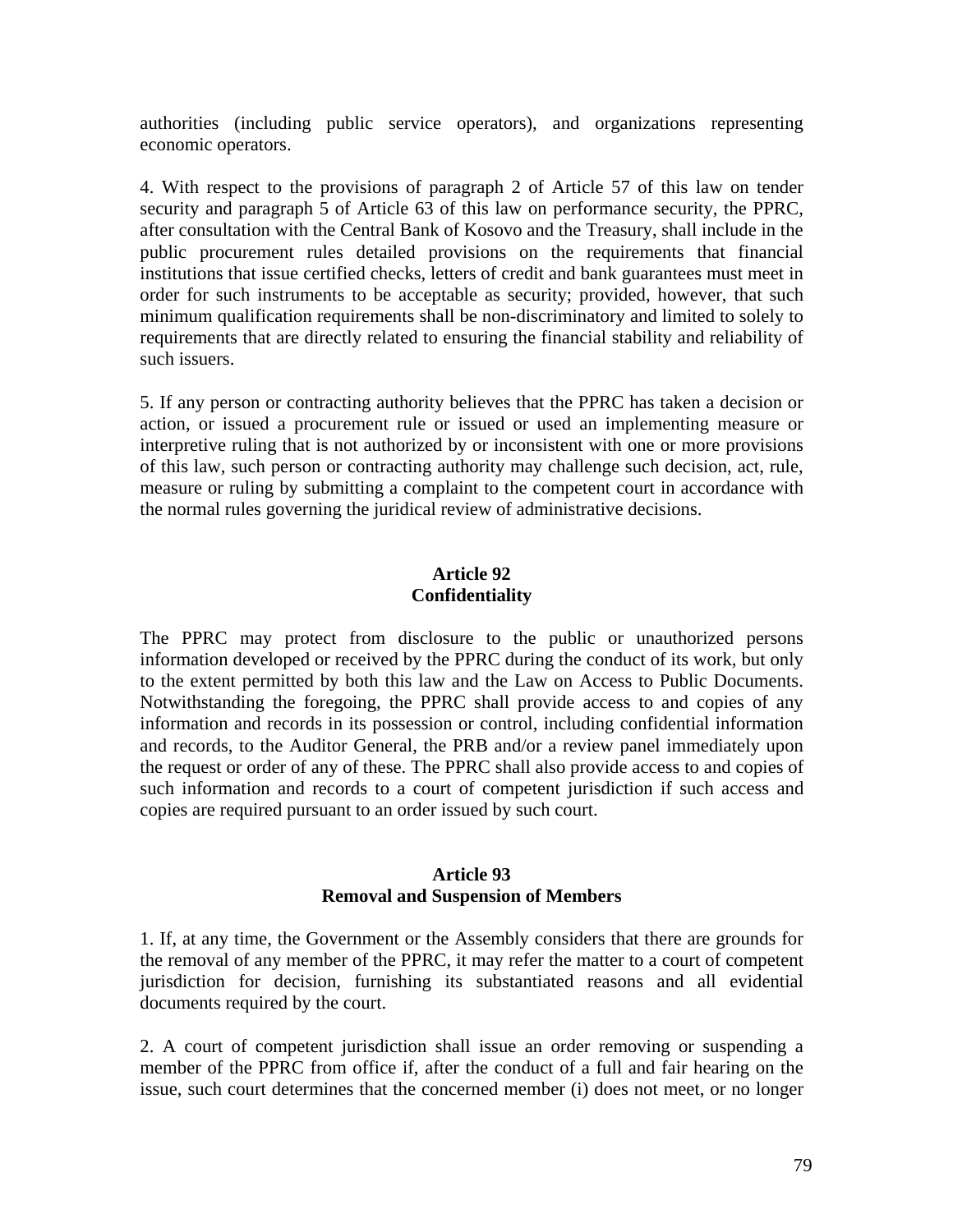meets, the requirements for membership specified in Article 89, (ii) has committed a criminal or unethical act in the course of or relating to the conduct of his official duties, (iii) has been involved in an event described in paragraph 1 of Article 130 of this law or (iv) has intentionally violated or more than once negligently disclosed information that the PPRC has lawfully classified as "confidential".

3. If the court determination specified in paragraph 2 of this Article is subject to further proceedings or appeals, the court shall issue an order suspending the member until a final determination on the issue is entered. If the court determination specified in paragraph 2 of this Article is not subject to further proceedings or appeals, the court shall issue an order removing the member.

4. If a member of the PPRC becomes the subject of a court proceeding involving allegations that the member has committed a criminal or unethical act in the course of or relating to the conduct of his official duties or has been involved in an event described in paragraph 1 of Article 130 of this law, the court may issue an order suspending such member until the court has the opportunity to conduct a full and fair hearing on the allegations and to make a determination thereon. During the period of suspension, the PPRC shall not permit the concerned member (i) to participate in any of its activities, (ii) to discuss any of its matters or activities with any member or personnel of the PPRC, (iii) to have access to or the use of any of the PPRC's premises, facilities, equipment, records, information or personnel.

5. A member of the PPRC who is suspended pursuant to this Article shall continue to receive his/her salary until such member is removed or such suspension is cancelled.

# **TITLE VII CENTRAL PROCUREMENT AGENCY**

#### **Article 94 Central Procurement Agency**

1. Pursuant to this law there shall be established under the Ministry of Finance the Central Procurement Agency ("CPA"). The CPA shall exercise and perform functions and responsibilities specified in this law.

2. All assets, including all archives and the premises hereto habited by PPA and personnel of PPA are transferred to the Central Procurement Agency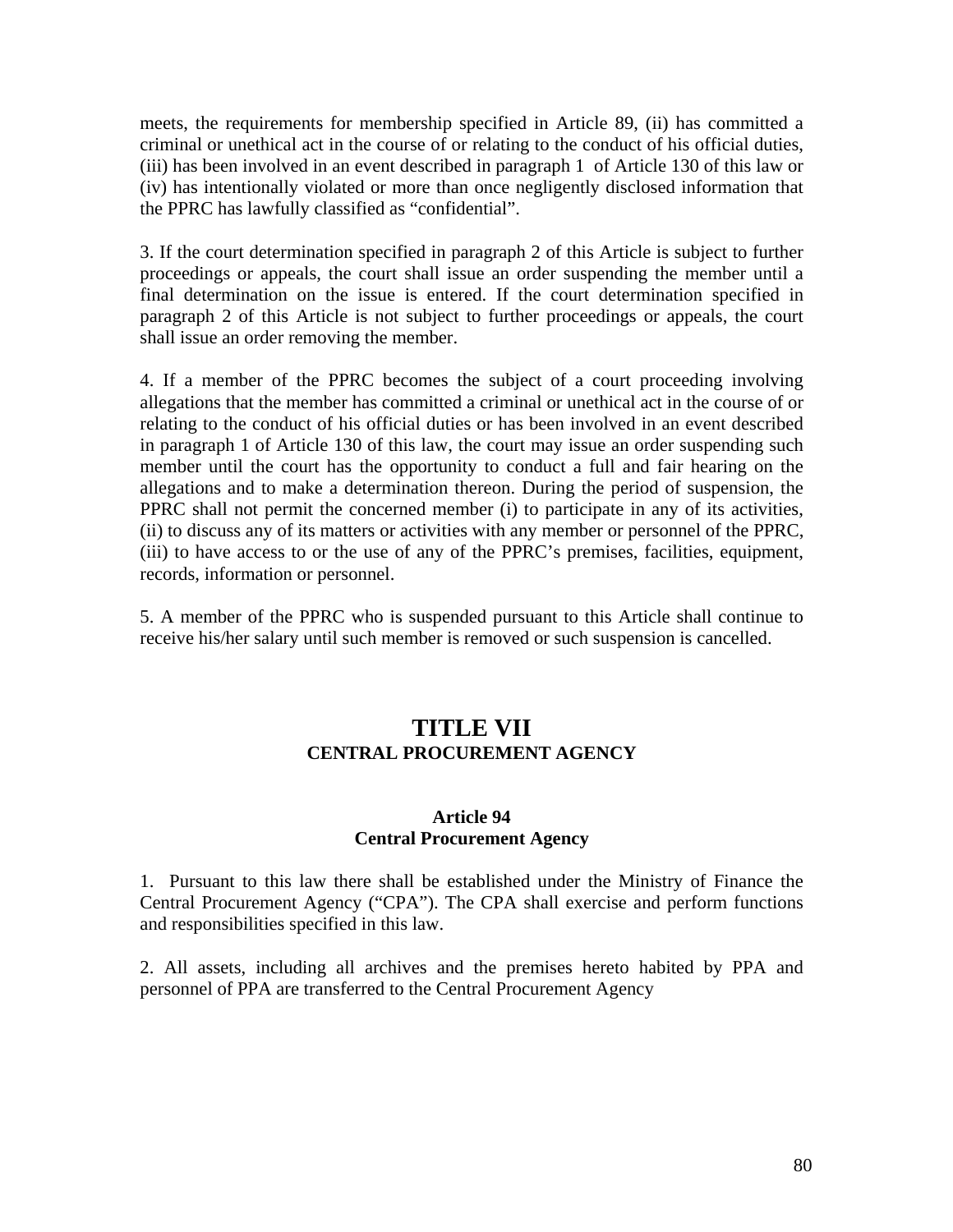## **Article 95 Procurement Activities of the CPA**

1. For reasons of professional expertise, cost-effectiveness, efficiency or other legitimate concerns the Minister of the Ministry of Finance have authority to designate the CPA as the responsible contracting authority for the conduct of such procurement activity. In such a case: (i) the Minister of the Ministry of Finance shall notify the concerned contracting authority or authorities of such determination, which shall no longer have any authority to conduct the concerned procurement, and (ii) the CPA shall, for all purposes of the present law, be deemed the "contracting authority" for the concerned procurement activity. The Minister of the Ministry of Finance shall obtain the agreement of the relevant supervisory board if the contracting authority is a Publicly Owned Enterprise.

2. The government as per the proposal from the Ministry of Finance shall establish a list of any commodities or common use items the procurement of which it has assigned to the CPA. Such list shall be adopted in the form of an Administrative Instruction. Such list and any amendment thereto shall be published in the media and made accessible on the PPRC website referred to in sub-paragraph 2.11 paragraph 2 of Article 87 of the this law.

3. A contracting authority shall place an order with the CPA for any goods, works or services procured by the CPA in accordance with the present Law and shall not conduct a procurement activity with respect thereto.

4. A contracting authority may appoint the CPA to conduct a procurement activity on its behalf. A contracting authority may also request the CPA to assist such contracting authority in the conduct of any procurement activity being conducted by such contracting authority.

## **Article 96 Appointment, removal and suspension of the Director of the CPA**

1. CPA shall be administered by a Director appointed for a term of three (3) years.

2. The Director of CPA shall be appointed in accordance with procedures determined in the Law on Civil Servants for appointment of high ranking positions.

3. The Director shall have a position equivalent to the General Secretaries and shall be subject to all legal provisions governing civil servants in high ranking positions.

4. No person may be nominated, appointed or serve as the Director of the CPA if he/she would be ineligible to participate in a procurement activity by reason of one of the provisions listed in paragraph 3 of Article 65 of this law.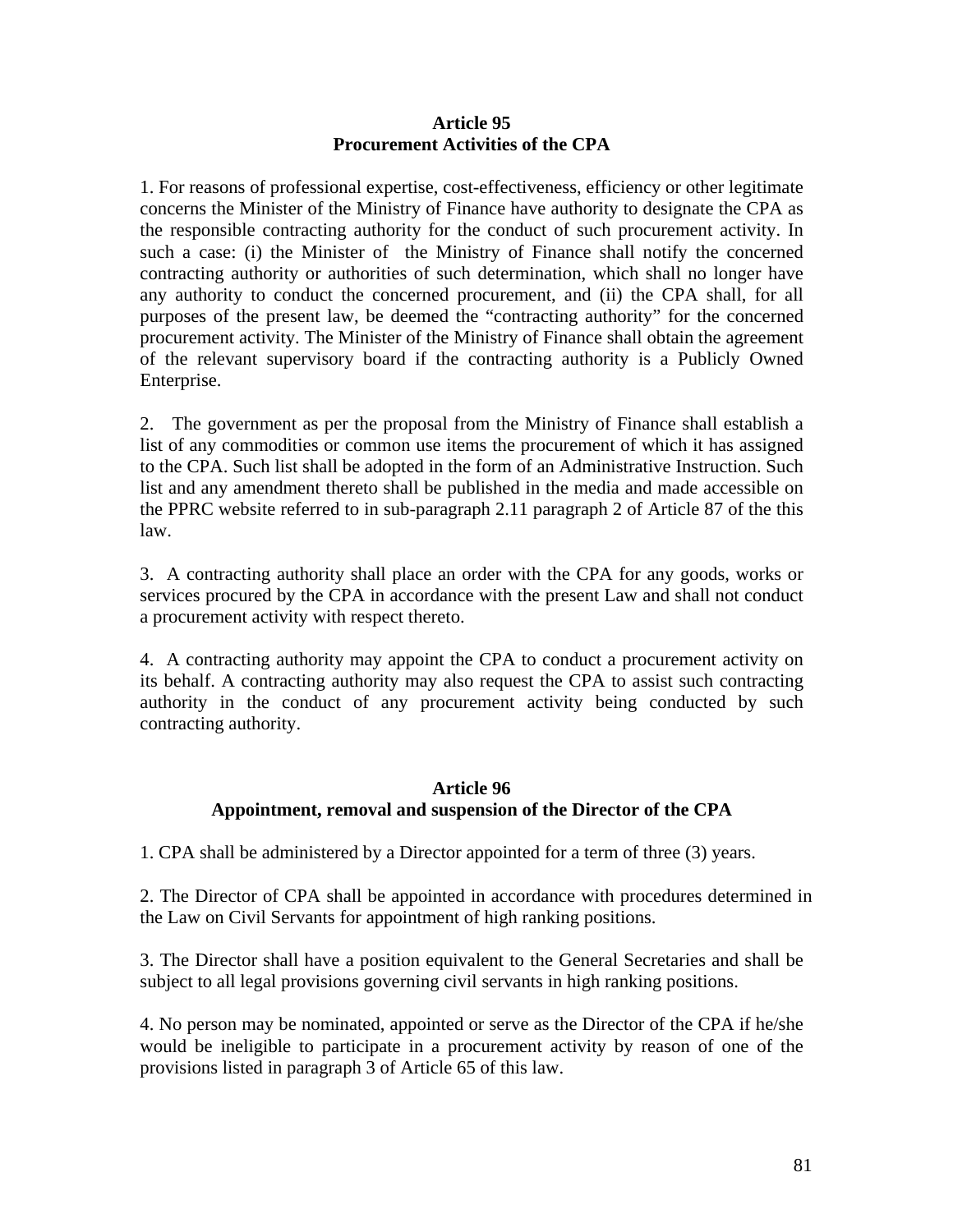5. The Director must meet one of the following criteria: He/she is a lawyer, economist or other professional holding a university degree and possessing substantial procurement experience.

#### **Article 97 Confidentiality**

The CPA may protect from disclosure to the public or unauthorized persons information developed or received by the CPA during the conduct of its work, but only to the extent permitted by *both* the present law and the Law on Access to Public Documents. Notwithstanding the foregoing, the CPA shall provide access to and copies of any information and records in its possession or control, including confidential information and records, to the Auditor General, the PPRC and/or the PRB immediately upon the request or order of any of these. The CPA shall also provide access to and copies of such information and records to a court of competent jurisdiction if such access and copies are required pursuant to an order issued by such court.

# **TITLE VIII PROCUREMENT REVIEW BODY**

#### **Article 98 Procurement Review Body**

1. The PRB is an independent review body and exercises the authority, powers, functions and responsibilities specified in the provisions of this law.

2. **The PRB is an independent administrative review body**. The PRB consists of five (5) Board members. For administrative support the PRB is assisted by a Secretariat led by Head of the Secretariat. No person or public official may exert or attempt to exert any political or illicit influence over the PRB or any of its employees with respect to any specific decisions. Influence shall not be regarded political or illicit if it is exerted openly, in accordance with the rule of law and of procedure, and in good faith to fairly advance a complaint or defense.

3. The PRB is a public authority and a budget organization. The PRB is therefore subject to all applicable provisions of all other laws and regulations of Kosovo to the same extent as any other public authority or budget organization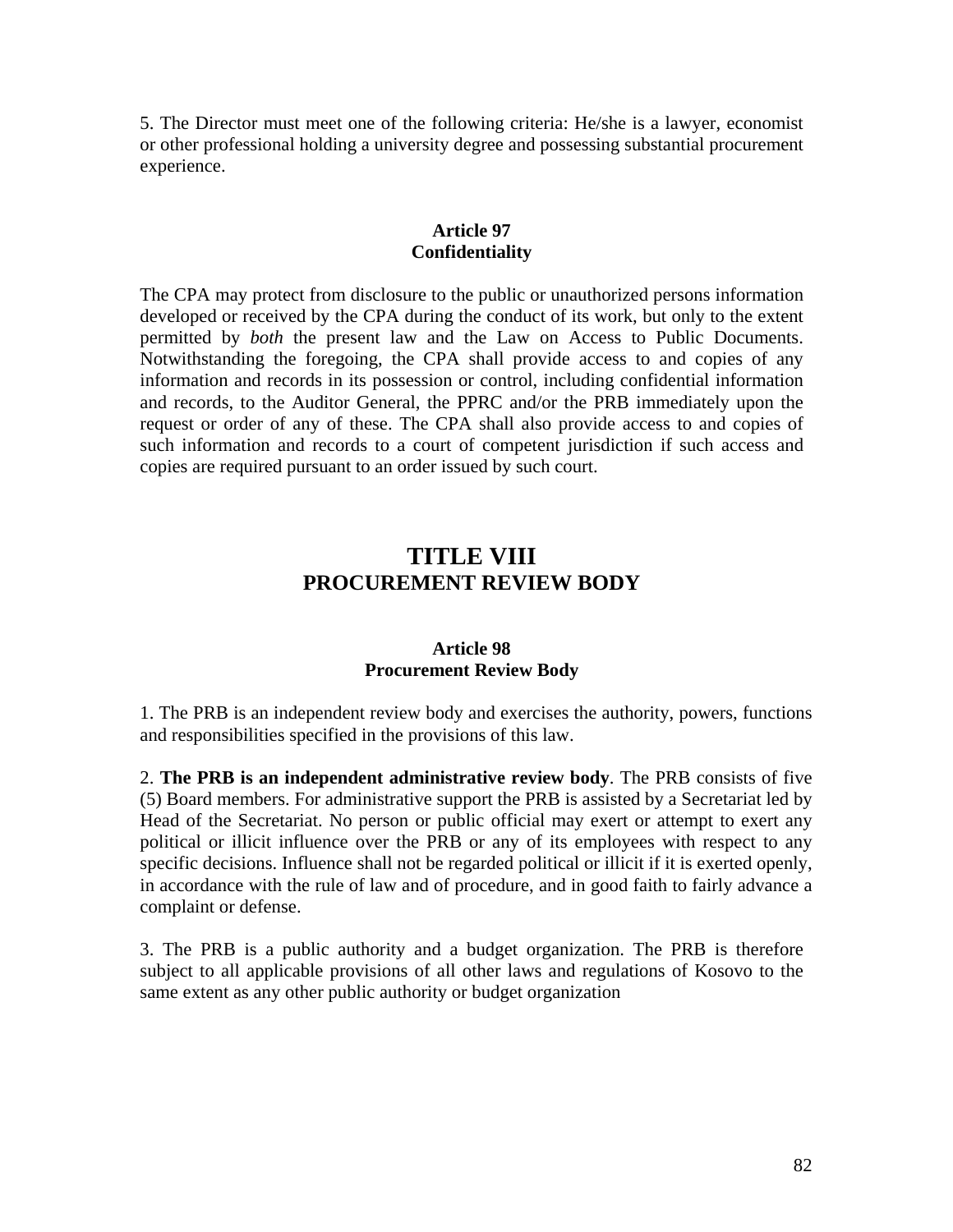### **Article 99 Functions and Powers of the PRB**

1. The PRB shall be responsible for implementing the procurement review procedures established in Title IX of the present law and shall have the authorities and responsibilities specified in that Title.

2. Upon a written request of a contracting authority regarding the submission, by an economic operator, of false information or documents forged, the PRB is obliged and is authorized to review and disqualify the economic operator from participation in public procurement up to a period of one year.

3. All decisions issued by the PRB may be reviewed by the competent Court in accordance with the law on the judicial review of administrative matters.

## **Article 100 Appointment of Members of the PRB**

1. The PRB shall be comprised of five (5) members; all members shall be appointed for a term of five (5) years, and may be reappointed only once.

2. Members of the PRB who were appointed under a previous enactment shall serve until expiration of that appointment, and may only be re-appointed if they were eligible for re-appointment under the law in force at the time of their appointment.

3. Upon the expiration of the initial terms provided for in paragraph 2 of this Article of the present law, any reappointment or new appointment shall be for a term of five (5) years.

4. Each member of the PRB shall be nominated by the Government and appointed by the Assembly based on a recommendation made by an independent selection body established by the Assembly. The independent selection body shall be comprised of three duly appointed judges designated by the Kosovo Judicial Council.

5. Each person so appointed shall possess the following qualifications and meet the following criteria:

5.1. be a citizen resident of Kosovo;

5.2. be of high moral integrity;

5.3. possess a law degree that is valid in accordance with Kosovo law;

5.4. meet eligibility requirements for appointment as a judge;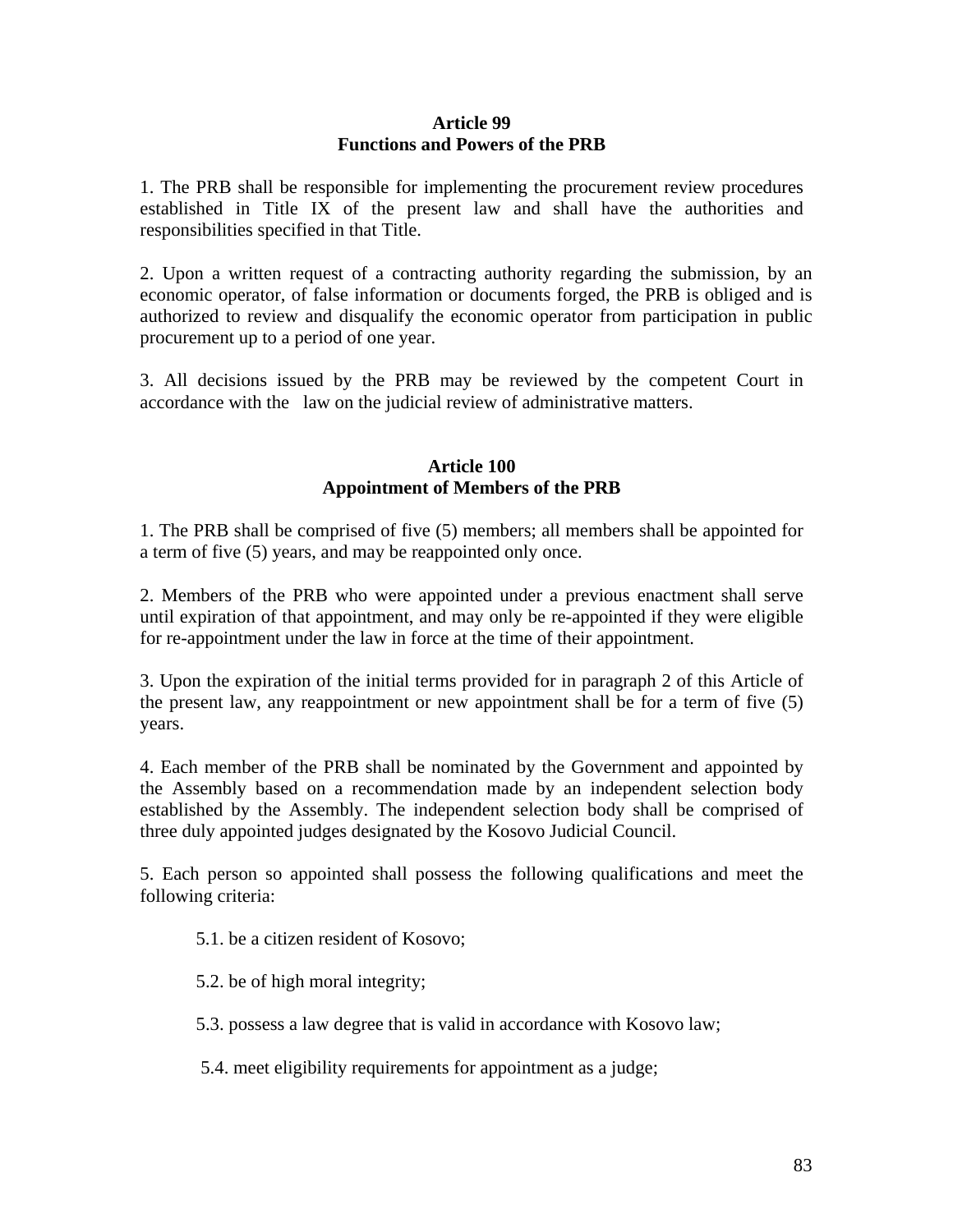5.5. have a minimum of three (3) years of professional experience in the legal field;

5.6. ability to perform impartially, conscientiously, diligently, decisively and responsibly the duties of the office for which she he or she is being considered.

6. The Assembly, within thirty (30) days, shall consider and appoint the selected persons pursuant to paragraph 4 of this Article. It may seek additional clarifications from the independent selection body regarding the selected persons. In such case the time limit for the appointments by the Assembly may be postponed for 10 (ten) days from the day the additional clarifications are received. If no action is taken by the Assembly to make the appointments within the time-frame prescribed in this Article, the persons selected shall be deemed as appointed by the Assembly.

7. In the event that the number of procurement complaints that must be decided by review panels under Title IX places an excessive burden on the PRB and thereby impairs the PRB's ability to fulfil the functions assigned to it by the present law in a timely and efficient manner, the Assembly based on a decision made by the independent selection body established by the Assembly, may, upon the written application of the President of the PRB, appoint on a temporary and ad hoc basis one or more additional persons to serve as review panel members. Paragraph 6 of this Article shall apply similarly.

## **Article 101 Suspension and Removal of a Member of the PRB**

The removal and suspension of a member of the PRB shall be subject to the same rules and procedures indicated in this law for PPRC's members.

## **Article 102 Organization of the PRB**

1. The President shall represent, manage and organize the work of the PRB and is responsible for supervising the day-to-day administration and operations of the PRB.

2. In the event the President is incapacitated or absent through ill-health his powers and functions shall be exercised by a person elected by and having the support of a majority the remaining members.

3. The President shall have the authority to designate a member to organize and manage the work of the PRB in a particular subject area.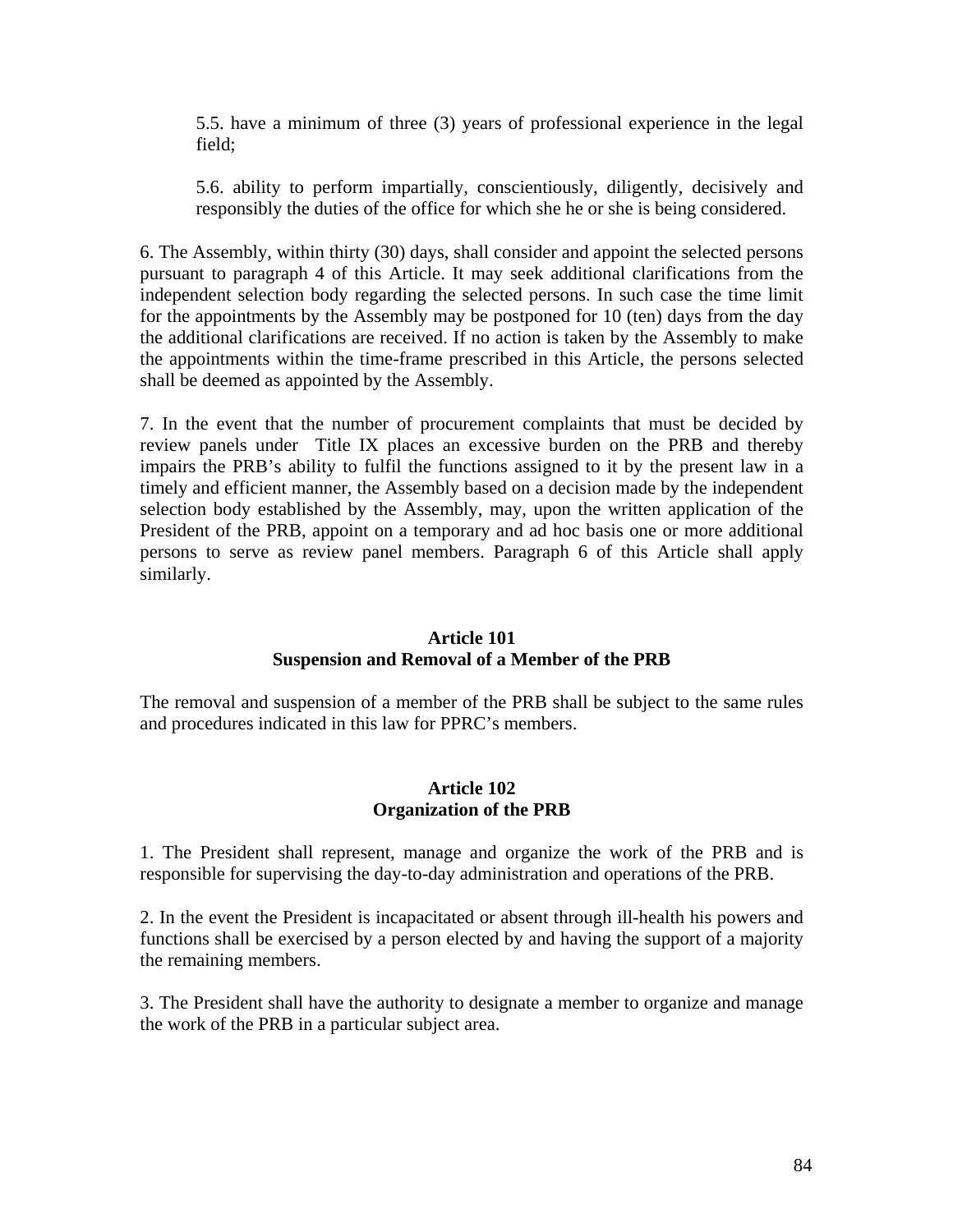# **TITLE IX PROCUREMENT REVIEW PROCEDURES**

# **CHAPTER I GENERAL PROVISIONS**

#### **Article 103 Scope**

The provisions of this Title establish certain substantive and procedural rights and remedies available to an interested party as that term is defined in Article 4 of this law.

## **Article 104 Basic Principles**

1.A procurement review proceeding shall be conducted and concluded in an expeditious, fair and non-discriminatory manner that is directed at achieving a fair, lawful and effective resolution of the subject matter involved. Any procurement review proceeding shall be carried out in conformity with the applicable provisions of this Title IX.

2. Neither the conduct of any review proceeding nor any decision by the PRB shall be done or made in any manner that discriminates in favor of or against any participant in the proceeding or any other person or undertaking.

3. All interested parties shall have equal access to the procurement review proceedings and remedies established in this Title.

4. In taking any action or measure provided for by this Title IX, the PRB shall (i) act as expeditiously as possible, (ii) act in a manner that is proportionate to the alleged violation or other matter complained of, and (iii) take into account the probable consequences of such action or measure for all interests likely to be harmed, including the public interest.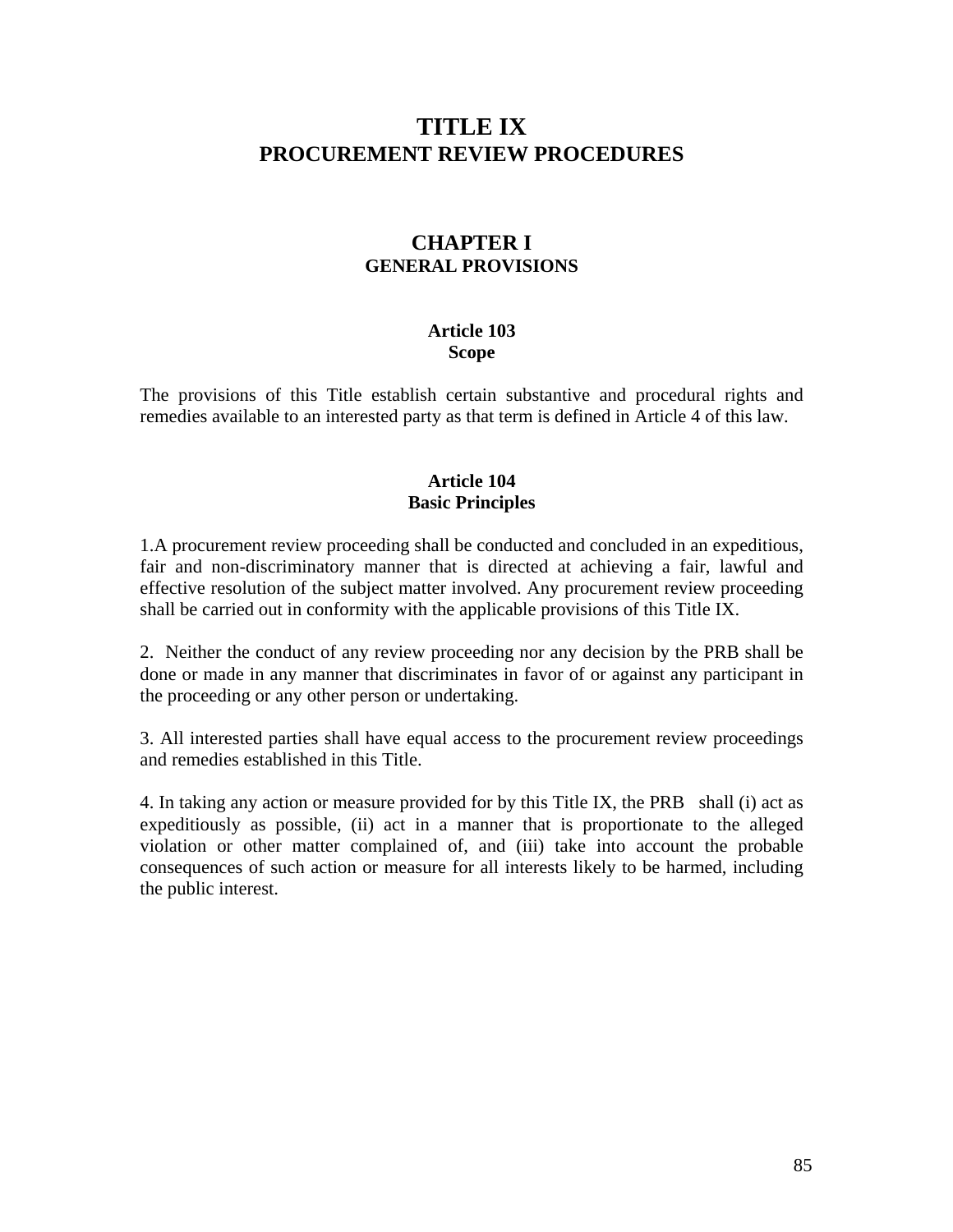# **CHAPTER II**

## **Article 105 Powers of PRB**

1. PRB can determine that complaints shall be heard by a review panel established under PRB in accordance with Article 106 of this law.

2. PRB shall have the competence, authority, power and responsibility, under the conditions specified in this Title IX, to:

2.1. review complaints from interested parties containing allegations of violations of the present law;

2.2. enquire into and determine the facts giving rise to such complaints and allegations;

2.3. issue an order to any person, undertaking or public authority requiring such person, undertaking or authority to produce, transfer, submit and/or grant access to data, information, documents (other than privileged legal advice), and/or other items of movable and/or immovable property that the review panel considers, in the exercise of reasonable discretion, relevant to the conduct of an investigation or a procurement review proceeding;

2.4. issue an order to any person to appear at a procurement review proceeding and provide testimony regarding any matter that the review panel considers, in the exercise of reasonable discretion, relevant to the subject matter of such proceeding;

2.5. take any other action necessary and appropriate to verify arguments or claims made by the parties;

2.6. if the concerned contract has not yet been lawfully signed by both parties, and in so far permitted by this Law, issue an order setting aside or suspending an award of a public contract or a result of a design contest;

2.7. issue an order to a contracting authority, in so far permitted by this Law, requiring such authority to suspend or terminate the conduct of a procurement activity or the implementation of a decision of such authority related to or made in the course of such activity;

2.8. issue an order in so far permitted by this Law, to a contracting authority requiring such authority to cancel or revoke a decision of such authority related to or made in the course of a procurement activity, including unlawful conditions and specifications in the tender dossier;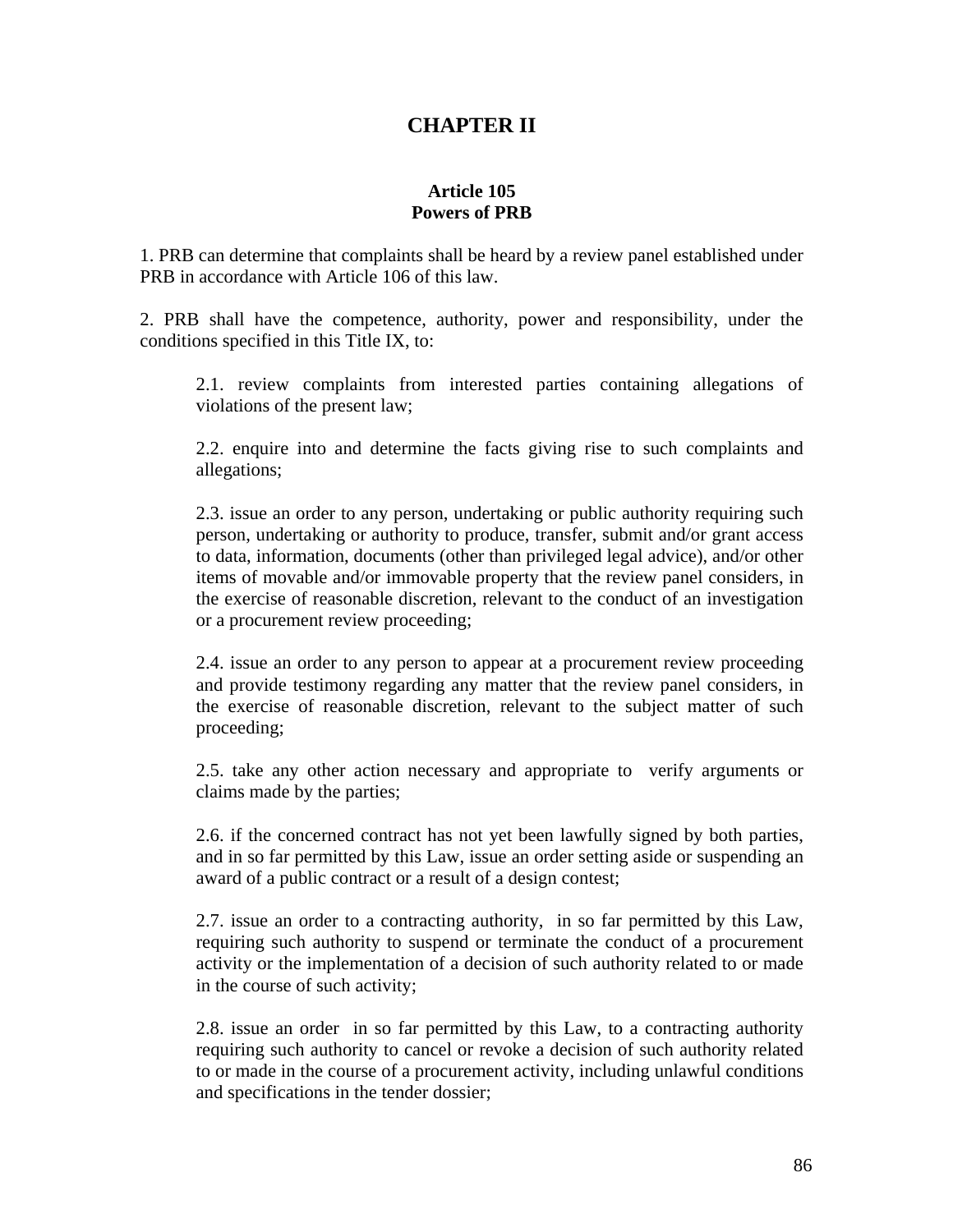2.9. issue an order to a contracting authority requiring such authority to pay compensation to a complainant;

2.10. issue an order to a contracting authority requiring such authority to correct an alleged violation and/or to prevent further damage to the complainant and/or another interested party;

2.11. issue an order requiring a contracting authority to remove discriminatory technical, economic, financial or selection specifications, requirements or criteria contained in any notice, invitation, tender dossier, contract document or other document relating to a procurement activity;

2.12. issue an order requiring law enforcement officials to assist the PRB obtain compliance with another order of the PRB ;

2.13. issue order that renders a concluded and signed contract ineffective, if it has been concluded without prior publication in accordance with Article 42, or if the signing of the contract was done before expiry of the time limit mentioned in sub-paragraph 1 of paragraph 4 Article 26 of this law;

2.14. impose penalties on any contracting authority that, despite the issuance of an order under sub-paragraph 2.13 of this Article, continues to observe or implement the contract that is the subject of such order; and

2.15. other competences determined by this law or relevant laws.

#### **Article 106 Establishment and Composition of Review Panels**

The PRB organizes its work in a number of review panels. Depending on the value or size of the proposed contract or on the difficulty or importance of the issues raised by the case, the PRB shall be responsible for issuing the internal rules concerning the appointment of PRB members for such review panels, which shall be signed by the President of PRB. The review panel may consist of one, three or five members.

#### **Article 107 Rules of PRB procedures**

1. The PRB shall establish rules of procedure to govern the conduct of review proceedings. Any rules so established shall be consistent with the present law, especially the provisions of this Title IX. Such rules shall establish procedures to ensure especially: (i) the right of the parties to be heard**,** including right to make written submissions; (ii) the right of the parties to be informed about arguments and allegations advanced by the other party and to respond to such arguments and allegations; (iii) the right of the parties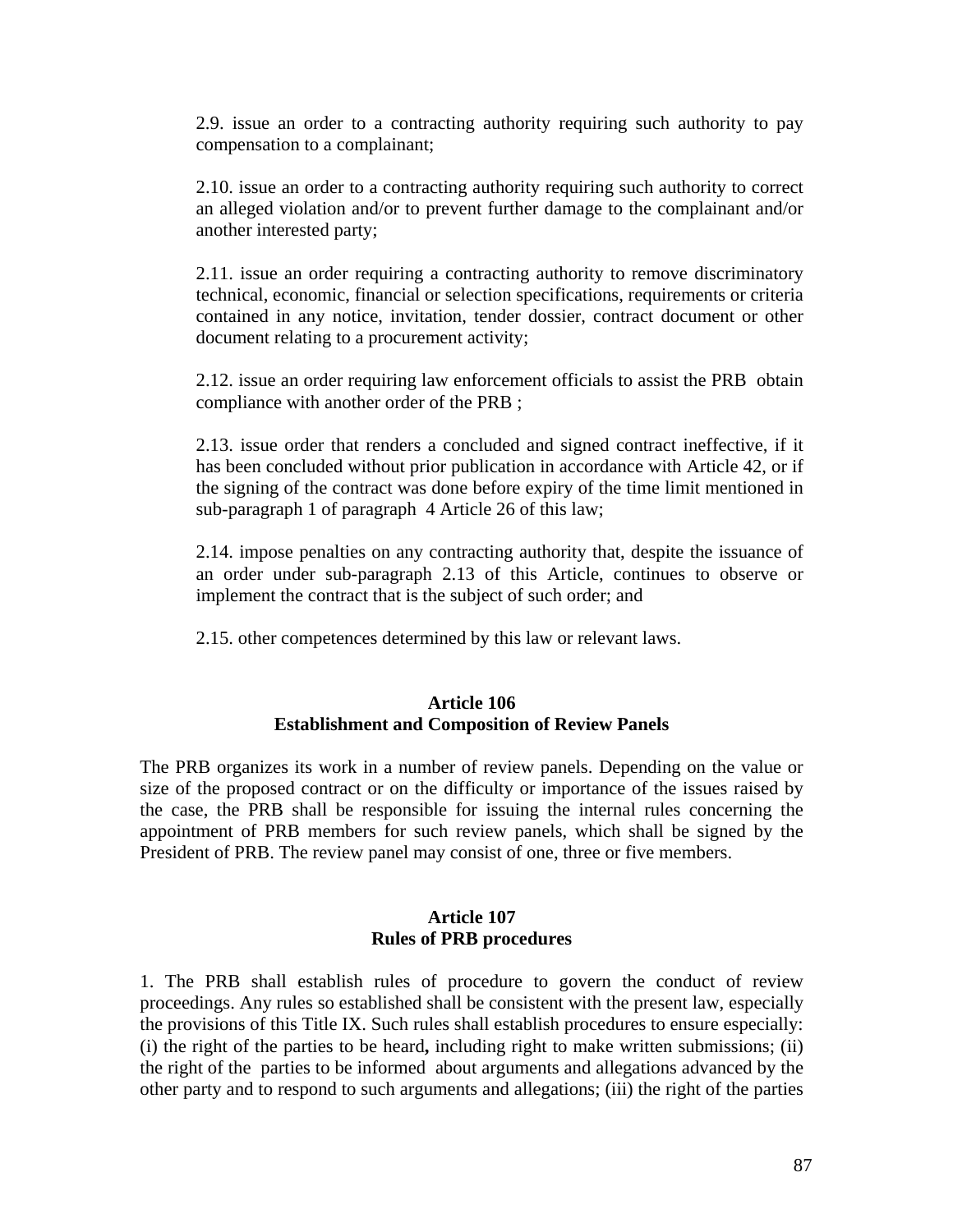to have legal representation; (iv) the right of the parties to present evidence and arguments in a hearing before the PRB, including examination and cross-examination of witnesses; (v) the right of the parties to request the appointment of technical witnesses; The President shall be responsible for organizing and managing the development of such rules. The PRB shall publish the procedural rules on its information website and provide to any person who so requests a copy of such rules.

#### **Article 108 Confidentiality**

1. The PRB may protect from disclosure to the public or unauthorized persons information developed or received by the PRB during the conduct of its work, but only to the extent permitted by both the present law and the Law on Access to Public Documents. Notwithstanding this obligation, the PRB shall provide access to and copies of any information and records in its possession or control, including confidential information and records, to the Auditor General or a court of competent jurisdiction if such access and copies are required pursuant to an order issued by the Auditor General or such court.

# **CHAPTER III INITIATION AND INITIAL CONDUCT OF REVIEW PROCEEDINGS**

## **Article 109 Time Limits for Submission of a Complaint**

1. A complaint may be submitted by an interested party at any stage of any procurement activity and with respect to any act or omission of the concerned contracting authority that is alleged to be in violation of this law.

2. If the contract has been awarded or the design contest has been decided, or a procurement activity has been terminated, a complaint may be filed only within the ten (10) day period following the date of the contract award notice or design contest results notice is sent to the complainant. In the case of tenders according to Article 36 of this law the period runs from the date of the award of the contract. If the procurement activity was formally cancelled or otherwise terminated prior to the making of an award or the selection of a winner, the period runs from the date that the procurement activity was formally cancelled by means of a cancellation notice or the date where the activities were otherwise terminated.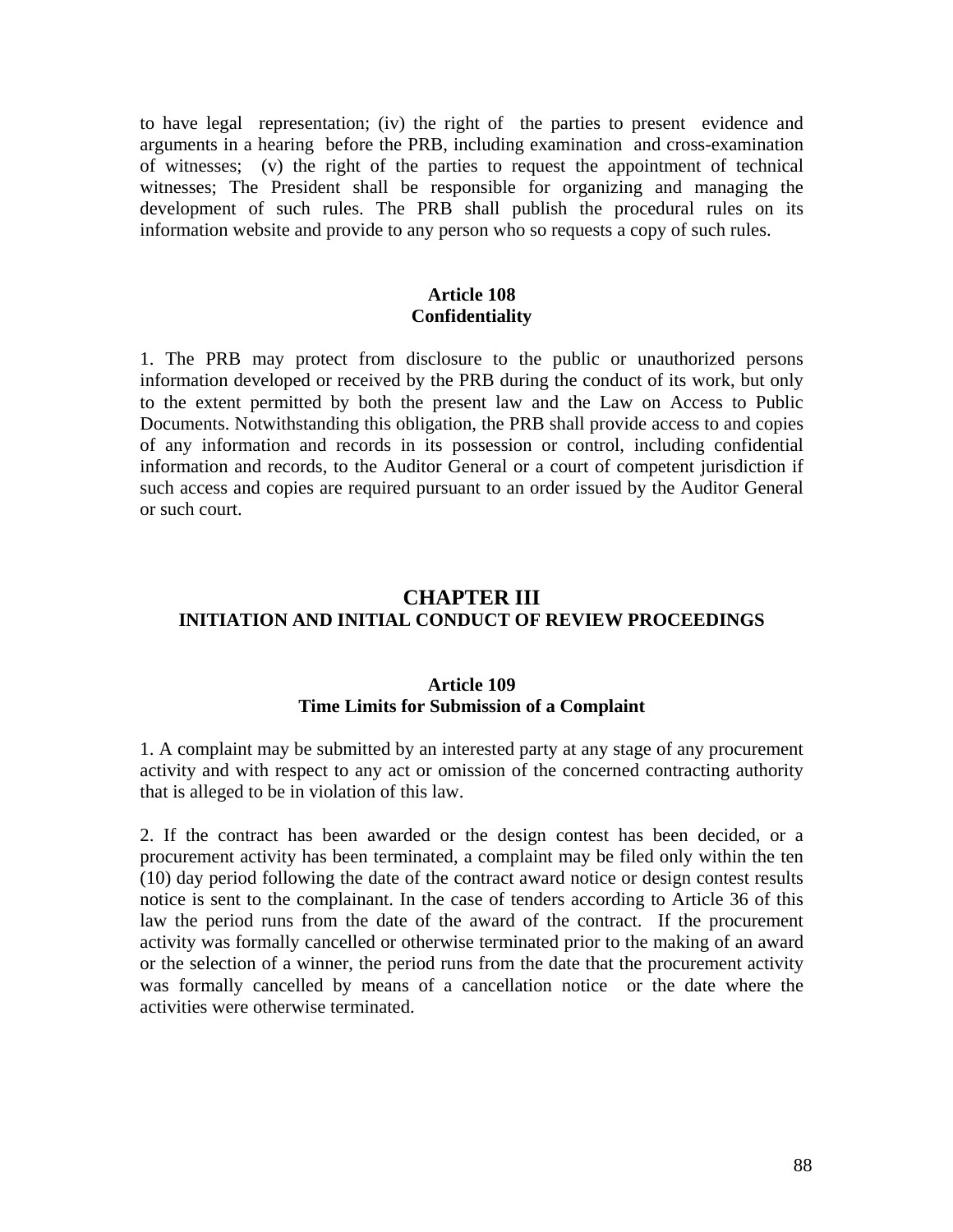## **Article 110 Authority to pursue complaints**

In case of withdrawal of complaints lodged according to Title IX of the present law the PRB has the authority to continue on its own behalf and discretion the review of any allegations directly or indirectly made in such a complaint.

## **Article 111 Filing and Basic Contents of a Complaint**

1. Any interested party may file a complaint with the PRB; however, the PRB shall take action on such complaint only if such complaint:

1.1. sets forth the name, address and contact information of the complainant;

1.2. sets forth the name of the concerned contracting authority;

1.3. sets forth a reasonably specific description of the concerned procurement activity;

1.4. attaches a copy of the concerned contract award notice or design contest results notice, if such has been issued or published;

1.5. demonstrates that the complainant qualifies as an "interested party," as defined under Article 4 of this law;

1.6. describes the factual circumstances constituting or giving rise to the alleged violation;

1.7. specifies the provision or provisions of the present law that have allegedly been violated; and

1.8. describes how the alleged violation has caused, or threatens to cause, material damage to the complainant in cases where the complainant includes a claim for compensation

2. The complainant shall file the original of such complaint with the PRB and simultaneously dispatch, by the same means or by ordinary post, a copy thereof to the contracting authority.

3. The PRB shall, upon the receipt of a complaint, immediately review such complaint to ensure that it meets the requirements of paragraph 1 of this Article. The PRB shall complete such review within one (1) day after receiving the complaint.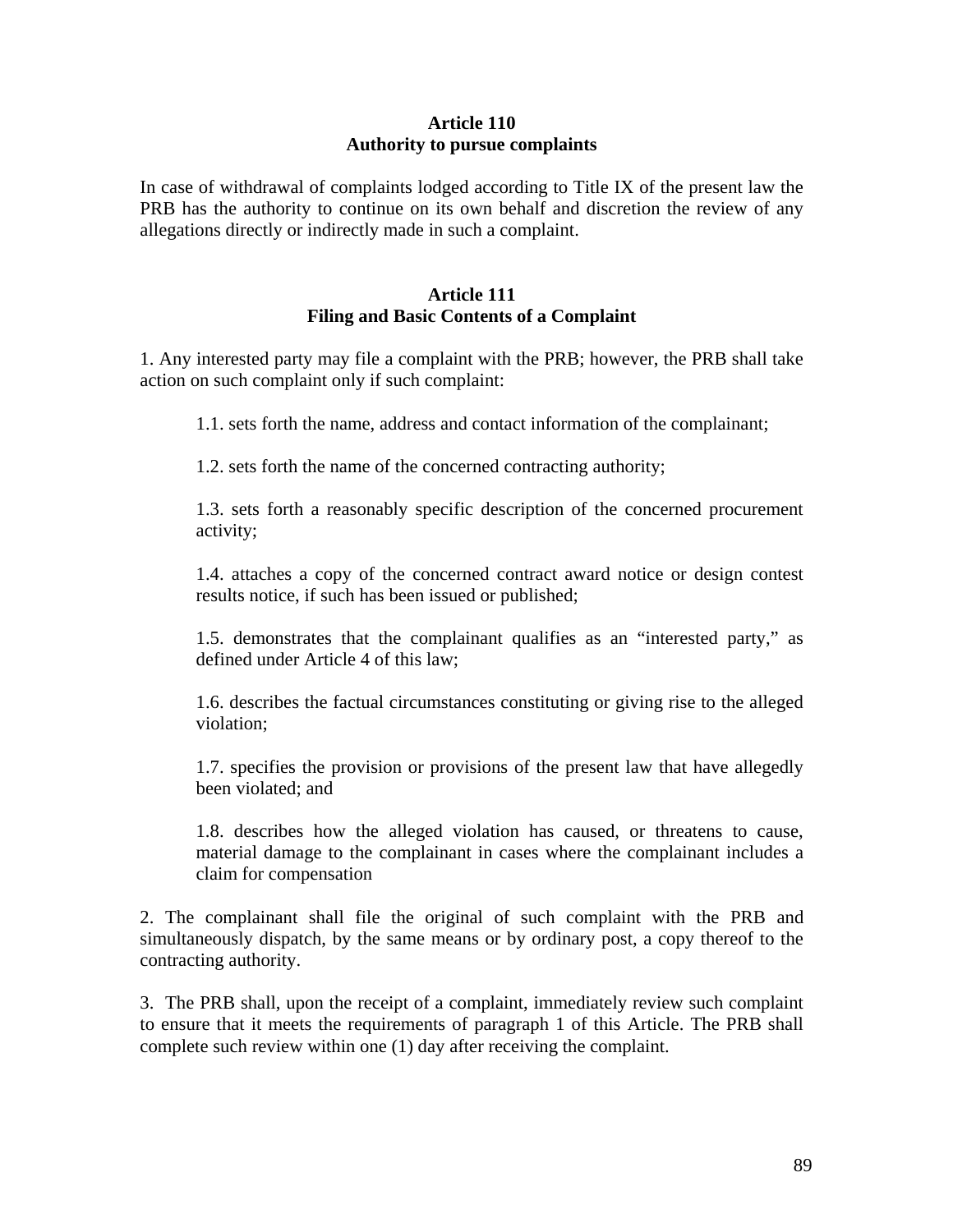4. If the PRB determines that a complaint does not meet the requirements of paragraph 1 of this Article, the PRB shall immediately notify the complainant in writing, by the most rapid means possible, of the nature of the deficiencies. If the filing period has expired or will expire in less than four (4) days, the complainant shall have four (4) days after receiving such a notification to correct the deficiencies and to resubmit the complaint. If the filing period has not yet expired and will not expire in less than two (2) days, the complainant may re-submit the complaint any time prior to the expiration of the filing period.

5. If the PRB determines that the complaint has been timely filed and meets the requirements of paragraph 1 of this Article, the PRB shall immediately (i) assign a review expert in accordance with Article 113 of this law and (ii) establish a review panel to review the allegations alleged in such complaint.

### **Article 112 Automatic suspension of Procurement Activity**

1. Unless and until the concerned review panel makes another determination in writing, the filing of a complaint shall automatically require the concerned contracting authority to suspend the conduct of the procurement activity to which the complaint relates.

2. Notwithstanding the foregoing, if requested by the contracting authority, the President of the PRB may issue an order removing the automatic suspension required by paragraph 1 of this Article if, taking into account the probable consequences of such suspension for all interests likely to be harmed, including the public interest and the complainant's interest, the President determines that the negative consequences of such suspension exceed the benefits that may be achieved thereby. Prior to taking any action on the contracting authority's request, the complainant shall be given an opportunity to submit written arguments to the President as to why the suspension should not be removed. The President shall notify the complainant and the concerned contracting authority in writing of his/her decision.

3. A decision removing such a suspension shall not in any way prejudice or otherwise negatively affect the complaint or the complainant.

## **Article 113 Initial Review by Review Expert**

1. The PRB shall immediately assign to one of its review expert the task of reviewing the conduct of the concerned procurement activity and to assess the validity of the allegations contained in the complaint.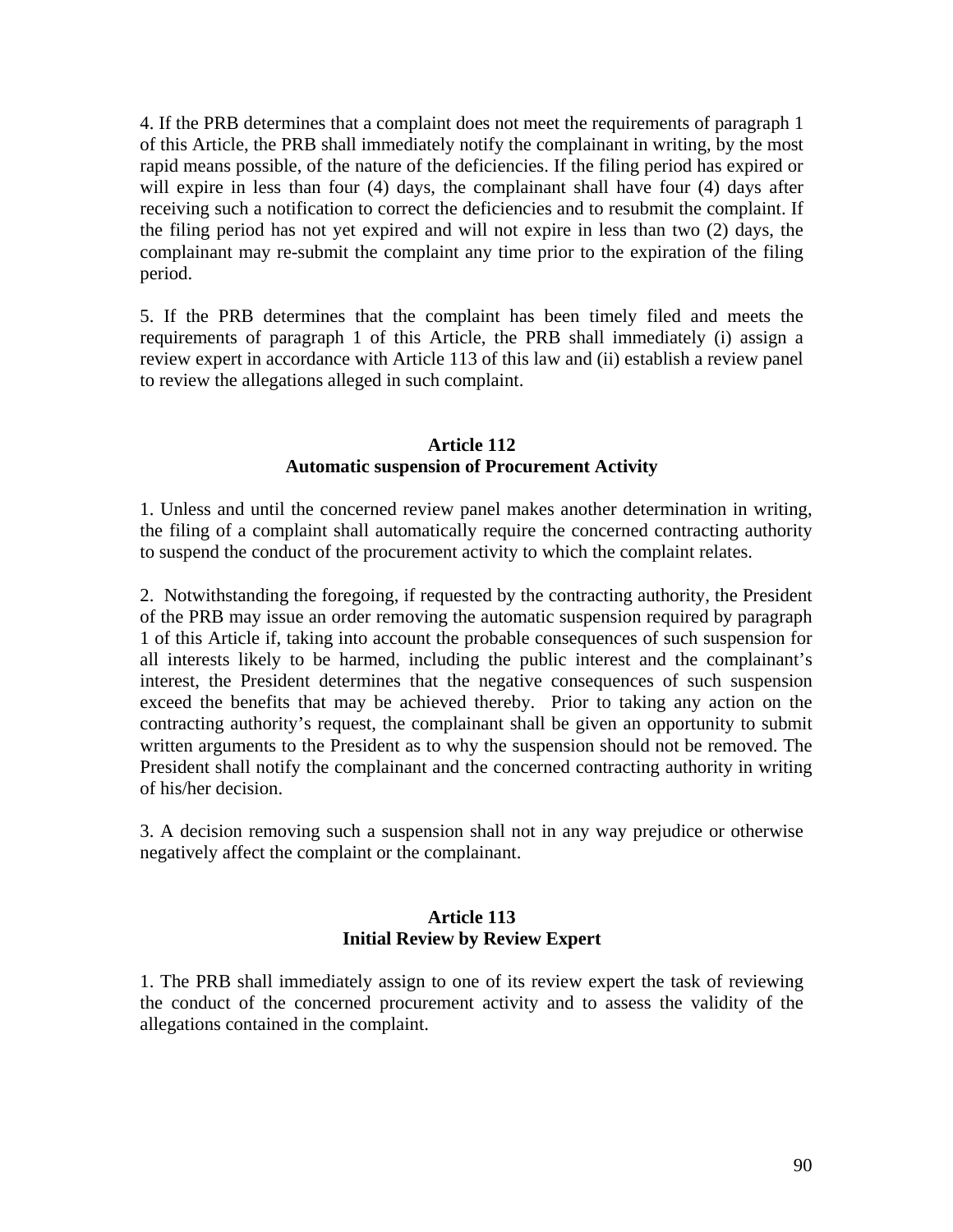2. The PRB must employ a sufficient number of review experts. The review experts must be impartial and with a high level of knowledge of the conduct of procurement activities and of the present law.

## **Article 114 Responsibilities of the Review Expert and the Contracting Authority**

1. A review expert shall, within the ten (10) days period immediately following the day of his/her assignment, (i) review the contracting authority's procurement documentation and related records, (ii) interview, as he/she deems appropriate and necessary, any official, employee or consultant of the contracting authority or the complaining party, and (iii) provide to both the review panel, the complainant and the head of the contracting authority a written assessment of the procurement activity and the validity of each of the allegations contained in the complaint.

2. The expert shall recommend the corrective action necessary to be taken by a contracting authority which may involve, as necessary and appropriate under the circumstances: (i) canceling the procurement activity, the contract award or the result of a design contest (ii) extending a deadline (iii) reversing or voiding a decision of the contracting authority and/or (iv) taking any other action needed to correct a violation by the contracting authority.

## **Article 115 Decision of the Contracting Authority**

1. The contracting authority shall, within four (4) days after receiving the review expert's assessment specified in paragraph 1 Article 114 of this law, issue to the review expert, the review panel and the complainant in writing the contracting authority's decision regarding the matters set forth in the complaint.

2. The written decision required by paragraph 1 of this Article shall set forth the contracting authority's detailed assessment of the validity of each of the allegations contained in the complaint. If the decision sets forth an assessment of an allegation that differs from the assessment provided by the review expert, the contracting authority shall include a detailed statement explaining the reasons for such difference. If the decision rejects an allegation or denies its validity, the contracting authority shall include a statement explaining the reasons for such rejection or denial.

3. If, in its decision, the contracting authority determines that any or all of the allegations are valid, and the complainant has not objected, it shall, within five (5) days or the time allowed by the expert, take the corrective action recommended by the expert to bring the concerned procurement activity into compliance with the present law and to eliminate as far as possible any resulting damage or threat of damage to the complainant or other economic operators.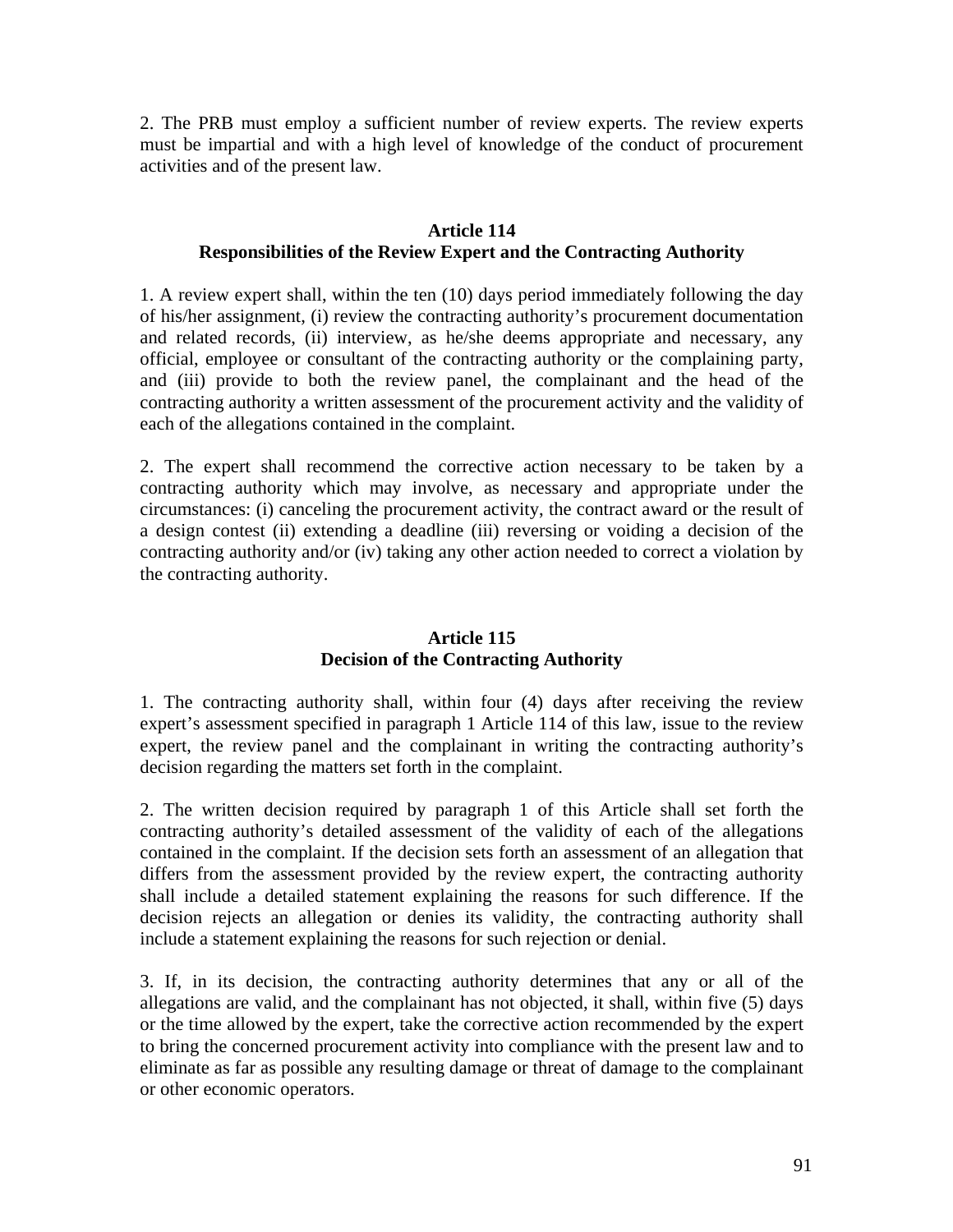4. The contracting authority shall promptly notify the review panel, the complainant and the other concerned economic operators of any corrective action taken.

5. If, within the time limit specified in paragraph 1 of this Article, the contracting authority fails to issue the required decision or issues a decision that rejects or denies the validity of an allegation or that fails to assess the validity of an allegation, the complaint shall be referred to the review panel.

6. If the contracting authority issues a decision determining that an allegation contained in the compliant is valid, but fails to take appropriate and effective corrective action within the time limit specified in paragraph 4 of this Article, the complainant may then, within three (3) days of the expiration of such time limit, file a written notice with the review panel and the contracting authority regarding such failure and requesting the review panel to review the matter and to issue an order to the contracting authority under Article 105.2.10 of this law.

7. If the contracting authority timely receives a written notice from the complainant pursuant to paragraph 6 of this Article, the contracting authority shall, within three (3) days after receiving such notice, transfer all documents and records relating to the concerned procurement activity to the review panel.

# **CHAPTER IV PROCEEDINGS BEFORE PRB**

## **Article 116 Decision-making Procedures**

1. Matters that a complainant has identified in a notice filed pursuant to paragraph 5 and 6 Article 115 of this law, shall be reviewed and decided by PRB.

2. The proceedings shall be conducted in accordance with the provisions of this Title IX and the rules of procedure established pursuant to Article 107 of this law.

3. Before making a final decision on a matter, the PRB may require the contracting authority and/or the complainant to provide additional information and/or explanations. The PRB shall have the right to require any person, undertaking or public authority to submit material or evidence that it reasonably believes may have relevance to the matter. Similarly, the PRB shall have the right to require any person, undertaking or public authority to provide testimony that it reasonably believes may have relevance to the matter.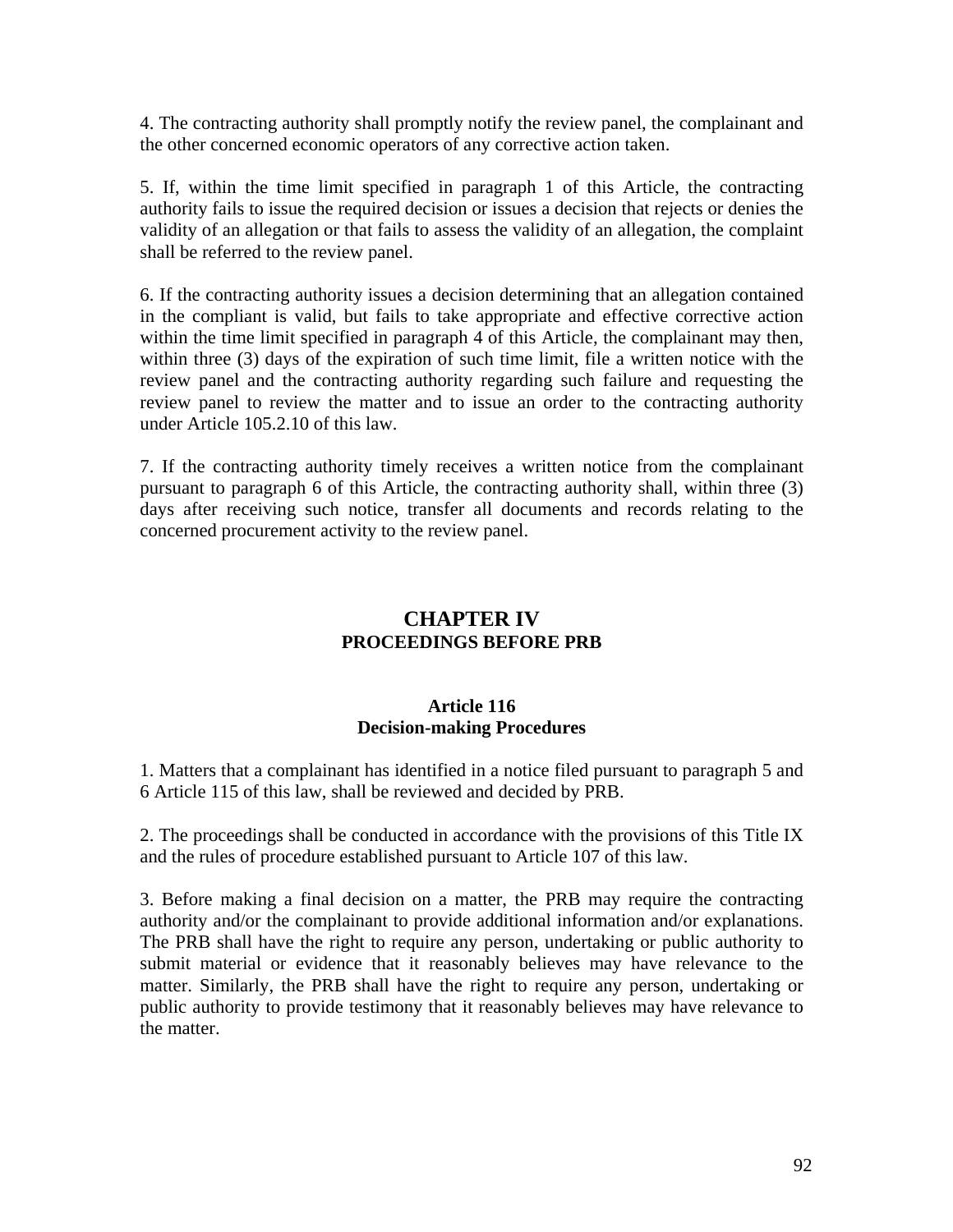4. On request from the complainant or the contracting authority the PRB may allow for an opportunity to present additional information and/or explanations. Paragraph 3 of this Article applies in a similar manner.

5. If any party to the proceedings fails or refuses to participate fully in such proceedings or to comply with a requirement of this Title IX, the rules of procedure established pursuant to Article 107 of this law, or an order issued by PRB, the review panel shall reach its decision on the facts available to it and on the basis of evidence and arguments brought to its attention by those parties actively participating in the proceedings. The PRB shall have the authority to address any such refusal or failure by, as it deems appropriate: (i) deciding any concerned legal issue and/or factual matter in favour of the opposing party, and/or (ii) deciding any concerned allegation in favour of the opposing party.

### **Article 117 Decision-Making Deadline**

1. The PRB shall issue its final written decision, together with a written statement of the factual and legal bases justifying such decision, and any order required to give effect to such decision not later than fifteen (15) days following the expiration of the time limit specified in paragraph 7 of Article 115 of this law or following submission of additional information and /or explanations or hearings according to paragraph 3 or 4 Article 116 of this law. Where the matter involves particularly complex issues or facts, the PRB may designate the matter as a particularly complex matter and may then extend the deadline for the issuance of such decision, statement of reasons and order by a maximum of an additional twenty (20) days.

2. The decision taken by PRB shall be published on the PRB's web-site within five (5) days in the original language of the decision and within fifteen (15) days with regard to other languages, as well as in English for all cases with high contract value.

#### **Article 118 Security, Penalties and Damages**

1. All complainants are required to pay a complaints fee to the PRB the amount of five hundred (500) Euros together with the filing of a complaint. Payment shall be made in cash or cash equivalent into the account established by the PRB in accordance with the Financial Rules.

2. The PRB shall dismiss the complaint if it is not accompanied by the fee.

3. The fee shall be reimbursed to the complainant whenever PPB approves the complaint as grounded.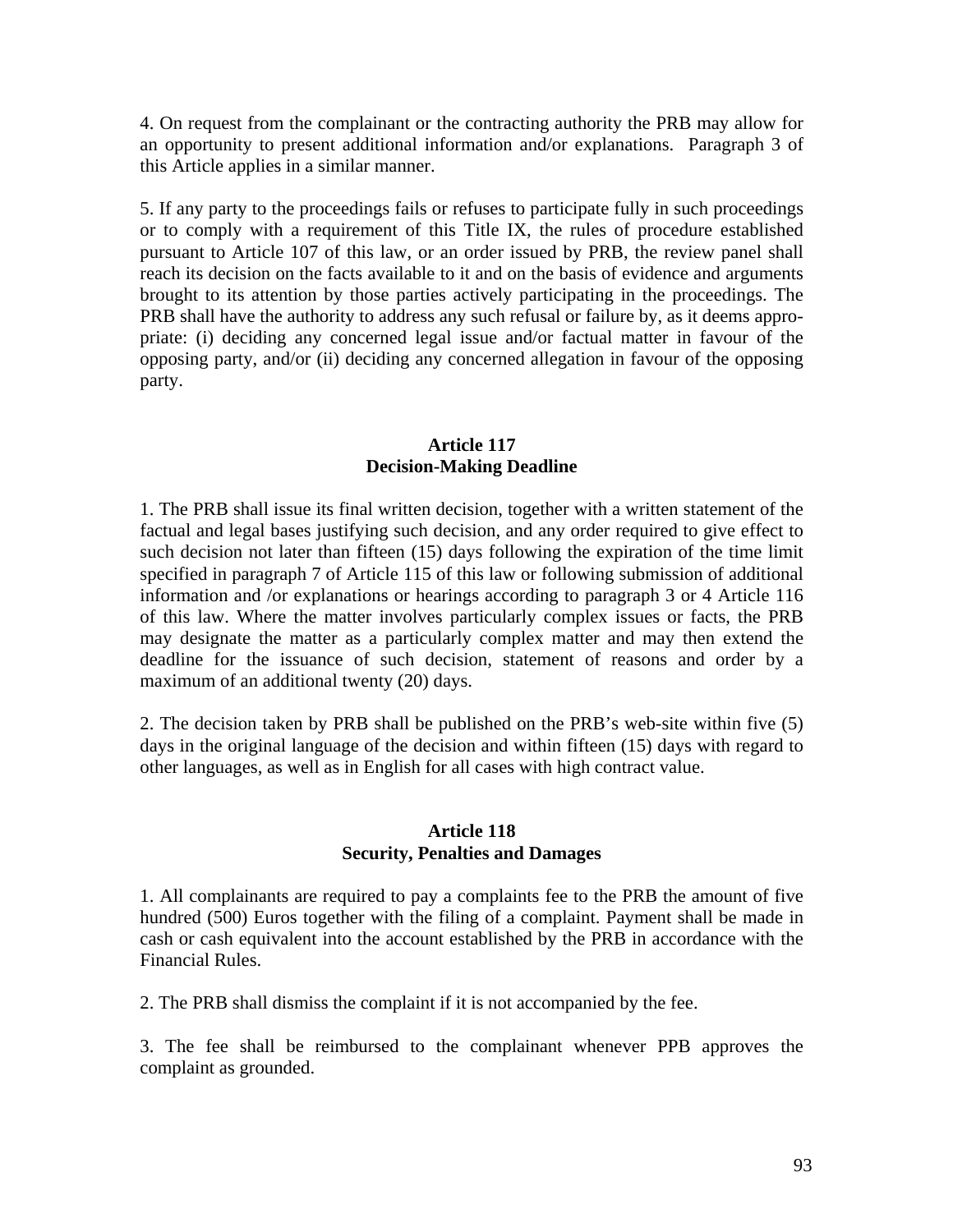4. If the review panel determines that all allegations made by the complainant in its complaint are frivolous, the PRB may require the complainant to pay an additional penalty of up to five thousand (5,000) Euros. In such event, the complainant shall be ineligible to participate in any manner in a procurement activity covered by the present law until (i) such penalty is paid in full or (ii) a court of competent jurisdiction rescinds the order of the PRB requiring the payment of such penalty. If the PRB assesses a penalty pursuant to paragraph 4 of this Article, it shall issue an order to the complainant that (i) requires the complainant to pay such penalty, (ii) references paragraph 4 of this Article. and (iii) notifies the complainant that until such penalty is paid in full or a court of competent jurisdiction rescinds the subject order, the complainant shall be ineligible to participate in any manner in a procurement activity covered by the present law.

5. If an allegation made by the complainant is determined to be valid, the review panel may (i) assign a member to calculate, in accordance with the applicable normative acts, the damages, if any, suffered by the complainant as a result of the violations committed by the concerned contracting authority and (ii) issue an order requiring such contracting authority to pay the amount of such damages to the complainant.

6. The PRB shall establish, in accordance with the Financial Rules, a separate interestbearing account at a licensed commercial bank in Kosovo for the purpose of receiving and holding (i) funds received as security or under a letter of credit or bank guarantee that had been posted as security pursuant to paragraph 1 of this Article and (ii) funds received in payment of a penalty assessed under paragraph 4 of this Article. The PRB shall immediately deposit and hold all such funds in such account. The PRB shall not return, transfer, use or make any other disposition or use of such funds except as specifically authorized by paragraph 7 of this Article.

7. The PRB shall leave such funds on deposit in the account specified in paragraph 6 of this Article until (i) their return is required by paragraph 3 of this Article or (ii) the complainant has exhausted all of its rights to appeal the review panel's determinations made under paragraph 4 of this Article. Once a complainant has exhausted its rights to appeal such determinations and no court of competent jurisdiction has issued an order to the PRB instructing the PRB to make another disposition of the concerned funds, the PRB shall treat such forfeited security and, if applicable, assessed penalties as a fine or penalty and transfer the concerned funds to the Kosovo Consolidated Fund in accordance with the relevant provisions of the applicable normative acts on public budgetary and appropriations matters.

8. If a contracting authority is a budget organization or a part of a budget organization, and such contracting authority fails to implement a final judgment issued by the PRB requiring the contracting authority to pay damages to the complainant, the complainant may utilize the provisions of Article 40 of the Law on Public Financial Management and Accountability to secure such payment.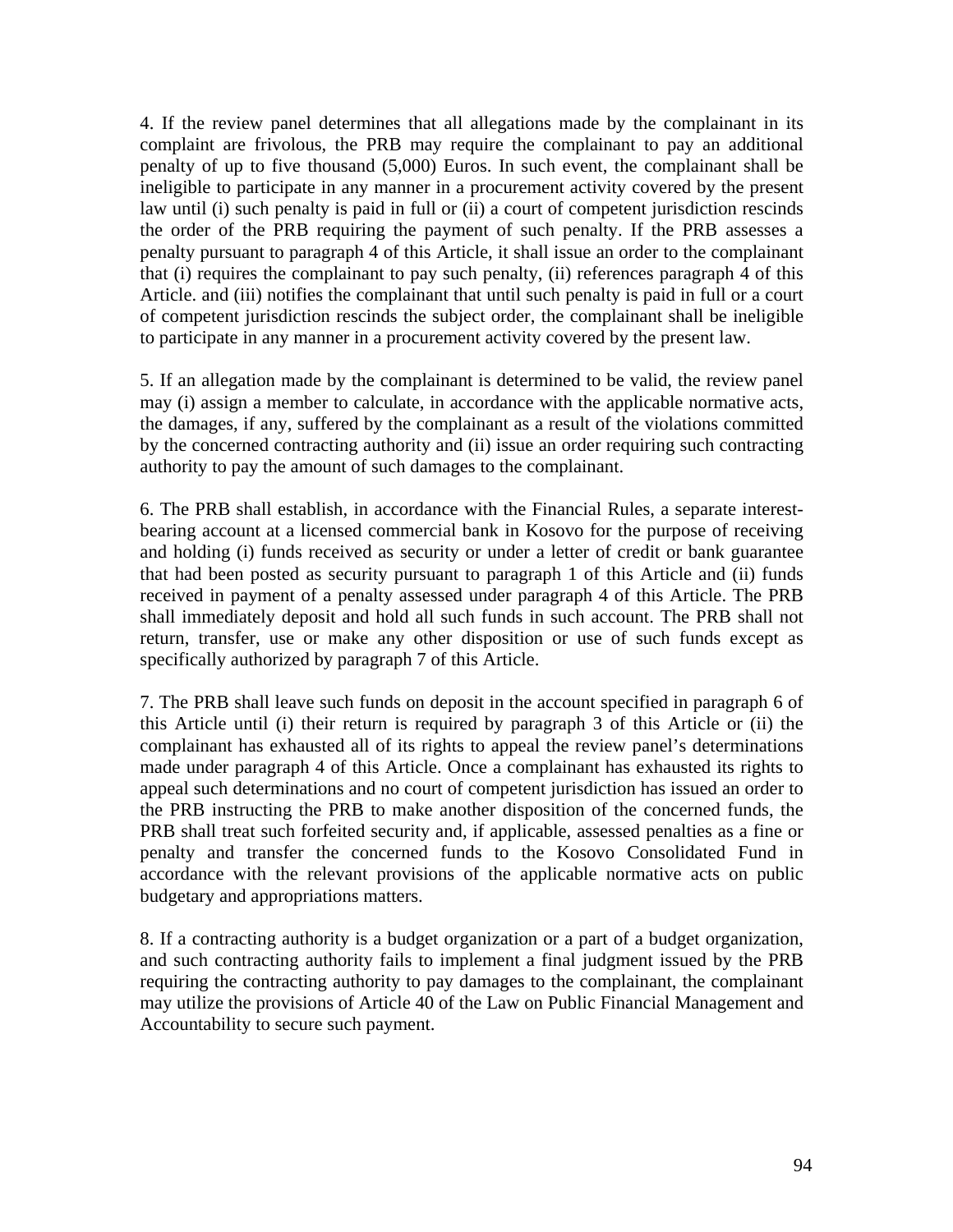### **Article 119 Court Actions**

1. If a complainant believes that a final decision or determination of the PRB is contrary to the facts or the present law, the complainant may request the Supreme Court to review such decision. The request to the Supreme Court must be filed within a time limit of thirty (30) days from the publication of the decision in accordance with paragraph 2 Article 117 of this law.

2. If, after conducting such a review, the court finds that an allegation made by the complainant in its earlier complaint before the PRB was not frivolously made, the Court shall issue an order requiring the PRB to return to the complainant and any penalty assessed pursuant to the Article 118 of this law.

3. If after conducting such a review, the court finds that an allegation made by the complainant in its earlier complaint before the PRB was validly made, the court shall issue an order (i) rescinding or reversing any order or determination issued or made by the PRB, and/or (ii) if the complainant can show that it has been damaged by the concerned act or omission of the concerned contracting authority, requiring such contracting authority to pay adequate compensation to the complainant.

# **CHAPTER V REPORTING**

## **Article 120 Reporting to the Assembly**

The PRB shall annually report to the Assembly on the operation of the procurement review procedures established by or pursuant to this Title IX.

## **Article 121 Conveying Information**

1. For each calendar year, the PRB shall provide to the Assembly, not later than the end of February of the following calendar year, the following information and data by individual types of proceedings and the object of the concerned procurement activity:

1.1. the total number of complaints received;

1.2. the number of complaints that were dismissed for lack of timeliness or insufficiency under Article 109 or Article 111 or failure to post the security required by Article 118 of this law;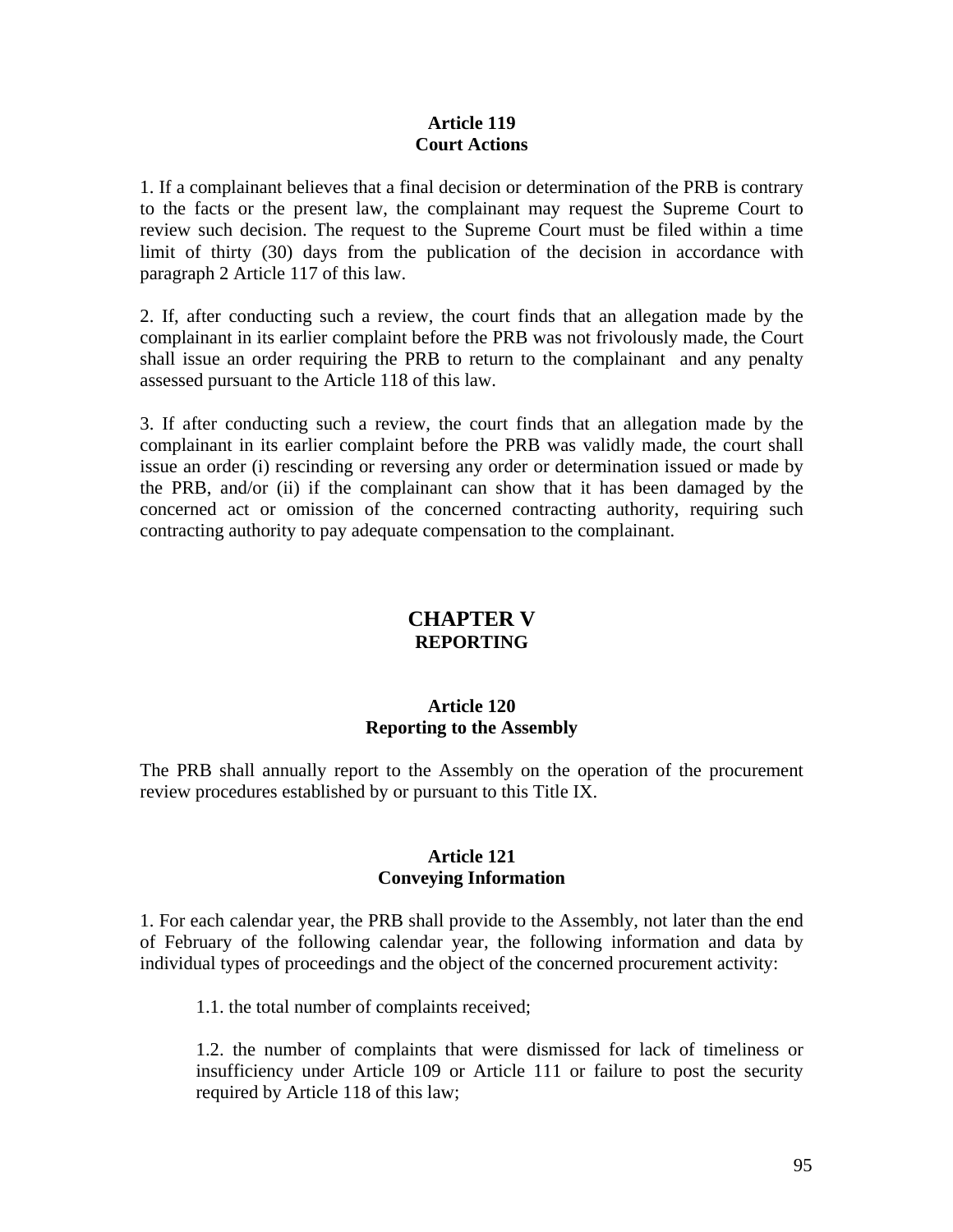1.3. the number of complaints determined to contain no valid allegation;

1.4. the number of procurement activities that were cancelled as the result of a complaint;

1.5. detailed information on any event where a contracting authority failed to respect an order of the PRB; and

1.6. the number of review proceedings that resulted in a determination that the concerned a procurement activity had been validly conducted and the award or decision validly made.

2. The Government shall, in consultation with the PRB and on the basis of information referred to in paragraph 1 of this Article, develop a proposal for measures aimed at reducing or eliminating certain repeated violations, including proposed amendments to the present law.

# **TITLE X SPECIAL PROCUREMENT RULES FOR DIPLOMATIC AND CONSULAR MISSIONS**

#### **Article 122 Procurement Responsibilities at Diplomatic and Consular Missions**

1. The head of the diplomatic or consular mission, or his/her authorized official, shall conclude the minimal and low value contracts for procurement activities of diplomatic and consular missions.

2. Medium and large contracts for procurement activities, for which the head of diplomatic/consular mission is authorized, or his/her authorized official, shall be signed by the head of the diplomatic/consular mission.

3. The Head of the Diplomatic/Consular mission shall be responsible for budget expenditures within the Diplomatic/Consular mission.

4. Article 26 of this Law, paragraphs 1, 2, 3 and 4 of this law shall not be applicable to diplomatic/consular missions.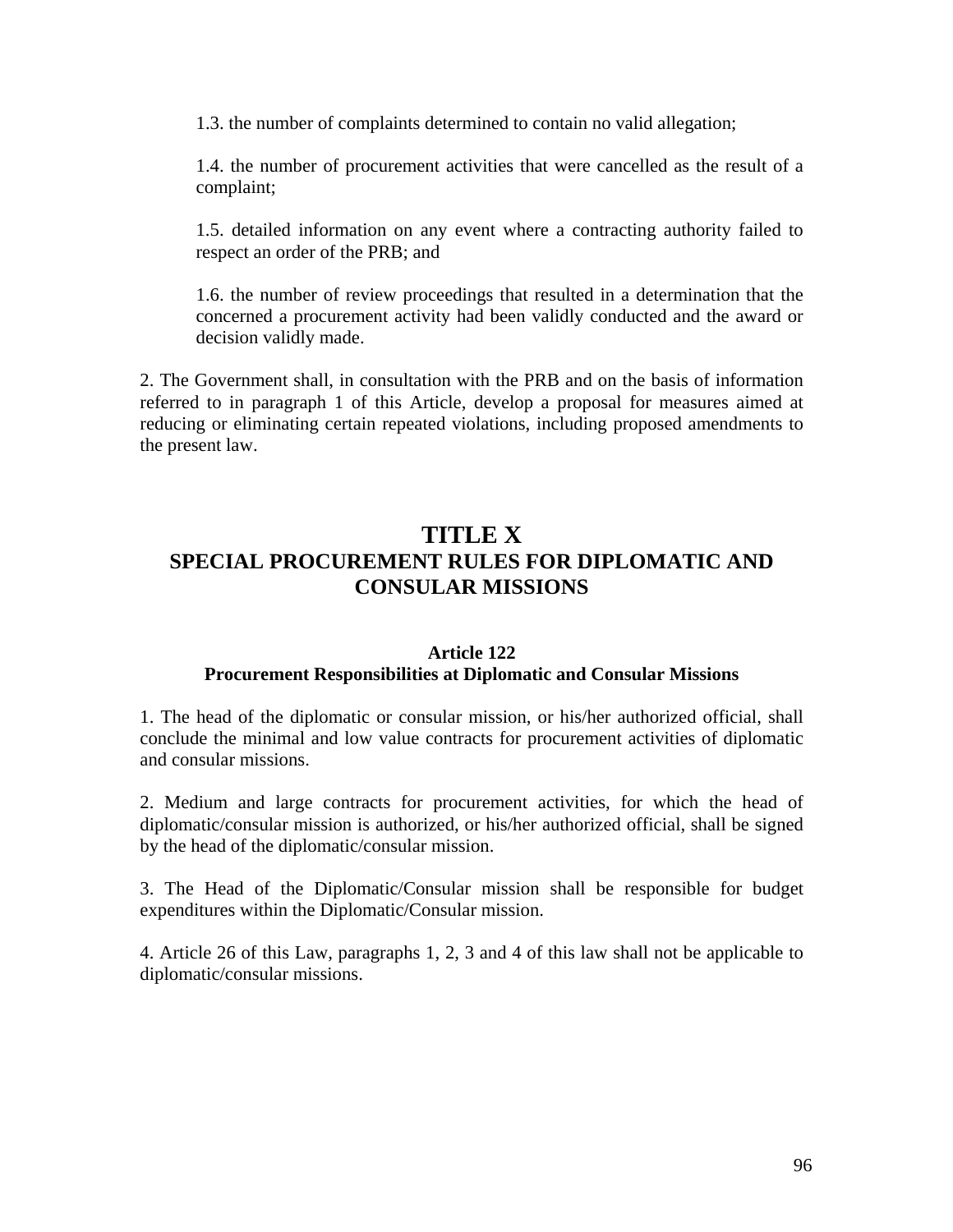## **Article 123 Medium and Large Value Contracts**

Medium and large procurement activities for diplomatic and consular missions shall be executed by the Ministry of Foreign Affairs in compliance with procedures defined by PPL, with the exception of procurement activities that are delegated to diplomatic/consular missions.

## **Article 124 Approval**

1. Medium and large procurement activities for the purchase of vehicles, health insurances, renovations and adoptions of space within the mission premises and security of mission premises shall be executed by the diplomatic/consular missions after the approval of the Minister of the Ministry of Foreign Affairs.

2. In host countries, where bid dossier forms are not appropriate, the forms shall be considered non-compulsory. In these cases, the usage of standard forms of the host country for business organizations shall be applied.

## **Article 125 Use of Negotiated Procedure**

1. Diplomatic/consular missions may apply negotiated procedures without the publication of contract notice for the execution of procurement activities with the purpose of the award of contract for the purchase of mission vehicles, health insurances, renovations and adoptions to the mission premises and security of mission premises.

2. The head of diplomatic/consular mission shall initially make a written request to the CAO justifying the need for the purchase of vehicles. After the approval of the request, a commission shall be established by the CAO in MFA, which shall conduct an assessment of the most appropriate vehicle brand and decide on the type and specificities of the vehicle to be purchased by diplomatic/consular missions. After a decision is reached by MFA commission, the head of the diplomatic mission shall establish a commission, within the mission, to conduct direct negotiations for the purchase of vehicles with the representatives of vehicle brands or their representation offices on the basis of the principles of transparency, non-discrimination and best value for money. Head of diplomatic/consular mission shall be responsible for the conclusion of contracts and admission of vehicles.

3. For the procedures for the purchase or rents of premises for the diplomatic/consular missions of the Republic of Kosovo, the Government of Kosovo in accordance with the proposal of the Ministry of Foreign Affairs and the Ministry of Finance issues secondary legislation.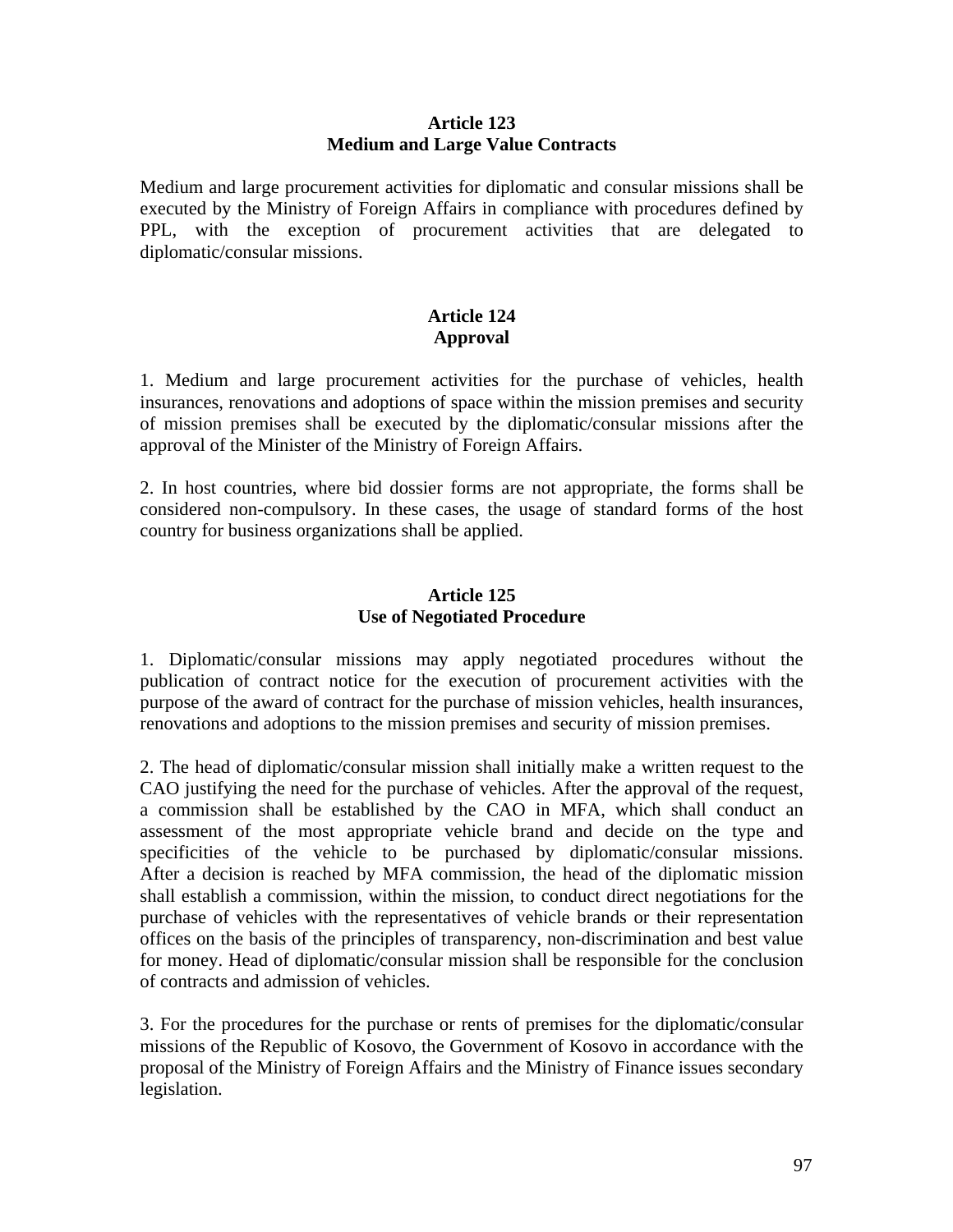#### **Article 126 Use of Price Quotation Procedures**

1. Exemptions from procurement procedures defined by Article 37 of this Law shall be applicable for the execution of procurement activities for diplomatic/consular missions that do not exceed the amount of one thousand (1,000) Euros.

2. Diplomatic and consular missions shall execute price quotation procedures for supplies and services for their own needs.

3. PPRC shall define special procedures for price quotation for diplomatic/consular missions and shall draw up secondary legislation for this procedure within thirty (30) days after the entry into force of this Law.

4. In cases when price quotation forms approved by PPRC are not appropriate for the execution of procedures, these forms shall be disregarded and bids received from bidders shall equally considered.

5. Ministry of Foreign Affairs shall oversee the execution and conclusion of these procedures.

## **Article 127 Non-Applicability of Articles 57 and 63**

Articles 57 and 63 of this Law shall not be applicable to diplomatic/consular missions.

#### **Article 128 Consultation between PPRC and MFA**

All issues with regards to public procurement procedures in diplomatic missions that are not regulated by this Law shall be regulated with PPRC secondary legislation in consultation with Ministry of Foreign Affairs.

# **TITLE XI**

## **Article 129 Electronic procurement**

1. Government shall be authorised to issue rules concerning the contracting authorities' use of electronic procurement methods.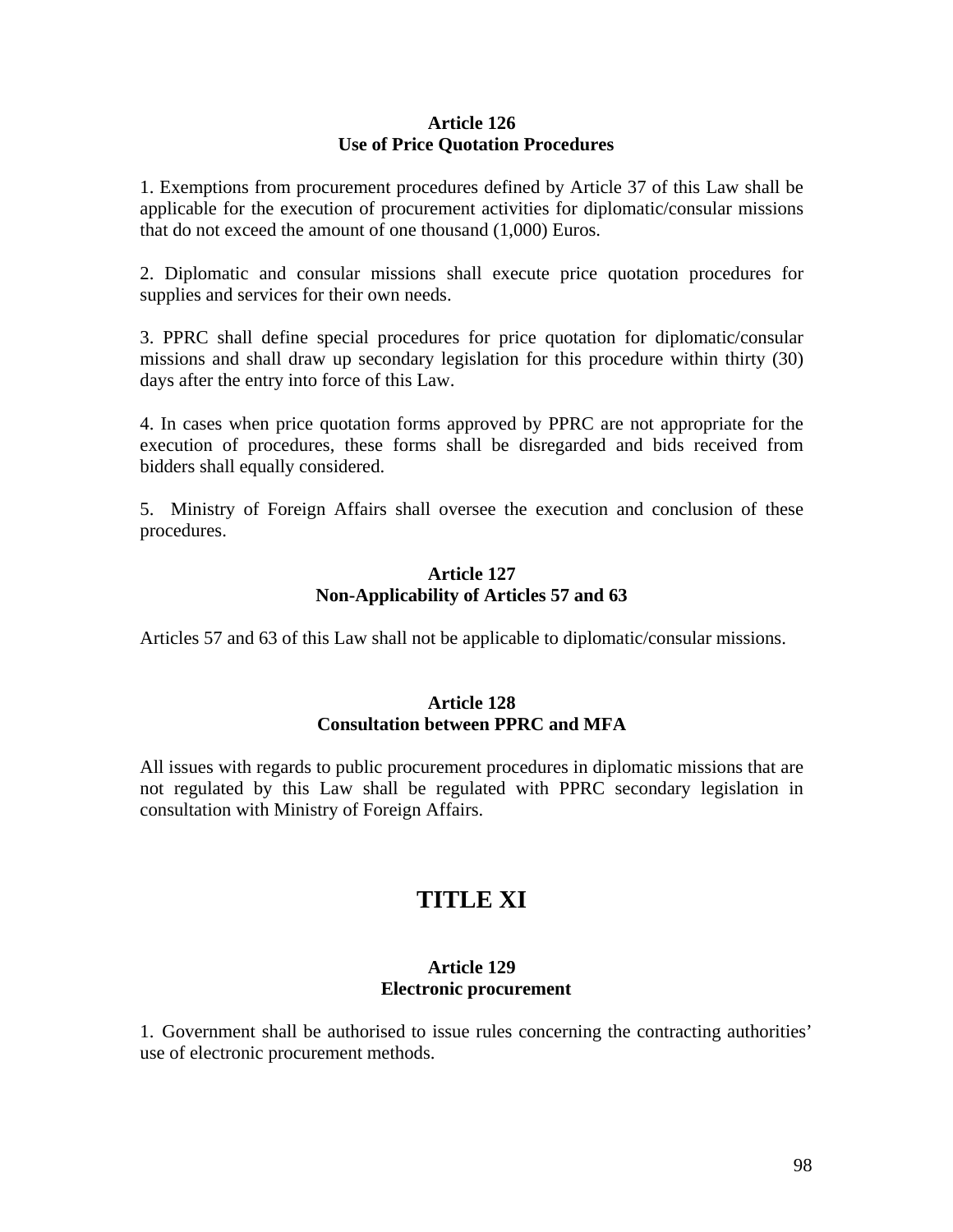2. Electronic procurement methods may include a dynamic purchasing system and electronic auctions.

3. Government in coordination with PPRC shall be authorized to issue rules regarding devices for the electronic transmission and receipt of tenders and to devices for the electronic receipt of requests to participate. These rules must include an advanced electronic signature, in conformity with international standards;

4. Use of electronic procurement is not mandatory. The contracting authorities decide whether they want to make use of such methods.

# **TITLE XII REMEDIAL, PUNITIVE AND FINAL PROVISIONS**

# **CHAPTER I VIOLATIONS OF LAW AND PENALTIES**

#### **Article 130 Unlawful Influence**

1. Without prejudice and subject to the relevant criminal and other applicable law, it shall be a violation of the present law punishable and enforceable in accordance with the relevant applicable law for any persons:

1.1. to provide, offer, solicit or accept or express or indicate a readiness to provide, offer, solicit or accept anything of value (including, but not limited to, money, an offer of employment, tangible or intangible property, a favor or service) for the direct or indirect benefit or enrichment of an employee, former employee, official or former official of a contracting authority, or any person or undertaking related to or associated with such an employee, former employee, official or former official wholly or partly for the purpose of influencing or attempting to influence a decision or action affecting or connected with the initiation, conduct or outcome of a procurement activity or review;

1.2. to take any actions, or to express or indicate a readiness to take any of action, for the purpose of intimidating, coercing, harming or causing harm (physically, financially, or otherwise) to any person or undertaking, wholly or partly for the purpose of influencing, attempting to influence, or retaliating for a decision or action related to the initiation, implementation or outcome of a procurement activity or review;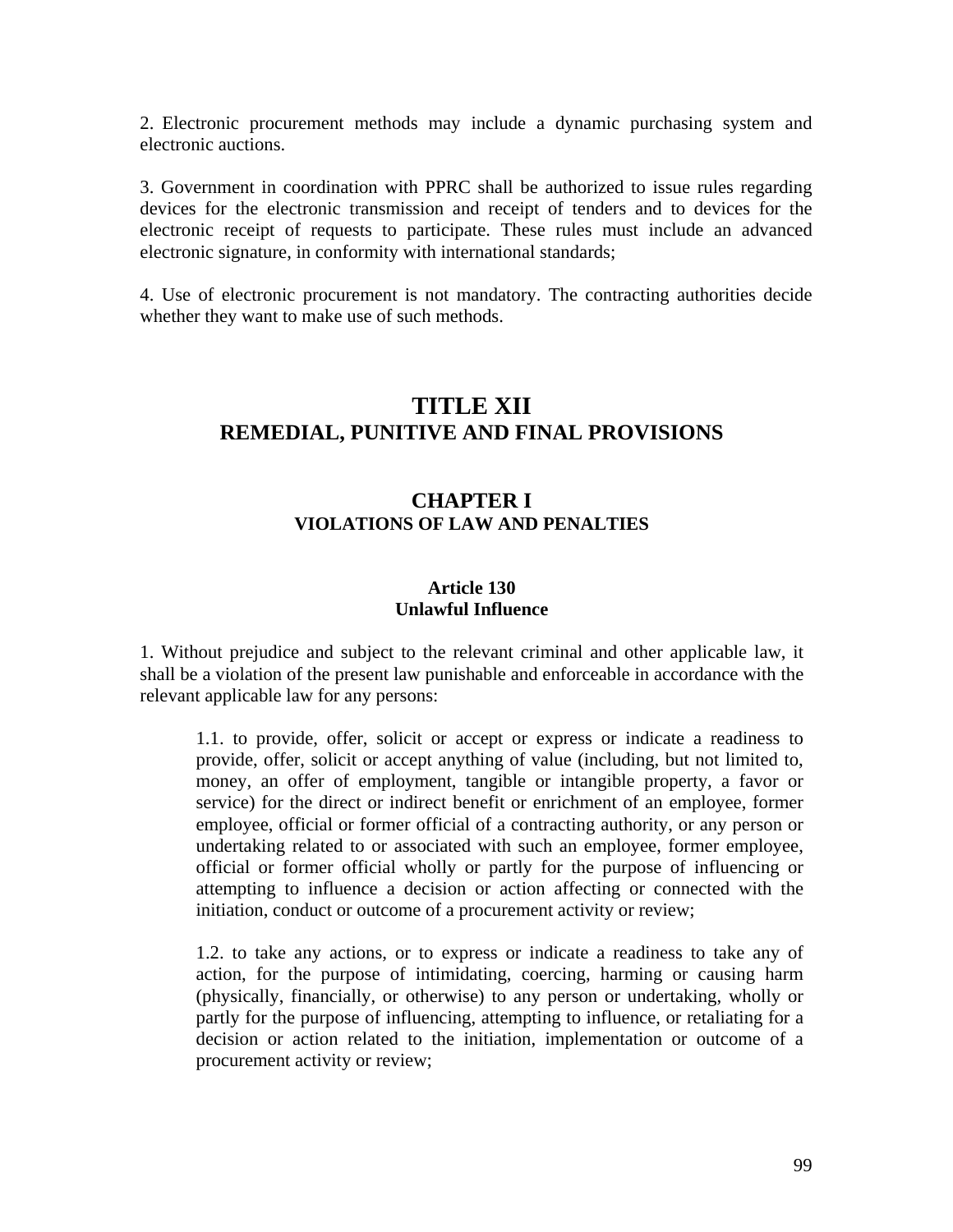1.3. to solicit or enter into any agreement, arrangement or understanding with any other person or undertaking, if such agreement, arrangement or understanding has the purpose or effect of preventing, restricting or distorting competition for any public contract; or

1.4. to facilitate or encourage any person or undertaking to engage in any conduct specified in item "1.1.," "1.2." or "1.3." above.

2. Sub-paragraph 1.3 of paragraph 1 of this Article shall not apply to the negotiation or execution of a formal written agreement by a group of economic operators if such agreement concerns the establishment of the group and as such to make a tender.

3. Any civil servant or employee or official of a contracting authority who becomes aware, by any means, of an offence described in paragraph 1 of this Article or an event that could be expected to involve such an offence shall immediately notify the Ministry of Internal Affairs thereof.

4. Upon learning of such an offence or event the Ministry of Internal Affairs shall immediately conduct a preliminary investigation into the matter and, and if there are sufficient grounds to conclude that such an offence may have occurred, the Ministry shall formally refer the matter to the competent law enforcement authority for further investigation in accordance with the applicable law and immediately take whatever other lawful measures the Ministry deems necessary and appropriate to remedy the situation.

5. Any person or undertaking who or that knowingly or recklessly provides, or causes or encourages another person or undertaking to provide, materially false or misleading information, testimony or evidence to the Ministry of Internal Affairs or the office of the public prosecutor alleging or tending to prove or disprove the occurrence of an offence specified in paragraph 1 of this Article shall be subject to prosecution under the criminal laws of Kosovo for such action and shall also be liable for any financial or other damage to third persons or undertakings caused thereby.

6. Where an offence specified in paragraph 1 of this Article is alleged to have been committed by or on behalf of an undertaking, the natural person or persons actually involved in the events giving rise to such offense shall also be criminally liable therefore. Furthermore, any director or senior executive officer of such undertaking who knew or  $-$  in the exercise of reasonable managerial diligence  $-$  should have known of the events giving rise to such offense shall also be criminally liable therefore. Where the offence is an offence specified in paragraph 5 of this Article, such persons, directors and officers shall, together with the undertaking, be jointly and severally liable for any financial or other damage to third persons or undertakings caused thereby.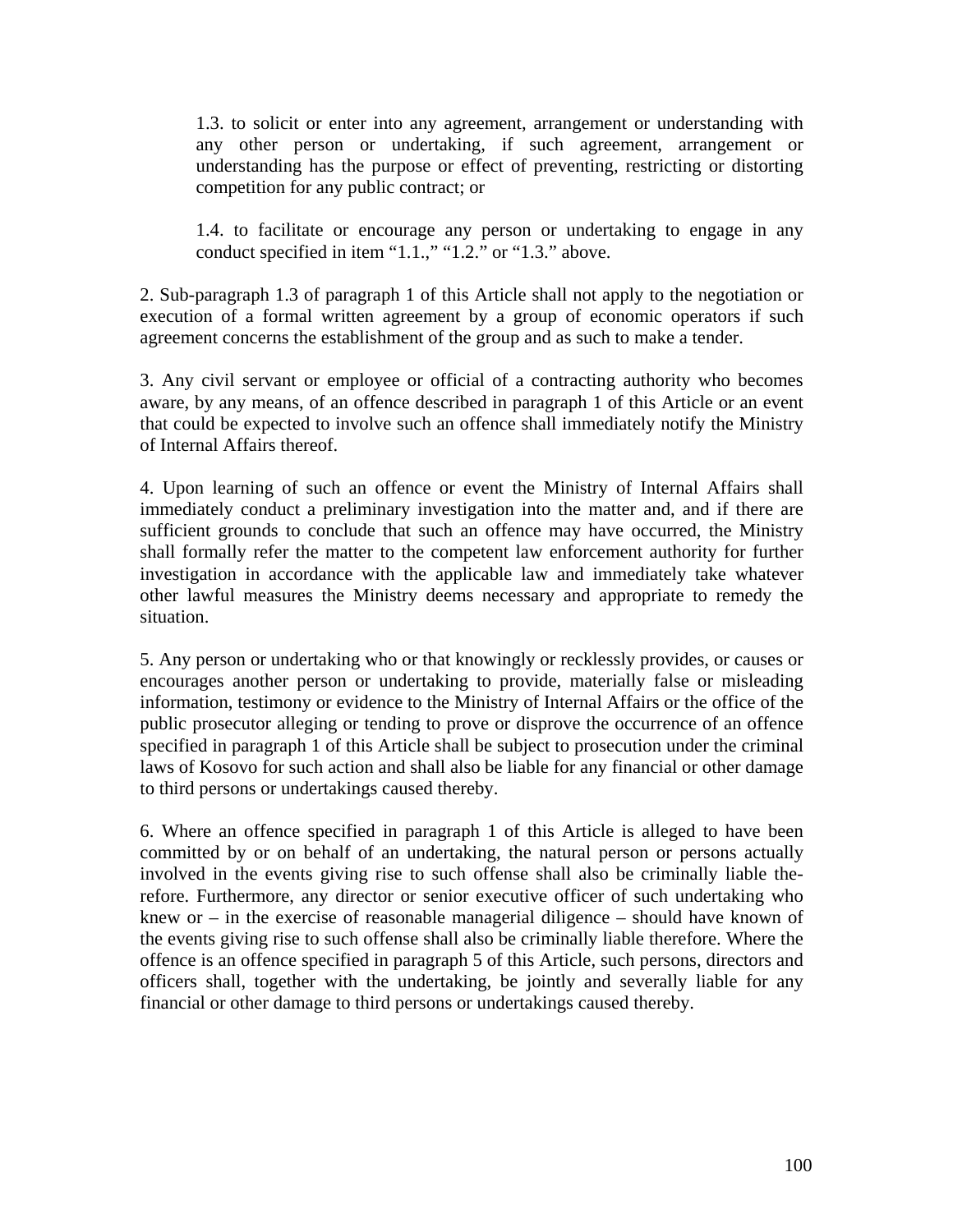#### **Article 131 Violations by a Contracting Authority**

 The PRB shall impose a fine of not less than five thousand (5,000) euro on any contracting authority that fails to implement a decision or to comply with an order of the PRB within five (5) days.

## **Article 132 Procurements Concluded in Violation of the Present Law**

1. A public contract or design contest may be voidable, in whole or in part, by the PRB or a court if any of these bodies determines that a public contract or design contest:

1.1. was awarded without prior publication of a notice when required by this law;

1.2. was concluded during the period of standstill according to Article 26 of this law or during the period of imposition of any interim measures ordered by the PRB or a court forbidding the conclusion of a contract;

1.3. concerns subject matter that the contracting authority divided into lots in order to avoid the applicability of a procurement procedure required by the present law;

1.4. has been awarded to or entered into with an economic operator or contestant that was selected (i) in a manner contrary to the concerned selection criteria, requirements and specifications or (ii) pursuant to selection criteria, requirements or specifications not prepared or published in conformity with the present law;

1.5. has been awarded to or entered into with an economic operator or contestant that failed to meet the eligibility requirements specified in the present law and the applicable notice, invitation or tender dossier;

1.6. has been amended in a manner that is contrary to a provision of the present law or in furtherance of a purpose to avoid a provision of the present law; or

1.7. has been awarded or entered into in violation of a decision or order of the PRB.

2. In the event that the PRB or a court determines that a public contract or design contest is voidable for a reason specified in Article 132.1 of this law, the PRB or court may issue an order:

2.1. voiding the public contract in whole or in part;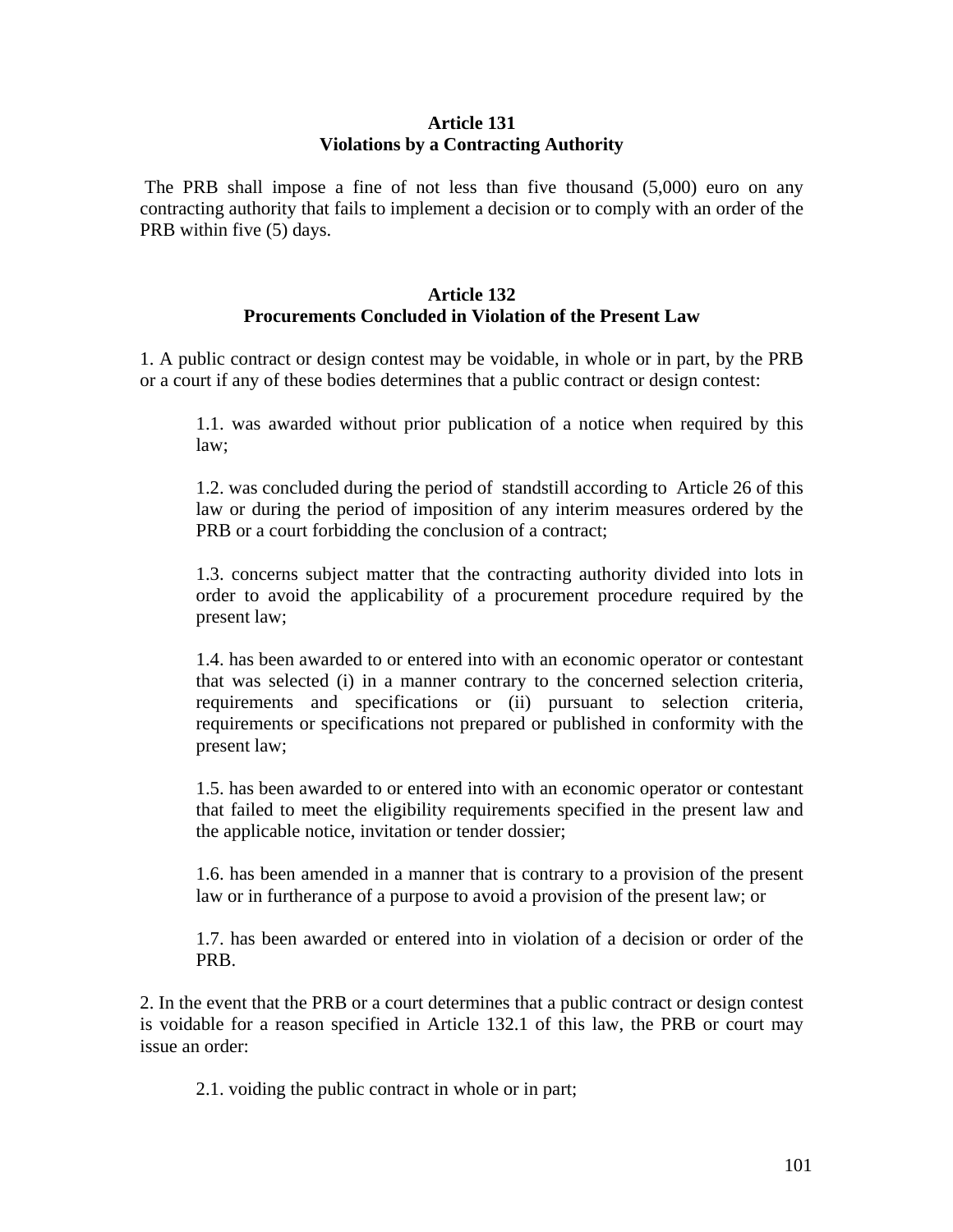2.2. requiring the contracting authority to conduct a new procurement for the public contract or design contest or any part thereof that has not yet been substantially performed;

2.3. if there is substantial evidence of wrongful conduct by the economic operator that prevailed in the original procurement activity, requiring such economic operator to pay damages to the contracting authority and/or another economic operator harmed by such conduct;

2.4. if there is substantial evidence of wrongful conduct by the contracting authority during the original procurement activity, requiring such contracting authority to pay damages to any economic operator that was harmed by such wrongful conduct.

3. In determining whether to void a public contract or design contest, in whole or in part, the PRB or the court shall take due account of the harm to the public interest that may result from such action. If the PRB or the court determines that the harm to the public interest would be substantial, the PRB or the court shall not void the public contract or design contest, but shall instead seek to remedy the matter solely through the issuance of an order awarding damages under sub-paragraphs 2.3 and/or 2.4 of paragraph 2 of this Article.

4. If an order issued by the PRB or a court under this Article is subject to further judicial review or appeal, and the concerned economic operator and/or contracting authority timely notifies the body issuing the order of its intent to file such an appeal or request for review, the body issuing the order shall suspend the enforcement of that order until the order is no longer subject to further judicial review or appeal. In such case, the body issuing the order shall order the concerned economic operator and/or contracting authority to immediately post security in an amount that is at least equal to (i) the damages, if any, that are specified in the order plus (ii) any other reasonable amount that the body issuing the order deems necessary to secure the rights of the other parties and/or to ensure the performance of the order if such order is confirmed at the conclusion of such judicial review or appeal. The security required by this paragraph may be posted in the same form as that required for tender security or performance security.

5. If the concerned economic operator and/or contracting authority fails to post the security required under paragraph 4 of this Article within seven (7) days after being informed of the amount of the security, the order shall no longer be suspended and shall be immediately enforceable.

6. Nothing in this Article or any other provision of the present law limits, or shall be interpreted as limiting, any power of any court: (i) to suspend any procurement activity of a contracting authority or any proceedings of the PRB or a lower court during the pendency of a judicial appeal or review; (ii) to suspend, modify or uphold any order issued by the PRB or a lower court (iii) to issue any temporary order that is to be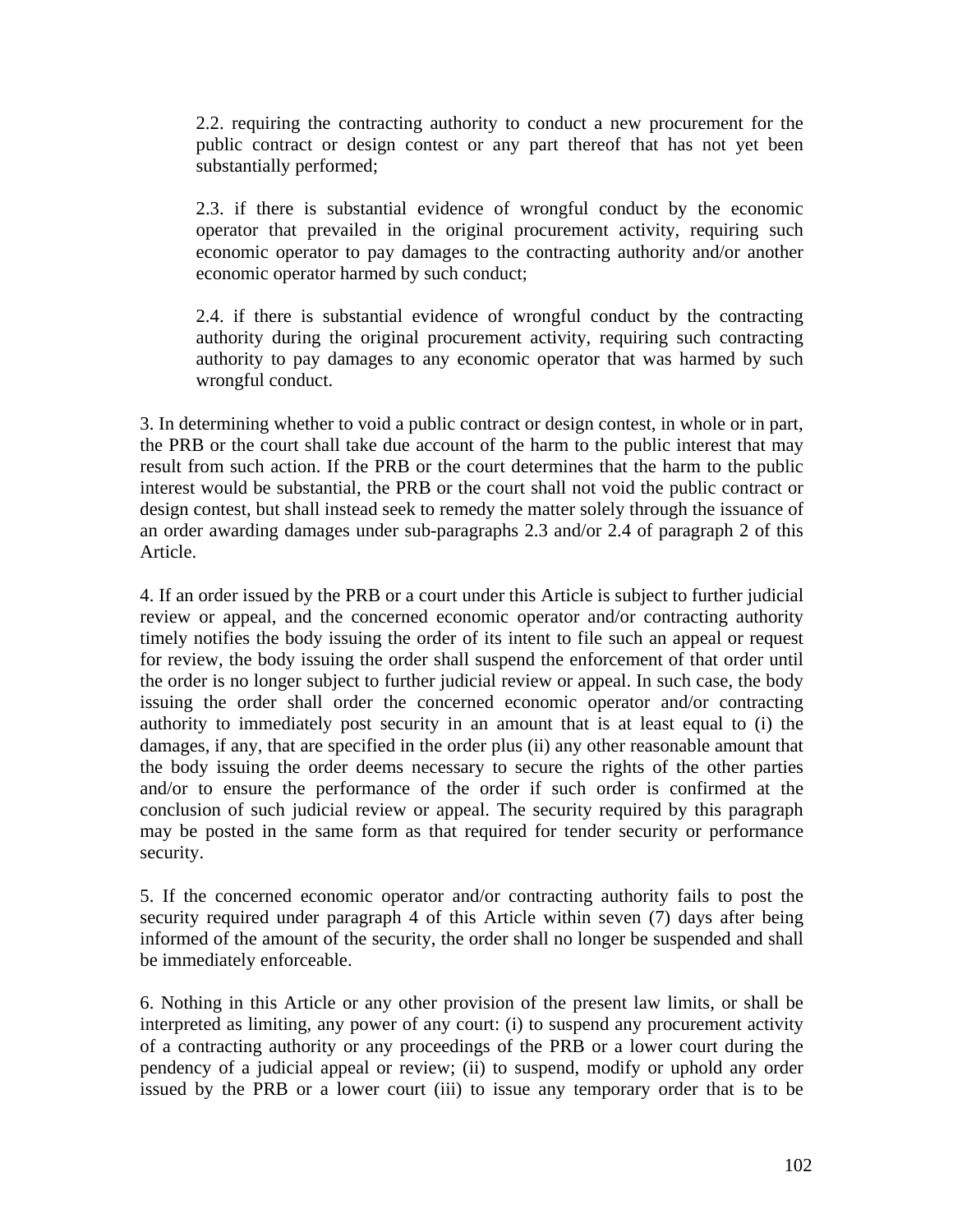observed during the pendency of a judicial appeal or review; or (iv) to issue any other order that such court deems appropriate to preserve the status quo or the effectiveness of any potential judgment that may be made in the future by such court on the matter concerned.

## **Article 133 Declarations of Ineffectiveness**

1. A public contract or design contest shall be declared ineffective, in whole or in part, by the PRB or a court, if either determines that a public contract or design contest by any reason mentioned in paragraph 1 of Article 132 of this law.

2. The PRB or a court may decide that a contract should not be rendered ineffective, even though it has been awarded illegally on the grounds mentioned in paragraph 1, if after having examined all relevant aspects, there are overriding reasons relating to a general interest that require that the effects of the contract should be maintained. Provided that:

2.1. Economic interests in the effectiveness of the contract may only be considered as overriding reasons if in exceptional circumstances ineffectiveness would lead to disproportionate consequences.

2.2. Economic interests directly linked to the contract concerned shall not constitute overriding reasons relating to a general interest.

2.3. Economic interests directly linked to the contract include, inter alia, the costs resulting from the delay in the execution of the contract, the costs resulting from the launching of a new procurement procedure, the costs resulting from the change of the economic operator performing the contract and the costs of legal obligations resulting from the ineffectiveness.

3. A contract shall not be declared to be ineffective even if there are grounds for doing so if:

3.1. the contracting authority considers that the award of a contract without prior publication of a contract notice is in accordance with this Law,

3.2. the contracting authority has published a notice expressing its intention to conclude the contract, and,

3.3. the contract has not been concluded before the expiry of a period of at least ten (10) days with effect from the day following the date of the publication of this notice.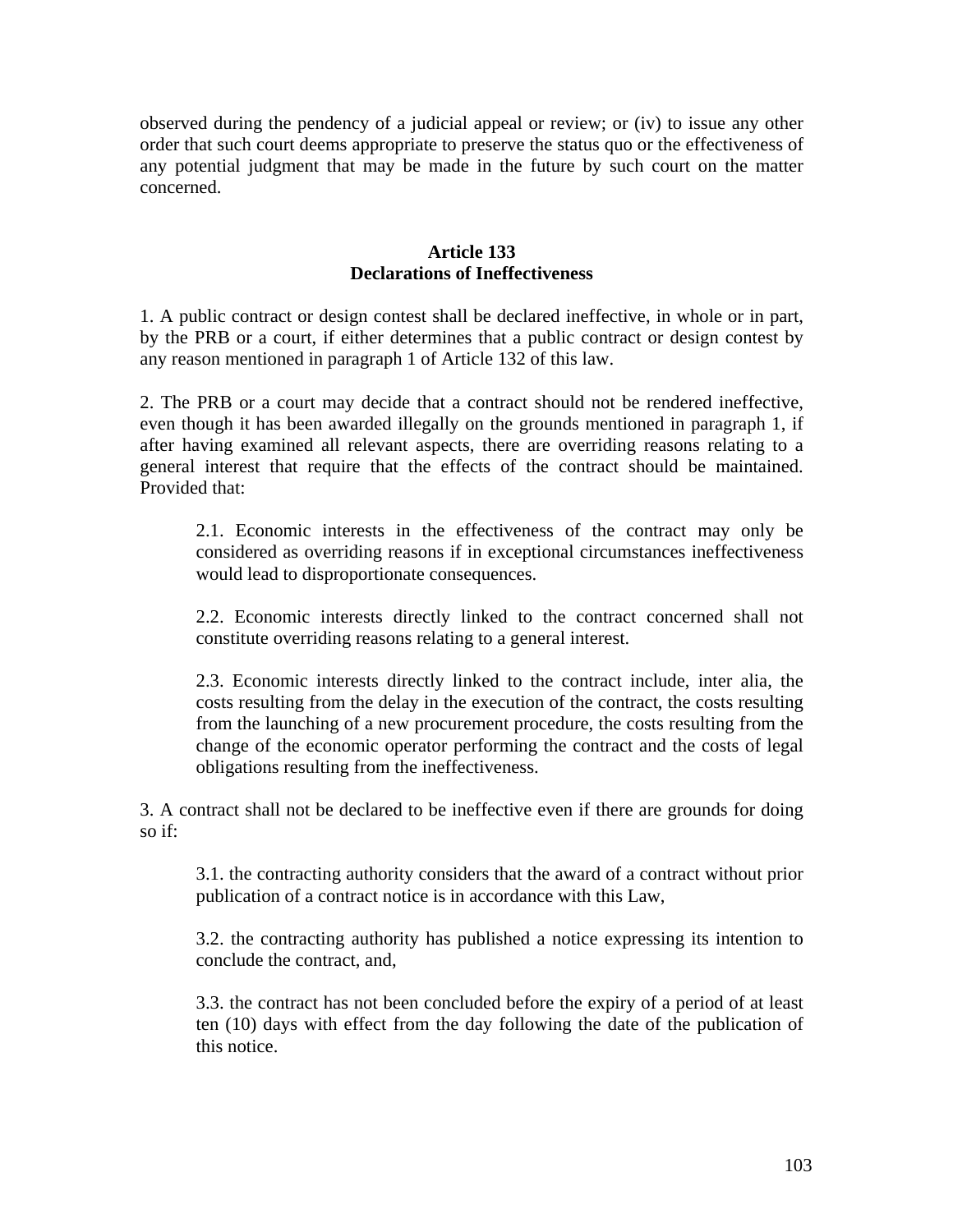4. Where PRB or a court decides not to declare a contract as ineffective even though there are grounds for so declaring then it shall consider whether it can impose alternative penalties in form of fines on the contracting authority as mentioned in Article 132 of this law. The award of damages shall not constitute an appropriate alternative penalty.

5. Any interested party as stated in paragraph 6 of this Article may request a declaration of ineffectiveness from PRB or the Court. Such request shall be made

5.1. before the expiry of thirty (30) days after publication of the award notice; or

5.2. the contracting authority informed the tenderers and candidates concerned of the relevant reasons for conclusion of the contract.

6. Tenderers shall be deemed to be an interested party if they have not yet been definitively excluded from a tender and an exclusion is definitive if it has been notified to that tender and has either been considered lawful by an independent review body or can no longer be subject to a review procedure.

7. Candidates shall be deemed to be an interested party if the contracting authority has not made available information about the rejection of their application before the notification of the contract award decision to the tenderers concerned.

# **CHAPTER II FINAL PROVISIONS**

# **Article 134 Repeal of the previous Legislation**

1. This law and the public procurement rules issued under this law shall supersede all prior legislation and rules governing public procurement in Kosovo. Such prior legislation and rules shall cease to have any force or effect as of the effective date of this law.

2. This law applies to procurement activities published after the entering into force of the Law and reading procurement activities without publication such procedures initiated after the same time.

3. Upon implementation of this Law, the current board members will continue to perform duties determined by this law until the expiration of their mandate.